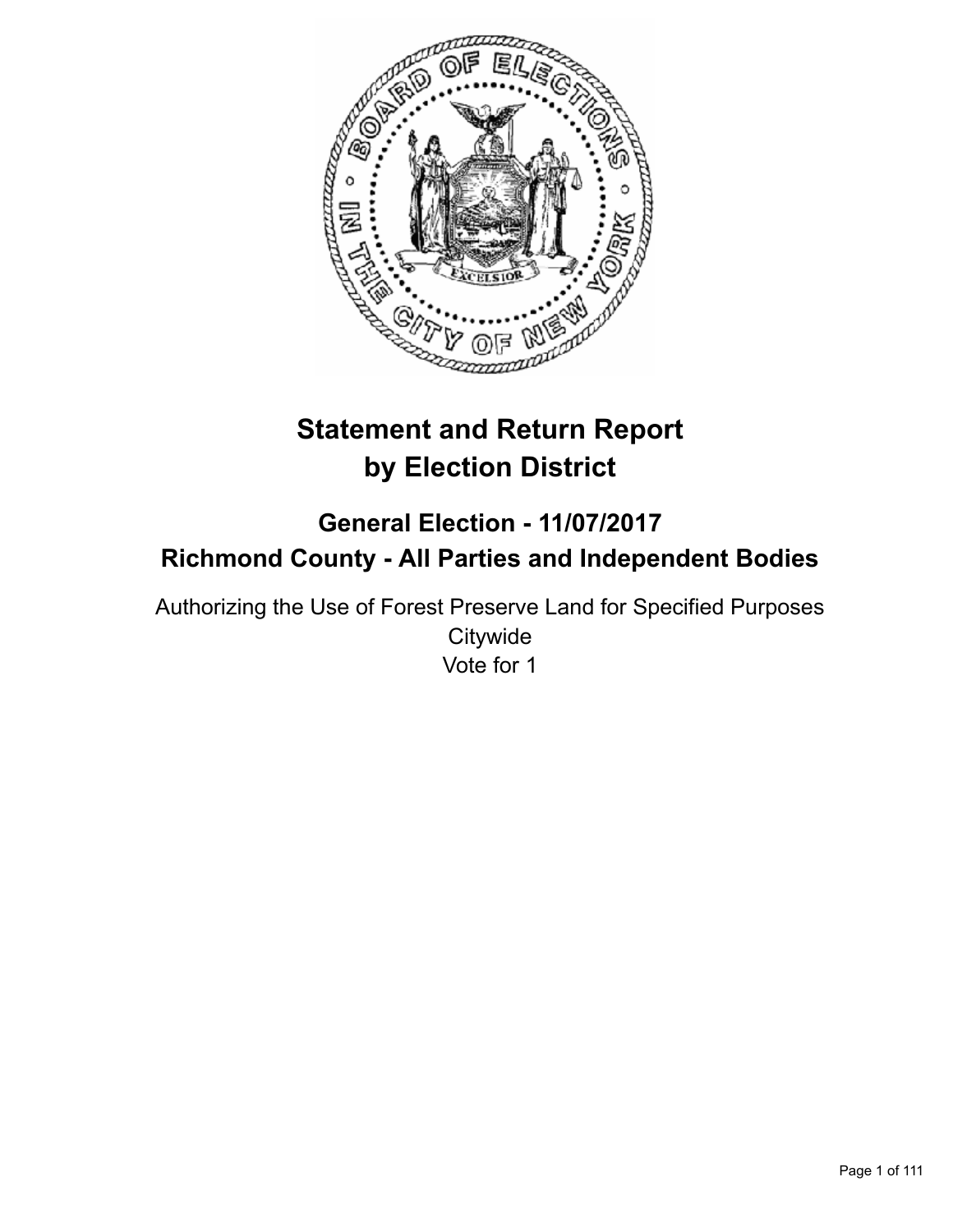

| PUBLIC COUNTER                                           | 322 |
|----------------------------------------------------------|-----|
| <b>MANUALLY COUNTED EMERGENCY</b>                        | 0   |
| ABSENTEE / MILITARY                                      | 12  |
| AFFIDAVIT                                                | 3   |
| <b>Total Ballots</b>                                     | 337 |
| Less - Inapplicable Federal/Special Presidential Ballots | 0   |
| <b>Total Applicable Ballots</b>                          | 337 |
| YES                                                      | 111 |
| NO.                                                      | 168 |
| <b>Total Votes</b>                                       | 279 |
| Unrecorded                                               | 58  |

#### **002/61**

| <b>PUBLIC COUNTER</b>                                    | 330      |
|----------------------------------------------------------|----------|
| <b>MANUALLY COUNTED EMERGENCY</b>                        | 0        |
| <b>ABSENTEE / MILITARY</b>                               | 16       |
| AFFIDAVIT                                                | 4        |
| <b>Total Ballots</b>                                     | 350      |
| Less - Inapplicable Federal/Special Presidential Ballots | $\Omega$ |
| <b>Total Applicable Ballots</b>                          | 350      |
| <b>YES</b>                                               | 139      |
| NO                                                       | 181      |
| <b>Total Votes</b>                                       | 320      |
| Unrecorded                                               | 30       |

| <b>PUBLIC COUNTER</b>                                    | 360      |
|----------------------------------------------------------|----------|
| MANUALLY COUNTED EMERGENCY                               | $\Omega$ |
| ABSENTEE / MILITARY                                      | 17       |
| AFFIDAVIT                                                | 5        |
| <b>Total Ballots</b>                                     | 382      |
| Less - Inapplicable Federal/Special Presidential Ballots | 0        |
| <b>Total Applicable Ballots</b>                          | 382      |
| <b>YES</b>                                               | 184      |
| NO.                                                      | 171      |
| <b>Total Votes</b>                                       | 355      |
| Unrecorded                                               | 27       |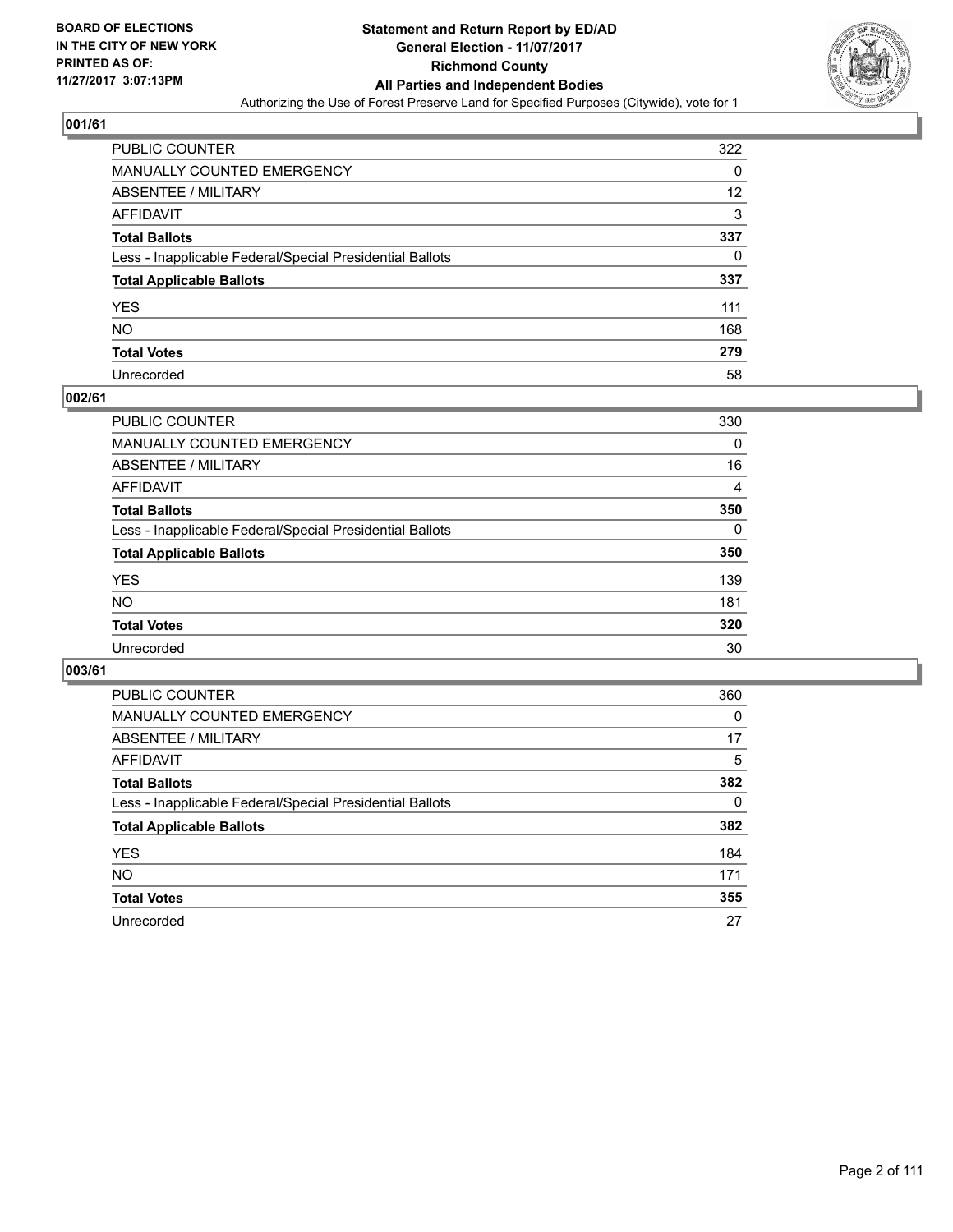

| PUBLIC COUNTER                                           | 232 |
|----------------------------------------------------------|-----|
| MANUALLY COUNTED EMERGENCY                               | 0   |
| ABSENTEE / MILITARY                                      | 9   |
| AFFIDAVIT                                                | 3   |
| <b>Total Ballots</b>                                     | 244 |
| Less - Inapplicable Federal/Special Presidential Ballots | 0   |
| <b>Total Applicable Ballots</b>                          | 244 |
| YES                                                      | 113 |
| NΟ                                                       | 108 |
| <b>Total Votes</b>                                       | 221 |
| Unrecorded                                               | 23  |

#### **005/61**

| <b>PUBLIC COUNTER</b>                                    | 226 |
|----------------------------------------------------------|-----|
| MANUALLY COUNTED EMERGENCY                               | 0   |
| <b>ABSENTEE / MILITARY</b>                               | 6   |
| AFFIDAVIT                                                | 3   |
| <b>Total Ballots</b>                                     | 235 |
| Less - Inapplicable Federal/Special Presidential Ballots | 0   |
| <b>Total Applicable Ballots</b>                          | 235 |
| <b>YES</b>                                               | 102 |
| <b>NO</b>                                                | 109 |
| <b>Total Votes</b>                                       | 211 |
| Unrecorded                                               | 24  |

| <b>PUBLIC COUNTER</b>                                    | 157 |
|----------------------------------------------------------|-----|
| MANUALLY COUNTED EMERGENCY                               | 0   |
| ABSENTEE / MILITARY                                      | 26  |
| AFFIDAVIT                                                |     |
| <b>Total Ballots</b>                                     | 184 |
| Less - Inapplicable Federal/Special Presidential Ballots | 0   |
| <b>Total Applicable Ballots</b>                          | 184 |
| <b>YES</b>                                               | 69  |
| <b>NO</b>                                                | 90  |
| <b>Total Votes</b>                                       | 159 |
| Unrecorded                                               | 25  |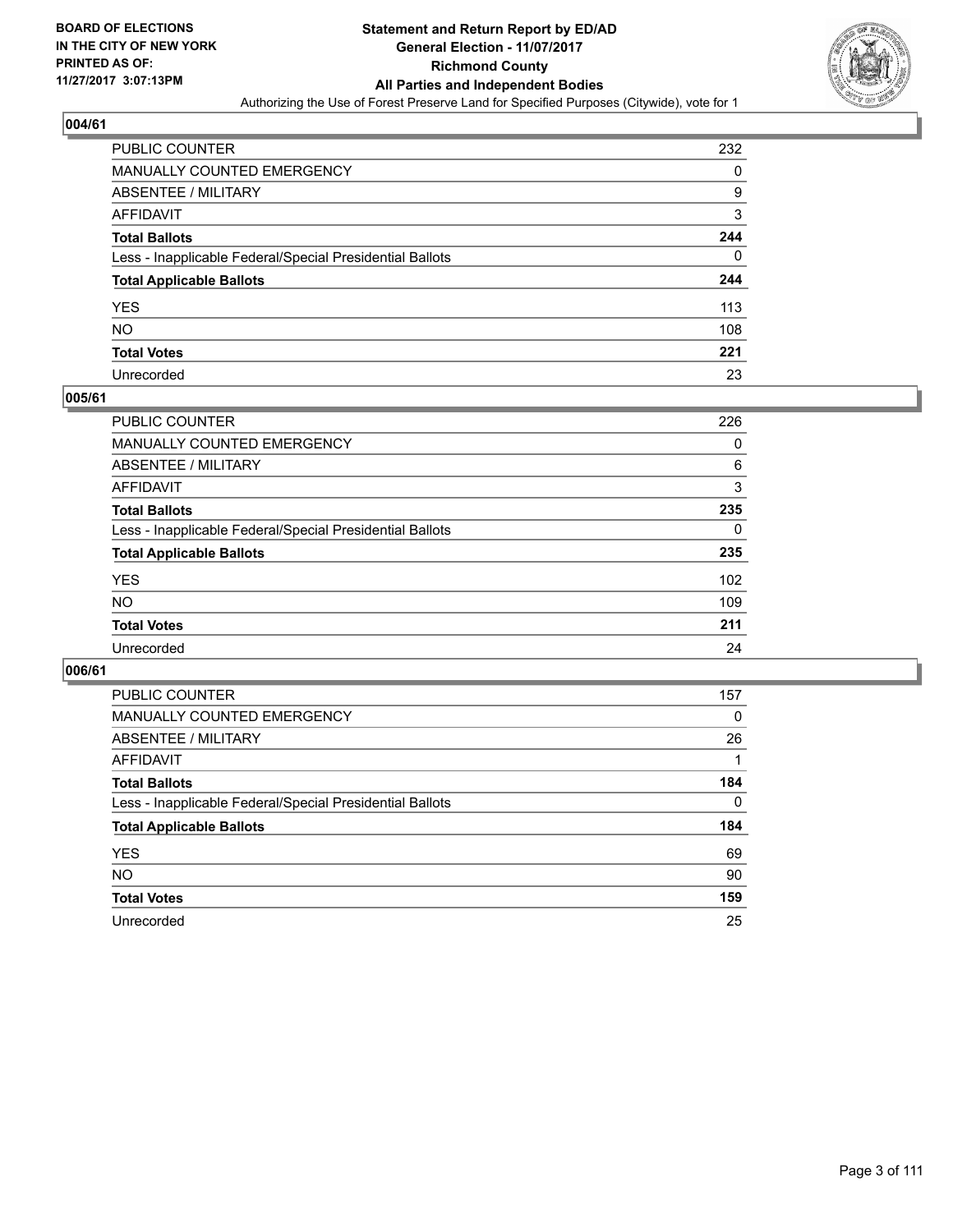

| PUBLIC COUNTER                                           | 234            |
|----------------------------------------------------------|----------------|
| MANUALLY COUNTED EMERGENCY                               | 0              |
| ABSENTEE / MILITARY                                      |                |
| <b>AFFIDAVIT</b>                                         | $\overline{2}$ |
| <b>Total Ballots</b>                                     | 243            |
| Less - Inapplicable Federal/Special Presidential Ballots | 0              |
| <b>Total Applicable Ballots</b>                          | 243            |
| YES                                                      | 87             |
| NO.                                                      | 128            |
| <b>Total Votes</b>                                       | 215            |
| Unrecorded                                               | 28             |

#### **008/61**

| PUBLIC COUNTER                                           | 156      |
|----------------------------------------------------------|----------|
| MANUALLY COUNTED EMERGENCY                               | 0        |
| ABSENTEE / MILITARY                                      | 2        |
| AFFIDAVIT                                                | 6        |
| <b>Total Ballots</b>                                     | 164      |
| Less - Inapplicable Federal/Special Presidential Ballots | $\Omega$ |
| <b>Total Applicable Ballots</b>                          | 164      |
| <b>YES</b>                                               | 54       |
| <b>NO</b>                                                | 92       |
| <b>Total Votes</b>                                       | 146      |
| Unrecorded                                               | 18       |

| <b>PUBLIC COUNTER</b>                                    | 399      |
|----------------------------------------------------------|----------|
| MANUALLY COUNTED EMERGENCY                               | 0        |
| ABSENTEE / MILITARY                                      | 16       |
| AFFIDAVIT                                                | $\Omega$ |
| <b>Total Ballots</b>                                     | 415      |
| Less - Inapplicable Federal/Special Presidential Ballots | 0        |
| <b>Total Applicable Ballots</b>                          | 415      |
| <b>YES</b>                                               | 130      |
| <b>NO</b>                                                | 237      |
| <b>Total Votes</b>                                       | 367      |
| Unrecorded                                               | 48       |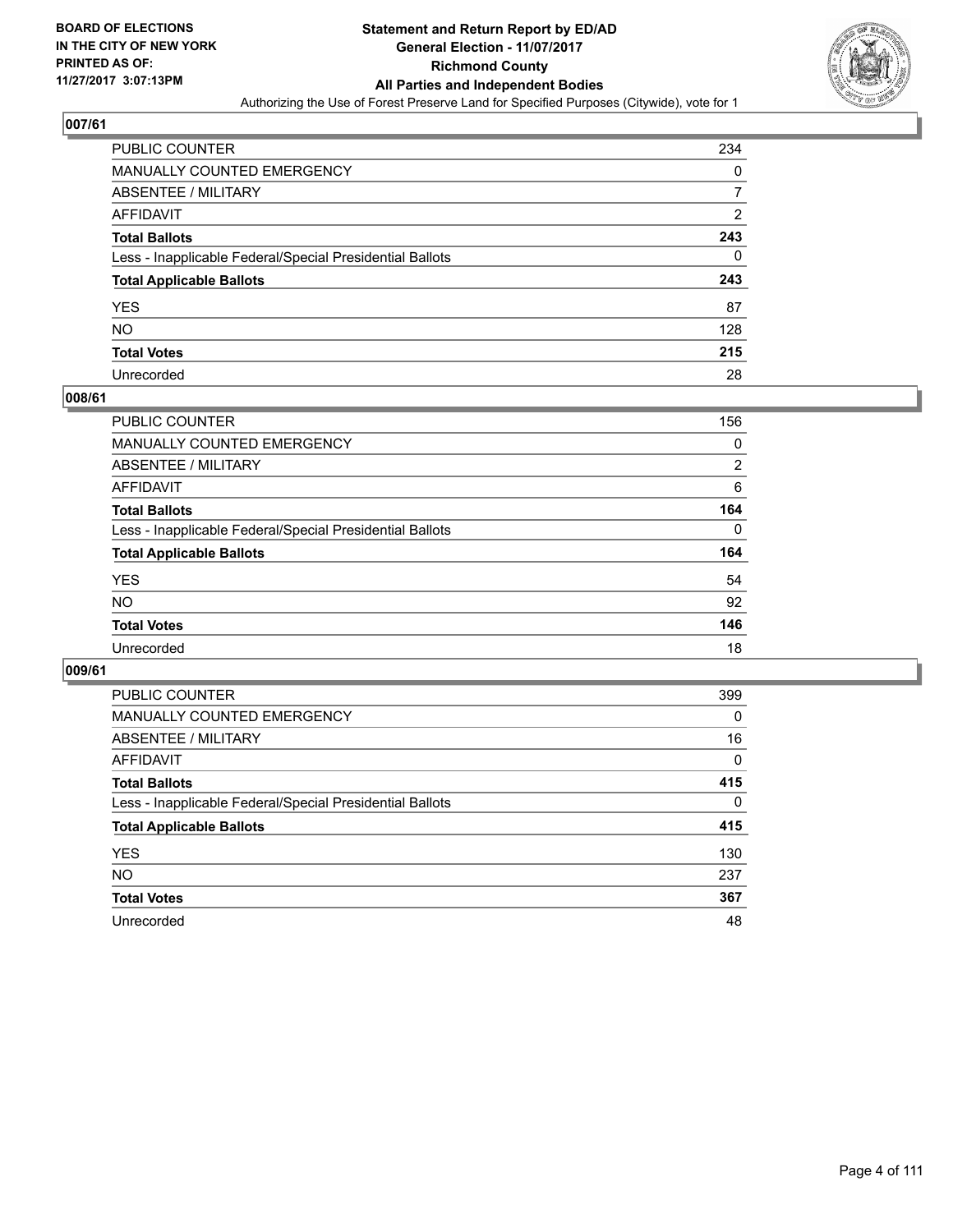

| <b>PUBLIC COUNTER</b>                                    | 353 |
|----------------------------------------------------------|-----|
| MANUALLY COUNTED EMERGENCY                               | 0   |
| <b>ABSENTEE / MILITARY</b>                               | 13  |
| AFFIDAVIT                                                | 3   |
| <b>Total Ballots</b>                                     | 369 |
| Less - Inapplicable Federal/Special Presidential Ballots | 0   |
| <b>Total Applicable Ballots</b>                          | 369 |
| YES                                                      | 101 |
| NO.                                                      | 212 |
| <b>Total Votes</b>                                       | 313 |
| Unrecorded                                               | 56  |

#### **011/61**

| <b>PUBLIC COUNTER</b>                                    | 292      |
|----------------------------------------------------------|----------|
| <b>MANUALLY COUNTED EMERGENCY</b>                        | 0        |
| ABSENTEE / MILITARY                                      | 26       |
| AFFIDAVIT                                                | 3        |
| <b>Total Ballots</b>                                     | 321      |
| Less - Inapplicable Federal/Special Presidential Ballots | $\Omega$ |
| <b>Total Applicable Ballots</b>                          | 321      |
| <b>YES</b>                                               | 138      |
| <b>NO</b>                                                | 151      |
| <b>Total Votes</b>                                       | 289      |
| Unrecorded                                               | 32       |

| <b>PUBLIC COUNTER</b>                                    | 550      |
|----------------------------------------------------------|----------|
| MANUALLY COUNTED EMERGENCY                               | $\Omega$ |
| ABSENTEE / MILITARY                                      | 15       |
| AFFIDAVIT                                                | 7        |
| <b>Total Ballots</b>                                     | 572      |
| Less - Inapplicable Federal/Special Presidential Ballots | 0        |
| <b>Total Applicable Ballots</b>                          | 572      |
| <b>YES</b>                                               | 200      |
| NO.                                                      | 324      |
| <b>Total Votes</b>                                       | 524      |
| Unrecorded                                               | 48       |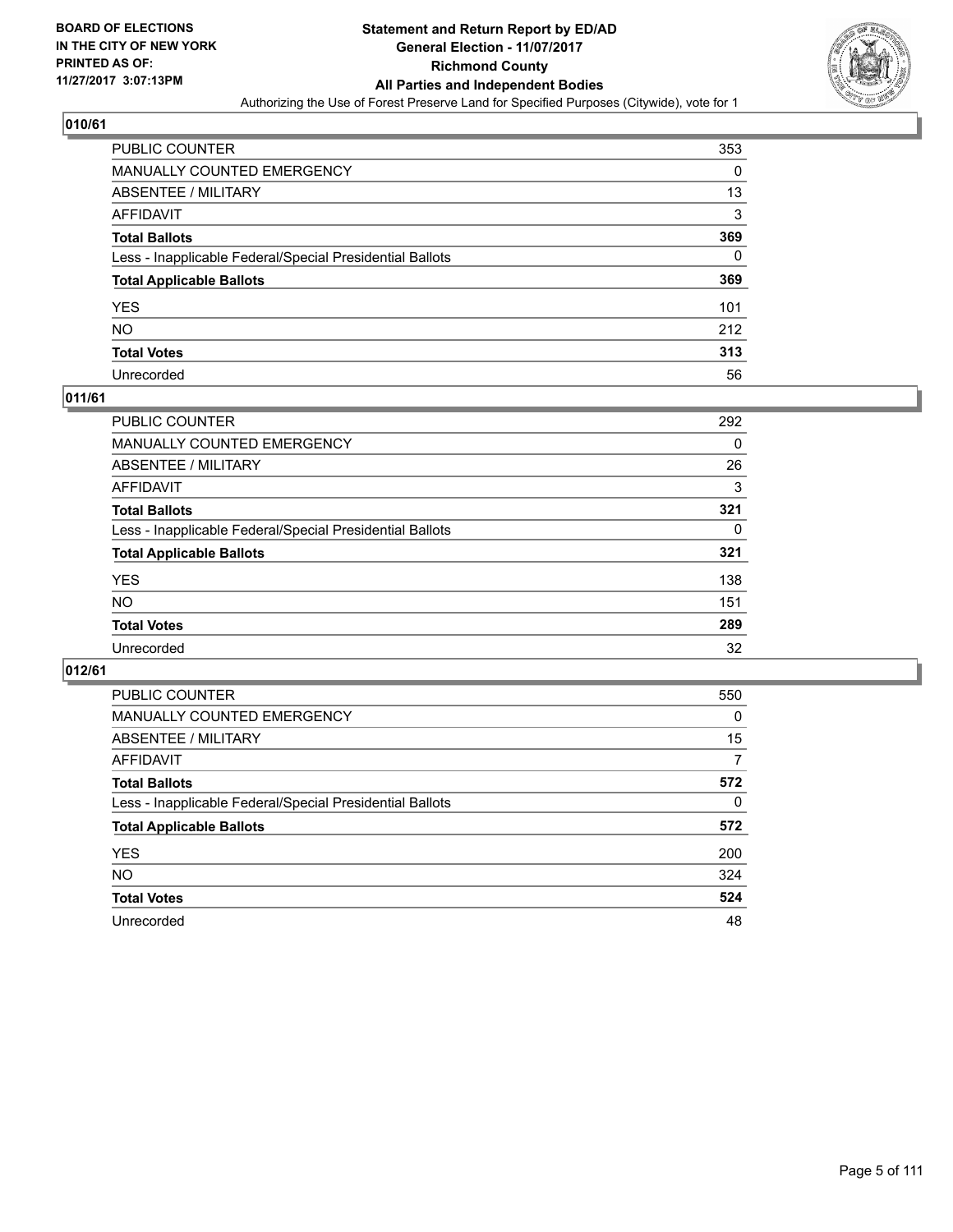

| PUBLIC COUNTER                                           | 304 |
|----------------------------------------------------------|-----|
| <b>MANUALLY COUNTED EMERGENCY</b>                        | 0   |
| ABSENTEE / MILITARY                                      | 15  |
| AFFIDAVIT                                                | 3   |
| <b>Total Ballots</b>                                     | 322 |
| Less - Inapplicable Federal/Special Presidential Ballots | 0   |
| <b>Total Applicable Ballots</b>                          | 322 |
| YES                                                      | 102 |
| NO.                                                      | 194 |
| <b>Total Votes</b>                                       | 296 |
| Unrecorded                                               | 26  |

#### **014/61**

| <b>PUBLIC COUNTER</b>                                    | 365      |
|----------------------------------------------------------|----------|
| <b>MANUALLY COUNTED EMERGENCY</b>                        | 0        |
| ABSENTEE / MILITARY                                      | 18       |
| AFFIDAVIT                                                | 3        |
| <b>Total Ballots</b>                                     | 386      |
| Less - Inapplicable Federal/Special Presidential Ballots | $\Omega$ |
| <b>Total Applicable Ballots</b>                          | 386      |
| <b>YES</b>                                               | 147      |
| <b>NO</b>                                                | 208      |
| <b>Total Votes</b>                                       | 355      |
| Unrecorded                                               | 31       |

| <b>PUBLIC COUNTER</b>                                    | 281            |
|----------------------------------------------------------|----------------|
| MANUALLY COUNTED EMERGENCY                               | 0              |
| ABSENTEE / MILITARY                                      | 10             |
| AFFIDAVIT                                                | $\overline{2}$ |
| <b>Total Ballots</b>                                     | 293            |
| Less - Inapplicable Federal/Special Presidential Ballots | 0              |
| <b>Total Applicable Ballots</b>                          | 293            |
| <b>YES</b>                                               | 113            |
| <b>NO</b>                                                | 150            |
| <b>Total Votes</b>                                       | 263            |
| Unrecorded                                               | 30             |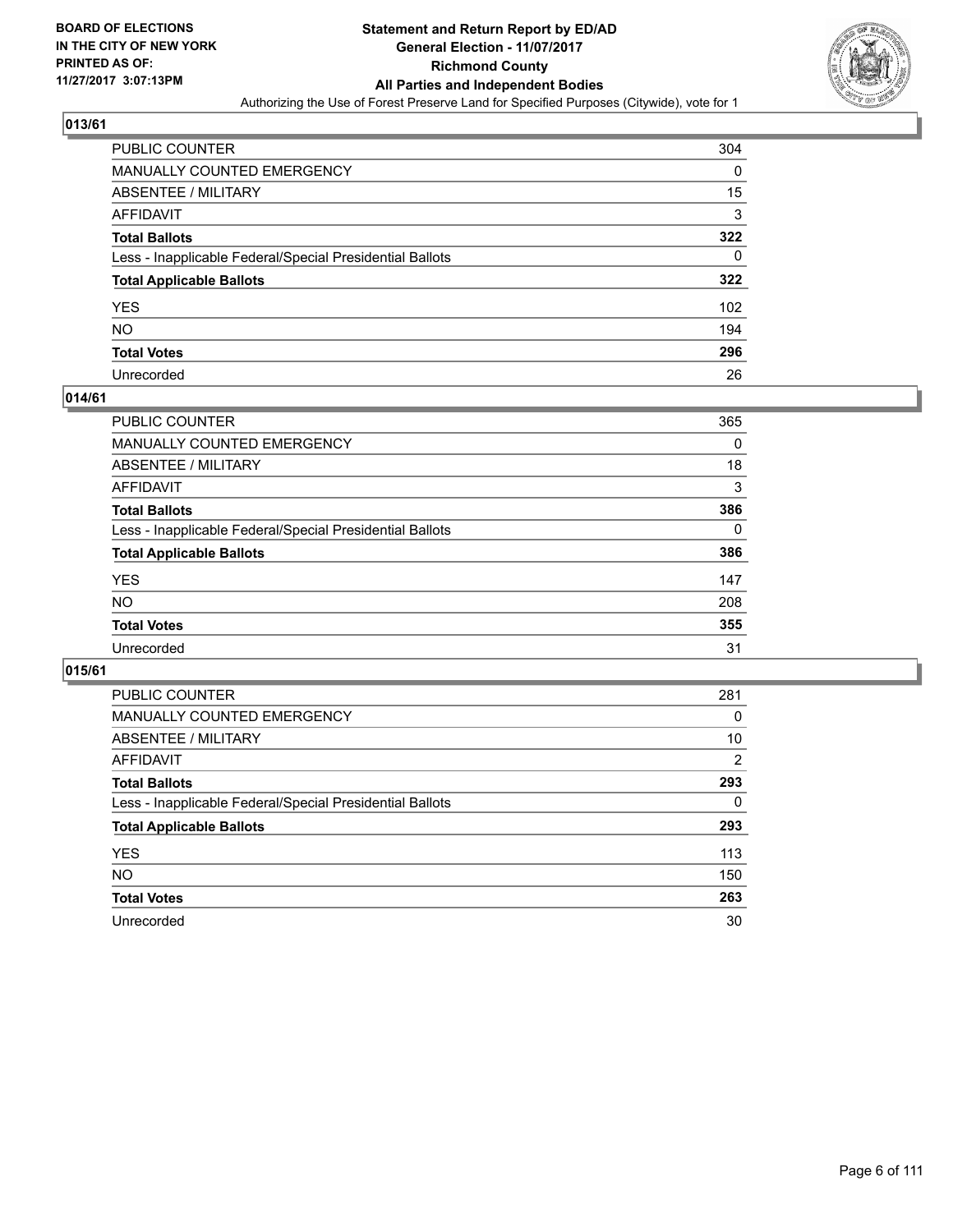

| PUBLIC COUNTER                                           | 222 |
|----------------------------------------------------------|-----|
| MANUALLY COUNTED EMERGENCY                               | 0   |
| ABSENTEE / MILITARY                                      | 8   |
| AFFIDAVIT                                                | 5   |
| Total Ballots                                            | 235 |
| Less - Inapplicable Federal/Special Presidential Ballots | 0   |
| <b>Total Applicable Ballots</b>                          | 235 |
| YES                                                      | 61  |
| NO.                                                      | 127 |
| <b>Total Votes</b>                                       | 188 |
| Unrecorded                                               | 47  |

#### **017/61**

| <b>PUBLIC COUNTER</b>                                    | 251 |
|----------------------------------------------------------|-----|
| <b>MANUALLY COUNTED EMERGENCY</b>                        | 0   |
| ABSENTEE / MILITARY                                      | 10  |
| AFFIDAVIT                                                | 3   |
| <b>Total Ballots</b>                                     | 264 |
| Less - Inapplicable Federal/Special Presidential Ballots | 0   |
| <b>Total Applicable Ballots</b>                          | 264 |
| <b>YES</b>                                               | 97  |
| <b>NO</b>                                                | 135 |
| <b>Total Votes</b>                                       | 232 |
| Unrecorded                                               | 32  |

| <b>PUBLIC COUNTER</b>                                    | 252 |
|----------------------------------------------------------|-----|
| MANUALLY COUNTED EMERGENCY                               | 0   |
| ABSENTEE / MILITARY                                      | 10  |
| AFFIDAVIT                                                | 4   |
| <b>Total Ballots</b>                                     | 266 |
| Less - Inapplicable Federal/Special Presidential Ballots | 0   |
| <b>Total Applicable Ballots</b>                          | 266 |
| <b>YES</b>                                               | 90  |
| NO.                                                      | 143 |
| <b>Total Votes</b>                                       | 233 |
| Unrecorded                                               | 33  |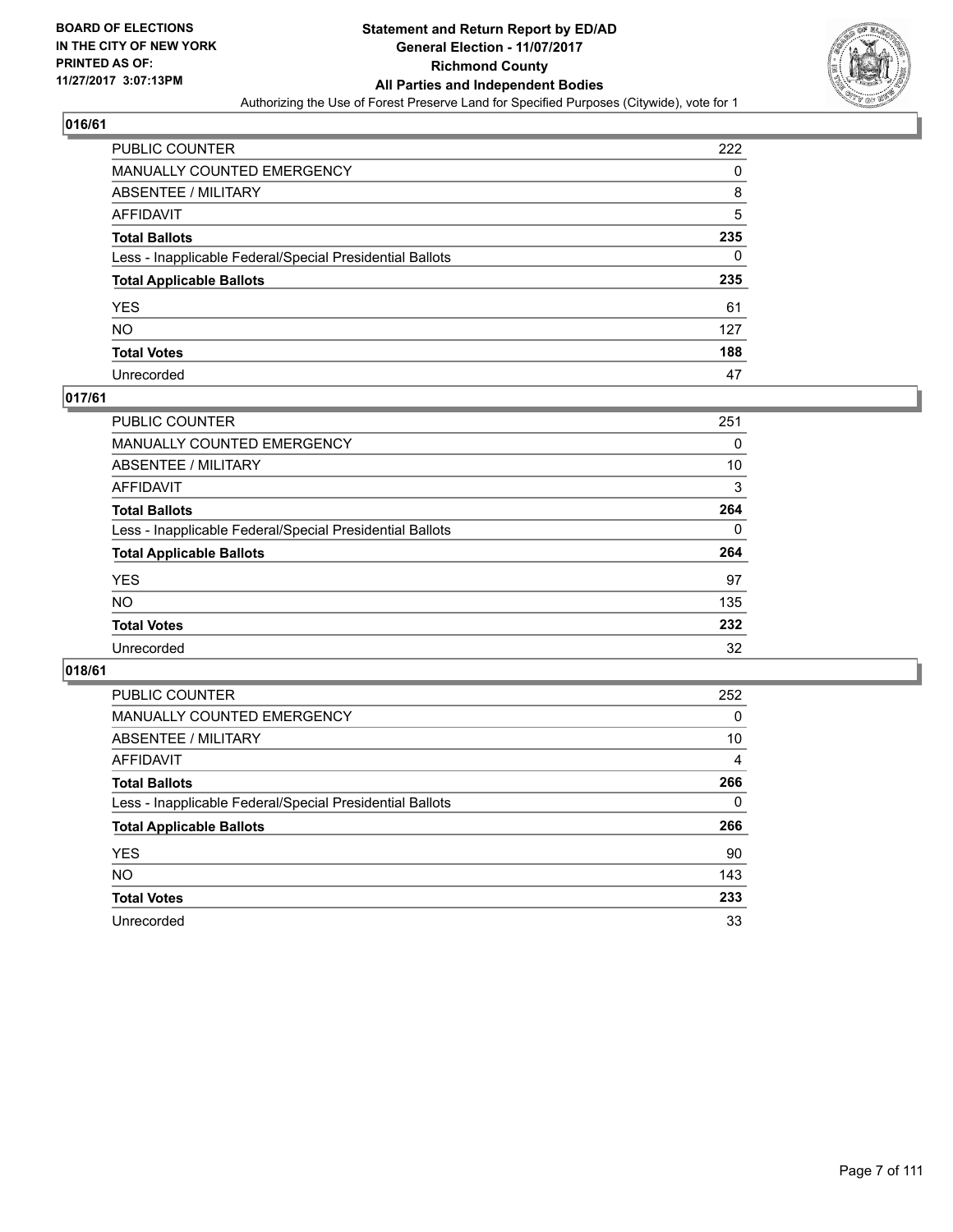

| <b>PUBLIC COUNTER</b>                                    | 306 |
|----------------------------------------------------------|-----|
| MANUALLY COUNTED EMERGENCY                               | 0   |
| <b>ABSENTEE / MILITARY</b>                               | 20  |
| AFFIDAVIT                                                | 0   |
| <b>Total Ballots</b>                                     | 326 |
| Less - Inapplicable Federal/Special Presidential Ballots | 0   |
| <b>Total Applicable Ballots</b>                          | 326 |
| YES                                                      | 113 |
| NΟ                                                       | 191 |
| <b>Total Votes</b>                                       | 304 |
| Unrecorded                                               | 22  |

#### **020/61**

| <b>PUBLIC COUNTER</b>                                    | 283 |
|----------------------------------------------------------|-----|
| <b>MANUALLY COUNTED EMERGENCY</b>                        | 0   |
| ABSENTEE / MILITARY                                      | 9   |
| AFFIDAVIT                                                | 5   |
| <b>Total Ballots</b>                                     | 297 |
| Less - Inapplicable Federal/Special Presidential Ballots | 0   |
| <b>Total Applicable Ballots</b>                          | 297 |
| <b>YES</b>                                               | 88  |
| <b>NO</b>                                                | 188 |
| <b>Total Votes</b>                                       | 276 |
| Unrecorded                                               | 21  |

| PUBLIC COUNTER                                           | 244 |
|----------------------------------------------------------|-----|
| MANUALLY COUNTED EMERGENCY                               | 0   |
| ABSENTEE / MILITARY                                      | 11  |
| AFFIDAVIT                                                | 5   |
| <b>Total Ballots</b>                                     | 260 |
| Less - Inapplicable Federal/Special Presidential Ballots | 0   |
| <b>Total Applicable Ballots</b>                          | 260 |
| <b>YES</b>                                               | 89  |
| <b>NO</b>                                                | 150 |
| <b>Total Votes</b>                                       | 239 |
| Unrecorded                                               | 21  |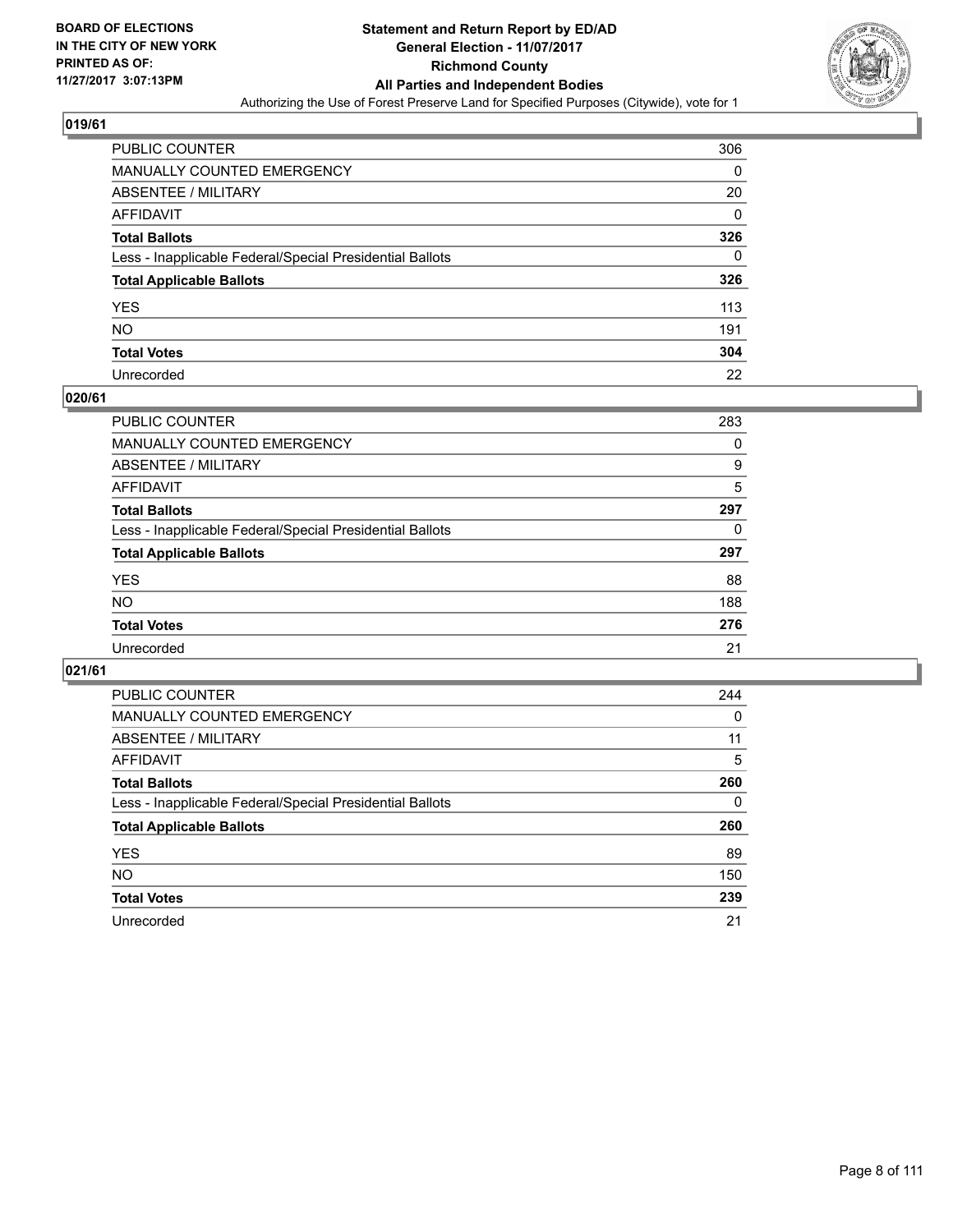

| PUBLIC COUNTER                                           | 302 |
|----------------------------------------------------------|-----|
| MANUALLY COUNTED EMERGENCY                               | 0   |
| ABSENTEE / MILITARY                                      | 9   |
| AFFIDAVIT                                                | 3   |
| Total Ballots                                            | 314 |
| Less - Inapplicable Federal/Special Presidential Ballots | 0   |
| <b>Total Applicable Ballots</b>                          | 314 |
| YES                                                      | 98  |
| NO.                                                      | 184 |
| <b>Total Votes</b>                                       | 282 |
| Unrecorded                                               | 32  |

#### **023/61**

| <b>PUBLIC COUNTER</b>                                    | 259 |
|----------------------------------------------------------|-----|
| <b>MANUALLY COUNTED EMERGENCY</b>                        | 0   |
| ABSENTEE / MILITARY                                      | 10  |
| AFFIDAVIT                                                | 0   |
| <b>Total Ballots</b>                                     | 269 |
| Less - Inapplicable Federal/Special Presidential Ballots | 0   |
| <b>Total Applicable Ballots</b>                          | 269 |
| <b>YES</b>                                               | 98  |
| <b>NO</b>                                                | 149 |
| <b>Total Votes</b>                                       | 247 |
| Unrecorded                                               | 22  |

| <b>PUBLIC COUNTER</b>                                    | 347 |
|----------------------------------------------------------|-----|
| MANUALLY COUNTED EMERGENCY                               | 0   |
| ABSENTEE / MILITARY                                      | 8   |
| AFFIDAVIT                                                | 7   |
| <b>Total Ballots</b>                                     | 362 |
| Less - Inapplicable Federal/Special Presidential Ballots | 0   |
| <b>Total Applicable Ballots</b>                          | 362 |
| <b>YES</b>                                               | 119 |
| <b>NO</b>                                                | 218 |
| <b>Total Votes</b>                                       | 337 |
| Unrecorded                                               | 25  |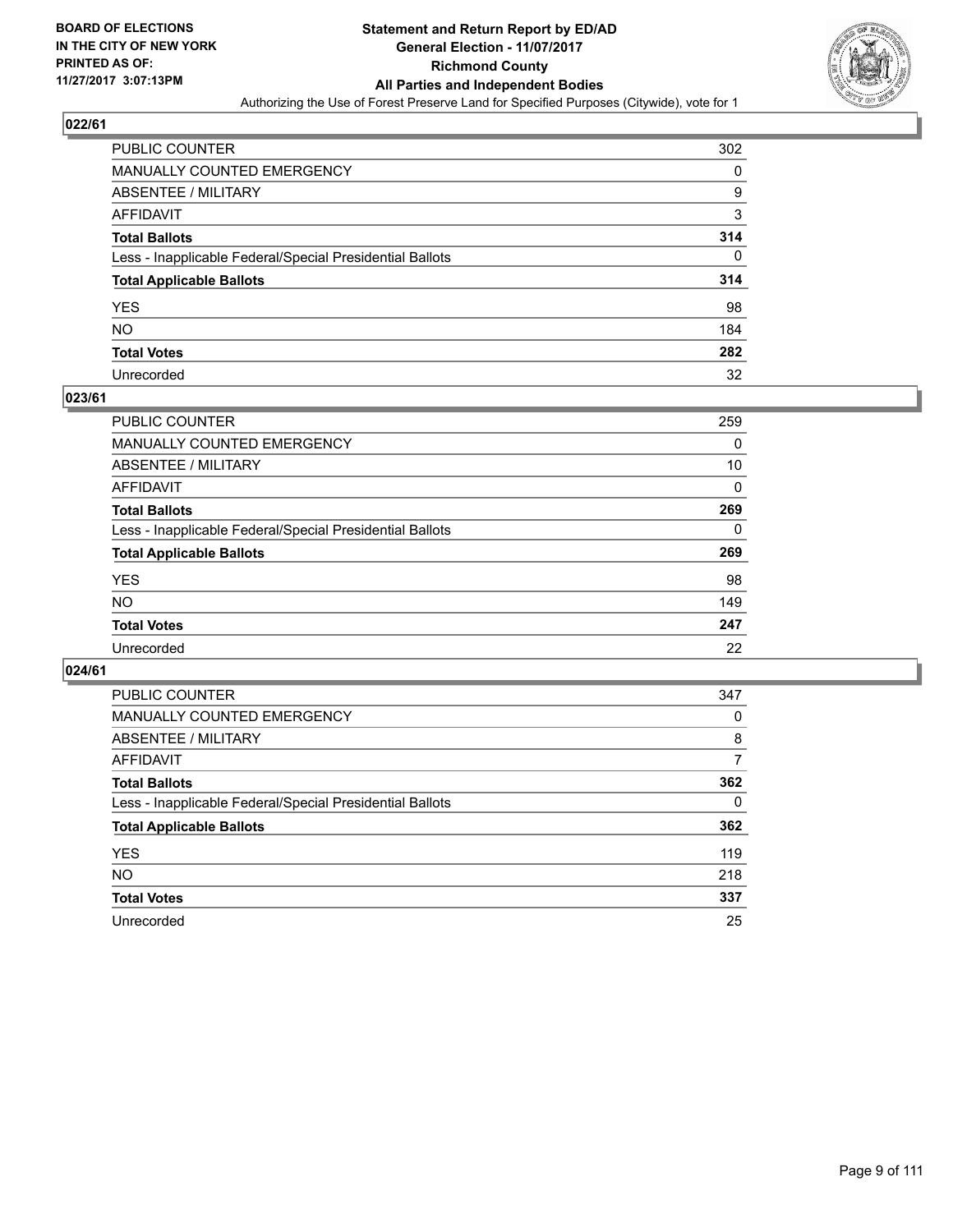

| PUBLIC COUNTER                                           | 327 |
|----------------------------------------------------------|-----|
| MANUALLY COUNTED EMERGENCY                               | 0   |
| <b>ABSENTEE / MILITARY</b>                               | 10  |
| AFFIDAVIT                                                | 1   |
| <b>Total Ballots</b>                                     | 338 |
| Less - Inapplicable Federal/Special Presidential Ballots | 0   |
| <b>Total Applicable Ballots</b>                          | 338 |
| YES                                                      | 96  |
| NO.                                                      | 212 |
| <b>Total Votes</b>                                       | 308 |
| Unrecorded                                               | 30  |

#### **026/61**

| PUBLIC COUNTER                                           | 258 |
|----------------------------------------------------------|-----|
| <b>MANUALLY COUNTED EMERGENCY</b>                        | 0   |
| <b>ABSENTEE / MILITARY</b>                               | 8   |
| AFFIDAVIT                                                | 0   |
| <b>Total Ballots</b>                                     | 266 |
| Less - Inapplicable Federal/Special Presidential Ballots | 0   |
| <b>Total Applicable Ballots</b>                          | 266 |
| <b>YES</b>                                               | 95  |
| <b>NO</b>                                                | 151 |
| <b>Total Votes</b>                                       | 246 |
| Unrecorded                                               | 20  |

| <b>PUBLIC COUNTER</b>                                    | 245 |
|----------------------------------------------------------|-----|
| MANUALLY COUNTED EMERGENCY                               | 0   |
| ABSENTEE / MILITARY                                      | 11  |
| AFFIDAVIT                                                | 2   |
| <b>Total Ballots</b>                                     | 258 |
| Less - Inapplicable Federal/Special Presidential Ballots | 0   |
| <b>Total Applicable Ballots</b>                          | 258 |
| <b>YES</b>                                               | 89  |
| NO.                                                      | 150 |
| <b>Total Votes</b>                                       | 239 |
| Unrecorded                                               | 19  |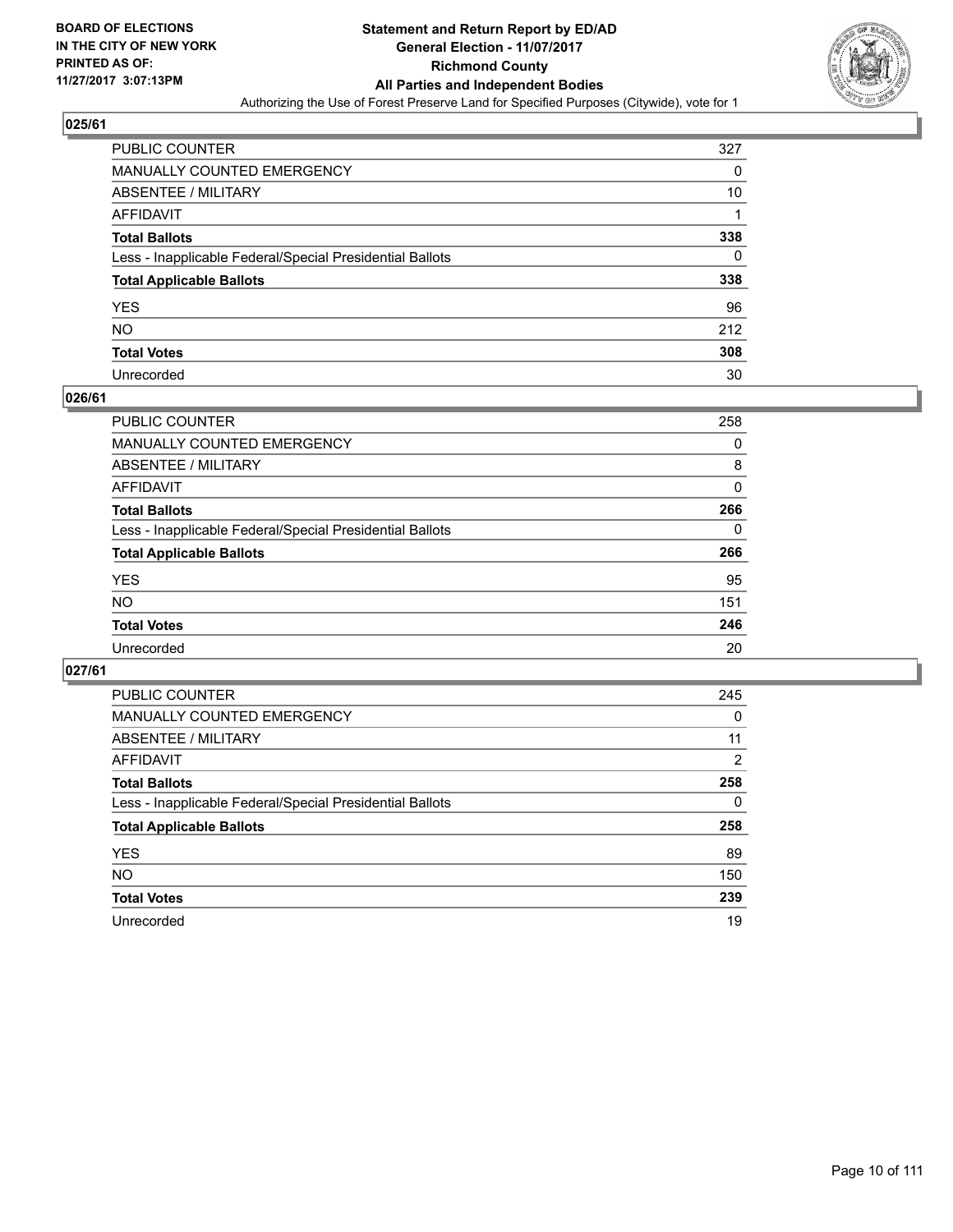

| PUBLIC COUNTER                                           | 186 |
|----------------------------------------------------------|-----|
| MANUALLY COUNTED EMERGENCY                               | 0   |
| <b>ABSENTEE / MILITARY</b>                               | 5   |
| AFFIDAVIT                                                | 0   |
| <b>Total Ballots</b>                                     | 191 |
| Less - Inapplicable Federal/Special Presidential Ballots | 0   |
| <b>Total Applicable Ballots</b>                          | 191 |
| YES                                                      | 40  |
| NO.                                                      | 141 |
| <b>Total Votes</b>                                       | 181 |
| Unrecorded                                               | 10  |

#### **029/61**

| PUBLIC COUNTER                                           | 295      |
|----------------------------------------------------------|----------|
| <b>MANUALLY COUNTED EMERGENCY</b>                        | 0        |
| <b>ABSENTEE / MILITARY</b>                               | 11       |
| AFFIDAVIT                                                | 3        |
| <b>Total Ballots</b>                                     | 309      |
| Less - Inapplicable Federal/Special Presidential Ballots | $\Omega$ |
| <b>Total Applicable Ballots</b>                          | 309      |
| <b>YES</b>                                               | 104      |
| <b>NO</b>                                                | 183      |
| <b>Total Votes</b>                                       | 287      |
| Unrecorded                                               | 22       |

| <b>PUBLIC COUNTER</b>                                    | 284            |
|----------------------------------------------------------|----------------|
| MANUALLY COUNTED EMERGENCY                               | 0              |
| ABSENTEE / MILITARY                                      | 10             |
| AFFIDAVIT                                                | $\overline{2}$ |
| <b>Total Ballots</b>                                     | 296            |
| Less - Inapplicable Federal/Special Presidential Ballots | 0              |
| <b>Total Applicable Ballots</b>                          | 296            |
| <b>YES</b>                                               | 93             |
| NO.                                                      | 179            |
| <b>Total Votes</b>                                       | 272            |
| Unrecorded                                               | 24             |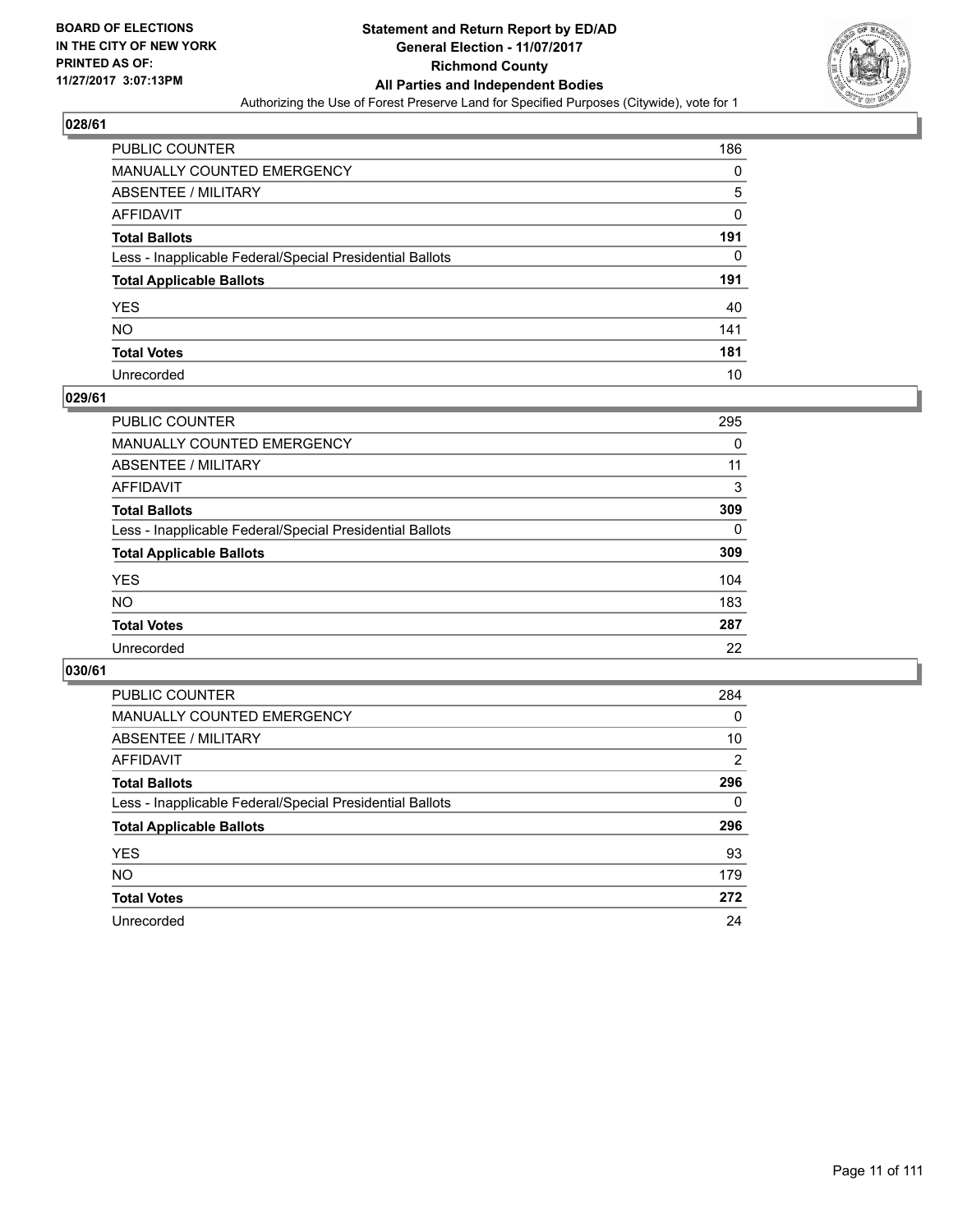

| PUBLIC COUNTER                                           | 275 |
|----------------------------------------------------------|-----|
| MANUALLY COUNTED EMERGENCY                               | 0   |
| ABSENTEE / MILITARY                                      | 8   |
| AFFIDAVIT                                                | 5   |
| Total Ballots                                            | 288 |
| Less - Inapplicable Federal/Special Presidential Ballots | 0   |
| <b>Total Applicable Ballots</b>                          | 288 |
| YES                                                      | 112 |
| NO.                                                      | 152 |
| <b>Total Votes</b>                                       | 264 |
| Unrecorded                                               | 24  |

#### **032/61**

| <b>PUBLIC COUNTER</b>                                    | 238 |
|----------------------------------------------------------|-----|
| <b>MANUALLY COUNTED EMERGENCY</b>                        | 0   |
| ABSENTEE / MILITARY                                      | 34  |
| AFFIDAVIT                                                | 5   |
| <b>Total Ballots</b>                                     | 277 |
| Less - Inapplicable Federal/Special Presidential Ballots | 0   |
| <b>Total Applicable Ballots</b>                          | 277 |
| <b>YES</b>                                               | 79  |
| NO                                                       | 146 |
| <b>Total Votes</b>                                       | 225 |
| Unrecorded                                               | 52  |

| <b>PUBLIC COUNTER</b>                                    | 245 |
|----------------------------------------------------------|-----|
| <b>MANUALLY COUNTED EMERGENCY</b>                        | 0   |
| ABSENTEE / MILITARY                                      | 11  |
| AFFIDAVIT                                                | 2   |
| <b>Total Ballots</b>                                     | 258 |
| Less - Inapplicable Federal/Special Presidential Ballots | 0   |
| <b>Total Applicable Ballots</b>                          | 258 |
| <b>YES</b>                                               | 78  |
| <b>NO</b>                                                | 133 |
| <b>Total Votes</b>                                       | 211 |
| Unrecorded                                               | 47  |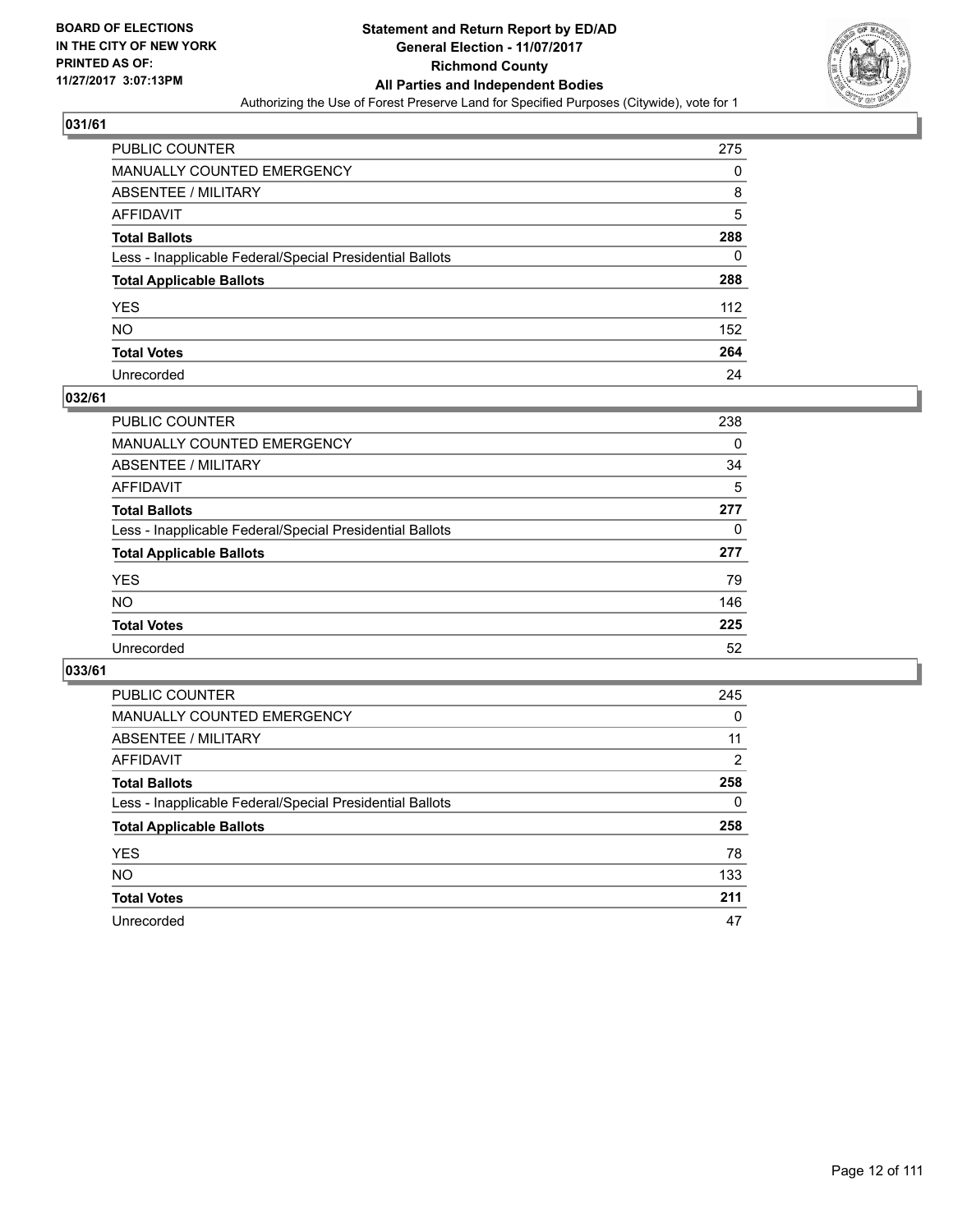

| PUBLIC COUNTER                                           | 373 |
|----------------------------------------------------------|-----|
| MANUALLY COUNTED EMERGENCY                               | 0   |
| <b>ABSENTEE / MILITARY</b>                               | 21  |
| AFFIDAVIT                                                |     |
| <b>Total Ballots</b>                                     | 395 |
| Less - Inapplicable Federal/Special Presidential Ballots | 0   |
| <b>Total Applicable Ballots</b>                          | 395 |
| YES                                                      | 114 |
| NΟ                                                       | 248 |
| <b>Total Votes</b>                                       | 362 |
| Unrecorded                                               | 33  |

#### **035/61**

| <b>PUBLIC COUNTER</b>                                    | 365          |
|----------------------------------------------------------|--------------|
| <b>MANUALLY COUNTED EMERGENCY</b>                        | 0            |
| ABSENTEE / MILITARY                                      | 9            |
| AFFIDAVIT                                                | 2            |
| <b>Total Ballots</b>                                     | 376          |
| Less - Inapplicable Federal/Special Presidential Ballots | $\mathbf{0}$ |
| <b>Total Applicable Ballots</b>                          | 376          |
| <b>YES</b>                                               | 129          |
| <b>NO</b>                                                | 209          |
| <b>Total Votes</b>                                       | 338          |
| Unrecorded                                               | 38           |

| <b>PUBLIC COUNTER</b>                                    | 228            |
|----------------------------------------------------------|----------------|
| MANUALLY COUNTED EMERGENCY                               | 0              |
| ABSENTEE / MILITARY                                      | 10             |
| AFFIDAVIT                                                | $\overline{2}$ |
| <b>Total Ballots</b>                                     | 240            |
| Less - Inapplicable Federal/Special Presidential Ballots | 0              |
| <b>Total Applicable Ballots</b>                          | 240            |
| <b>YES</b>                                               | 71             |
| NO.                                                      | 151            |
| <b>Total Votes</b>                                       | 222            |
| Unrecorded                                               | 18             |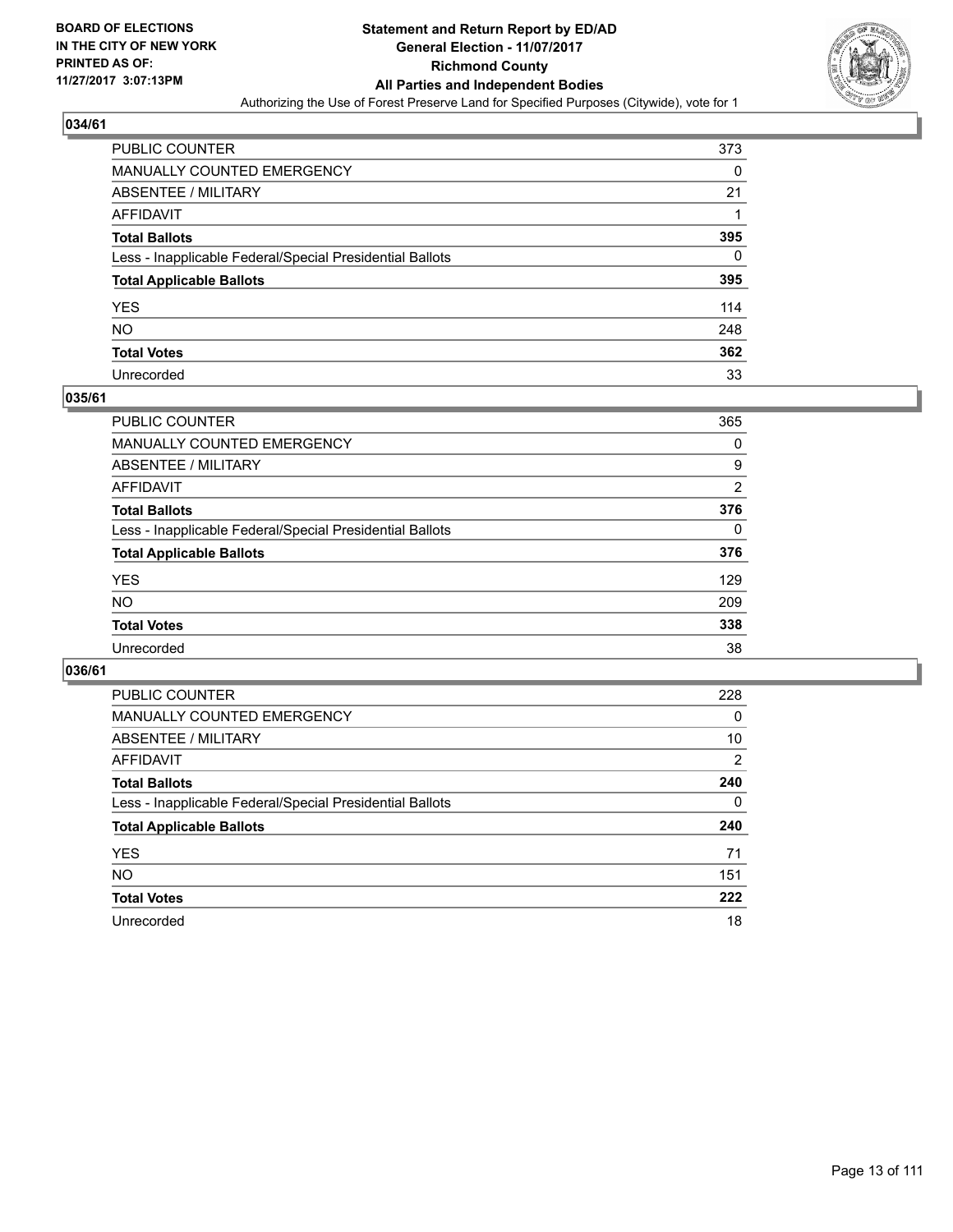

| PUBLIC COUNTER                                           | 364 |
|----------------------------------------------------------|-----|
| MANUALLY COUNTED EMERGENCY                               | 0   |
| <b>ABSENTEE / MILITARY</b>                               | 22  |
| AFFIDAVIT                                                | 3   |
| <b>Total Ballots</b>                                     | 389 |
| Less - Inapplicable Federal/Special Presidential Ballots | 0   |
| <b>Total Applicable Ballots</b>                          | 389 |
| YES                                                      | 144 |
| NO.                                                      | 215 |
| <b>Total Votes</b>                                       | 359 |
| Unrecorded                                               | 30  |

#### **038/61**

| <b>PUBLIC COUNTER</b>                                    | 449      |
|----------------------------------------------------------|----------|
| <b>MANUALLY COUNTED EMERGENCY</b>                        | 0        |
| ABSENTEE / MILITARY                                      | 19       |
| AFFIDAVIT                                                | 5        |
| <b>Total Ballots</b>                                     | 473      |
| Less - Inapplicable Federal/Special Presidential Ballots | $\Omega$ |
| <b>Total Applicable Ballots</b>                          | 473      |
| <b>YES</b>                                               | 210      |
| <b>NO</b>                                                | 246      |
| <b>Total Votes</b>                                       | 456      |
| Unrecorded                                               | 17       |

| <b>PUBLIC COUNTER</b>                                    | 407            |
|----------------------------------------------------------|----------------|
| MANUALLY COUNTED EMERGENCY                               | 0              |
| ABSENTEE / MILITARY                                      | 11             |
| AFFIDAVIT                                                | $\overline{2}$ |
| <b>Total Ballots</b>                                     | 420            |
| Less - Inapplicable Federal/Special Presidential Ballots | 0              |
| <b>Total Applicable Ballots</b>                          | 420            |
| <b>YES</b>                                               | 177            |
| NO.                                                      | 214            |
| <b>Total Votes</b>                                       | 391            |
| Unrecorded                                               | 29             |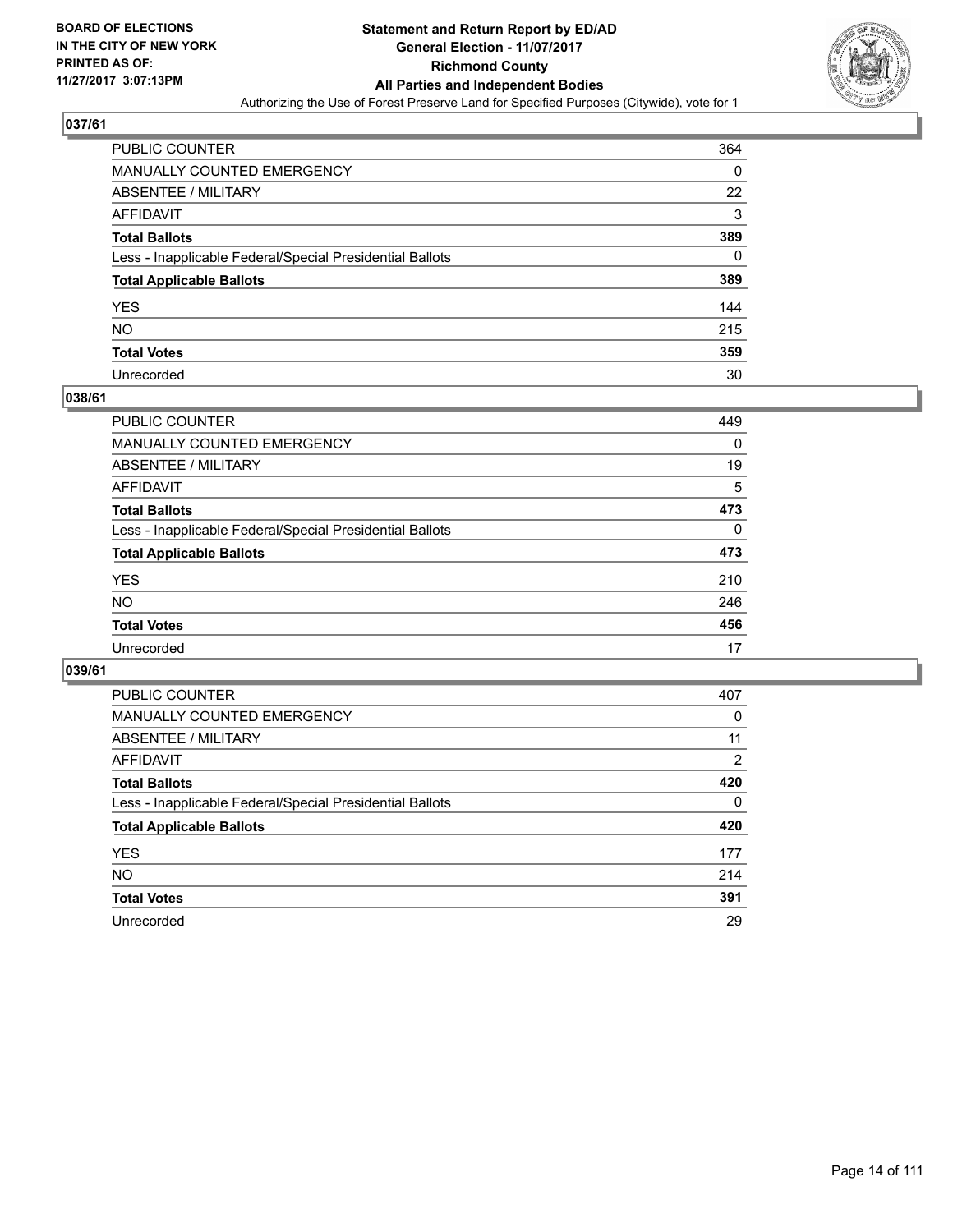

| PUBLIC COUNTER                                           | 442 |
|----------------------------------------------------------|-----|
| MANUALLY COUNTED EMERGENCY                               | 0   |
| <b>ABSENTEE / MILITARY</b>                               | 23  |
| AFFIDAVIT                                                |     |
| <b>Total Ballots</b>                                     | 466 |
| Less - Inapplicable Federal/Special Presidential Ballots | 0   |
| <b>Total Applicable Ballots</b>                          | 466 |
| YES                                                      | 175 |
| NO.                                                      | 255 |
| <b>Total Votes</b>                                       | 430 |
| Unrecorded                                               | 36  |

#### **041/61**

| <b>PUBLIC COUNTER</b>                                    | 387          |
|----------------------------------------------------------|--------------|
| <b>MANUALLY COUNTED EMERGENCY</b>                        | 0            |
| ABSENTEE / MILITARY                                      | 17           |
| AFFIDAVIT                                                | 6            |
| <b>Total Ballots</b>                                     | 410          |
| Less - Inapplicable Federal/Special Presidential Ballots | $\mathbf{0}$ |
| <b>Total Applicable Ballots</b>                          | 410          |
| <b>YES</b>                                               | 163          |
| <b>NO</b>                                                | 207          |
| <b>Total Votes</b>                                       | 370          |
| Unrecorded                                               | 40           |

| <b>PUBLIC COUNTER</b>                                    | 516      |
|----------------------------------------------------------|----------|
| MANUALLY COUNTED EMERGENCY                               | $\Omega$ |
| ABSENTEE / MILITARY                                      | 22       |
| AFFIDAVIT                                                | 5        |
| <b>Total Ballots</b>                                     | 543      |
| Less - Inapplicable Federal/Special Presidential Ballots | 0        |
| <b>Total Applicable Ballots</b>                          | 543      |
| <b>YES</b>                                               | 209      |
| NO.                                                      | 292      |
| <b>Total Votes</b>                                       | 501      |
| Unrecorded                                               | 42       |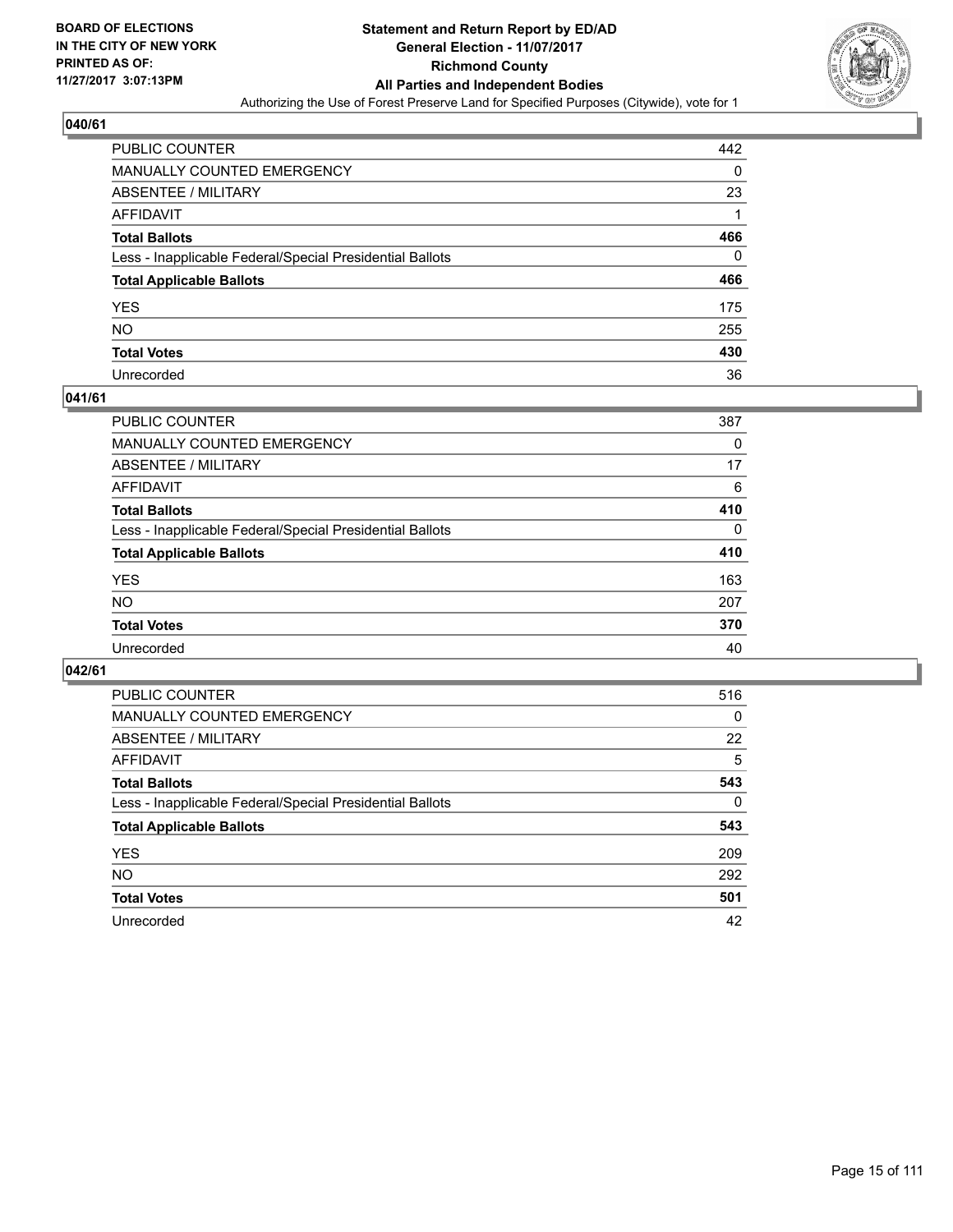

| PUBLIC COUNTER                                           | 350 |
|----------------------------------------------------------|-----|
| MANUALLY COUNTED EMERGENCY                               | 0   |
| ABSENTEE / MILITARY                                      | 13  |
| AFFIDAVIT                                                |     |
| Total Ballots                                            | 364 |
| Less - Inapplicable Federal/Special Presidential Ballots | 0   |
| <b>Total Applicable Ballots</b>                          | 364 |
| YES                                                      | 148 |
| NO.                                                      | 193 |
| <b>Total Votes</b>                                       | 341 |
| Unrecorded                                               | 23  |

#### **044/61**

| <b>PUBLIC COUNTER</b>                                    | 317          |
|----------------------------------------------------------|--------------|
| MANUALLY COUNTED EMERGENCY                               | 0            |
| ABSENTEE / MILITARY                                      | 22           |
| AFFIDAVIT                                                | 6            |
| <b>Total Ballots</b>                                     | 345          |
| Less - Inapplicable Federal/Special Presidential Ballots | $\mathbf{0}$ |
| <b>Total Applicable Ballots</b>                          | 345          |
| <b>YES</b>                                               | 115          |
| <b>NO</b>                                                | 200          |
| <b>Total Votes</b>                                       | 315          |
| Unrecorded                                               | 30           |

| <b>PUBLIC COUNTER</b>                                    | 386 |
|----------------------------------------------------------|-----|
| MANUALLY COUNTED EMERGENCY                               | 0   |
| ABSENTEE / MILITARY                                      | 12  |
| AFFIDAVIT                                                | 5   |
| <b>Total Ballots</b>                                     | 403 |
| Less - Inapplicable Federal/Special Presidential Ballots | 0   |
| <b>Total Applicable Ballots</b>                          | 403 |
| <b>YES</b>                                               | 125 |
| <b>NO</b>                                                | 241 |
| <b>Total Votes</b>                                       | 366 |
| Unrecorded                                               | 37  |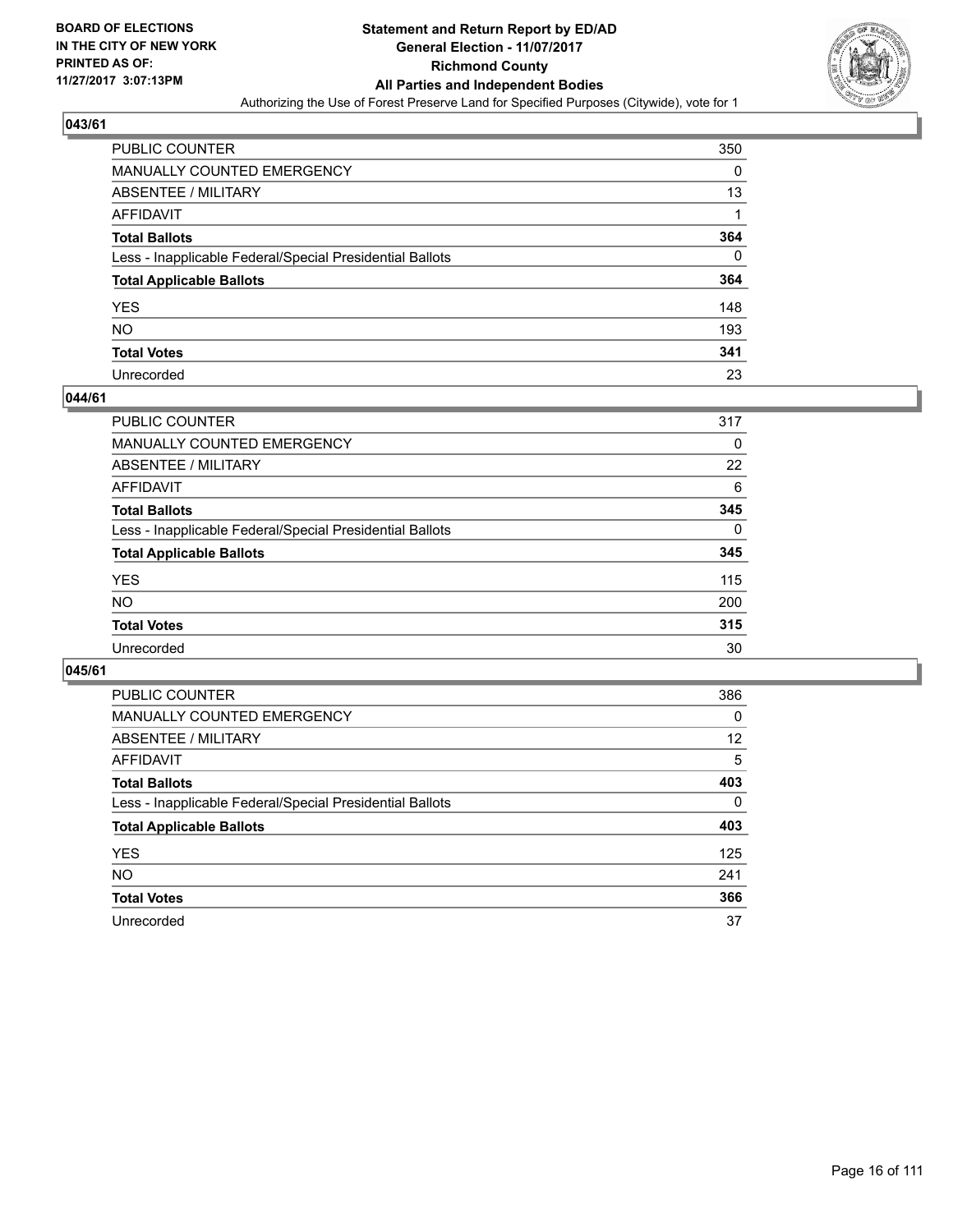

| PUBLIC COUNTER                                           | 394 |
|----------------------------------------------------------|-----|
| MANUALLY COUNTED EMERGENCY                               | 0   |
| ABSENTEE / MILITARY                                      | 14  |
| AFFIDAVIT                                                | 3   |
| Total Ballots                                            | 411 |
| Less - Inapplicable Federal/Special Presidential Ballots | 0   |
| <b>Total Applicable Ballots</b>                          | 411 |
| YES                                                      | 135 |
| NO.                                                      | 246 |
| <b>Total Votes</b>                                       | 381 |
| Unrecorded                                               | 30  |

#### **047/61**

| PUBLIC COUNTER                                           | 430 |
|----------------------------------------------------------|-----|
| <b>MANUALLY COUNTED EMERGENCY</b>                        | 0   |
| <b>ABSENTEE / MILITARY</b>                               | 16  |
| AFFIDAVIT                                                | 5   |
| <b>Total Ballots</b>                                     | 451 |
| Less - Inapplicable Federal/Special Presidential Ballots | 0   |
| <b>Total Applicable Ballots</b>                          | 451 |
| <b>YES</b>                                               | 153 |
| <b>NO</b>                                                | 256 |
| <b>Total Votes</b>                                       | 409 |
| Unrecorded                                               | 42  |

| <b>PUBLIC COUNTER</b>                                    | 462      |
|----------------------------------------------------------|----------|
| MANUALLY COUNTED EMERGENCY                               | 0        |
| ABSENTEE / MILITARY                                      | 19       |
| AFFIDAVIT                                                | 0        |
| <b>Total Ballots</b>                                     | 481      |
| Less - Inapplicable Federal/Special Presidential Ballots | $\Omega$ |
| <b>Total Applicable Ballots</b>                          | 481      |
| <b>YES</b>                                               | 158      |
| NO.                                                      | 270      |
| <b>Total Votes</b>                                       | 428      |
| Unrecorded                                               | 53       |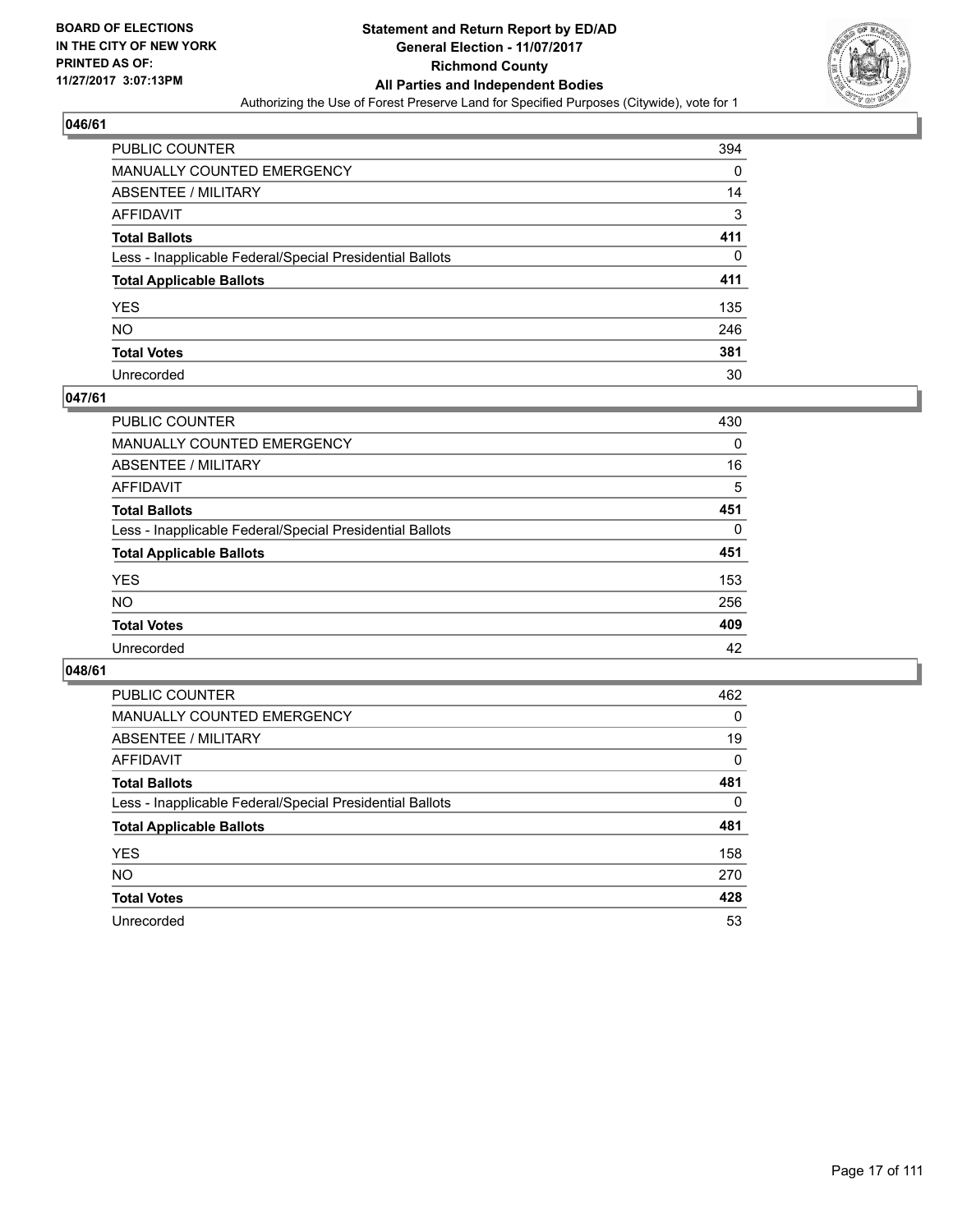

| PUBLIC COUNTER                                           | 148 |
|----------------------------------------------------------|-----|
| MANUALLY COUNTED EMERGENCY                               | 0   |
| <b>ABSENTEE / MILITARY</b>                               | 3   |
| AFFIDAVIT                                                | 6   |
| <b>Total Ballots</b>                                     | 157 |
| Less - Inapplicable Federal/Special Presidential Ballots | 0   |
| <b>Total Applicable Ballots</b>                          | 157 |
| YES                                                      | 41  |
| NO.                                                      | 77  |
| <b>Total Votes</b>                                       | 118 |
| Unrecorded                                               | 39  |

#### **050/61**

| <b>PUBLIC COUNTER</b>                                    | 187      |
|----------------------------------------------------------|----------|
| MANUALLY COUNTED EMERGENCY                               | 0        |
| ABSENTEE / MILITARY                                      | 4        |
| AFFIDAVIT                                                |          |
| <b>Total Ballots</b>                                     | 192      |
| Less - Inapplicable Federal/Special Presidential Ballots | $\Omega$ |
| <b>Total Applicable Ballots</b>                          | 192      |
| <b>YES</b>                                               | 86       |
| <b>NO</b>                                                | 76       |
| <b>Total Votes</b>                                       | 162      |
| Unrecorded                                               | 30       |

| <b>PUBLIC COUNTER</b>                                    | 262            |
|----------------------------------------------------------|----------------|
| MANUALLY COUNTED EMERGENCY                               | 0              |
| ABSENTEE / MILITARY                                      | 24             |
| AFFIDAVIT                                                | $\overline{2}$ |
| <b>Total Ballots</b>                                     | 288            |
| Less - Inapplicable Federal/Special Presidential Ballots | 0              |
| <b>Total Applicable Ballots</b>                          | 288            |
| <b>YES</b>                                               | 115            |
| <b>NO</b>                                                | 142            |
| <b>Total Votes</b>                                       | 257            |
| Unrecorded                                               | 31             |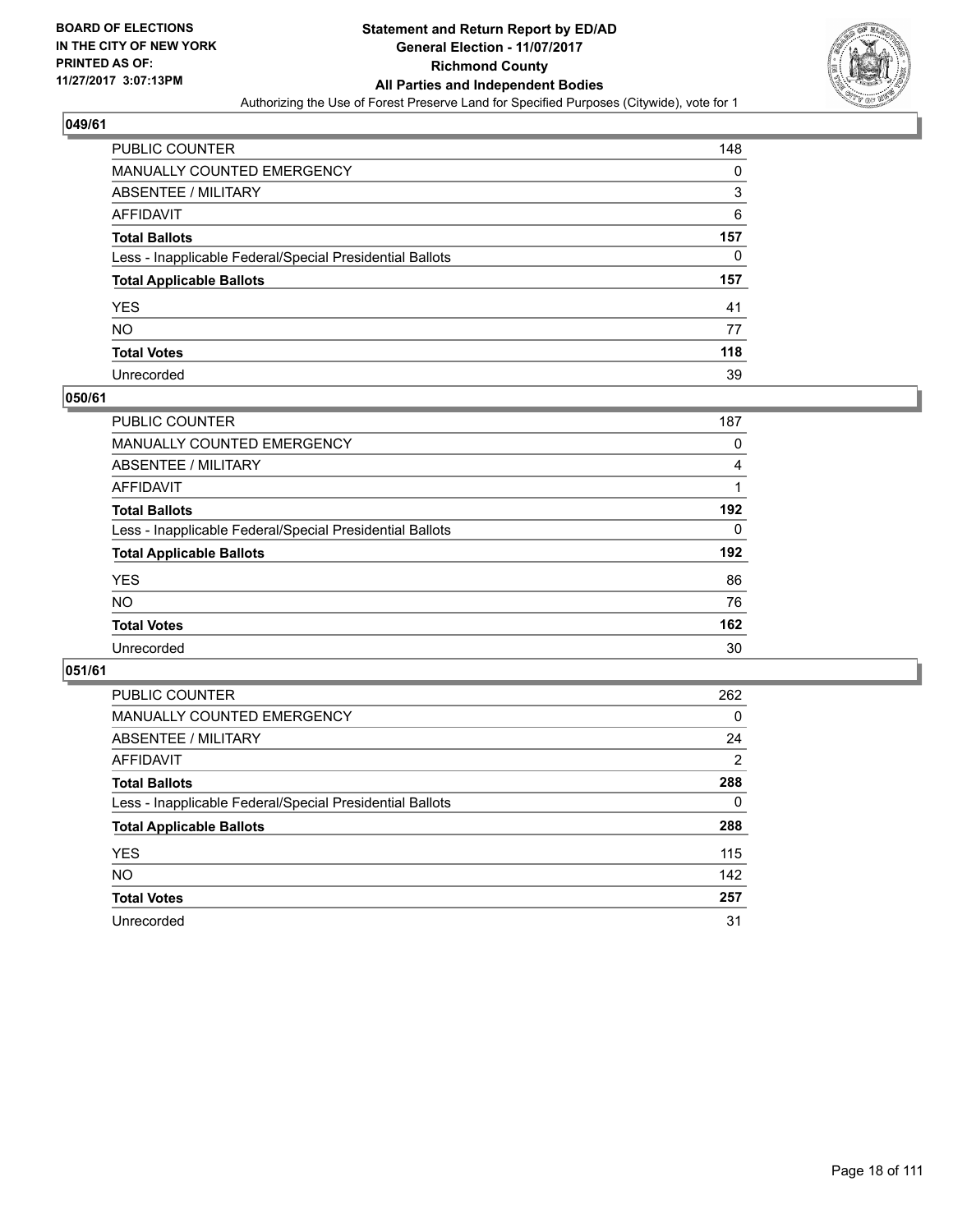

| PUBLIC COUNTER                                           | 247 |
|----------------------------------------------------------|-----|
| MANUALLY COUNTED EMERGENCY                               | 0   |
| ABSENTEE / MILITARY                                      | 9   |
| AFFIDAVIT                                                |     |
| <b>Total Ballots</b>                                     | 257 |
| Less - Inapplicable Federal/Special Presidential Ballots | 0   |
| <b>Total Applicable Ballots</b>                          | 257 |
| YES                                                      | 111 |
| NO.                                                      | 122 |
| <b>Total Votes</b>                                       | 233 |
| Unrecorded                                               | 24  |

#### **053/61**

| <b>PUBLIC COUNTER</b>                                    | 229 |
|----------------------------------------------------------|-----|
| <b>MANUALLY COUNTED EMERGENCY</b>                        | 0   |
| ABSENTEE / MILITARY                                      | 12  |
| AFFIDAVIT                                                | 2   |
| <b>Total Ballots</b>                                     | 243 |
| Less - Inapplicable Federal/Special Presidential Ballots | 0   |
| <b>Total Applicable Ballots</b>                          | 243 |
| <b>YES</b>                                               | 88  |
| <b>NO</b>                                                | 115 |
| <b>Total Votes</b>                                       | 203 |
| Unrecorded                                               | 40  |

| <b>PUBLIC COUNTER</b>                                    | 148      |
|----------------------------------------------------------|----------|
| MANUALLY COUNTED EMERGENCY                               | $\Omega$ |
| ABSENTEE / MILITARY                                      | 60       |
| AFFIDAVIT                                                | 0        |
| <b>Total Ballots</b>                                     | 208      |
| Less - Inapplicable Federal/Special Presidential Ballots | 0        |
| <b>Total Applicable Ballots</b>                          | 208      |
| <b>YES</b>                                               | 62       |
| NO.                                                      | 93       |
| <b>Total Votes</b>                                       | 155      |
| Unrecorded                                               |          |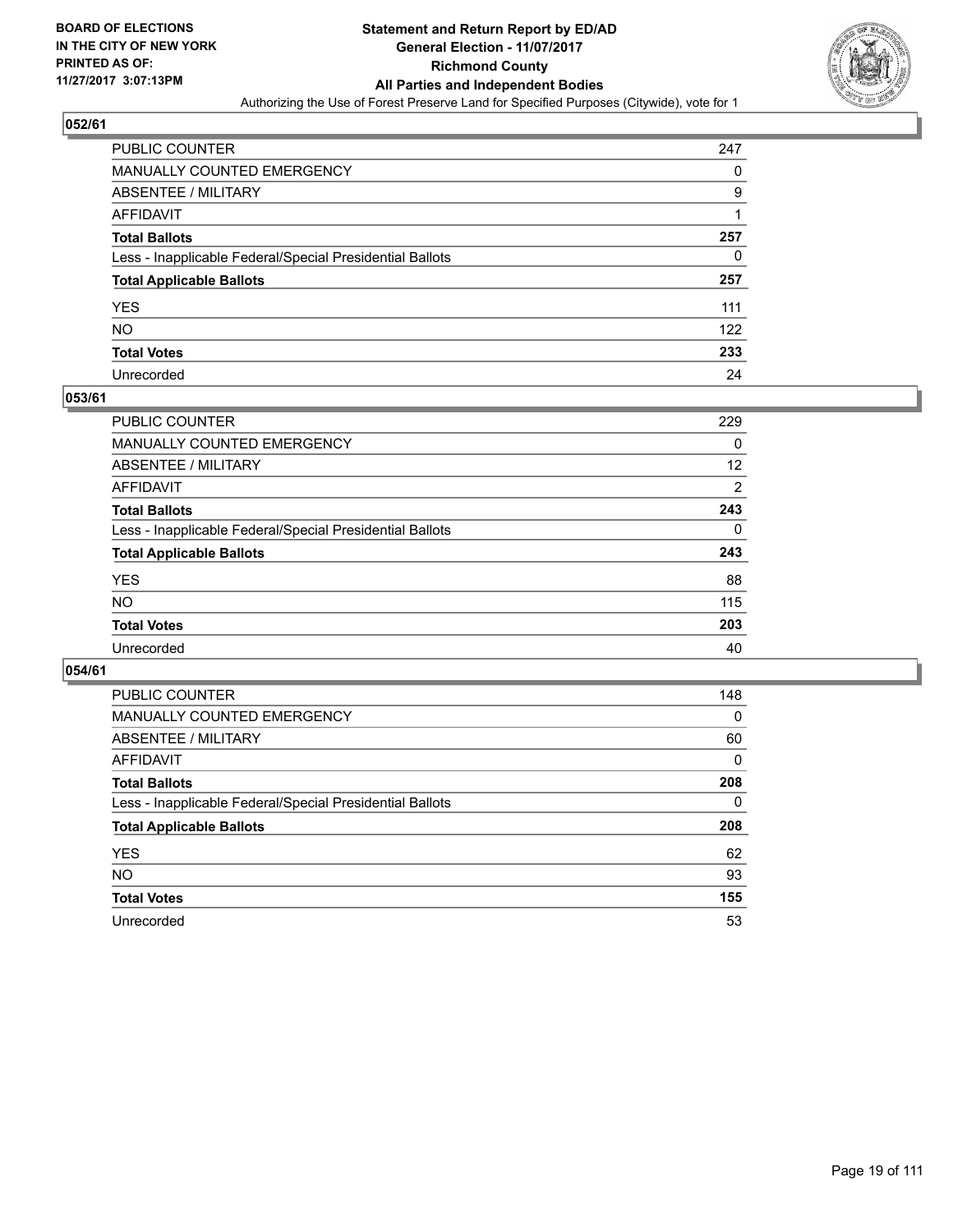

| PUBLIC COUNTER                                           | 236 |
|----------------------------------------------------------|-----|
| MANUALLY COUNTED EMERGENCY                               | 0   |
| <b>ABSENTEE / MILITARY</b>                               | 11  |
| AFFIDAVIT                                                | 3   |
| <b>Total Ballots</b>                                     | 250 |
| Less - Inapplicable Federal/Special Presidential Ballots | 0   |
| <b>Total Applicable Ballots</b>                          | 250 |
| YES                                                      | 70  |
| NO.                                                      | 142 |
| <b>Total Votes</b>                                       | 212 |
| Unrecorded                                               | 38  |

#### **056/61**

| <b>PUBLIC COUNTER</b>                                    | 229 |
|----------------------------------------------------------|-----|
| <b>MANUALLY COUNTED EMERGENCY</b>                        | 0   |
| <b>ABSENTEE / MILITARY</b>                               | 11  |
| AFFIDAVIT                                                | 3   |
| <b>Total Ballots</b>                                     | 243 |
| Less - Inapplicable Federal/Special Presidential Ballots | 0   |
| <b>Total Applicable Ballots</b>                          | 243 |
| <b>YES</b>                                               | 87  |
| NO                                                       | 117 |
| <b>Total Votes</b>                                       | 204 |
| Unrecorded                                               | 39  |

| <b>PUBLIC COUNTER</b>                                    | 322 |
|----------------------------------------------------------|-----|
| <b>MANUALLY COUNTED EMERGENCY</b>                        | 0   |
| ABSENTEE / MILITARY                                      | 15  |
| AFFIDAVIT                                                |     |
| <b>Total Ballots</b>                                     | 338 |
| Less - Inapplicable Federal/Special Presidential Ballots | 0   |
| <b>Total Applicable Ballots</b>                          | 338 |
| <b>YES</b>                                               | 138 |
| NO.                                                      | 161 |
| <b>Total Votes</b>                                       | 299 |
| Unrecorded                                               | 39  |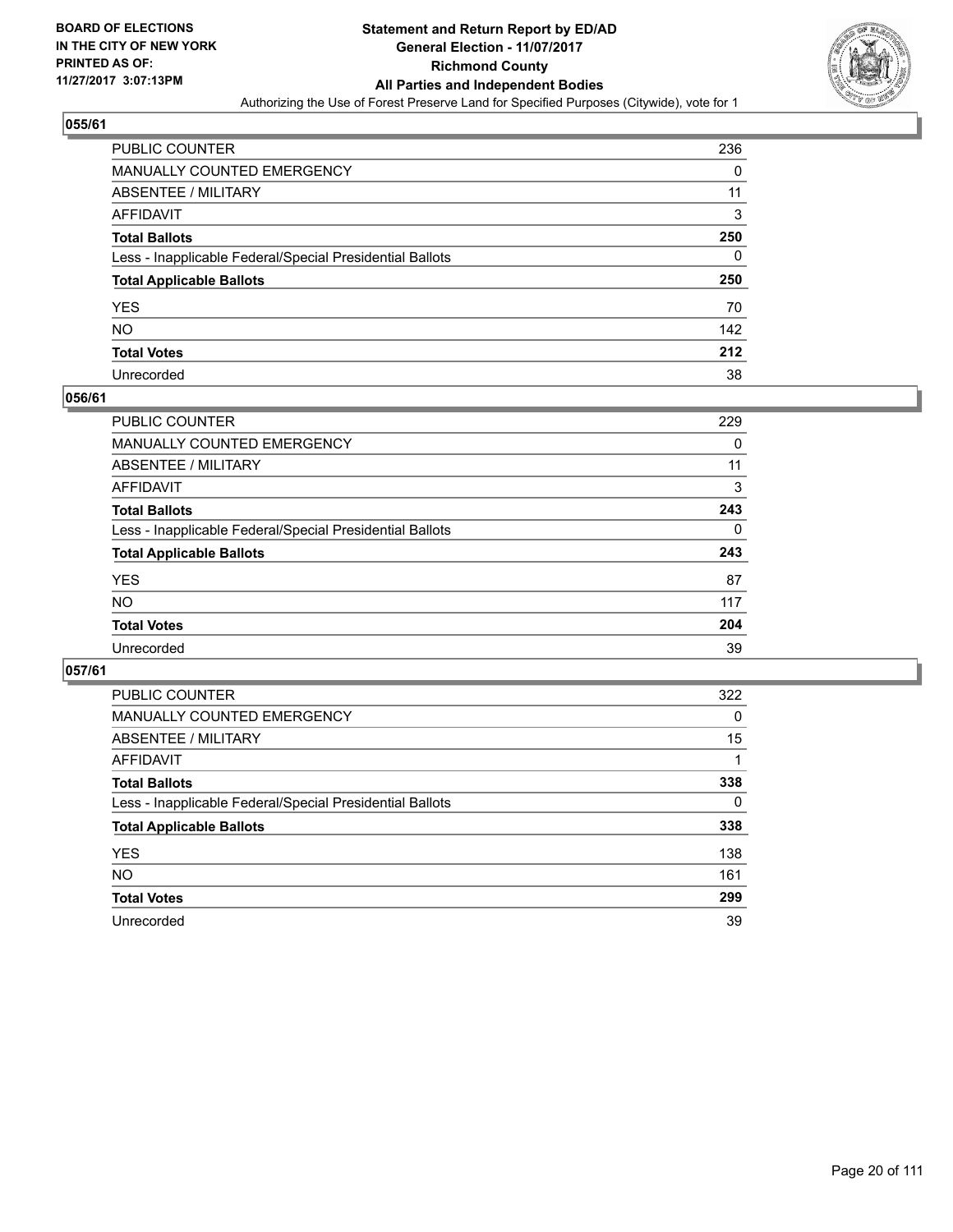

| PUBLIC COUNTER                                           | 197      |
|----------------------------------------------------------|----------|
| MANUALLY COUNTED EMERGENCY                               | 0        |
| ABSENTEE / MILITARY                                      | 9        |
| AFFIDAVIT                                                | $\Omega$ |
| Total Ballots                                            | 206      |
| Less - Inapplicable Federal/Special Presidential Ballots | 0        |
| <b>Total Applicable Ballots</b>                          | 206      |
| YES                                                      | 69       |
| NO.                                                      | 106      |
| <b>Total Votes</b>                                       | 175      |
| Unrecorded                                               | 31       |

#### **059/61**

| <b>PUBLIC COUNTER</b>                                    | 220 |
|----------------------------------------------------------|-----|
| <b>MANUALLY COUNTED EMERGENCY</b>                        | 0   |
| ABSENTEE / MILITARY                                      | 6   |
| AFFIDAVIT                                                | 0   |
| <b>Total Ballots</b>                                     | 226 |
| Less - Inapplicable Federal/Special Presidential Ballots | 0   |
| <b>Total Applicable Ballots</b>                          | 226 |
| <b>YES</b>                                               | 88  |
| <b>NO</b>                                                | 113 |
| <b>Total Votes</b>                                       | 201 |
| Unrecorded                                               | 25  |

| <b>PUBLIC COUNTER</b>                                    | 194 |
|----------------------------------------------------------|-----|
| MANUALLY COUNTED EMERGENCY                               | 0   |
| ABSENTEE / MILITARY                                      | 4   |
| AFFIDAVIT                                                | 3   |
| <b>Total Ballots</b>                                     | 201 |
| Less - Inapplicable Federal/Special Presidential Ballots | 0   |
| <b>Total Applicable Ballots</b>                          | 201 |
| <b>YES</b>                                               | 55  |
| <b>NO</b>                                                | 113 |
| <b>Total Votes</b>                                       | 168 |
| Unrecorded                                               | 33  |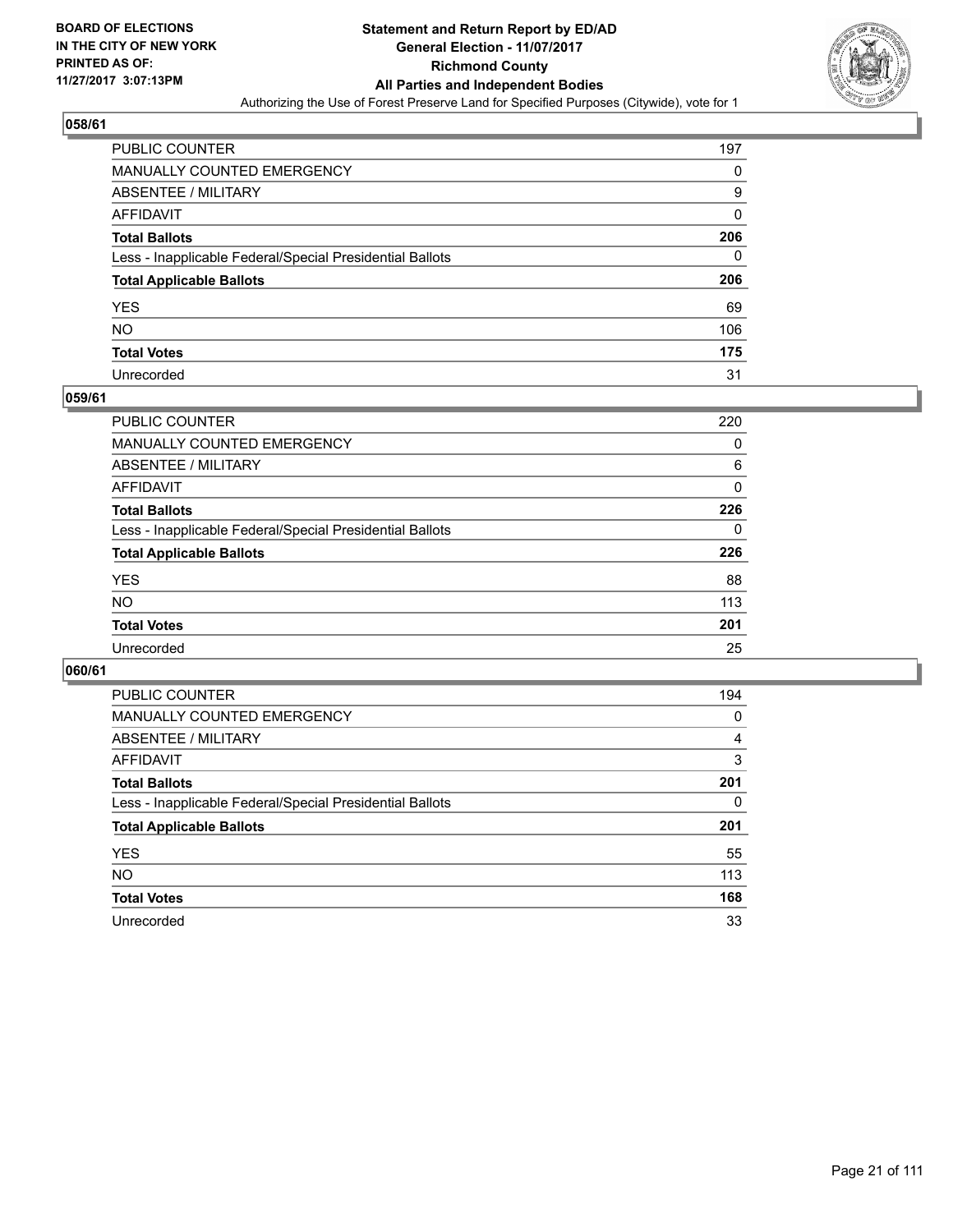

| PUBLIC COUNTER                                           | 217 |
|----------------------------------------------------------|-----|
| MANUALLY COUNTED EMERGENCY                               | 0   |
| ABSENTEE / MILITARY                                      | 8   |
| AFFIDAVIT                                                | 2   |
| <b>Total Ballots</b>                                     | 227 |
| Less - Inapplicable Federal/Special Presidential Ballots | 0   |
| <b>Total Applicable Ballots</b>                          | 227 |
| YES                                                      | 55  |
| NO.                                                      | 79  |
| <b>Total Votes</b>                                       | 134 |
| Unrecorded                                               | 93  |

#### **062/61**

| <b>PUBLIC COUNTER</b>                                    | 273 |
|----------------------------------------------------------|-----|
| <b>MANUALLY COUNTED EMERGENCY</b>                        | 0   |
| ABSENTEE / MILITARY                                      | 9   |
| AFFIDAVIT                                                | 3   |
| <b>Total Ballots</b>                                     | 285 |
| Less - Inapplicable Federal/Special Presidential Ballots | 0   |
| <b>Total Applicable Ballots</b>                          | 285 |
| <b>YES</b>                                               | 98  |
| <b>NO</b>                                                | 165 |
| <b>Total Votes</b>                                       | 263 |
| Unrecorded                                               | 22  |

| <b>PUBLIC COUNTER</b>                                    | 102 |
|----------------------------------------------------------|-----|
| MANUALLY COUNTED EMERGENCY                               | 0   |
| ABSENTEE / MILITARY                                      | 5   |
| AFFIDAVIT                                                | 4   |
| <b>Total Ballots</b>                                     | 111 |
| Less - Inapplicable Federal/Special Presidential Ballots | 0   |
| <b>Total Applicable Ballots</b>                          | 111 |
| <b>YES</b>                                               | 38  |
| <b>NO</b>                                                | 63  |
| <b>Total Votes</b>                                       | 101 |
| Unrecorded                                               | 10  |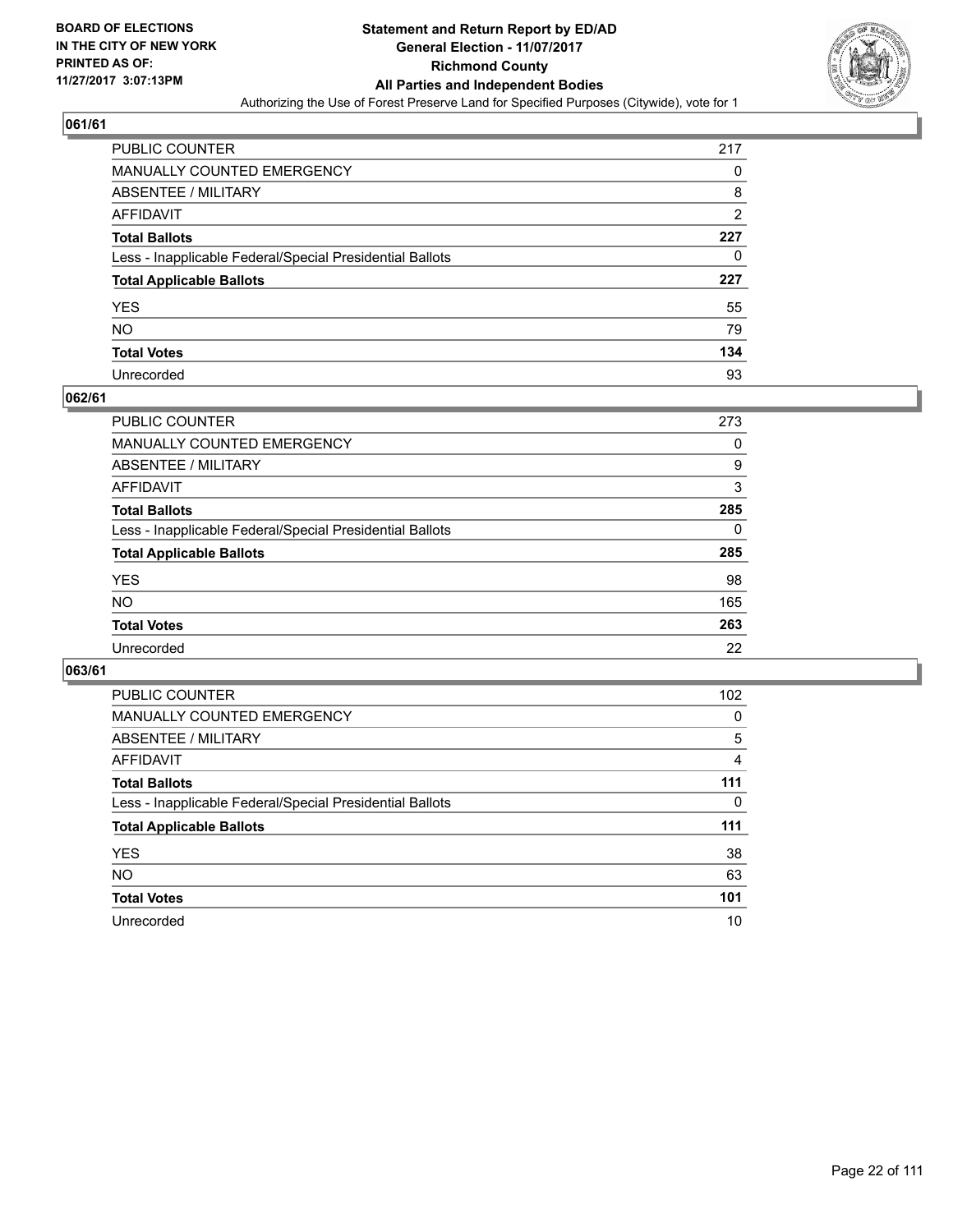

| PUBLIC COUNTER                                           | 96 |
|----------------------------------------------------------|----|
| MANUALLY COUNTED EMERGENCY                               | 0  |
| ABSENTEE / MILITARY                                      | 2  |
| AFFIDAVIT                                                | 0  |
| Total Ballots                                            | 98 |
| Less - Inapplicable Federal/Special Presidential Ballots | 0  |
| <b>Total Applicable Ballots</b>                          | 98 |
| YES                                                      | 41 |
| NO.                                                      | 50 |
| <b>Total Votes</b>                                       | 91 |
| Unrecorded                                               | 7  |

#### **065/61**

| <b>PUBLIC COUNTER</b>                                    | 269 |
|----------------------------------------------------------|-----|
| MANUALLY COUNTED EMERGENCY                               | 0   |
| ABSENTEE / MILITARY                                      | 3   |
| AFFIDAVIT                                                | 5   |
| <b>Total Ballots</b>                                     | 277 |
| Less - Inapplicable Federal/Special Presidential Ballots | 0   |
| <b>Total Applicable Ballots</b>                          | 277 |
| <b>YES</b>                                               | 117 |
| <b>NO</b>                                                | 132 |
| <b>Total Votes</b>                                       | 249 |
| Unrecorded                                               | 28  |

| <b>PUBLIC COUNTER</b>                                    | 244 |
|----------------------------------------------------------|-----|
| <b>MANUALLY COUNTED EMERGENCY</b>                        | 0   |
| ABSENTEE / MILITARY                                      | 12  |
| AFFIDAVIT                                                |     |
| <b>Total Ballots</b>                                     | 257 |
| Less - Inapplicable Federal/Special Presidential Ballots | 0   |
| <b>Total Applicable Ballots</b>                          | 257 |
| <b>YES</b>                                               | 145 |
| <b>NO</b>                                                | 97  |
| <b>Total Votes</b>                                       | 242 |
| Unrecorded                                               | 15  |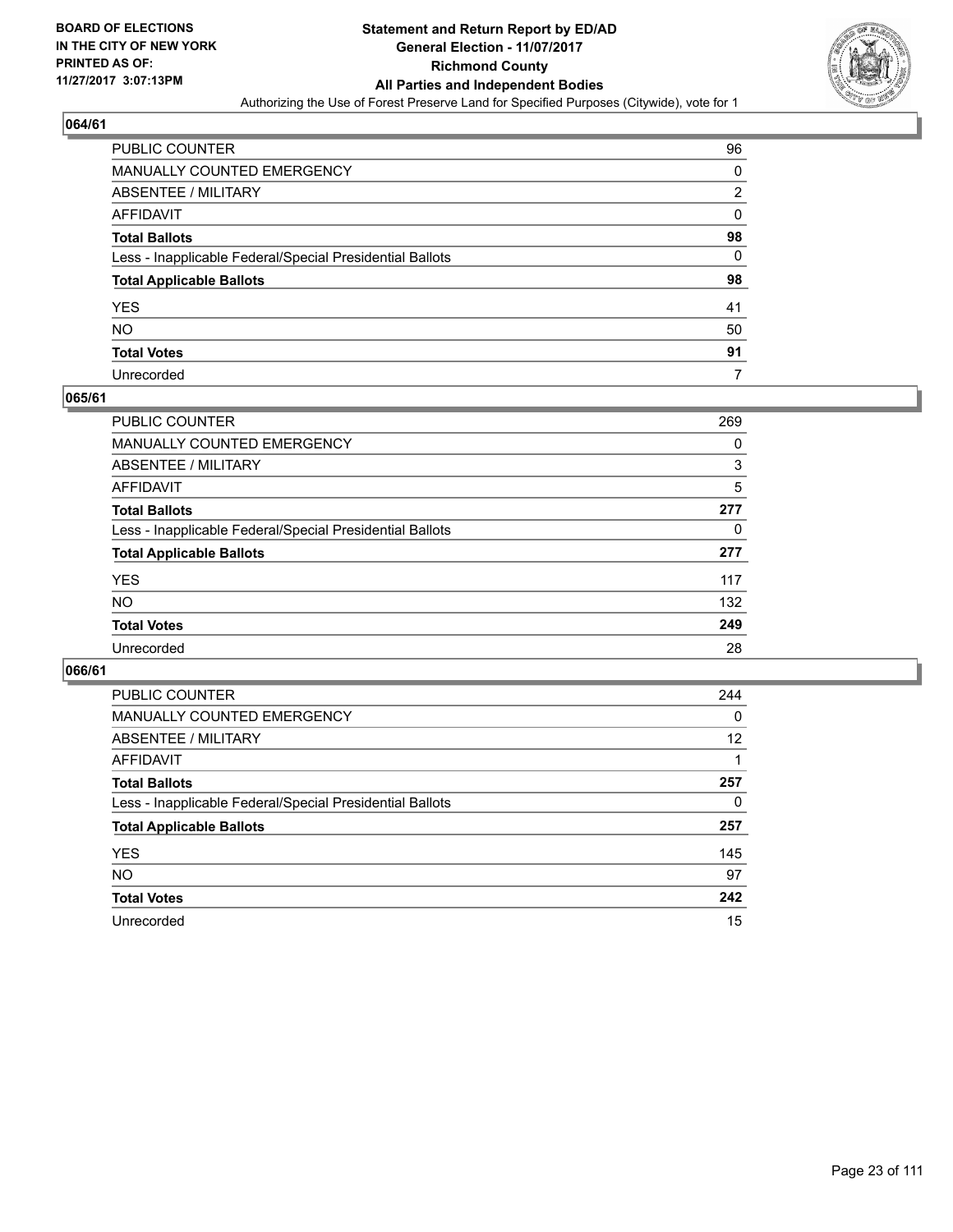

| <b>PUBLIC COUNTER</b>                                    | 272 |
|----------------------------------------------------------|-----|
| MANUALLY COUNTED EMERGENCY                               | 0   |
| ABSENTEE / MILITARY                                      | 12  |
| AFFIDAVIT                                                |     |
| <b>Total Ballots</b>                                     | 285 |
| Less - Inapplicable Federal/Special Presidential Ballots | 0   |
| <b>Total Applicable Ballots</b>                          | 285 |
| YES                                                      | 100 |
| NO.                                                      | 166 |
| <b>Total Votes</b>                                       | 266 |
| Unrecorded                                               | 19  |

#### **068/61**

| PUBLIC COUNTER                                           | 209 |
|----------------------------------------------------------|-----|
| <b>MANUALLY COUNTED EMERGENCY</b>                        | 0   |
| <b>ABSENTEE / MILITARY</b>                               | 18  |
| AFFIDAVIT                                                | 3   |
| <b>Total Ballots</b>                                     | 230 |
| Less - Inapplicable Federal/Special Presidential Ballots | 0   |
| <b>Total Applicable Ballots</b>                          | 230 |
| <b>YES</b>                                               | 80  |
| <b>NO</b>                                                | 122 |
| <b>Total Votes</b>                                       | 202 |
| Unrecorded                                               | 28  |

| <b>PUBLIC COUNTER</b>                                    | 235 |
|----------------------------------------------------------|-----|
| <b>MANUALLY COUNTED EMERGENCY</b>                        | 0   |
| ABSENTEE / MILITARY                                      | 8   |
| AFFIDAVIT                                                | 2   |
| <b>Total Ballots</b>                                     | 245 |
| Less - Inapplicable Federal/Special Presidential Ballots | 0   |
| <b>Total Applicable Ballots</b>                          | 245 |
| <b>YES</b>                                               | 79  |
| <b>NO</b>                                                | 148 |
| <b>Total Votes</b>                                       | 227 |
| Unrecorded                                               | 18  |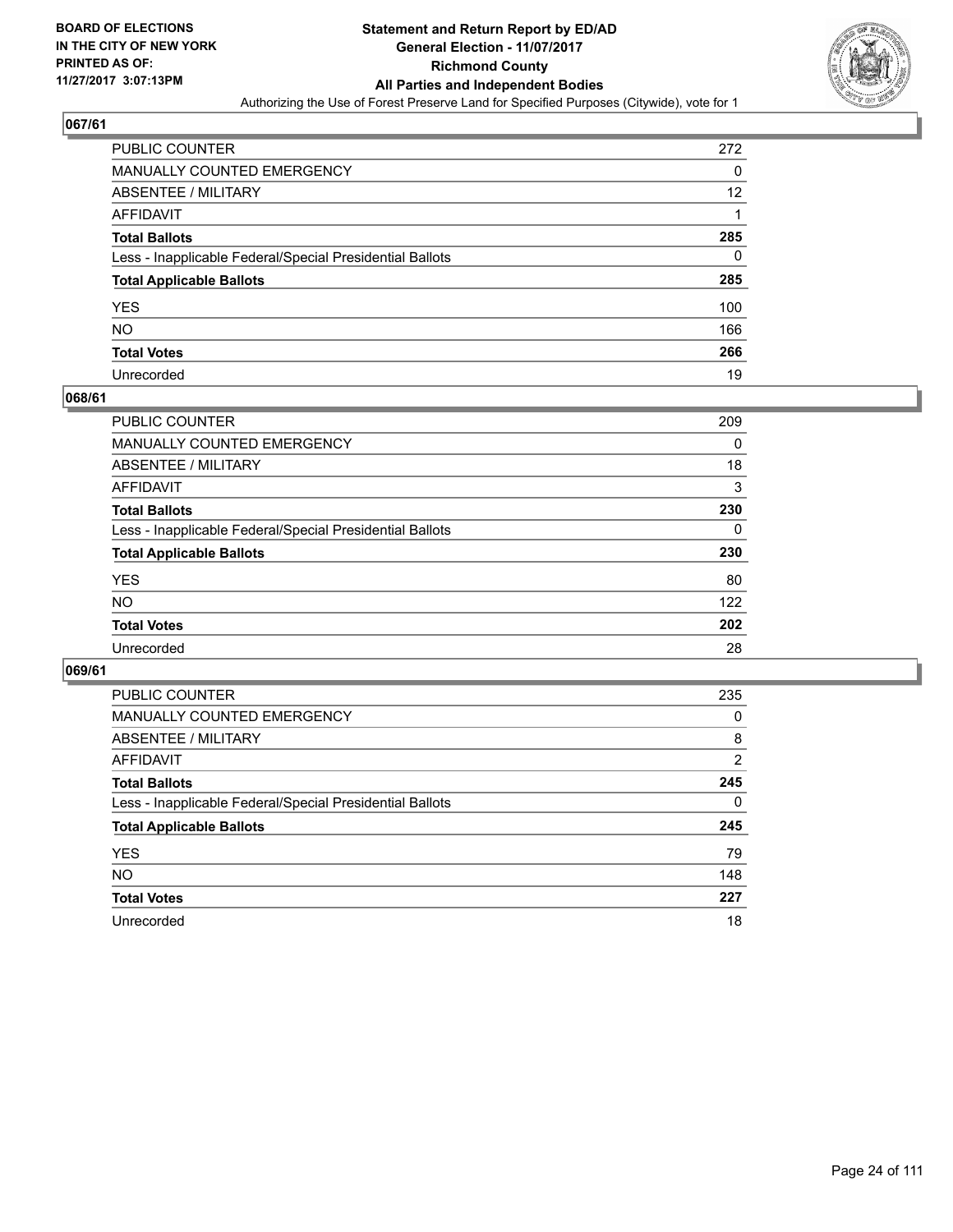

| <b>PUBLIC COUNTER</b>                                    | 150 |
|----------------------------------------------------------|-----|
| MANUALLY COUNTED EMERGENCY                               | 0   |
| <b>ABSENTEE / MILITARY</b>                               | 8   |
| AFFIDAVIT                                                | 3   |
| <b>Total Ballots</b>                                     | 161 |
| Less - Inapplicable Federal/Special Presidential Ballots | 0   |
| <b>Total Applicable Ballots</b>                          | 161 |
| YES                                                      | 58  |
| NO.                                                      | 81  |
| <b>Total Votes</b>                                       | 139 |
| Unrecorded                                               | 22  |

#### **071/61**

| <b>PUBLIC COUNTER</b>                                    | 354      |
|----------------------------------------------------------|----------|
| <b>MANUALLY COUNTED EMERGENCY</b>                        | 0        |
| ABSENTEE / MILITARY                                      | 10       |
| AFFIDAVIT                                                | 12       |
| <b>Total Ballots</b>                                     | 376      |
| Less - Inapplicable Federal/Special Presidential Ballots | $\Omega$ |
| <b>Total Applicable Ballots</b>                          | 376      |
| <b>YES</b>                                               | 148      |
| <b>NO</b>                                                | 203      |
| <b>Total Votes</b>                                       | 351      |
| Unrecorded                                               | 25       |

| <b>PUBLIC COUNTER</b>                                    | 291 |
|----------------------------------------------------------|-----|
| MANUALLY COUNTED EMERGENCY                               | 0   |
| ABSENTEE / MILITARY                                      | 13  |
| AFFIDAVIT                                                | 7   |
| <b>Total Ballots</b>                                     | 311 |
| Less - Inapplicable Federal/Special Presidential Ballots | 0   |
| <b>Total Applicable Ballots</b>                          | 311 |
| <b>YES</b>                                               | 110 |
| NO.                                                      | 181 |
| <b>Total Votes</b>                                       | 291 |
| Unrecorded                                               | 20  |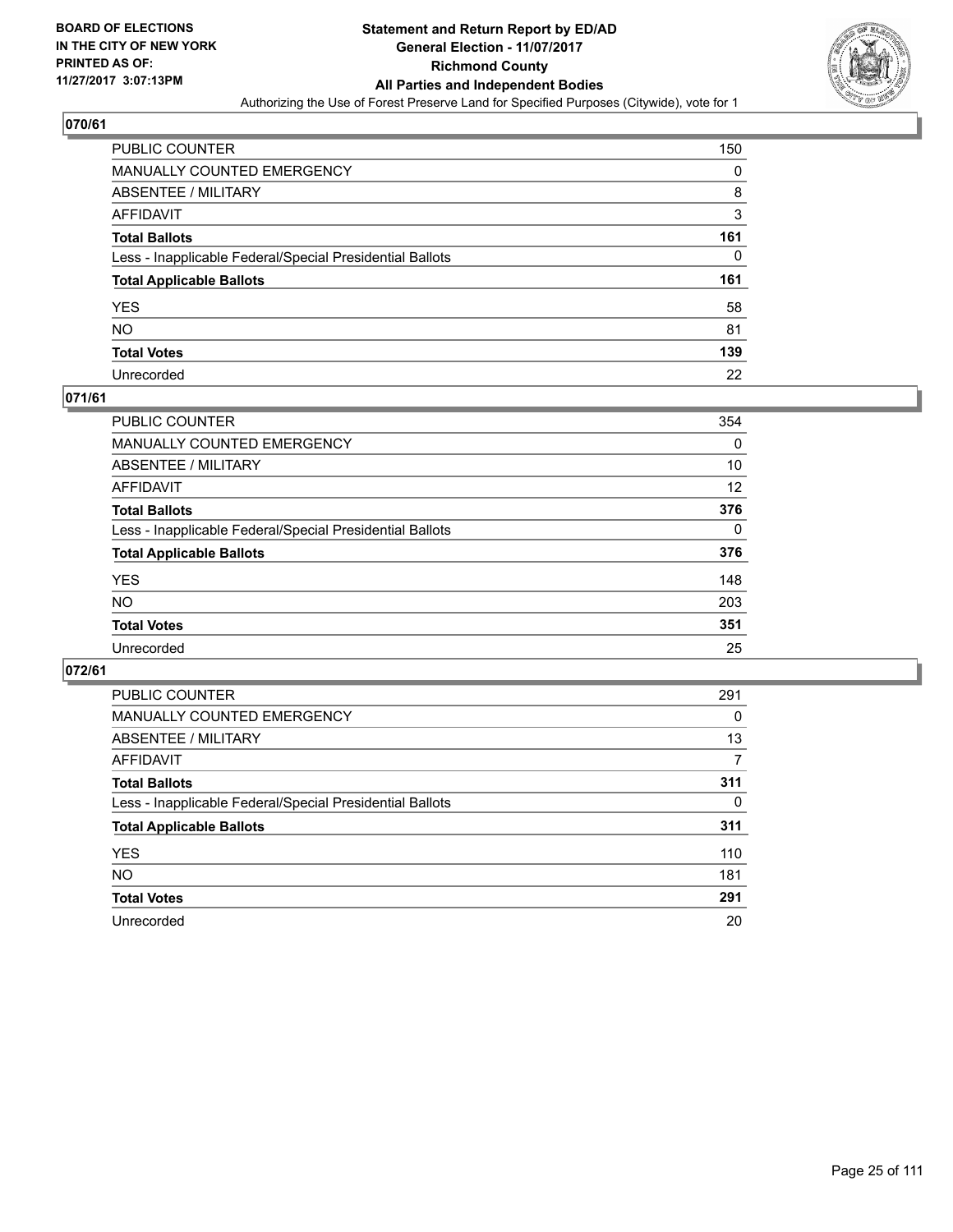

| PUBLIC COUNTER                                           | 276 |
|----------------------------------------------------------|-----|
| MANUALLY COUNTED EMERGENCY                               | 0   |
| ABSENTEE / MILITARY                                      | 4   |
| AFFIDAVIT                                                | 4   |
| Total Ballots                                            | 284 |
| Less - Inapplicable Federal/Special Presidential Ballots | 0   |
| <b>Total Applicable Ballots</b>                          | 284 |
| YES                                                      | 78  |
| NO.                                                      | 118 |
| <b>Total Votes</b>                                       | 196 |
| Unrecorded                                               | 88  |

#### **074/61**

| <b>PUBLIC COUNTER</b>                                    | 136      |
|----------------------------------------------------------|----------|
| <b>MANUALLY COUNTED EMERGENCY</b>                        | 0        |
| ABSENTEE / MILITARY                                      | 14       |
| AFFIDAVIT                                                | 0        |
| <b>Total Ballots</b>                                     | 150      |
| Less - Inapplicable Federal/Special Presidential Ballots | $\Omega$ |
| <b>Total Applicable Ballots</b>                          | 150      |
| <b>YES</b>                                               | 49       |
| <b>NO</b>                                                | 73       |
| <b>Total Votes</b>                                       | 122      |
| Unrecorded                                               | 28       |

| <b>PUBLIC COUNTER</b>                                    | 197 |
|----------------------------------------------------------|-----|
| MANUALLY COUNTED EMERGENCY                               | 0   |
| ABSENTEE / MILITARY                                      | 11  |
| AFFIDAVIT                                                |     |
| <b>Total Ballots</b>                                     | 209 |
| Less - Inapplicable Federal/Special Presidential Ballots | 0   |
| <b>Total Applicable Ballots</b>                          | 209 |
| <b>YES</b>                                               | 85  |
| NO.                                                      | 100 |
| <b>Total Votes</b>                                       | 185 |
| Unrecorded                                               | 24  |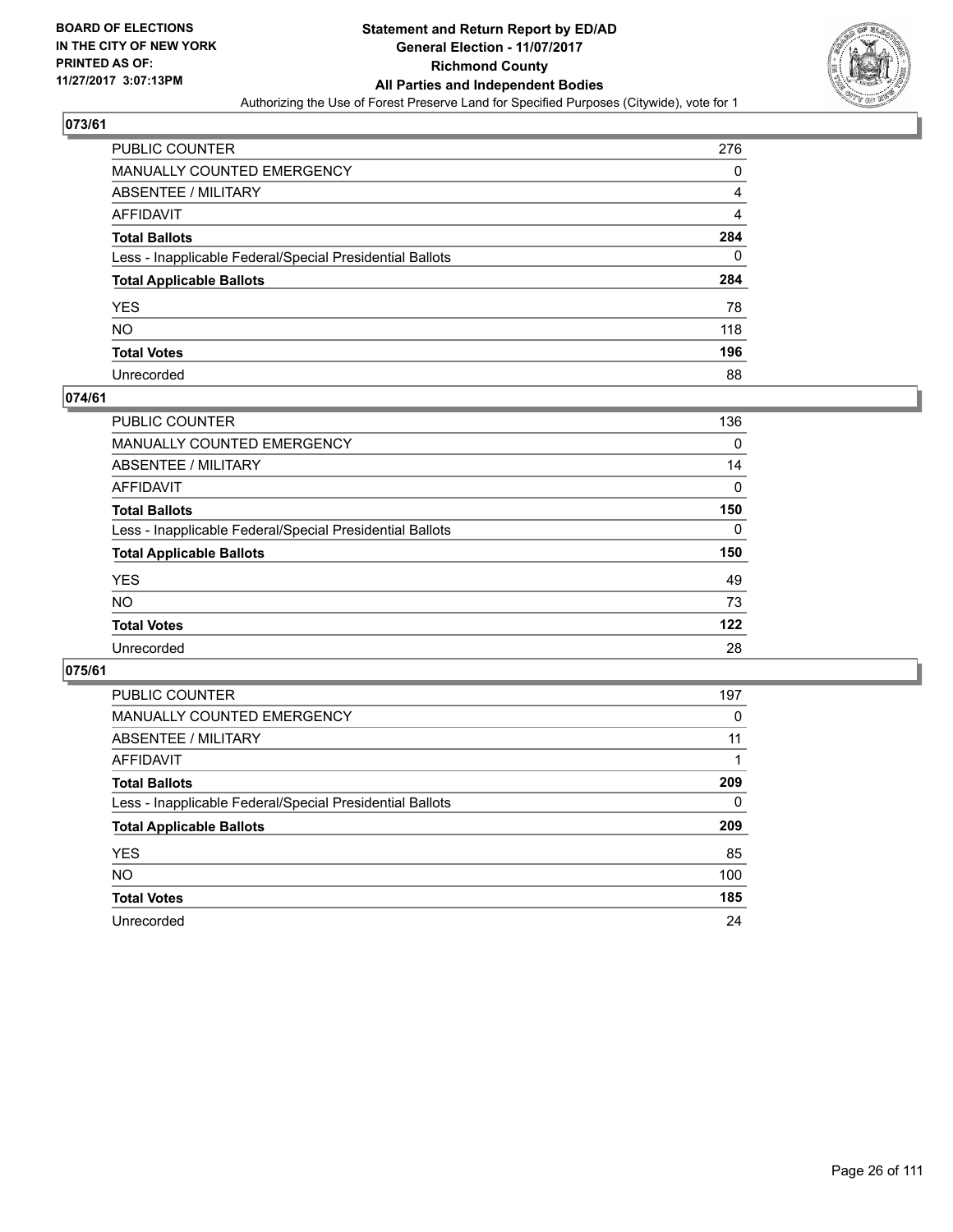

| <b>PUBLIC COUNTER</b>                                    | 337            |
|----------------------------------------------------------|----------------|
| MANUALLY COUNTED EMERGENCY                               | 0              |
| <b>ABSENTEE / MILITARY</b>                               | 10             |
| AFFIDAVIT                                                | $\overline{2}$ |
| <b>Total Ballots</b>                                     | 349            |
| Less - Inapplicable Federal/Special Presidential Ballots | 0              |
| <b>Total Applicable Ballots</b>                          | 349            |
| YES                                                      | 113            |
| NΟ                                                       | 198            |
| <b>Total Votes</b>                                       | 311            |
| Unrecorded                                               | 38             |

#### **077/61**

| <b>PUBLIC COUNTER</b>                                    | 164 |
|----------------------------------------------------------|-----|
| MANUALLY COUNTED EMERGENCY                               | 0   |
| ABSENTEE / MILITARY                                      | 3   |
| AFFIDAVIT                                                |     |
| <b>Total Ballots</b>                                     | 168 |
| Less - Inapplicable Federal/Special Presidential Ballots | 0   |
| <b>Total Applicable Ballots</b>                          | 168 |
| <b>YES</b>                                               | 72  |
| <b>NO</b>                                                | 76  |
| <b>Total Votes</b>                                       | 148 |
| Unrecorded                                               | 20  |

| <b>PUBLIC COUNTER</b>                                    | 96           |
|----------------------------------------------------------|--------------|
| <b>MANUALLY COUNTED EMERGENCY</b>                        | $\mathbf{0}$ |
| ABSENTEE / MILITARY                                      | 19           |
| AFFIDAVIT                                                |              |
| <b>Total Ballots</b>                                     | 116          |
| Less - Inapplicable Federal/Special Presidential Ballots | 0            |
| <b>Total Applicable Ballots</b>                          | 116          |
| <b>YES</b>                                               | 39           |
| <b>NO</b>                                                | 67           |
| <b>Total Votes</b>                                       | 106          |
| Unrecorded                                               | 10           |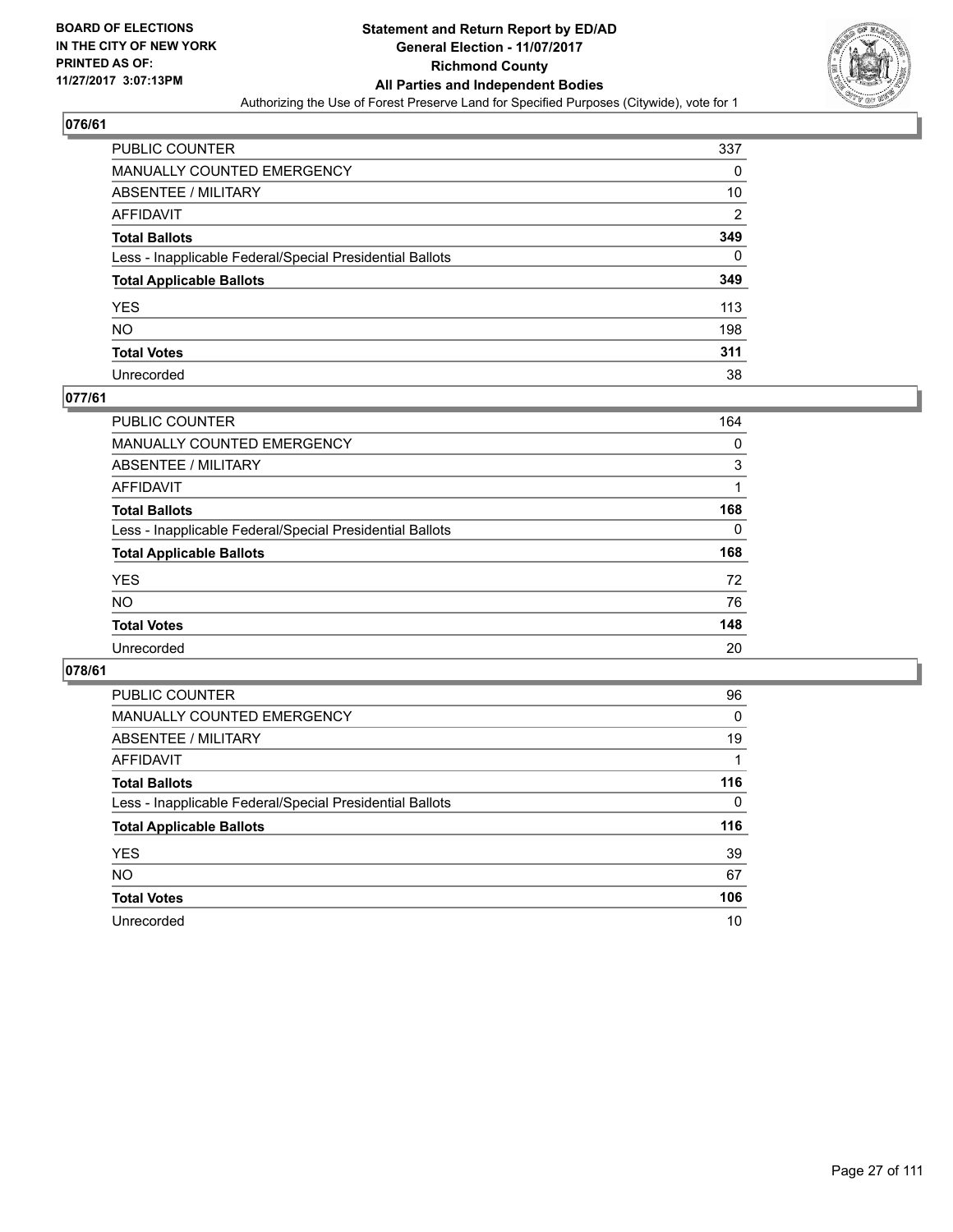

| PUBLIC COUNTER                                           | 0            |
|----------------------------------------------------------|--------------|
| MANUALLY COUNTED EMERGENCY                               | 0            |
| ABSENTEE / MILITARY                                      | 0            |
| AFFIDAVIT                                                | 0            |
| <b>Total Ballots</b>                                     | 0            |
| Less - Inapplicable Federal/Special Presidential Ballots | 0            |
| <b>Total Applicable Ballots</b>                          | 0            |
| <b>YES</b>                                               | <sup>0</sup> |
| <b>NO</b>                                                | 0            |
| <b>Total Votes</b>                                       | 0            |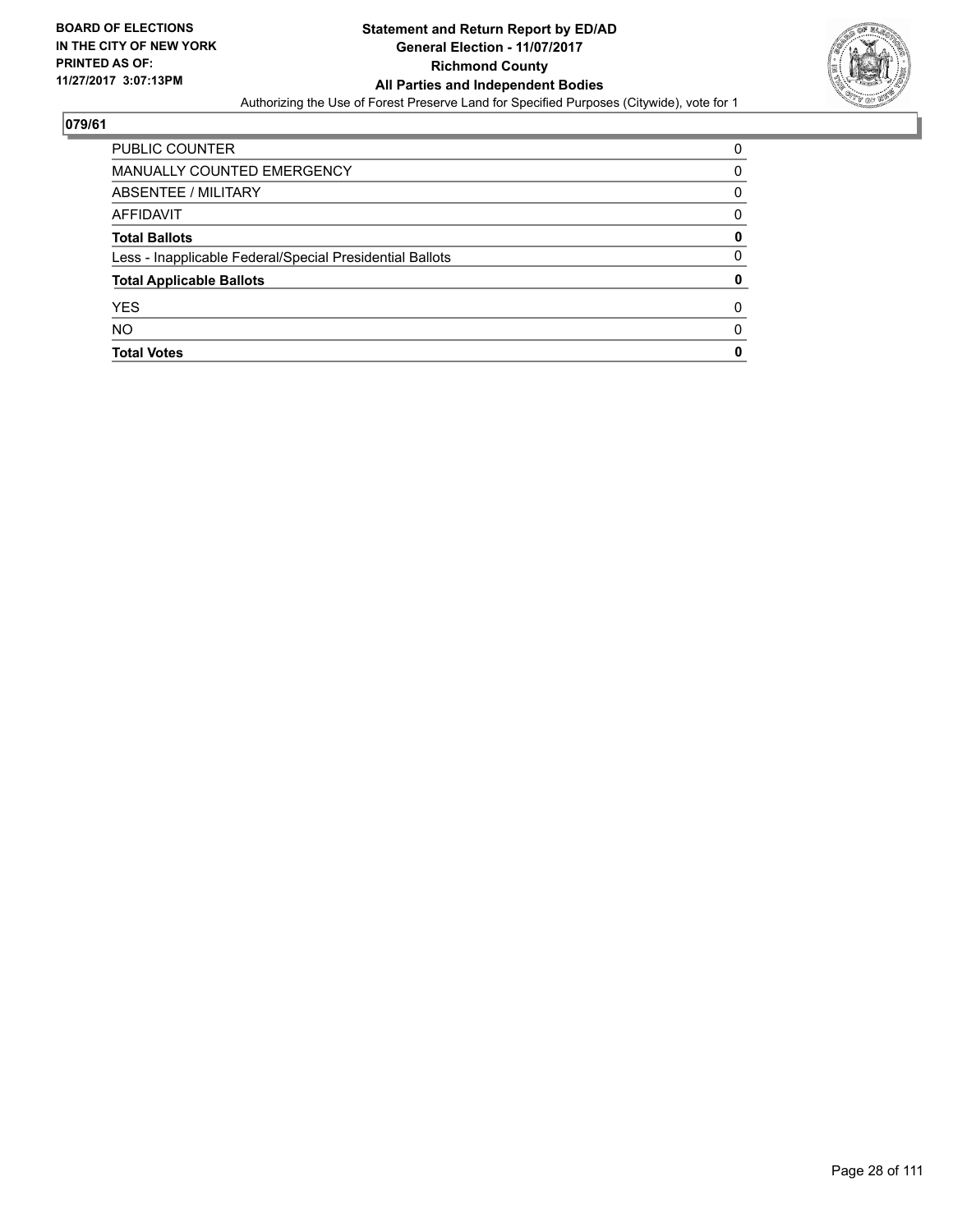

| <b>PUBLIC COUNTER</b>                                    | 378 |
|----------------------------------------------------------|-----|
| MANUALLY COUNTED EMERGENCY                               | 0   |
| <b>ABSENTEE / MILITARY</b>                               | 5   |
| AFFIDAVIT                                                | 4   |
| <b>Total Ballots</b>                                     | 387 |
| Less - Inapplicable Federal/Special Presidential Ballots | 0   |
| <b>Total Applicable Ballots</b>                          | 387 |
| YES                                                      | 115 |
| NΟ                                                       | 244 |
| <b>Total Votes</b>                                       | 359 |
| Unrecorded                                               | 28  |

#### **002/62**

| <b>PUBLIC COUNTER</b>                                    | 492      |
|----------------------------------------------------------|----------|
| MANUALLY COUNTED EMERGENCY                               | 0        |
| ABSENTEE / MILITARY                                      | 11       |
| AFFIDAVIT                                                | 6        |
| <b>Total Ballots</b>                                     | 509      |
| Less - Inapplicable Federal/Special Presidential Ballots | $\Omega$ |
| <b>Total Applicable Ballots</b>                          | 509      |
| <b>YES</b>                                               | 166      |
| <b>NO</b>                                                | 316      |
| <b>Total Votes</b>                                       | 482      |
| Unrecorded                                               | 27       |

| <b>PUBLIC COUNTER</b>                                    | 346 |
|----------------------------------------------------------|-----|
| <b>MANUALLY COUNTED EMERGENCY</b>                        | 0   |
| ABSENTEE / MILITARY                                      | 6   |
| AFFIDAVIT                                                | 7   |
| <b>Total Ballots</b>                                     | 359 |
| Less - Inapplicable Federal/Special Presidential Ballots | 0   |
| <b>Total Applicable Ballots</b>                          | 359 |
| <b>YES</b>                                               | 122 |
| <b>NO</b>                                                | 216 |
| <b>Total Votes</b>                                       | 338 |
| Unrecorded                                               | 21  |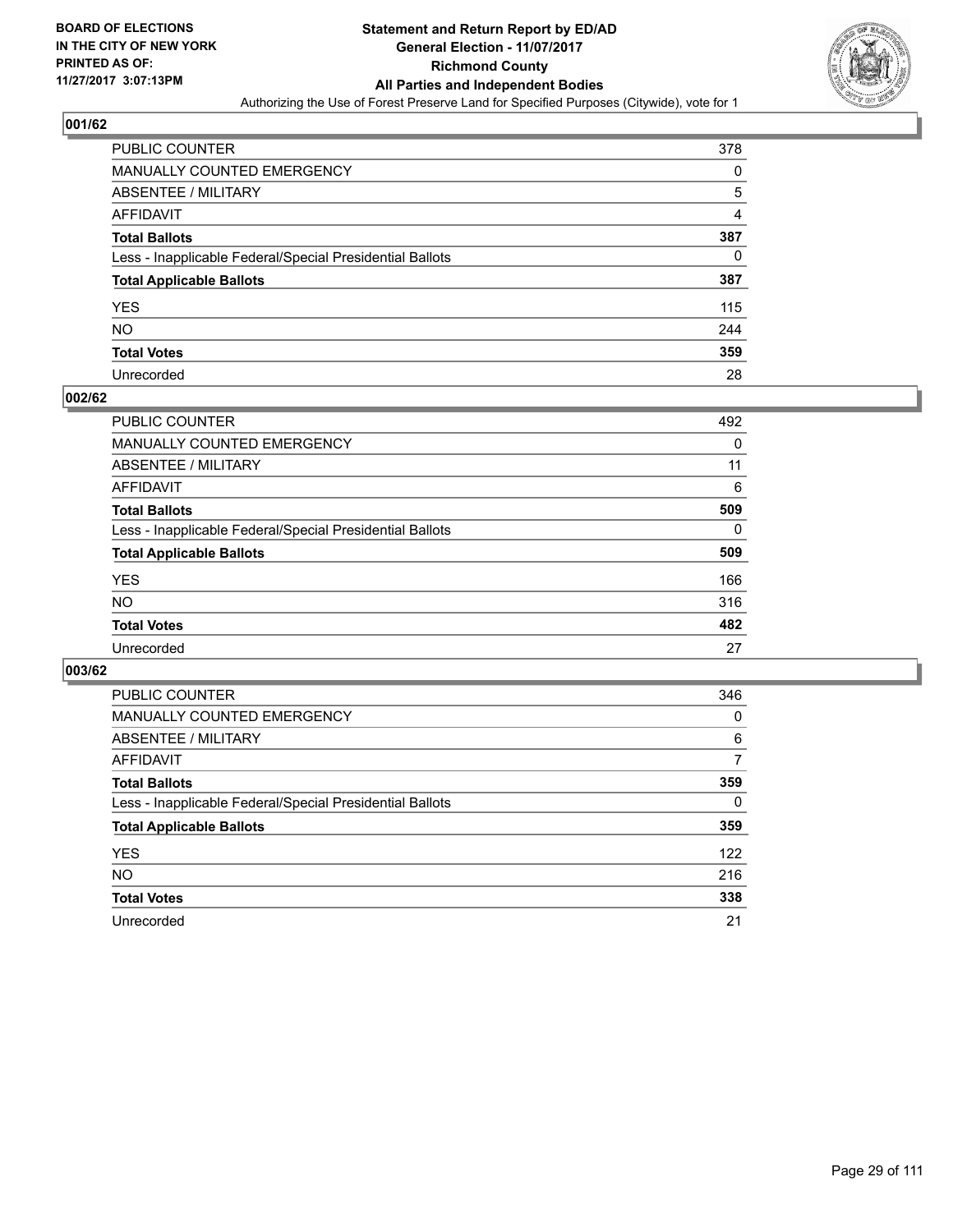

| PUBLIC COUNTER                                           | 395 |
|----------------------------------------------------------|-----|
| MANUALLY COUNTED EMERGENCY                               | 0   |
| ABSENTEE / MILITARY                                      | 8   |
| AFFIDAVIT                                                | 4   |
| Total Ballots                                            | 407 |
| Less - Inapplicable Federal/Special Presidential Ballots | 0   |
| <b>Total Applicable Ballots</b>                          | 407 |
| YES                                                      | 131 |
| NO.                                                      | 240 |
| <b>Total Votes</b>                                       | 371 |
| Unrecorded                                               | 36  |

#### **005/62**

| <b>PUBLIC COUNTER</b>                                    | 365      |
|----------------------------------------------------------|----------|
| <b>MANUALLY COUNTED EMERGENCY</b>                        | 0        |
| <b>ABSENTEE / MILITARY</b>                               | 13       |
| AFFIDAVIT                                                | 5        |
| <b>Total Ballots</b>                                     | 383      |
| Less - Inapplicable Federal/Special Presidential Ballots | $\Omega$ |
| <b>Total Applicable Ballots</b>                          | 383      |
| <b>YES</b>                                               | 107      |
| NO                                                       | 250      |
| <b>Total Votes</b>                                       | 357      |
| Unrecorded                                               | 26       |

| <b>PUBLIC COUNTER</b>                                    | 333 |
|----------------------------------------------------------|-----|
| <b>MANUALLY COUNTED EMERGENCY</b>                        | 0   |
| ABSENTEE / MILITARY                                      | 10  |
| AFFIDAVIT                                                | 3   |
| <b>Total Ballots</b>                                     | 346 |
| Less - Inapplicable Federal/Special Presidential Ballots | 0   |
| <b>Total Applicable Ballots</b>                          | 346 |
| <b>YES</b>                                               | 114 |
| NO.                                                      | 211 |
| <b>Total Votes</b>                                       | 325 |
| Unrecorded                                               | 21  |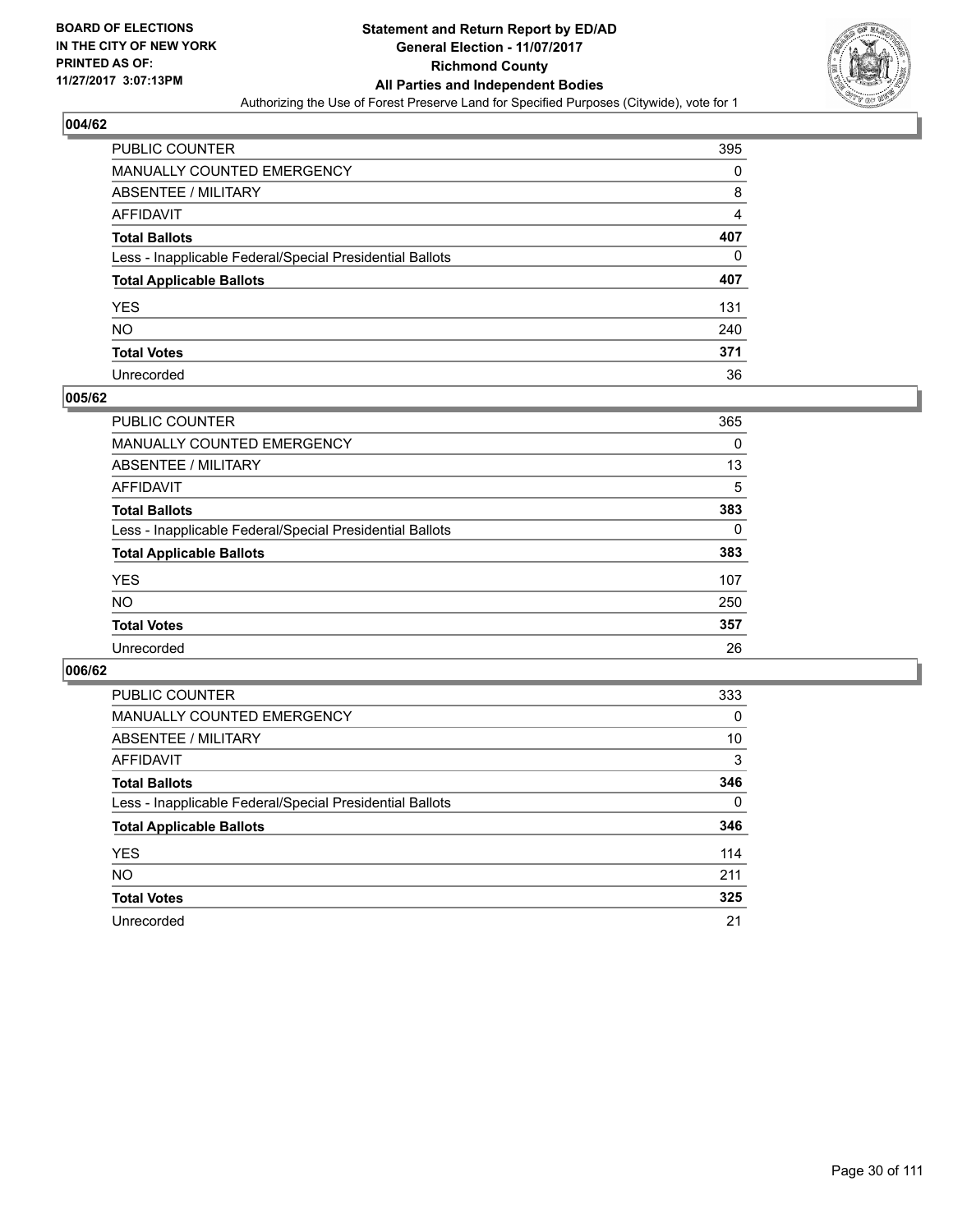

| <b>PUBLIC COUNTER</b>                                    | 409 |
|----------------------------------------------------------|-----|
| MANUALLY COUNTED EMERGENCY                               | 0   |
| <b>ABSENTEE / MILITARY</b>                               |     |
| AFFIDAVIT                                                | 4   |
| <b>Total Ballots</b>                                     | 420 |
| Less - Inapplicable Federal/Special Presidential Ballots | 0   |
| <b>Total Applicable Ballots</b>                          | 420 |
| YES                                                      | 122 |
| NO.                                                      | 276 |
| <b>Total Votes</b>                                       | 398 |
| Unrecorded                                               | 22  |

#### **008/62**

| <b>PUBLIC COUNTER</b>                                    | 302      |
|----------------------------------------------------------|----------|
| <b>MANUALLY COUNTED EMERGENCY</b>                        | 0        |
| ABSENTEE / MILITARY                                      | 14       |
| AFFIDAVIT                                                | 3        |
| <b>Total Ballots</b>                                     | 319      |
| Less - Inapplicable Federal/Special Presidential Ballots | $\Omega$ |
| <b>Total Applicable Ballots</b>                          | 319      |
| <b>YES</b>                                               | 106      |
| <b>NO</b>                                                | 170      |
| <b>Total Votes</b>                                       | 276      |
| Unrecorded                                               | 43       |

| <b>PUBLIC COUNTER</b>                                    | 225 |
|----------------------------------------------------------|-----|
| MANUALLY COUNTED EMERGENCY                               | 0   |
| ABSENTEE / MILITARY                                      | 7   |
| AFFIDAVIT                                                | 2   |
| <b>Total Ballots</b>                                     | 234 |
| Less - Inapplicable Federal/Special Presidential Ballots | 0   |
| <b>Total Applicable Ballots</b>                          | 234 |
| <b>YES</b>                                               | 73  |
| NO.                                                      | 130 |
| <b>Total Votes</b>                                       | 203 |
| Unrecorded                                               | 31  |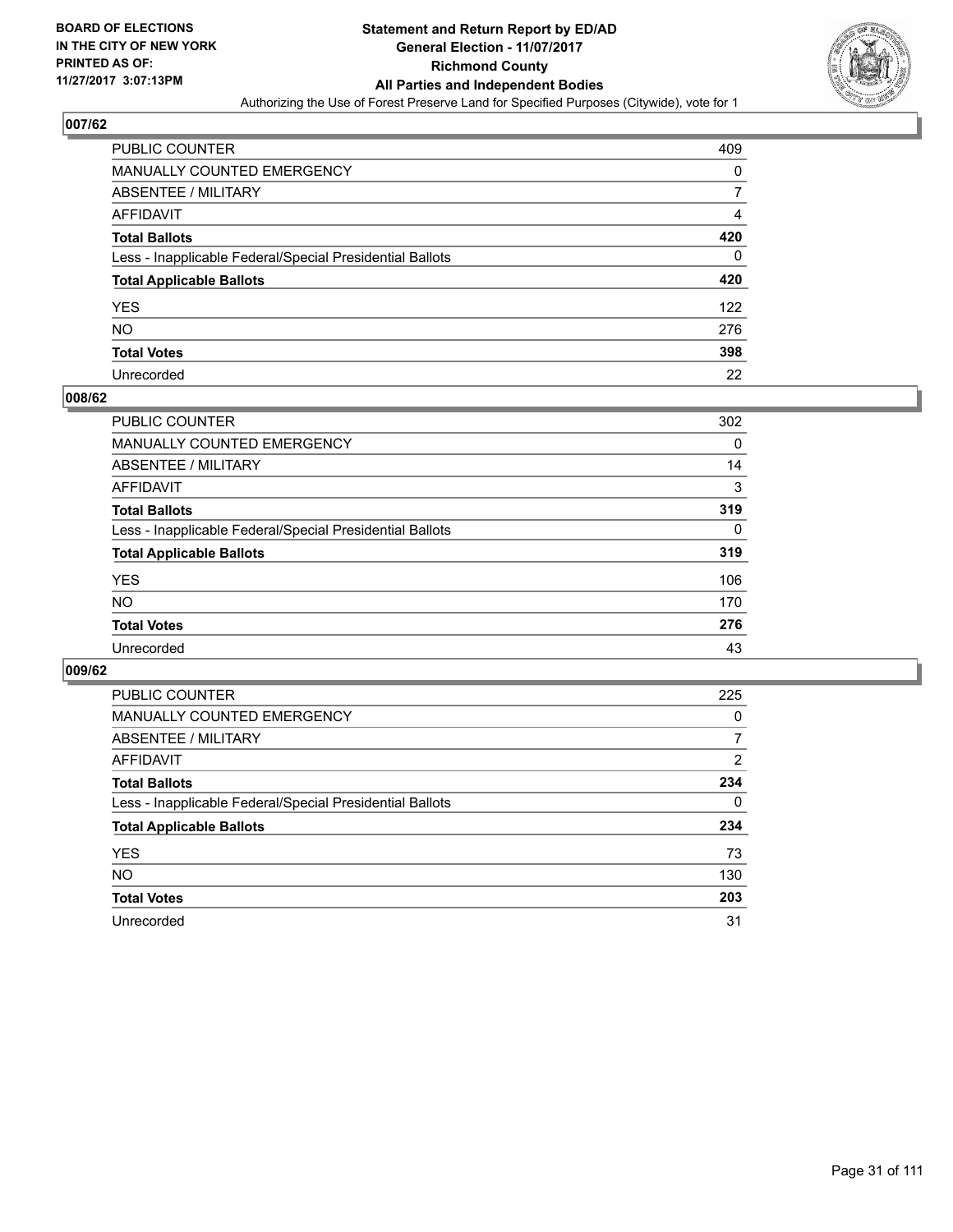

| PUBLIC COUNTER                                           | 250            |
|----------------------------------------------------------|----------------|
| <b>MANUALLY COUNTED EMERGENCY</b>                        | 0              |
| ABSENTEE / MILITARY                                      | 5              |
| AFFIDAVIT                                                | $\overline{2}$ |
| <b>Total Ballots</b>                                     | 257            |
| Less - Inapplicable Federal/Special Presidential Ballots | 0              |
| <b>Total Applicable Ballots</b>                          | 257            |
| YES                                                      | 77             |
| NO.                                                      | 160            |
| <b>Total Votes</b>                                       | 237            |
| Unrecorded                                               | 20             |

#### **011/62**

| <b>PUBLIC COUNTER</b>                                    | 363 |
|----------------------------------------------------------|-----|
| MANUALLY COUNTED EMERGENCY                               | 0   |
| ABSENTEE / MILITARY                                      | 12  |
| AFFIDAVIT                                                | 2   |
| <b>Total Ballots</b>                                     | 377 |
| Less - Inapplicable Federal/Special Presidential Ballots | 0   |
| <b>Total Applicable Ballots</b>                          | 377 |
| <b>YES</b>                                               | 125 |
| <b>NO</b>                                                | 214 |
| <b>Total Votes</b>                                       | 339 |
| Unrecorded                                               | 38  |

| PUBLIC COUNTER                                           | 255 |
|----------------------------------------------------------|-----|
| MANUALLY COUNTED EMERGENCY                               | 0   |
| ABSENTEE / MILITARY                                      | 6   |
| AFFIDAVIT                                                | 6   |
| <b>Total Ballots</b>                                     | 267 |
| Less - Inapplicable Federal/Special Presidential Ballots | 0   |
| <b>Total Applicable Ballots</b>                          | 267 |
| <b>YES</b>                                               | 69  |
| <b>NO</b>                                                | 186 |
| <b>Total Votes</b>                                       | 255 |
| Unrecorded                                               | 12  |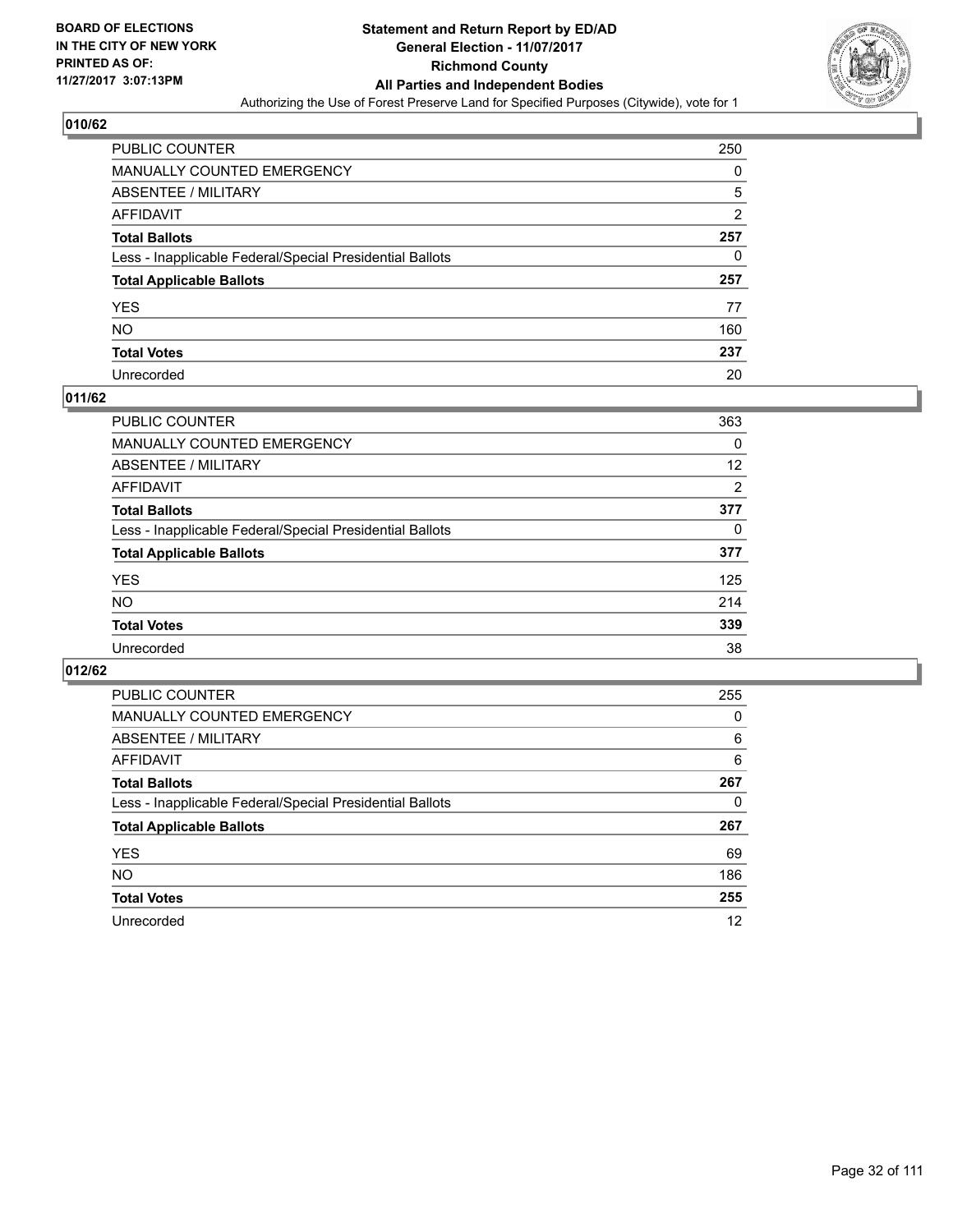

| PUBLIC COUNTER                                           | 354 |
|----------------------------------------------------------|-----|
| MANUALLY COUNTED EMERGENCY                               | 0   |
| ABSENTEE / MILITARY                                      | 11  |
| AFFIDAVIT                                                | 5   |
| <b>Total Ballots</b>                                     | 370 |
| Less - Inapplicable Federal/Special Presidential Ballots | 0   |
| <b>Total Applicable Ballots</b>                          | 370 |
| YES                                                      | 107 |
| NO.                                                      | 227 |
| <b>Total Votes</b>                                       | 334 |
| Unrecorded                                               | 36  |

#### **014/62**

| <b>PUBLIC COUNTER</b>                                    | 233 |
|----------------------------------------------------------|-----|
| <b>MANUALLY COUNTED EMERGENCY</b>                        | 0   |
| <b>ABSENTEE / MILITARY</b>                               | 5   |
| AFFIDAVIT                                                |     |
| <b>Total Ballots</b>                                     | 239 |
| Less - Inapplicable Federal/Special Presidential Ballots | 0   |
| <b>Total Applicable Ballots</b>                          | 239 |
| <b>YES</b>                                               | 60  |
| NO                                                       | 159 |
| <b>Total Votes</b>                                       | 219 |
| Unrecorded                                               | 20  |

| PUBLIC COUNTER                                           | 363 |
|----------------------------------------------------------|-----|
| MANUALLY COUNTED EMERGENCY                               | 0   |
| ABSENTEE / MILITARY                                      | 10  |
| AFFIDAVIT                                                | 6   |
| <b>Total Ballots</b>                                     | 379 |
| Less - Inapplicable Federal/Special Presidential Ballots | 0   |
| <b>Total Applicable Ballots</b>                          | 379 |
| <b>YES</b>                                               | 120 |
| <b>NO</b>                                                | 228 |
| <b>Total Votes</b>                                       | 348 |
| Unrecorded                                               | 31  |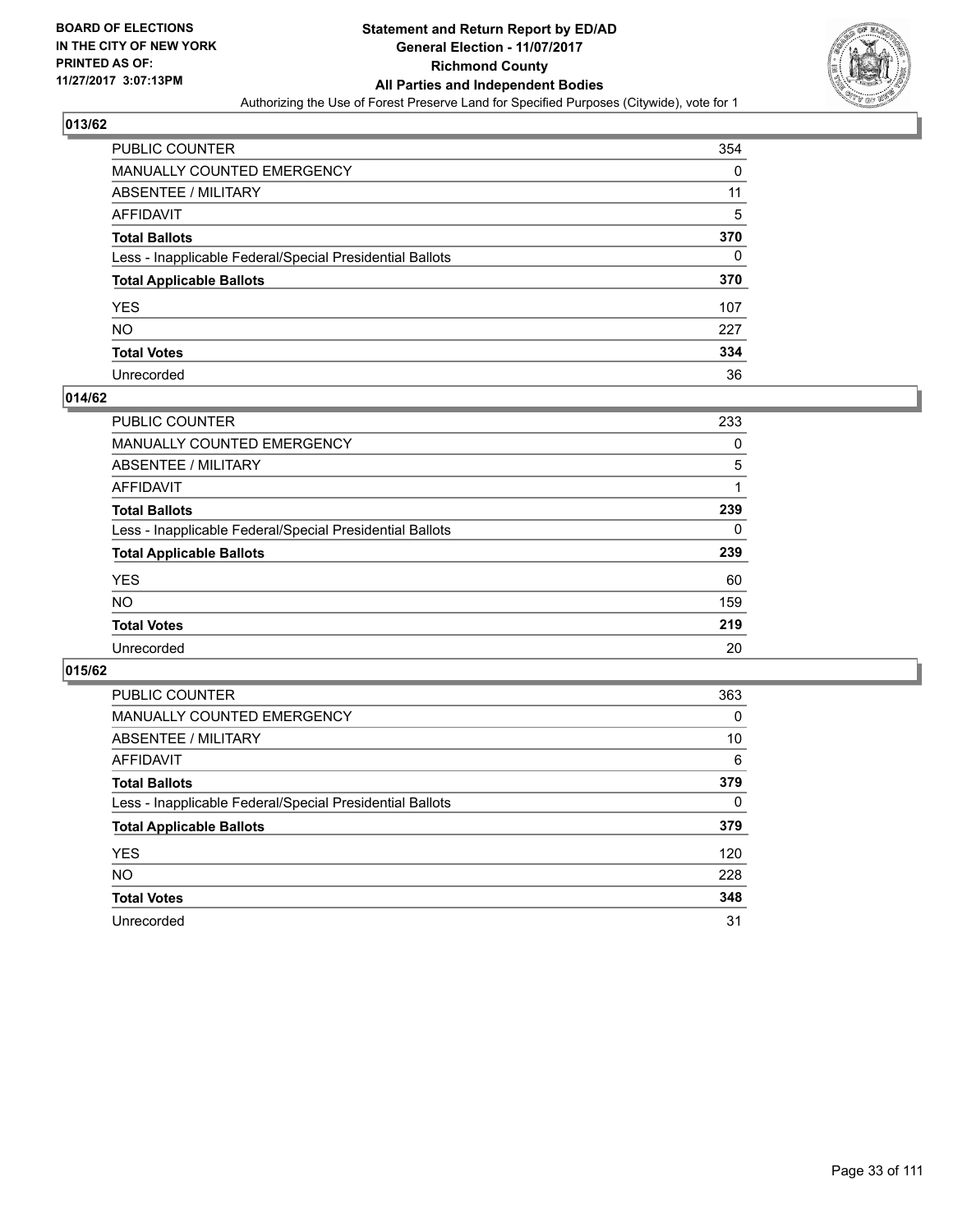

| PUBLIC COUNTER                                           | 364 |
|----------------------------------------------------------|-----|
| MANUALLY COUNTED EMERGENCY                               | 0   |
| ABSENTEE / MILITARY                                      | 12  |
| AFFIDAVIT                                                |     |
| <b>Total Ballots</b>                                     | 377 |
| Less - Inapplicable Federal/Special Presidential Ballots | 0   |
| <b>Total Applicable Ballots</b>                          | 377 |
| YES                                                      | 107 |
| NO.                                                      | 226 |
| <b>Total Votes</b>                                       | 333 |
| Unrecorded                                               | 44  |

#### **017/62**

| <b>PUBLIC COUNTER</b>                                    | 277 |
|----------------------------------------------------------|-----|
| <b>MANUALLY COUNTED EMERGENCY</b>                        | 0   |
| ABSENTEE / MILITARY                                      | 7   |
| AFFIDAVIT                                                | 4   |
| <b>Total Ballots</b>                                     | 288 |
| Less - Inapplicable Federal/Special Presidential Ballots | 0   |
| <b>Total Applicable Ballots</b>                          | 288 |
| <b>YES</b>                                               | 69  |
| <b>NO</b>                                                | 203 |
| <b>Total Votes</b>                                       | 272 |
| Unrecorded                                               | 16  |

| <b>PUBLIC COUNTER</b>                                    | 272            |
|----------------------------------------------------------|----------------|
| MANUALLY COUNTED EMERGENCY                               | 0              |
| ABSENTEE / MILITARY                                      | 2              |
| AFFIDAVIT                                                | $\overline{2}$ |
| <b>Total Ballots</b>                                     | 276            |
| Less - Inapplicable Federal/Special Presidential Ballots | 0              |
| <b>Total Applicable Ballots</b>                          | 276            |
| <b>YES</b>                                               | 83             |
| NO.                                                      | 169            |
| <b>Total Votes</b>                                       | 252            |
| Unrecorded                                               | 24             |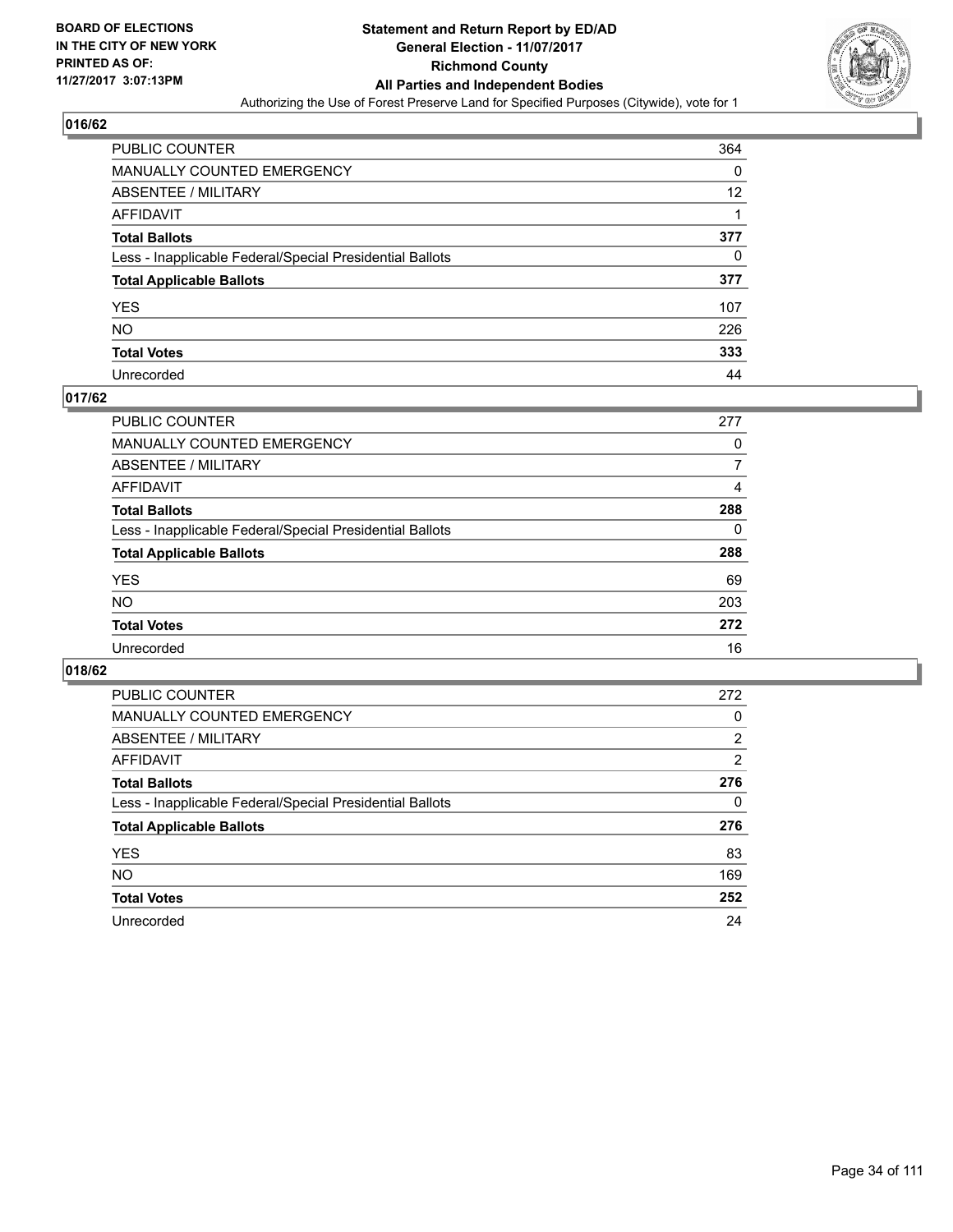

| <b>PUBLIC COUNTER</b>                                    | 300 |
|----------------------------------------------------------|-----|
| MANUALLY COUNTED EMERGENCY                               | 0   |
| <b>ABSENTEE / MILITARY</b>                               | 8   |
| AFFIDAVIT                                                | 9   |
| <b>Total Ballots</b>                                     | 317 |
| Less - Inapplicable Federal/Special Presidential Ballots | 0   |
| <b>Total Applicable Ballots</b>                          | 317 |
| YES                                                      | 89  |
| NO.                                                      | 207 |
| <b>Total Votes</b>                                       | 296 |
| Unrecorded                                               | 21  |

#### **020/62**

| PUBLIC COUNTER                                           | 378            |
|----------------------------------------------------------|----------------|
| <b>MANUALLY COUNTED EMERGENCY</b>                        | 0              |
| <b>ABSENTEE / MILITARY</b>                               | 18             |
| AFFIDAVIT                                                | $\overline{2}$ |
| <b>Total Ballots</b>                                     | 398            |
| Less - Inapplicable Federal/Special Presidential Ballots | 0              |
| <b>Total Applicable Ballots</b>                          | 398            |
| <b>YES</b>                                               | 124            |
| <b>NO</b>                                                | 244            |
| <b>Total Votes</b>                                       | 368            |
| Unrecorded                                               | 30             |

| <b>PUBLIC COUNTER</b>                                    | 392      |
|----------------------------------------------------------|----------|
| MANUALLY COUNTED EMERGENCY                               | 0        |
| ABSENTEE / MILITARY                                      | 17       |
| AFFIDAVIT                                                | 7        |
| <b>Total Ballots</b>                                     | 416      |
| Less - Inapplicable Federal/Special Presidential Ballots | $\Omega$ |
| <b>Total Applicable Ballots</b>                          | 416      |
| <b>YES</b>                                               | 113      |
| <b>NO</b>                                                | 269      |
| <b>Total Votes</b>                                       | 382      |
| Unrecorded                                               | 34       |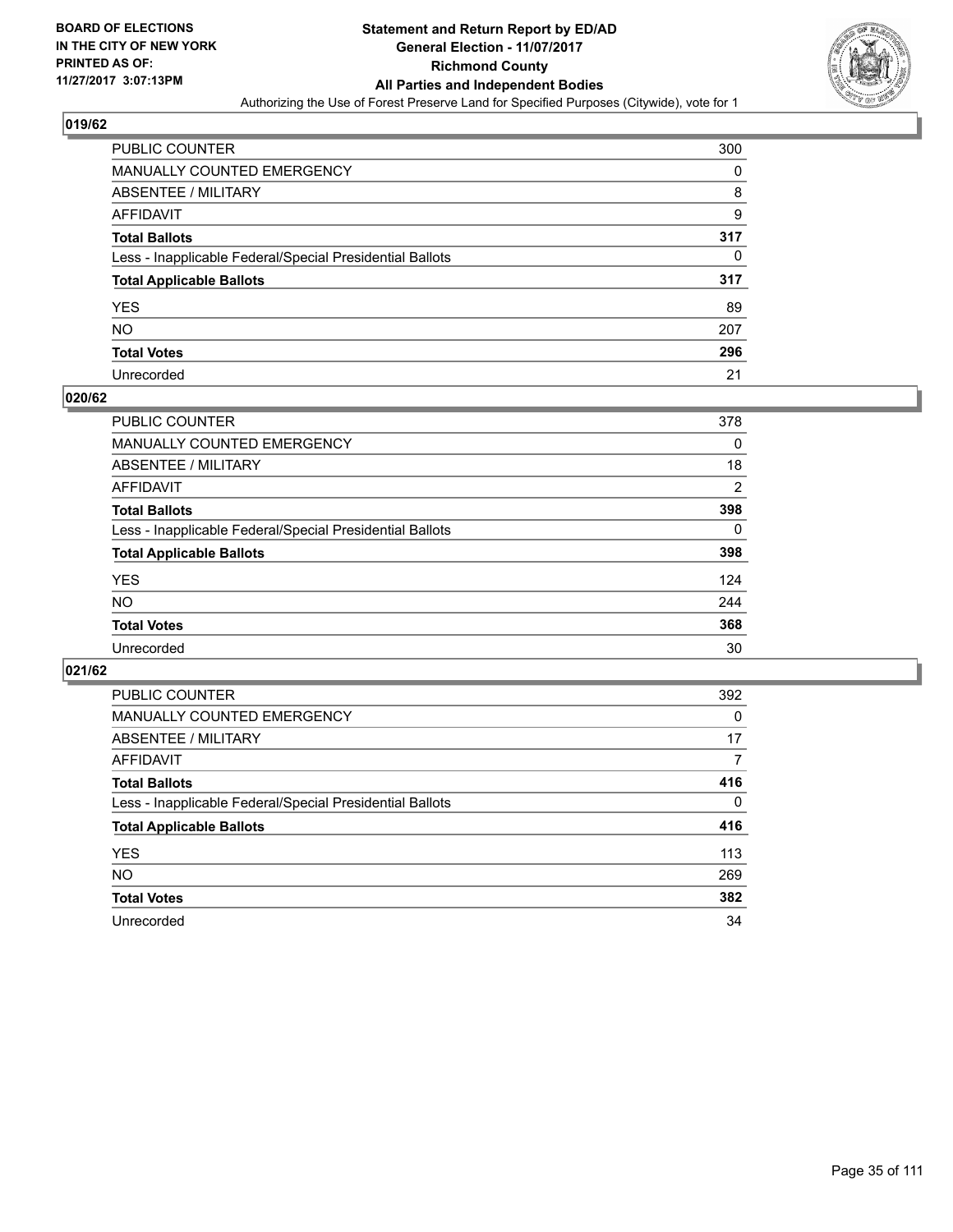

| PUBLIC COUNTER                                           | 396 |
|----------------------------------------------------------|-----|
| MANUALLY COUNTED EMERGENCY                               | 0   |
| ABSENTEE / MILITARY                                      | 17  |
| AFFIDAVIT                                                | 2   |
| Total Ballots                                            | 415 |
| Less - Inapplicable Federal/Special Presidential Ballots | 0   |
| <b>Total Applicable Ballots</b>                          | 415 |
| YES                                                      | 112 |
| NO.                                                      | 261 |
| <b>Total Votes</b>                                       | 373 |
| Unrecorded                                               | 42  |

#### **023/62**

| <b>PUBLIC COUNTER</b>                                    | 336      |
|----------------------------------------------------------|----------|
| <b>MANUALLY COUNTED EMERGENCY</b>                        | 0        |
| ABSENTEE / MILITARY                                      | 6        |
| AFFIDAVIT                                                | 2        |
| <b>Total Ballots</b>                                     | 344      |
| Less - Inapplicable Federal/Special Presidential Ballots | $\Omega$ |
| <b>Total Applicable Ballots</b>                          | 344      |
| <b>YES</b>                                               | 108      |
| <b>NO</b>                                                | 201      |
| <b>Total Votes</b>                                       | 309      |
| Unrecorded                                               | 35       |

| PUBLIC COUNTER                                           | 263 |
|----------------------------------------------------------|-----|
| <b>MANUALLY COUNTED EMERGENCY</b>                        | 0   |
| ABSENTEE / MILITARY                                      | 21  |
| AFFIDAVIT                                                | 5   |
| <b>Total Ballots</b>                                     | 289 |
| Less - Inapplicable Federal/Special Presidential Ballots | 0   |
| <b>Total Applicable Ballots</b>                          | 289 |
| <b>YES</b>                                               | 95  |
| <b>NO</b>                                                | 169 |
| <b>Total Votes</b>                                       | 264 |
| Unrecorded                                               | 25  |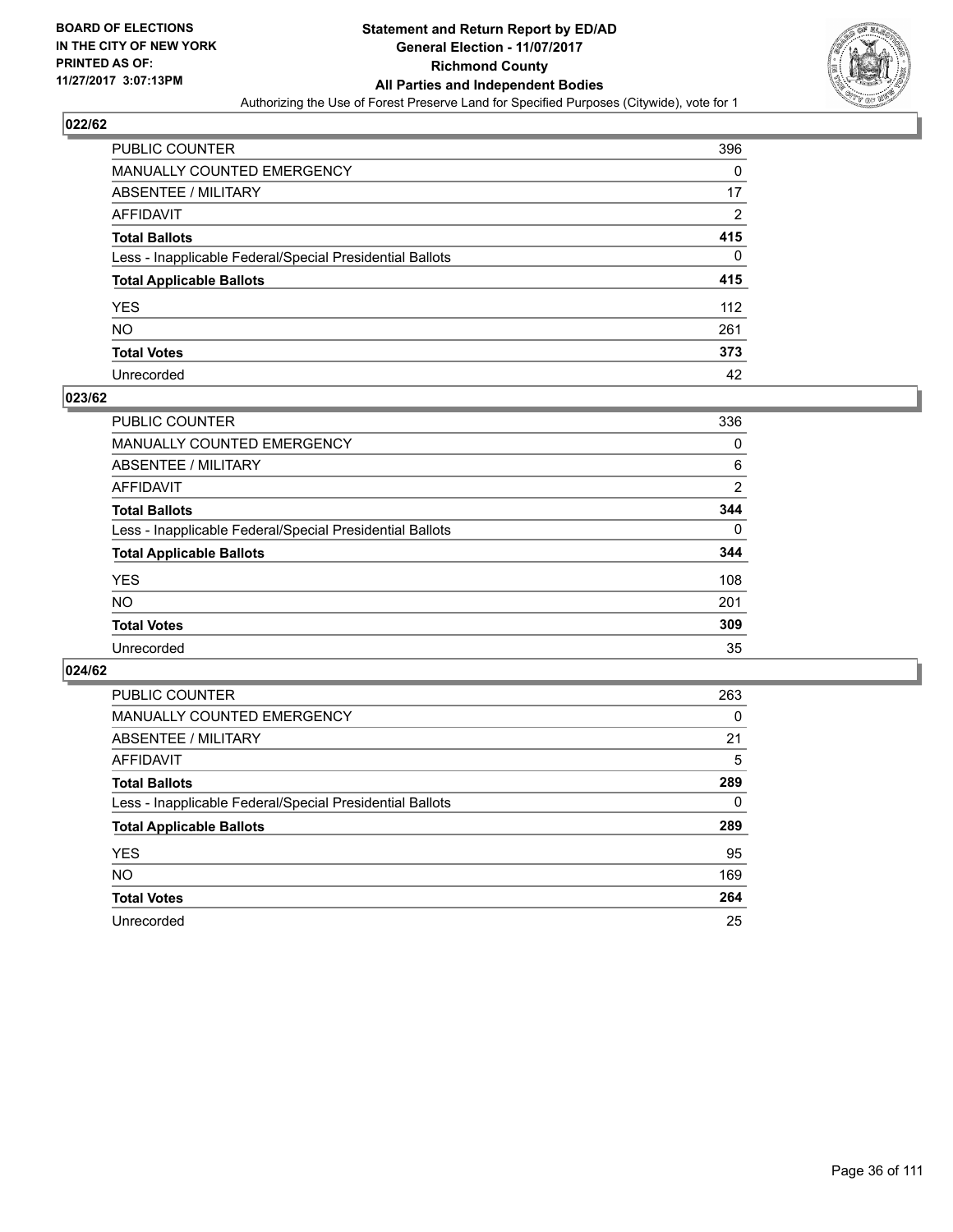

| PUBLIC COUNTER                                           | 329 |
|----------------------------------------------------------|-----|
| MANUALLY COUNTED EMERGENCY                               | 0   |
| <b>ABSENTEE / MILITARY</b>                               | 13  |
| AFFIDAVIT                                                | 0   |
| <b>Total Ballots</b>                                     | 342 |
| Less - Inapplicable Federal/Special Presidential Ballots | 0   |
| <b>Total Applicable Ballots</b>                          | 342 |
| YES                                                      | 94  |
| NO.                                                      | 215 |
| <b>Total Votes</b>                                       | 309 |
| Unrecorded                                               | 33  |

# **026/62**

| <b>PUBLIC COUNTER</b>                                    | 359          |
|----------------------------------------------------------|--------------|
| <b>MANUALLY COUNTED EMERGENCY</b>                        | 0            |
| <b>ABSENTEE / MILITARY</b>                               | 13           |
| AFFIDAVIT                                                | 4            |
| <b>Total Ballots</b>                                     | 376          |
| Less - Inapplicable Federal/Special Presidential Ballots | $\mathbf{0}$ |
| <b>Total Applicable Ballots</b>                          | 376          |
| <b>YES</b>                                               | 140          |
| NO                                                       | 197          |
| <b>Total Votes</b>                                       | 337          |
| Unrecorded                                               | 39           |

| <b>PUBLIC COUNTER</b>                                    | 424 |
|----------------------------------------------------------|-----|
| MANUALLY COUNTED EMERGENCY                               | 0   |
| ABSENTEE / MILITARY                                      | 9   |
| AFFIDAVIT                                                | 6   |
| <b>Total Ballots</b>                                     | 439 |
| Less - Inapplicable Federal/Special Presidential Ballots | 0   |
| <b>Total Applicable Ballots</b>                          | 439 |
| <b>YES</b>                                               | 119 |
| <b>NO</b>                                                | 282 |
| <b>Total Votes</b>                                       | 401 |
| Unrecorded                                               | 38  |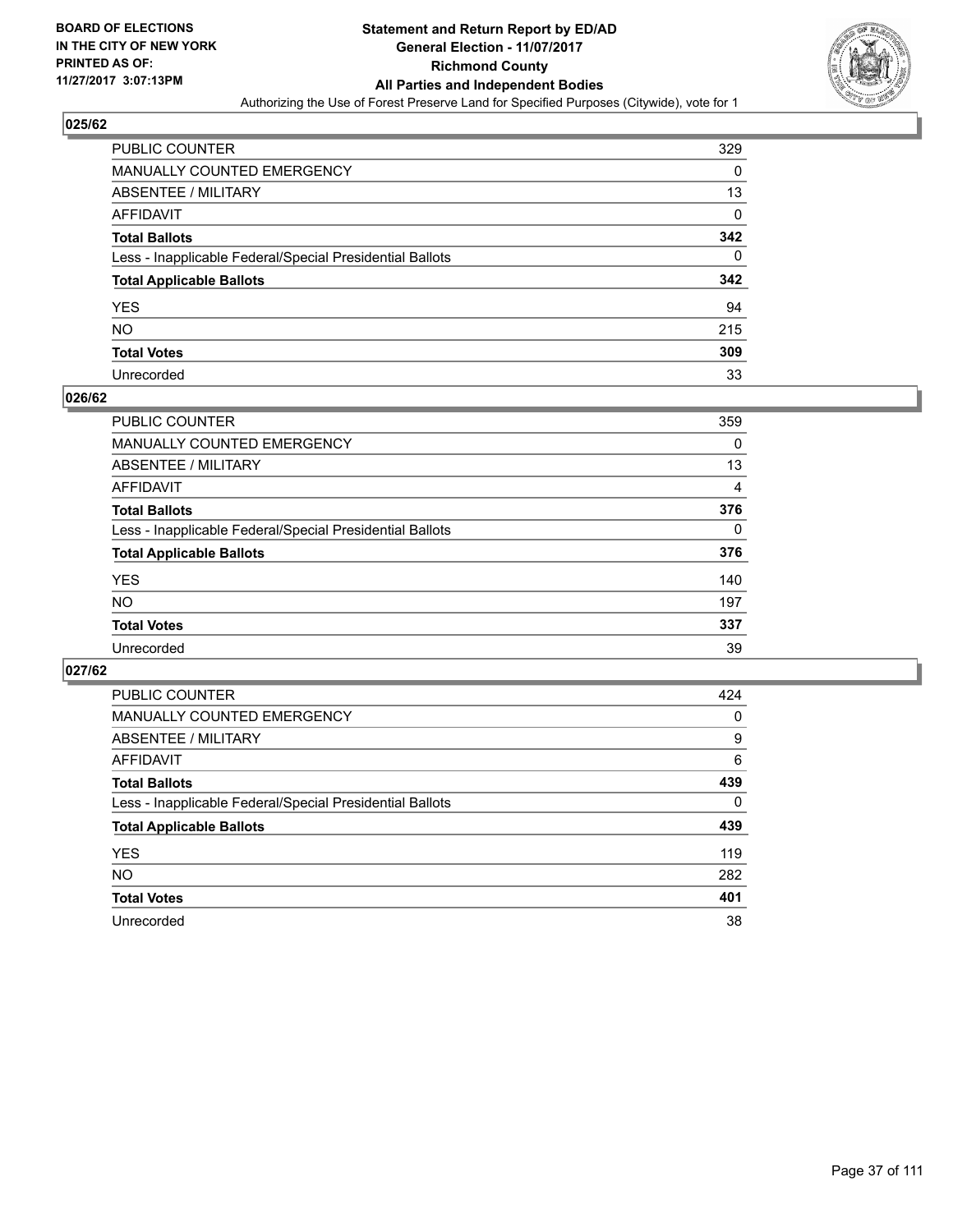

| PUBLIC COUNTER                                           | 364 |
|----------------------------------------------------------|-----|
| MANUALLY COUNTED EMERGENCY                               | 0   |
| ABSENTEE / MILITARY                                      |     |
| AFFIDAVIT                                                | 4   |
| Total Ballots                                            | 369 |
| Less - Inapplicable Federal/Special Presidential Ballots | 0   |
| <b>Total Applicable Ballots</b>                          | 369 |
| YES                                                      | 111 |
| NO.                                                      | 224 |
| <b>Total Votes</b>                                       | 335 |
| Unrecorded                                               | 34  |

#### **029/62**

| PUBLIC COUNTER                                           | 264      |
|----------------------------------------------------------|----------|
| <b>MANUALLY COUNTED EMERGENCY</b>                        | 0        |
| <b>ABSENTEE / MILITARY</b>                               | 12       |
| AFFIDAVIT                                                | $\Omega$ |
| <b>Total Ballots</b>                                     | 276      |
| Less - Inapplicable Federal/Special Presidential Ballots | 0        |
| <b>Total Applicable Ballots</b>                          | 276      |
| <b>YES</b>                                               | 93       |
| <b>NO</b>                                                | 165      |
| <b>Total Votes</b>                                       | 258      |
| Unrecorded                                               | 18       |

| <b>PUBLIC COUNTER</b>                                    | 331 |
|----------------------------------------------------------|-----|
| <b>MANUALLY COUNTED EMERGENCY</b>                        | 0   |
| ABSENTEE / MILITARY                                      | 4   |
| AFFIDAVIT                                                | 3   |
| <b>Total Ballots</b>                                     | 338 |
| Less - Inapplicable Federal/Special Presidential Ballots | 0   |
| <b>Total Applicable Ballots</b>                          | 338 |
| <b>YES</b>                                               | 118 |
| NO.                                                      | 185 |
| <b>Total Votes</b>                                       | 303 |
| Unrecorded                                               | 35  |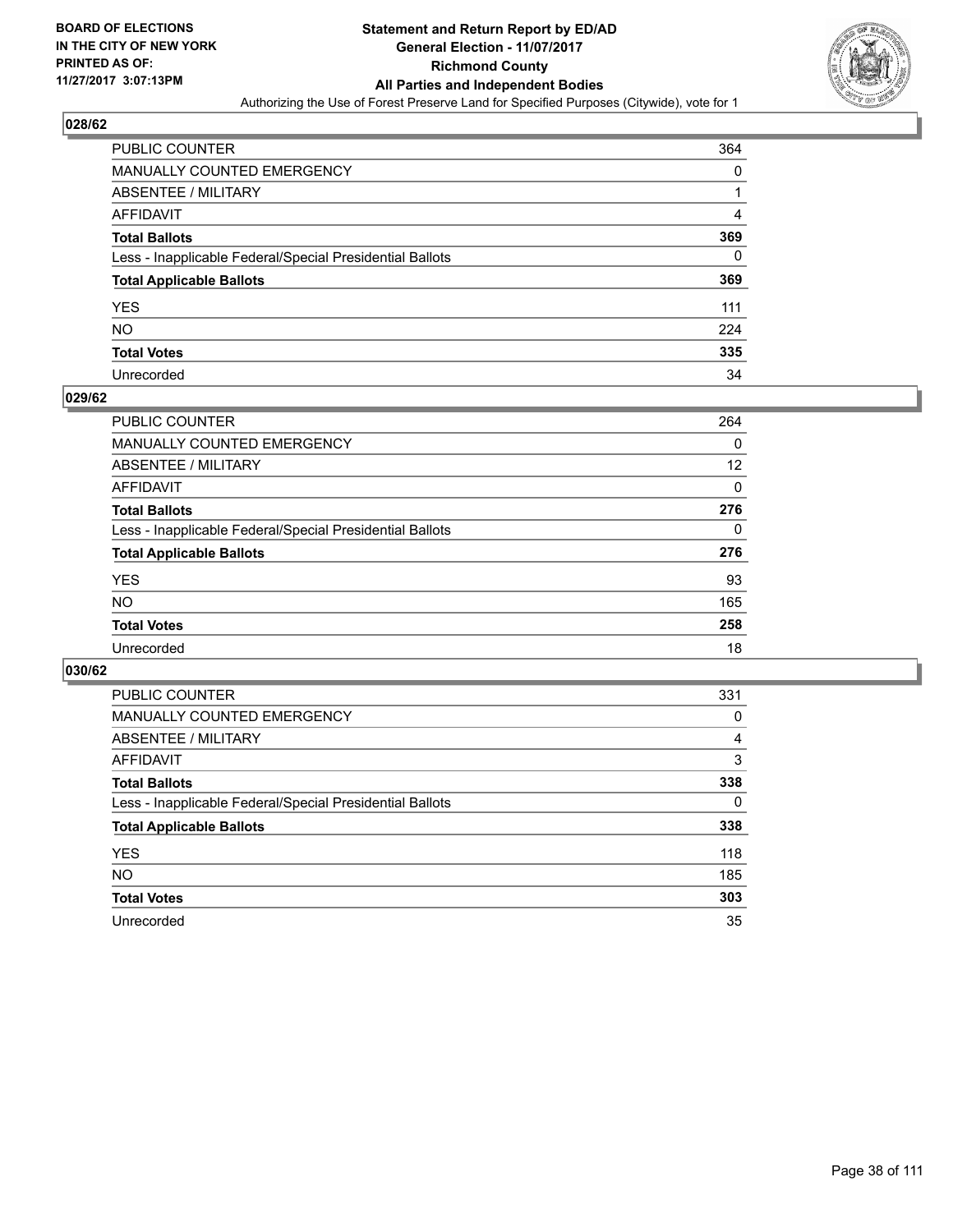

| PUBLIC COUNTER                                           | 372 |
|----------------------------------------------------------|-----|
| MANUALLY COUNTED EMERGENCY                               | 0   |
| ABSENTEE / MILITARY                                      | 20  |
| AFFIDAVIT                                                | 5   |
| <b>Total Ballots</b>                                     | 397 |
| Less - Inapplicable Federal/Special Presidential Ballots | 0   |
| <b>Total Applicable Ballots</b>                          | 397 |
| YES                                                      | 124 |
| NO.                                                      | 246 |
| <b>Total Votes</b>                                       | 370 |
| Unrecorded                                               | 27  |

#### **032/62**

| <b>PUBLIC COUNTER</b>                                    | 344 |
|----------------------------------------------------------|-----|
| <b>MANUALLY COUNTED EMERGENCY</b>                        | 0   |
| ABSENTEE / MILITARY                                      | 21  |
| AFFIDAVIT                                                | 5   |
| <b>Total Ballots</b>                                     | 370 |
| Less - Inapplicable Federal/Special Presidential Ballots | 0   |
| <b>Total Applicable Ballots</b>                          | 370 |
| <b>YES</b>                                               | 121 |
| <b>NO</b>                                                | 222 |
| <b>Total Votes</b>                                       | 343 |
| Unrecorded                                               | 27  |

| <b>PUBLIC COUNTER</b>                                    | 364 |
|----------------------------------------------------------|-----|
| <b>MANUALLY COUNTED EMERGENCY</b>                        | 0   |
| ABSENTEE / MILITARY                                      | 5   |
| AFFIDAVIT                                                | 3   |
| <b>Total Ballots</b>                                     | 372 |
| Less - Inapplicable Federal/Special Presidential Ballots | 0   |
| <b>Total Applicable Ballots</b>                          | 372 |
| <b>YES</b>                                               | 135 |
| NO.                                                      | 208 |
| <b>Total Votes</b>                                       | 343 |
| Unrecorded                                               | 29  |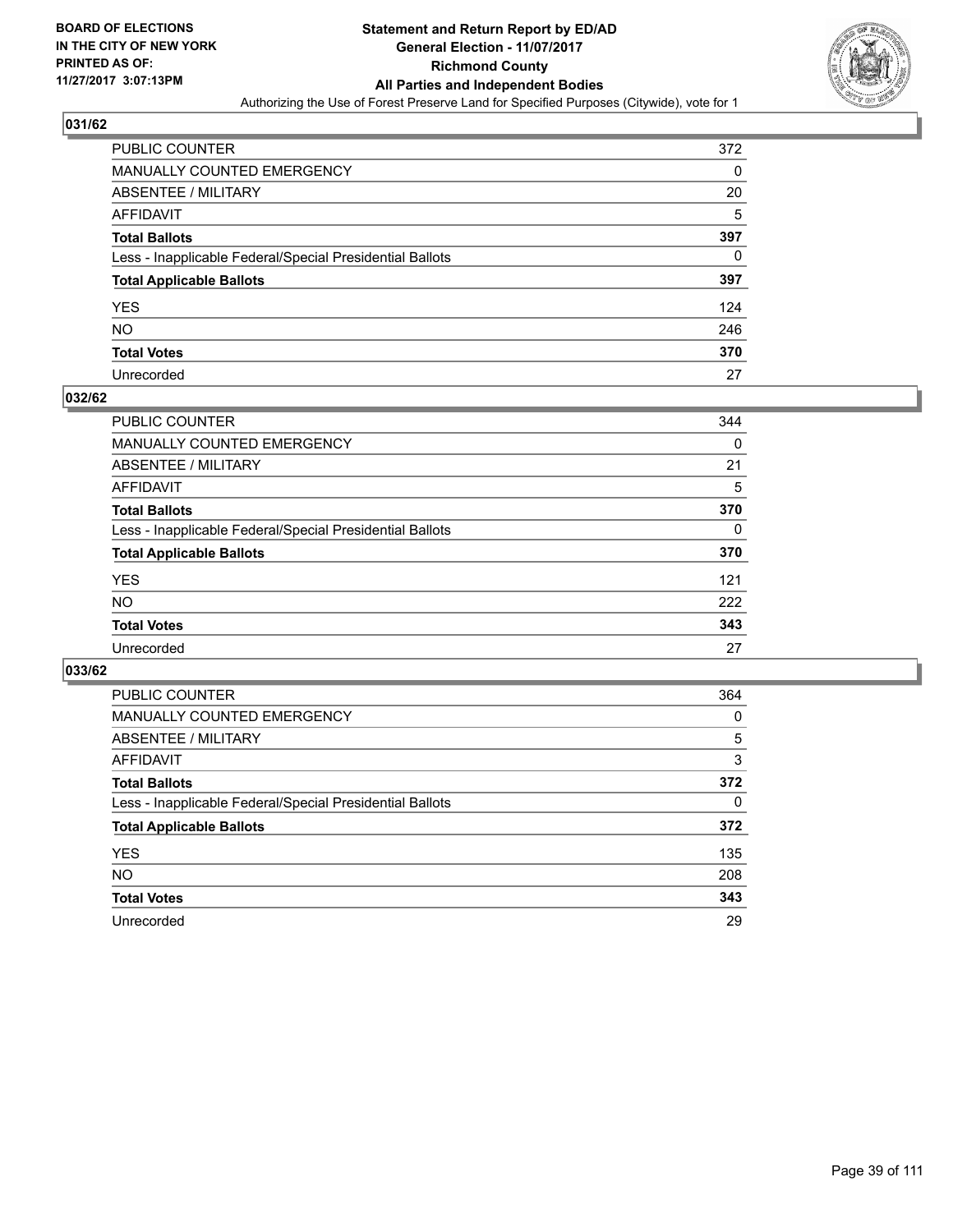

| PUBLIC COUNTER                                           | 389 |
|----------------------------------------------------------|-----|
| <b>MANUALLY COUNTED EMERGENCY</b>                        | 0   |
| ABSENTEE / MILITARY                                      | 13  |
| AFFIDAVIT                                                | 5   |
| <b>Total Ballots</b>                                     | 407 |
| Less - Inapplicable Federal/Special Presidential Ballots | 0   |
| <b>Total Applicable Ballots</b>                          | 407 |
| YES                                                      | 116 |
| NΟ                                                       | 263 |
| <b>Total Votes</b>                                       | 379 |
| Unrecorded                                               | 28  |

#### **035/62**

| <b>PUBLIC COUNTER</b>                                    | 345 |
|----------------------------------------------------------|-----|
| <b>MANUALLY COUNTED EMERGENCY</b>                        | 0   |
| ABSENTEE / MILITARY                                      | 3   |
| AFFIDAVIT                                                | 0   |
| <b>Total Ballots</b>                                     | 348 |
| Less - Inapplicable Federal/Special Presidential Ballots | 0   |
| <b>Total Applicable Ballots</b>                          | 348 |
| <b>YES</b>                                               | 119 |
| <b>NO</b>                                                | 190 |
| <b>Total Votes</b>                                       | 309 |
| Unrecorded                                               | 39  |

| <b>PUBLIC COUNTER</b>                                    | 321            |
|----------------------------------------------------------|----------------|
| MANUALLY COUNTED EMERGENCY                               | 0              |
| ABSENTEE / MILITARY                                      | 8              |
| AFFIDAVIT                                                | $\overline{2}$ |
| <b>Total Ballots</b>                                     | 331            |
| Less - Inapplicable Federal/Special Presidential Ballots | 0              |
| <b>Total Applicable Ballots</b>                          | 331            |
| <b>YES</b>                                               | 92             |
| <b>NO</b>                                                | 201            |
| <b>Total Votes</b>                                       | 293            |
| Unrecorded                                               | 38             |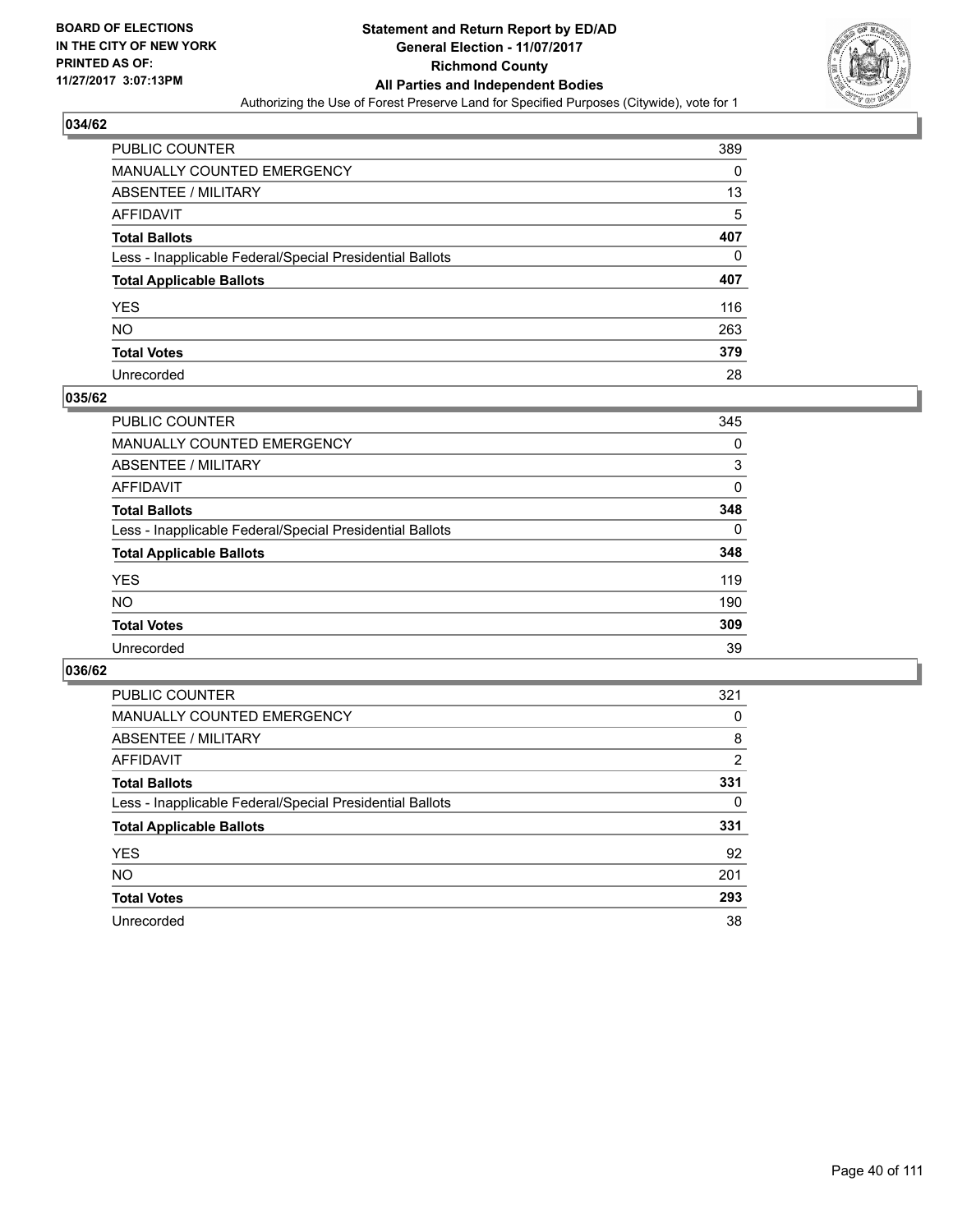

| <b>PUBLIC COUNTER</b>                                    | 421            |
|----------------------------------------------------------|----------------|
| MANUALLY COUNTED EMERGENCY                               | 0              |
| <b>ABSENTEE / MILITARY</b>                               | 11             |
| AFFIDAVIT                                                | $\overline{2}$ |
| <b>Total Ballots</b>                                     | 434            |
| Less - Inapplicable Federal/Special Presidential Ballots | 0              |
| <b>Total Applicable Ballots</b>                          | 434            |
| YES                                                      | 119            |
| NO                                                       | 292            |
| <b>Total Votes</b>                                       | 411            |
| Unrecorded                                               | 23             |

#### **038/62**

| <b>PUBLIC COUNTER</b>                                    | 440 |
|----------------------------------------------------------|-----|
|                                                          |     |
| <b>MANUALLY COUNTED EMERGENCY</b>                        | 0   |
| <b>ABSENTEE / MILITARY</b>                               | 18  |
| AFFIDAVIT                                                | 5   |
| <b>Total Ballots</b>                                     | 463 |
| Less - Inapplicable Federal/Special Presidential Ballots | 0   |
| <b>Total Applicable Ballots</b>                          | 463 |
| <b>YES</b>                                               | 152 |
| <b>NO</b>                                                | 286 |
| <b>Total Votes</b>                                       | 438 |
| Unrecorded                                               | 25  |

| <b>PUBLIC COUNTER</b>                                    | 455      |
|----------------------------------------------------------|----------|
| <b>MANUALLY COUNTED EMERGENCY</b>                        | $\Omega$ |
| ABSENTEE / MILITARY                                      | 13       |
| AFFIDAVIT                                                | 5        |
| <b>Total Ballots</b>                                     | 473      |
| Less - Inapplicable Federal/Special Presidential Ballots | 0        |
| <b>Total Applicable Ballots</b>                          | 473      |
| <b>YES</b>                                               | 162      |
| <b>NO</b>                                                | 257      |
| <b>Total Votes</b>                                       | 419      |
| Unrecorded                                               | 54       |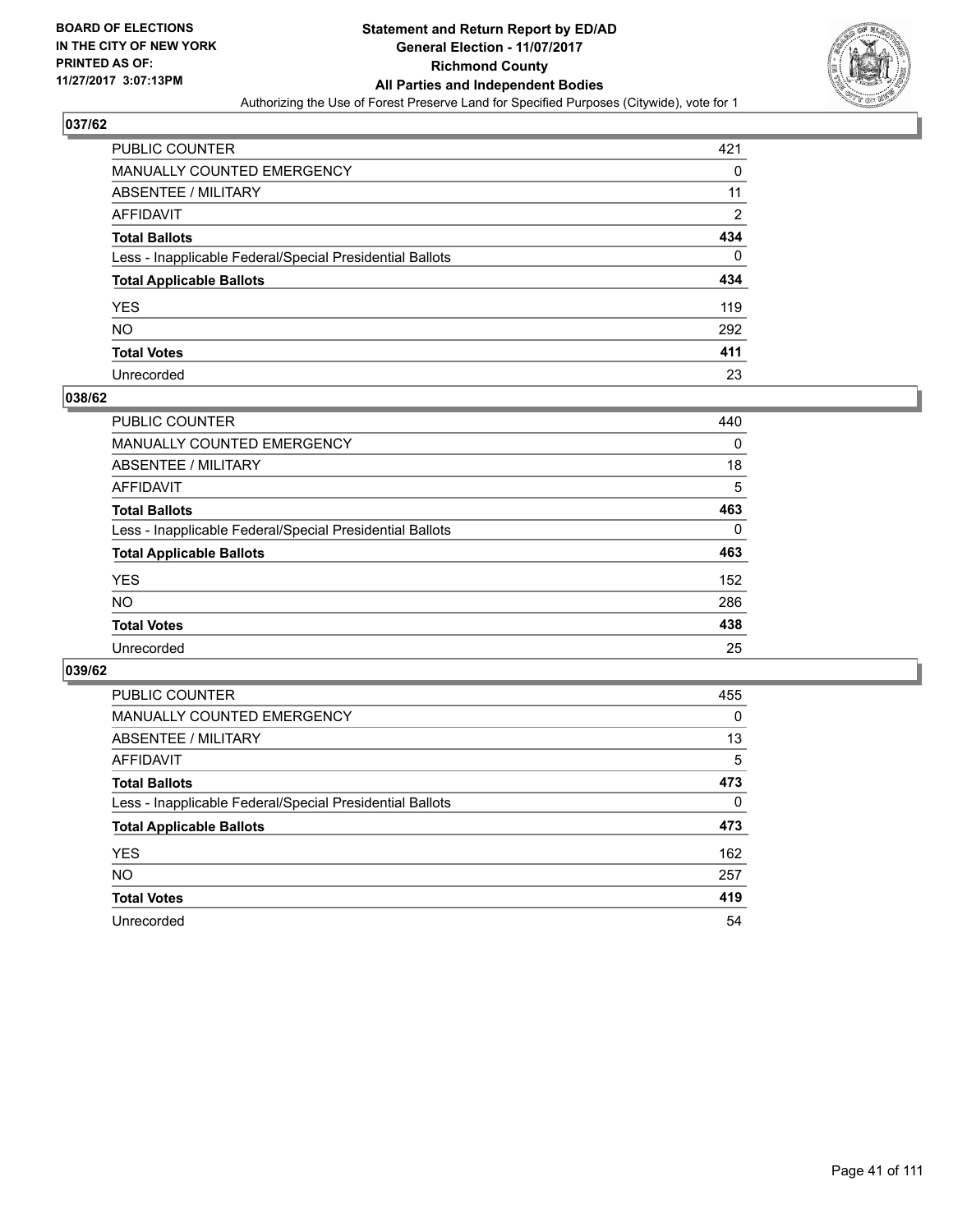

| <b>PUBLIC COUNTER</b>                                    | 403 |
|----------------------------------------------------------|-----|
| MANUALLY COUNTED EMERGENCY                               | 0   |
| <b>ABSENTEE / MILITARY</b>                               | 16  |
| AFFIDAVIT                                                |     |
| <b>Total Ballots</b>                                     | 426 |
| Less - Inapplicable Federal/Special Presidential Ballots | 0   |
| <b>Total Applicable Ballots</b>                          | 426 |
| YES                                                      | 114 |
| NΟ                                                       | 278 |
| <b>Total Votes</b>                                       | 392 |
| Unrecorded                                               | 34  |

#### **041/62**

| <b>PUBLIC COUNTER</b>                                    | 363      |
|----------------------------------------------------------|----------|
| <b>MANUALLY COUNTED EMERGENCY</b>                        | 0        |
| <b>ABSENTEE / MILITARY</b>                               | 25       |
| AFFIDAVIT                                                |          |
| <b>Total Ballots</b>                                     | 389      |
| Less - Inapplicable Federal/Special Presidential Ballots | $\Omega$ |
| <b>Total Applicable Ballots</b>                          | 389      |
| <b>YES</b>                                               | 111      |
| NO                                                       | 252      |
| <b>Total Votes</b>                                       | 363      |
| Unrecorded                                               | 26       |

| <b>PUBLIC COUNTER</b>                                    | 392            |
|----------------------------------------------------------|----------------|
| MANUALLY COUNTED EMERGENCY                               | 0              |
| ABSENTEE / MILITARY                                      | 12             |
| AFFIDAVIT                                                | $\overline{2}$ |
| <b>Total Ballots</b>                                     | 406            |
| Less - Inapplicable Federal/Special Presidential Ballots | 0              |
| <b>Total Applicable Ballots</b>                          | 406            |
| <b>YES</b>                                               | 132            |
| NO.                                                      | 245            |
| <b>Total Votes</b>                                       | 377            |
| Unrecorded                                               | 29             |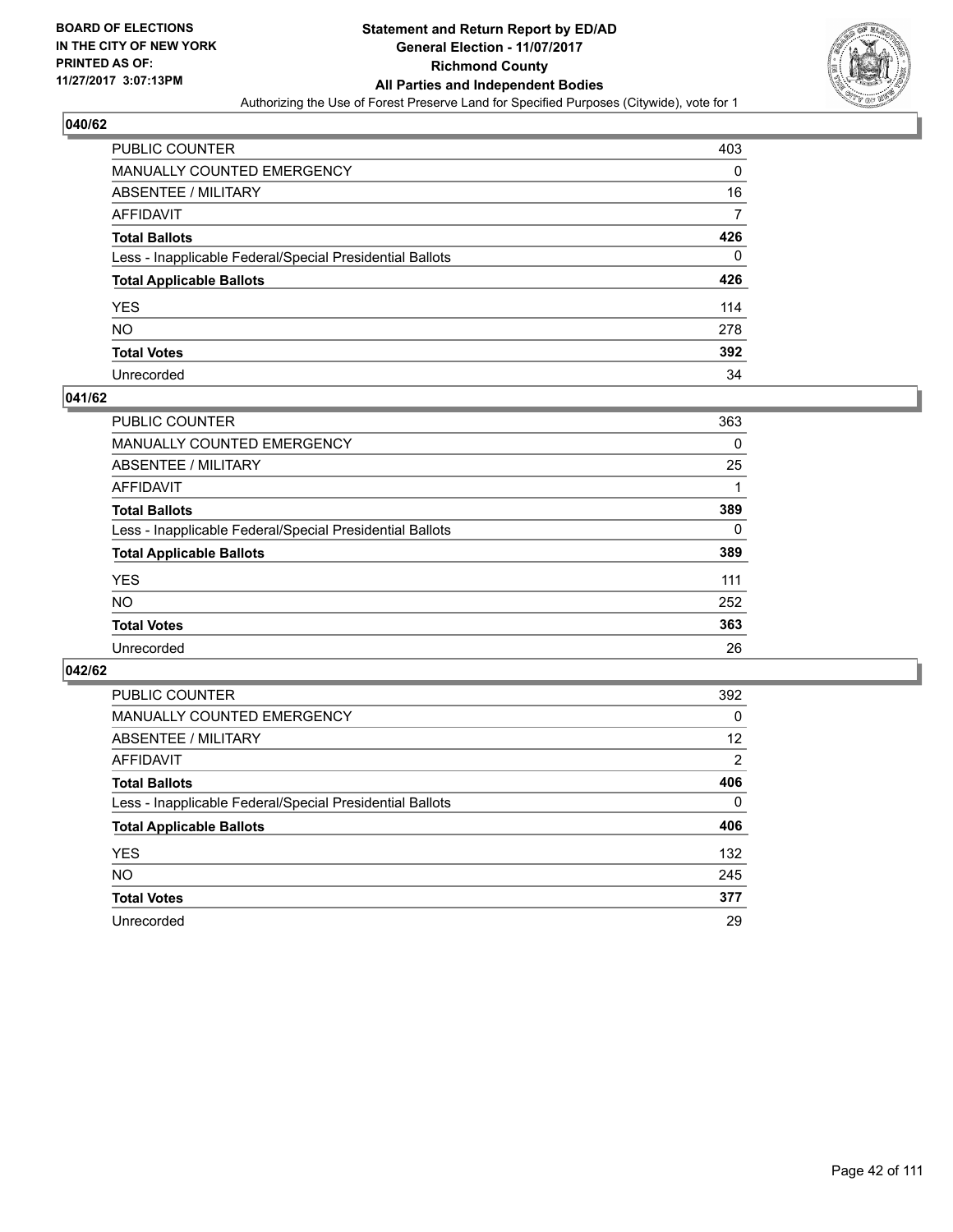

| PUBLIC COUNTER                                           | 387 |
|----------------------------------------------------------|-----|
| MANUALLY COUNTED EMERGENCY                               | 0   |
| ABSENTEE / MILITARY                                      | 11  |
| AFFIDAVIT                                                | 3   |
| <b>Total Ballots</b>                                     | 401 |
| Less - Inapplicable Federal/Special Presidential Ballots | 0   |
| <b>Total Applicable Ballots</b>                          | 401 |
| YES                                                      | 111 |
| NO.                                                      | 260 |
| <b>Total Votes</b>                                       | 371 |
| Unrecorded                                               | 30  |

#### **044/62**

| <b>PUBLIC COUNTER</b>                                    | 370      |
|----------------------------------------------------------|----------|
| <b>MANUALLY COUNTED EMERGENCY</b>                        | 0        |
| <b>ABSENTEE / MILITARY</b>                               | 11       |
| AFFIDAVIT                                                | 8        |
| <b>Total Ballots</b>                                     | 389      |
| Less - Inapplicable Federal/Special Presidential Ballots | $\Omega$ |
| <b>Total Applicable Ballots</b>                          | 389      |
| <b>YES</b>                                               | 118      |
| <b>NO</b>                                                | 226      |
| <b>Total Votes</b>                                       | 344      |
| Unrecorded                                               | 45       |

| <b>PUBLIC COUNTER</b>                                    | 341 |
|----------------------------------------------------------|-----|
| MANUALLY COUNTED EMERGENCY                               | 0   |
| ABSENTEE / MILITARY                                      | 10  |
| <b>AFFIDAVIT</b>                                         | 3   |
| <b>Total Ballots</b>                                     | 354 |
| Less - Inapplicable Federal/Special Presidential Ballots | 0   |
| <b>Total Applicable Ballots</b>                          | 354 |
| <b>YES</b>                                               | 105 |
| NO.                                                      | 218 |
| <b>Total Votes</b>                                       | 323 |
| Unrecorded                                               | 31  |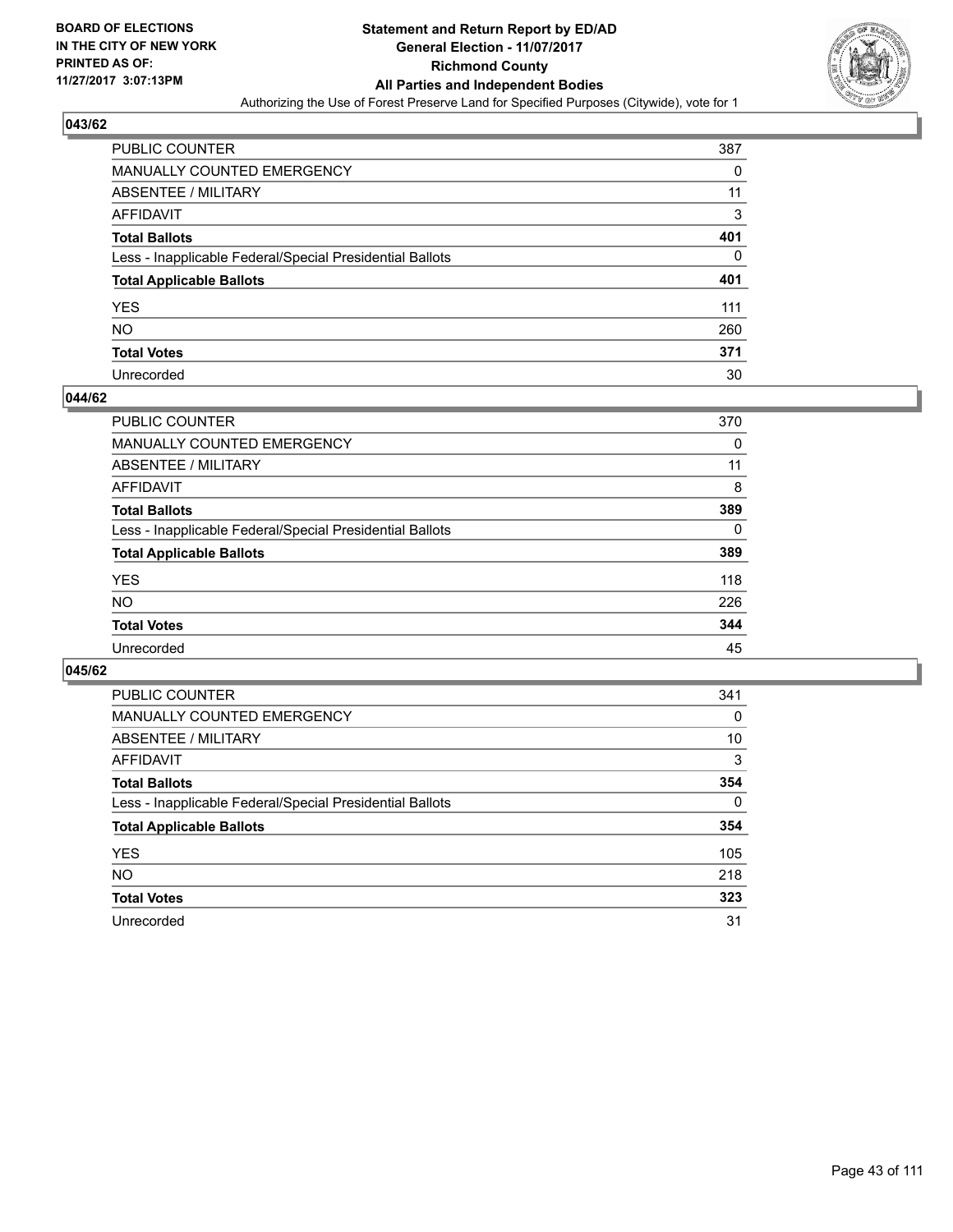

| PUBLIC COUNTER                                           | 469 |
|----------------------------------------------------------|-----|
| MANUALLY COUNTED EMERGENCY                               | 0   |
| ABSENTEE / MILITARY                                      | 8   |
| AFFIDAVIT                                                | 6   |
| Total Ballots                                            | 483 |
| Less - Inapplicable Federal/Special Presidential Ballots | 0   |
| <b>Total Applicable Ballots</b>                          | 483 |
| YES                                                      | 138 |
| NO.                                                      | 298 |
| <b>Total Votes</b>                                       | 436 |
| Unrecorded                                               | 47  |

#### **047/62**

| <b>PUBLIC COUNTER</b>                                    | 400 |
|----------------------------------------------------------|-----|
| <b>MANUALLY COUNTED EMERGENCY</b>                        | 0   |
| <b>ABSENTEE / MILITARY</b>                               | 13  |
| AFFIDAVIT                                                | 7   |
| <b>Total Ballots</b>                                     | 420 |
| Less - Inapplicable Federal/Special Presidential Ballots | 0   |
| <b>Total Applicable Ballots</b>                          | 420 |
| <b>YES</b>                                               | 97  |
| <b>NO</b>                                                | 298 |
| <b>Total Votes</b>                                       | 395 |
| Unrecorded                                               | 25  |

| <b>PUBLIC COUNTER</b>                                    | 331 |
|----------------------------------------------------------|-----|
| <b>MANUALLY COUNTED EMERGENCY</b>                        | 0   |
| ABSENTEE / MILITARY                                      | 6   |
| AFFIDAVIT                                                | 2   |
| <b>Total Ballots</b>                                     | 339 |
| Less - Inapplicable Federal/Special Presidential Ballots | 0   |
| <b>Total Applicable Ballots</b>                          | 339 |
| <b>YES</b>                                               | 112 |
| <b>NO</b>                                                | 198 |
| <b>Total Votes</b>                                       | 310 |
| Unrecorded                                               | 29  |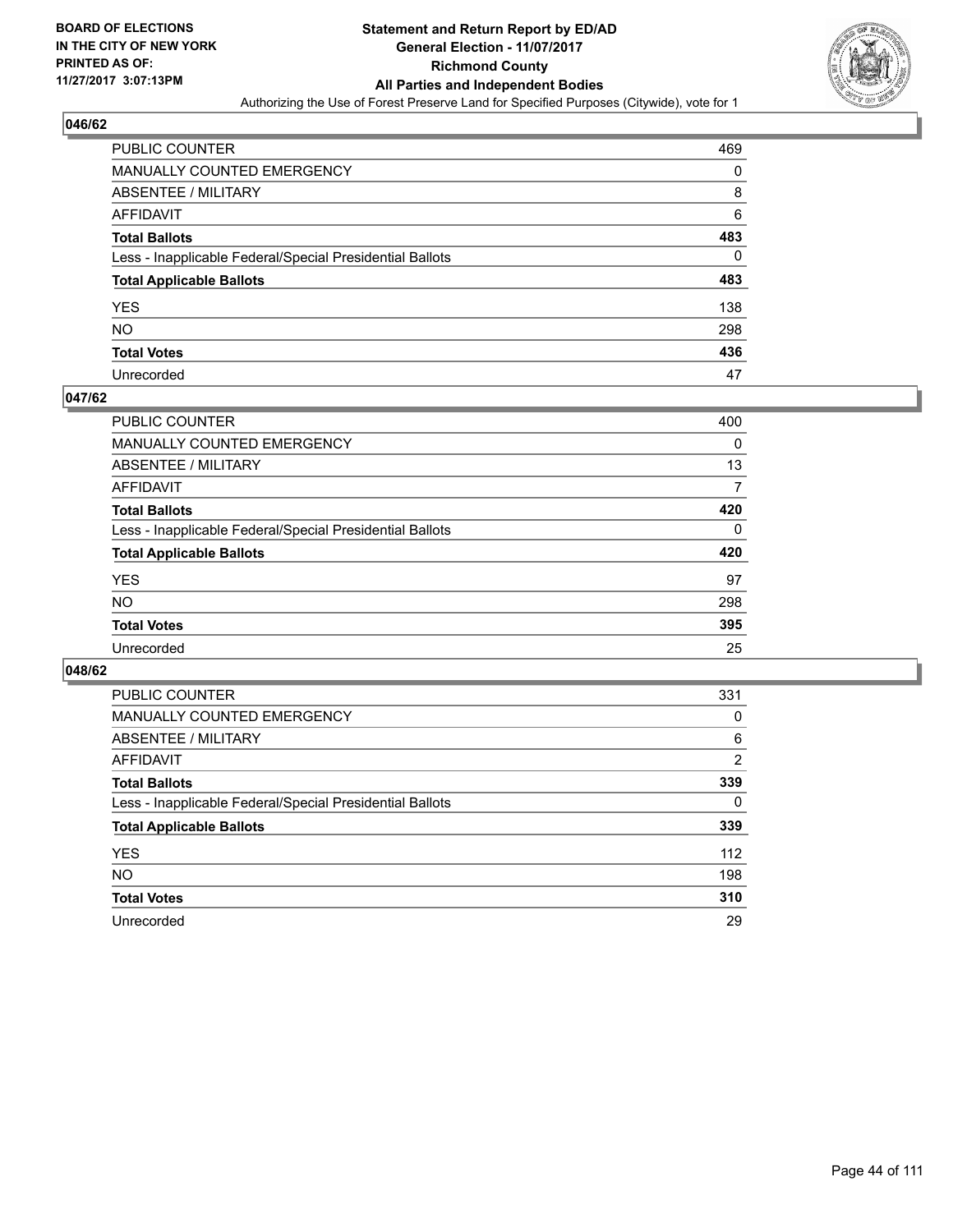

| PUBLIC COUNTER                                           | 422 |
|----------------------------------------------------------|-----|
| MANUALLY COUNTED EMERGENCY                               | 0   |
| ABSENTEE / MILITARY                                      | 15  |
| AFFIDAVIT                                                | 5   |
| Total Ballots                                            | 442 |
| Less - Inapplicable Federal/Special Presidential Ballots | 0   |
| <b>Total Applicable Ballots</b>                          | 442 |
| YES                                                      | 163 |
| NO.                                                      | 258 |
| <b>Total Votes</b>                                       | 421 |
| Unrecorded                                               | 21  |

#### **050/62**

| <b>PUBLIC COUNTER</b>                                    | 443      |
|----------------------------------------------------------|----------|
| <b>MANUALLY COUNTED EMERGENCY</b>                        | 0        |
| ABSENTEE / MILITARY                                      | 16       |
| AFFIDAVIT                                                | $\Omega$ |
| <b>Total Ballots</b>                                     | 459      |
| Less - Inapplicable Federal/Special Presidential Ballots | 0        |
| <b>Total Applicable Ballots</b>                          | 459      |
| <b>YES</b>                                               | 147      |
| <b>NO</b>                                                | 273      |
| <b>Total Votes</b>                                       | 420      |
| Unrecorded                                               | 39       |

| <b>PUBLIC COUNTER</b>                                    | 386            |
|----------------------------------------------------------|----------------|
| MANUALLY COUNTED EMERGENCY                               | 0              |
| ABSENTEE / MILITARY                                      | 14             |
| <b>AFFIDAVIT</b>                                         | $\overline{2}$ |
| <b>Total Ballots</b>                                     | 402            |
| Less - Inapplicable Federal/Special Presidential Ballots | 0              |
| <b>Total Applicable Ballots</b>                          | 402            |
| <b>YES</b>                                               | 123            |
| NO.                                                      | 242            |
| <b>Total Votes</b>                                       | 365            |
| Unrecorded                                               | 37             |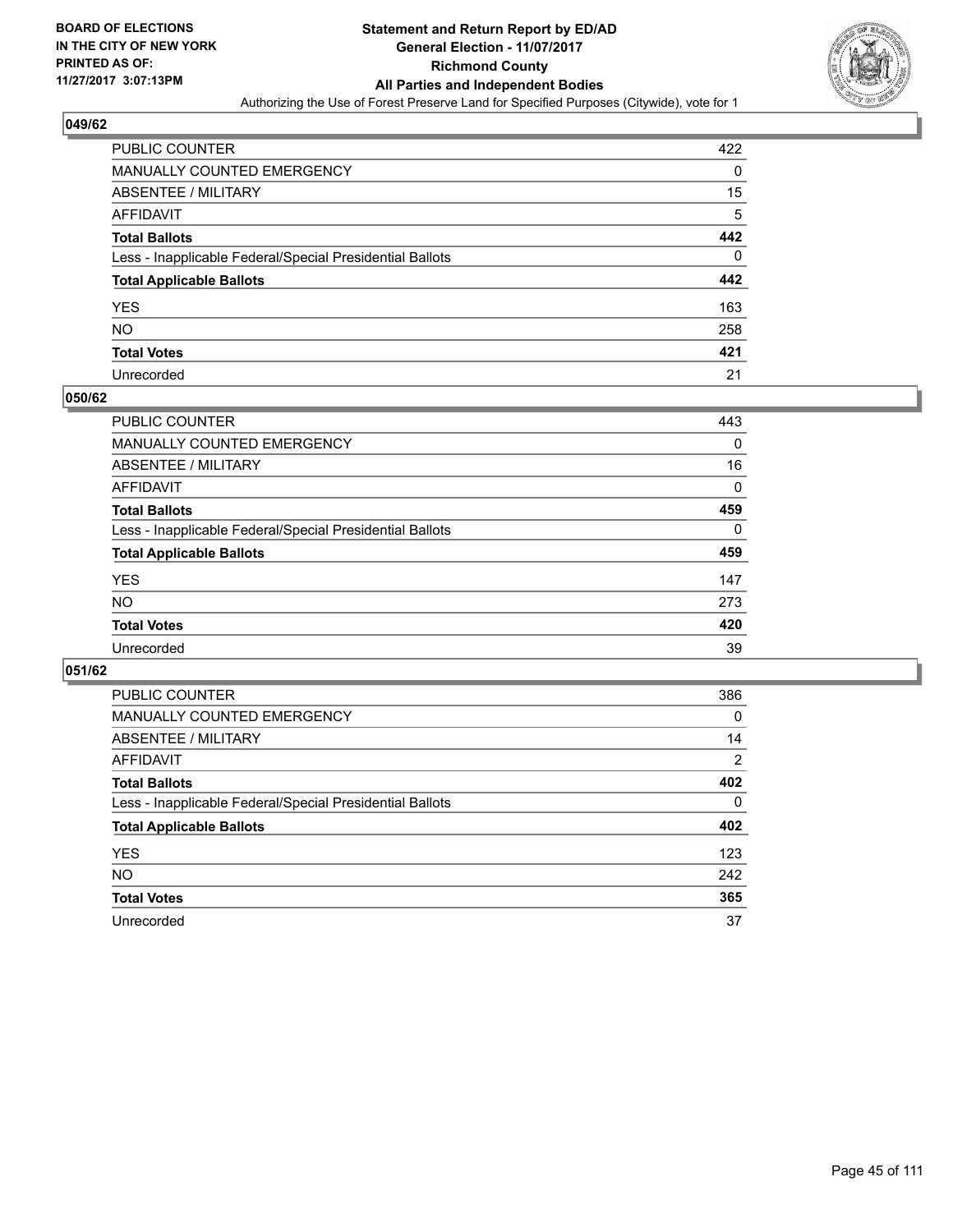

| <b>PUBLIC COUNTER</b>                                    | 451 |
|----------------------------------------------------------|-----|
| MANUALLY COUNTED EMERGENCY                               | 0   |
| <b>ABSENTEE / MILITARY</b>                               | 10  |
| AFFIDAVIT                                                | 3   |
| <b>Total Ballots</b>                                     | 464 |
| Less - Inapplicable Federal/Special Presidential Ballots | 0   |
| <b>Total Applicable Ballots</b>                          | 464 |
| YES                                                      | 140 |
| NO.                                                      | 292 |
| <b>Total Votes</b>                                       | 432 |
| Unrecorded                                               | 32  |

#### **053/62**

| PUBLIC COUNTER                                           | 452 |
|----------------------------------------------------------|-----|
| <b>MANUALLY COUNTED EMERGENCY</b>                        | 0   |
| <b>ABSENTEE / MILITARY</b>                               | 9   |
| AFFIDAVIT                                                | 4   |
| <b>Total Ballots</b>                                     | 465 |
| Less - Inapplicable Federal/Special Presidential Ballots | 0   |
| <b>Total Applicable Ballots</b>                          | 465 |
| <b>YES</b>                                               | 152 |
| <b>NO</b>                                                | 292 |
| <b>Total Votes</b>                                       | 444 |
| Unrecorded                                               | 21  |

| <b>PUBLIC COUNTER</b>                                    | 352 |
|----------------------------------------------------------|-----|
| MANUALLY COUNTED EMERGENCY                               | 0   |
| ABSENTEE / MILITARY                                      | 10  |
| <b>AFFIDAVIT</b>                                         |     |
| <b>Total Ballots</b>                                     | 363 |
| Less - Inapplicable Federal/Special Presidential Ballots | 0   |
| <b>Total Applicable Ballots</b>                          | 363 |
| <b>YES</b>                                               | 107 |
| NO.                                                      | 234 |
| <b>Total Votes</b>                                       | 341 |
| Unrecorded                                               | 22  |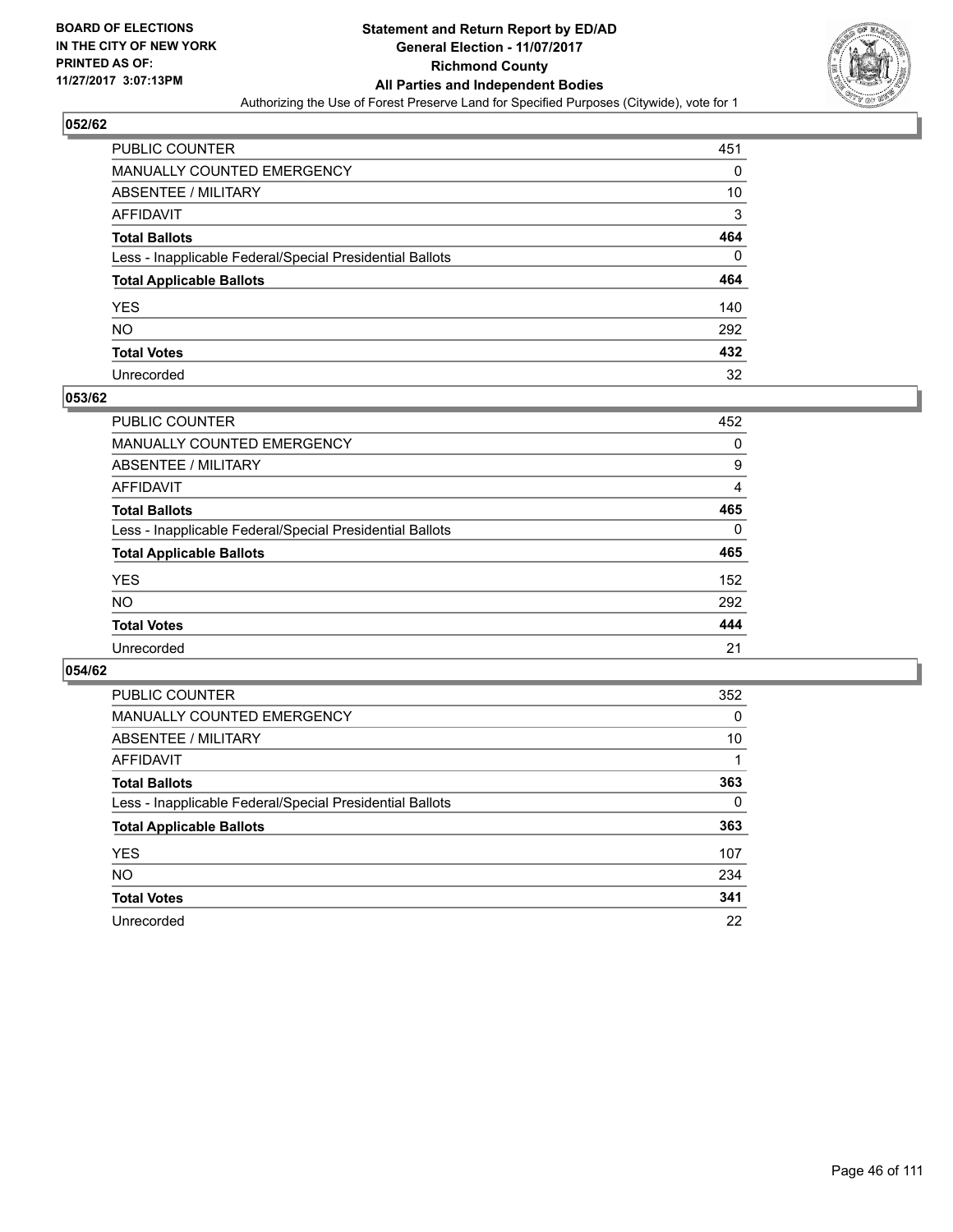

| <b>PUBLIC COUNTER</b>                                    | 444 |
|----------------------------------------------------------|-----|
| MANUALLY COUNTED EMERGENCY                               | 0   |
| <b>ABSENTEE / MILITARY</b>                               | 17  |
| AFFIDAVIT                                                | 4   |
| <b>Total Ballots</b>                                     | 465 |
| Less - Inapplicable Federal/Special Presidential Ballots | 0   |
| <b>Total Applicable Ballots</b>                          | 465 |
| YES                                                      | 165 |
| <b>NO</b>                                                | 275 |
| <b>Total Votes</b>                                       | 440 |
| Unrecorded                                               | 25  |

#### **056/62**

| <b>PUBLIC COUNTER</b>                                    | 352 |
|----------------------------------------------------------|-----|
| <b>MANUALLY COUNTED EMERGENCY</b>                        | 0   |
| ABSENTEE / MILITARY                                      | 4   |
| AFFIDAVIT                                                | 2   |
| <b>Total Ballots</b>                                     | 358 |
| Less - Inapplicable Federal/Special Presidential Ballots | 0   |
| <b>Total Applicable Ballots</b>                          | 358 |
| <b>YES</b>                                               | 133 |
| <b>NO</b>                                                | 194 |
| <b>Total Votes</b>                                       | 327 |
| Unrecorded                                               | 31  |

| <b>PUBLIC COUNTER</b>                                    | 417 |
|----------------------------------------------------------|-----|
| MANUALLY COUNTED EMERGENCY                               | 0   |
| ABSENTEE / MILITARY                                      | 13  |
| <b>AFFIDAVIT</b>                                         |     |
| <b>Total Ballots</b>                                     | 431 |
| Less - Inapplicable Federal/Special Presidential Ballots | 0   |
| <b>Total Applicable Ballots</b>                          | 431 |
| <b>YES</b>                                               | 121 |
| NO.                                                      | 275 |
| <b>Total Votes</b>                                       | 396 |
| Unrecorded                                               | 35  |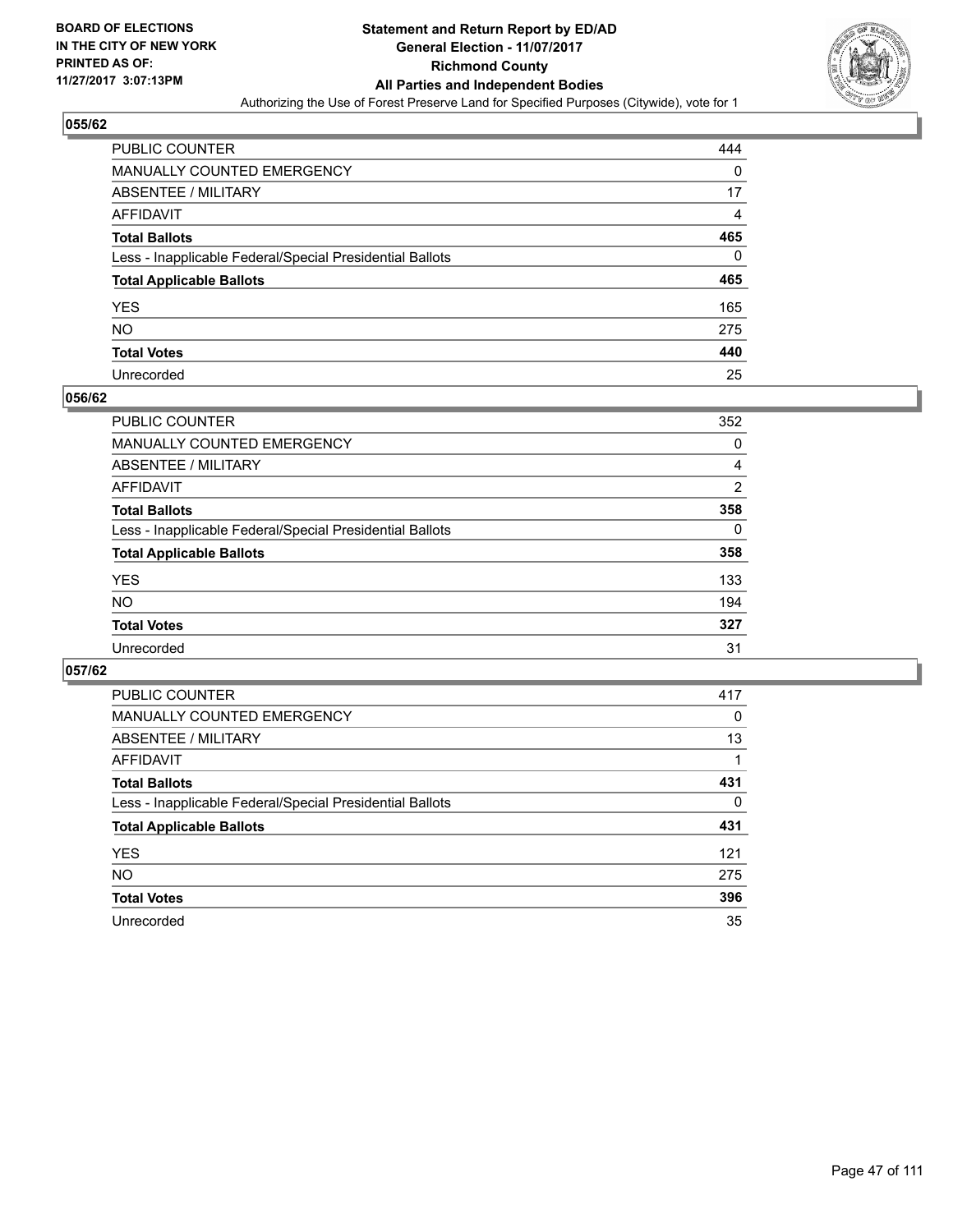

| <b>PUBLIC COUNTER</b>                                    | 402            |
|----------------------------------------------------------|----------------|
| MANUALLY COUNTED EMERGENCY                               | 0              |
| <b>ABSENTEE / MILITARY</b>                               | 14             |
| AFFIDAVIT                                                | $\overline{2}$ |
| <b>Total Ballots</b>                                     | 418            |
| Less - Inapplicable Federal/Special Presidential Ballots | 0              |
| <b>Total Applicable Ballots</b>                          | 418            |
| YES                                                      | 111            |
| NO.                                                      | 278            |
| <b>Total Votes</b>                                       | 389            |
| Unrecorded                                               | 29             |

#### **059/62**

| <b>PUBLIC COUNTER</b>                                    | 333 |
|----------------------------------------------------------|-----|
| <b>MANUALLY COUNTED EMERGENCY</b>                        | 0   |
| ABSENTEE / MILITARY                                      | 21  |
| AFFIDAVIT                                                | 4   |
| <b>Total Ballots</b>                                     | 358 |
| Less - Inapplicable Federal/Special Presidential Ballots | 0   |
| <b>Total Applicable Ballots</b>                          | 358 |
| <b>YES</b>                                               | 116 |
| <b>NO</b>                                                | 209 |
| <b>Total Votes</b>                                       | 325 |
| Unrecorded                                               | 33  |

| <b>PUBLIC COUNTER</b>                                    | 424 |
|----------------------------------------------------------|-----|
| <b>MANUALLY COUNTED EMERGENCY</b>                        | 0   |
| ABSENTEE / MILITARY                                      | 10  |
| AFFIDAVIT                                                | 7   |
| <b>Total Ballots</b>                                     | 441 |
| Less - Inapplicable Federal/Special Presidential Ballots | 0   |
| <b>Total Applicable Ballots</b>                          | 441 |
| <b>YES</b>                                               | 134 |
| <b>NO</b>                                                | 285 |
| <b>Total Votes</b>                                       | 419 |
| Unrecorded                                               | 22  |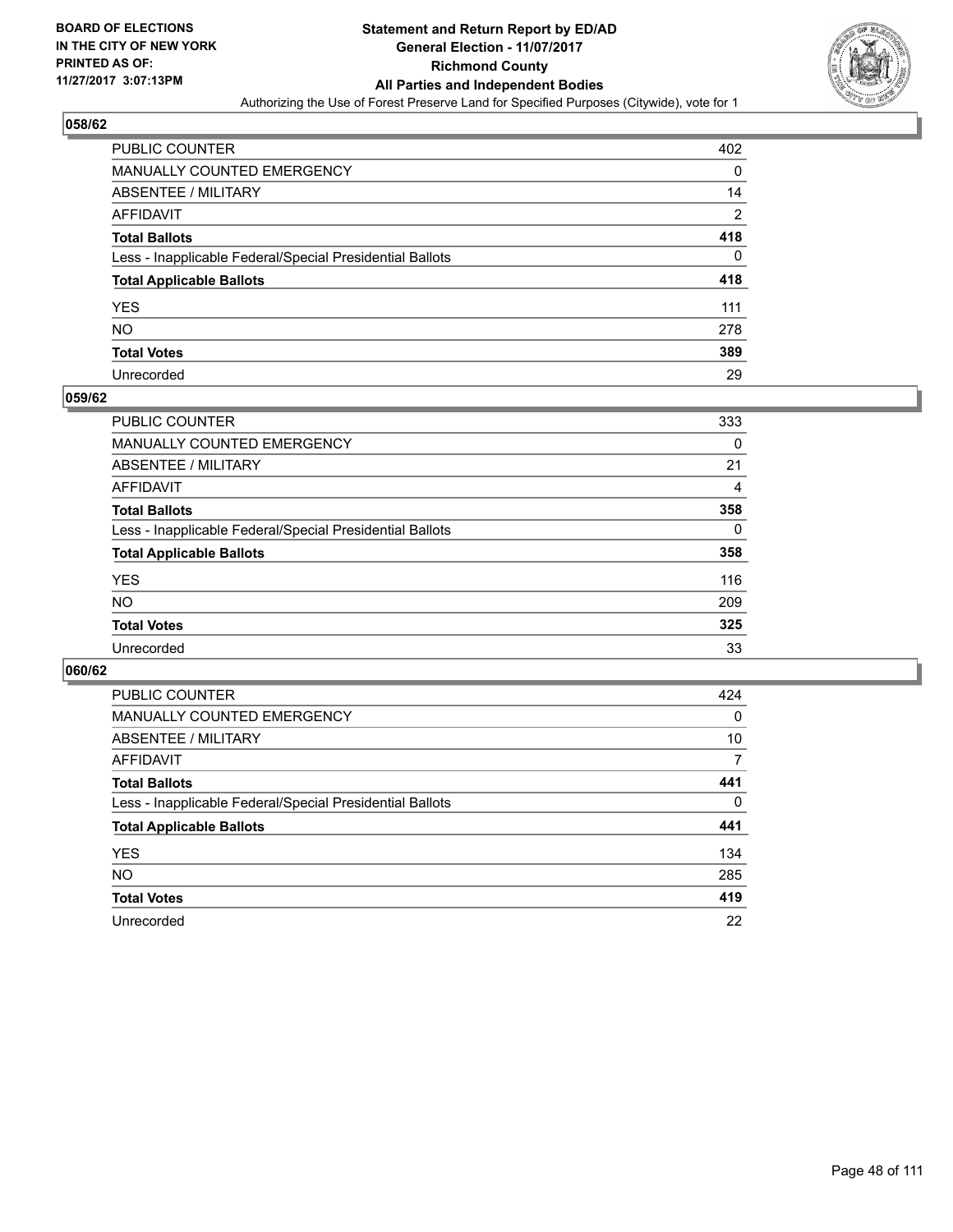

| PUBLIC COUNTER                                           | 465 |
|----------------------------------------------------------|-----|
| MANUALLY COUNTED EMERGENCY                               | 0   |
| ABSENTEE / MILITARY                                      | 9   |
| AFFIDAVIT                                                | 5   |
| <b>Total Ballots</b>                                     | 479 |
| Less - Inapplicable Federal/Special Presidential Ballots | 0   |
| <b>Total Applicable Ballots</b>                          | 479 |
| YES                                                      | 144 |
| NO.                                                      | 299 |
| <b>Total Votes</b>                                       | 443 |
| Unrecorded                                               | 36  |

#### **062/62**

| <b>PUBLIC COUNTER</b>                                    | 418      |
|----------------------------------------------------------|----------|
| <b>MANUALLY COUNTED EMERGENCY</b>                        | $\Omega$ |
| ABSENTEE / MILITARY                                      | 14       |
| AFFIDAVIT                                                |          |
| <b>Total Ballots</b>                                     | 433      |
| Less - Inapplicable Federal/Special Presidential Ballots | 0        |
| <b>Total Applicable Ballots</b>                          | 433      |
| <b>YES</b>                                               | 117      |
| <b>NO</b>                                                | 285      |
| <b>Total Votes</b>                                       | 402      |
| Unrecorded                                               | 31       |

| <b>PUBLIC COUNTER</b>                                    | 274 |
|----------------------------------------------------------|-----|
| MANUALLY COUNTED EMERGENCY                               | 0   |
| ABSENTEE / MILITARY                                      | 7   |
| AFFIDAVIT                                                | 0   |
| <b>Total Ballots</b>                                     | 281 |
| Less - Inapplicable Federal/Special Presidential Ballots | 0   |
| <b>Total Applicable Ballots</b>                          | 281 |
| <b>YES</b>                                               | 80  |
| <b>NO</b>                                                | 168 |
| <b>Total Votes</b>                                       | 248 |
| Unrecorded                                               | 33  |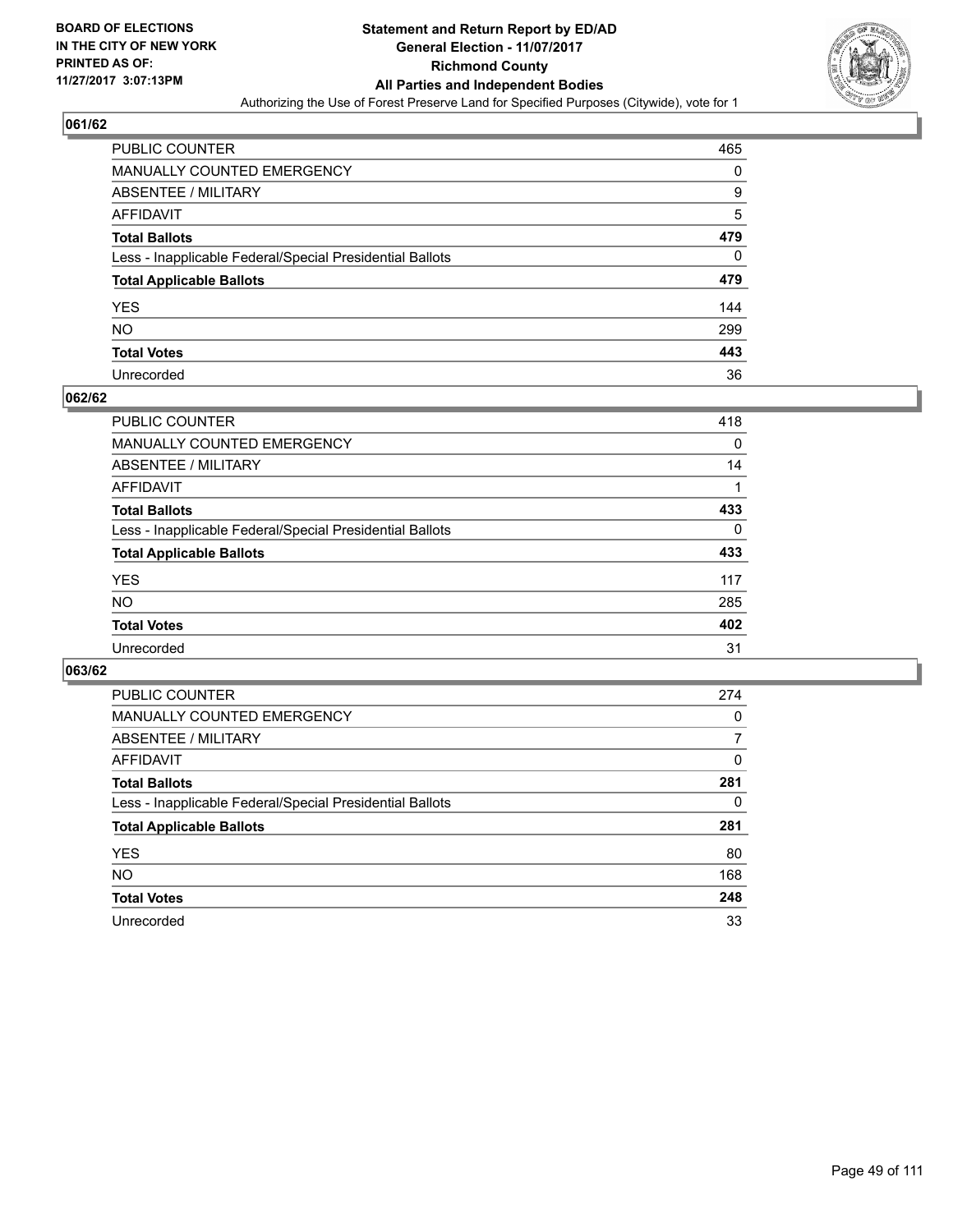

| <b>PUBLIC COUNTER</b>                                    | 211 |
|----------------------------------------------------------|-----|
| MANUALLY COUNTED EMERGENCY                               | 0   |
| <b>ABSENTEE / MILITARY</b>                               | 9   |
| AFFIDAVIT                                                |     |
| <b>Total Ballots</b>                                     | 221 |
| Less - Inapplicable Federal/Special Presidential Ballots | 0   |
| <b>Total Applicable Ballots</b>                          | 221 |
| YES                                                      | 70  |
| NO.                                                      | 138 |
| <b>Total Votes</b>                                       | 208 |
| Unrecorded                                               | 13  |

#### **065/62**

| PUBLIC COUNTER                                           | 454      |
|----------------------------------------------------------|----------|
| <b>MANUALLY COUNTED EMERGENCY</b>                        | $\Omega$ |
| <b>ABSENTEE / MILITARY</b>                               | 17       |
| AFFIDAVIT                                                | 5        |
| <b>Total Ballots</b>                                     | 476      |
| Less - Inapplicable Federal/Special Presidential Ballots | $\Omega$ |
| <b>Total Applicable Ballots</b>                          | 476      |
| <b>YES</b>                                               | 153      |
| <b>NO</b>                                                | 280      |
| <b>Total Votes</b>                                       | 433      |
| Unrecorded                                               | 43       |

| <b>PUBLIC COUNTER</b>                                    | 399 |
|----------------------------------------------------------|-----|
| <b>MANUALLY COUNTED EMERGENCY</b>                        | 0   |
| ABSENTEE / MILITARY                                      | 12  |
| AFFIDAVIT                                                |     |
| <b>Total Ballots</b>                                     | 412 |
| Less - Inapplicable Federal/Special Presidential Ballots | 0   |
| <b>Total Applicable Ballots</b>                          | 412 |
| <b>YES</b>                                               | 138 |
| <b>NO</b>                                                | 246 |
| <b>Total Votes</b>                                       | 384 |
| Unrecorded                                               | 28  |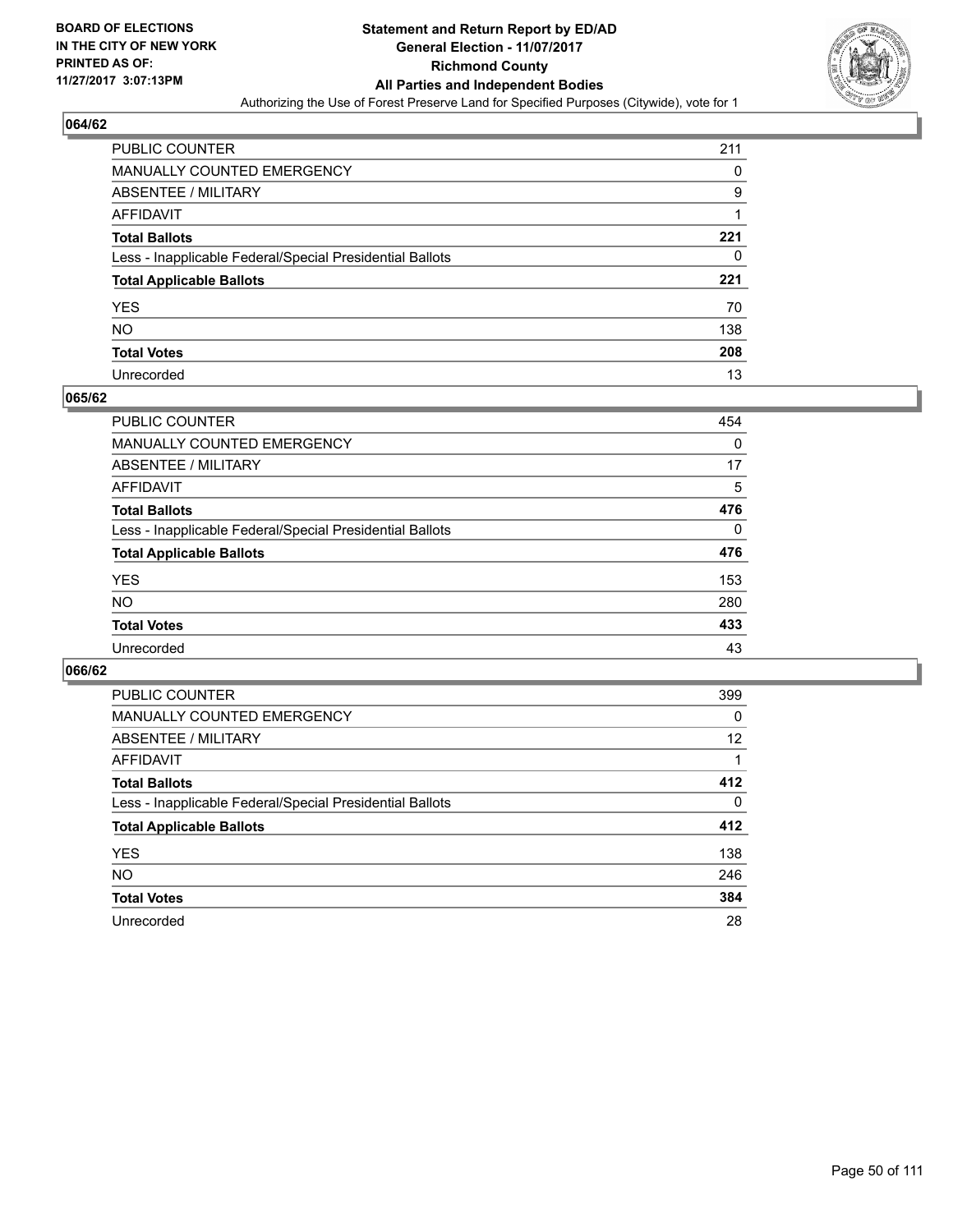

| PUBLIC COUNTER                                           | 433 |
|----------------------------------------------------------|-----|
| <b>MANUALLY COUNTED EMERGENCY</b>                        | 0   |
| ABSENTEE / MILITARY                                      | 16  |
| AFFIDAVIT                                                |     |
| <b>Total Ballots</b>                                     | 450 |
| Less - Inapplicable Federal/Special Presidential Ballots | 0   |
| <b>Total Applicable Ballots</b>                          | 450 |
| YES                                                      | 120 |
| NO.                                                      | 289 |
| <b>Total Votes</b>                                       | 409 |
| Unrecorded                                               | 41  |

#### **068/62**

| <b>PUBLIC COUNTER</b>                                    | 382      |
|----------------------------------------------------------|----------|
| <b>MANUALLY COUNTED EMERGENCY</b>                        | 0        |
| <b>ABSENTEE / MILITARY</b>                               | 17       |
| AFFIDAVIT                                                |          |
| <b>Total Ballots</b>                                     | 400      |
| Less - Inapplicable Federal/Special Presidential Ballots | $\Omega$ |
| <b>Total Applicable Ballots</b>                          | 400      |
| <b>YES</b>                                               | 136      |
| <b>NO</b>                                                | 239      |
| <b>Total Votes</b>                                       | 375      |
| Unrecorded                                               | 25       |

| <b>PUBLIC COUNTER</b>                                    | 323 |
|----------------------------------------------------------|-----|
| <b>MANUALLY COUNTED EMERGENCY</b>                        | 0   |
| ABSENTEE / MILITARY                                      | 19  |
| AFFIDAVIT                                                | 6   |
| <b>Total Ballots</b>                                     | 348 |
| Less - Inapplicable Federal/Special Presidential Ballots | 0   |
| <b>Total Applicable Ballots</b>                          | 348 |
| <b>YES</b>                                               | 119 |
| NO.                                                      | 211 |
| <b>Total Votes</b>                                       | 330 |
| Unrecorded                                               | 18  |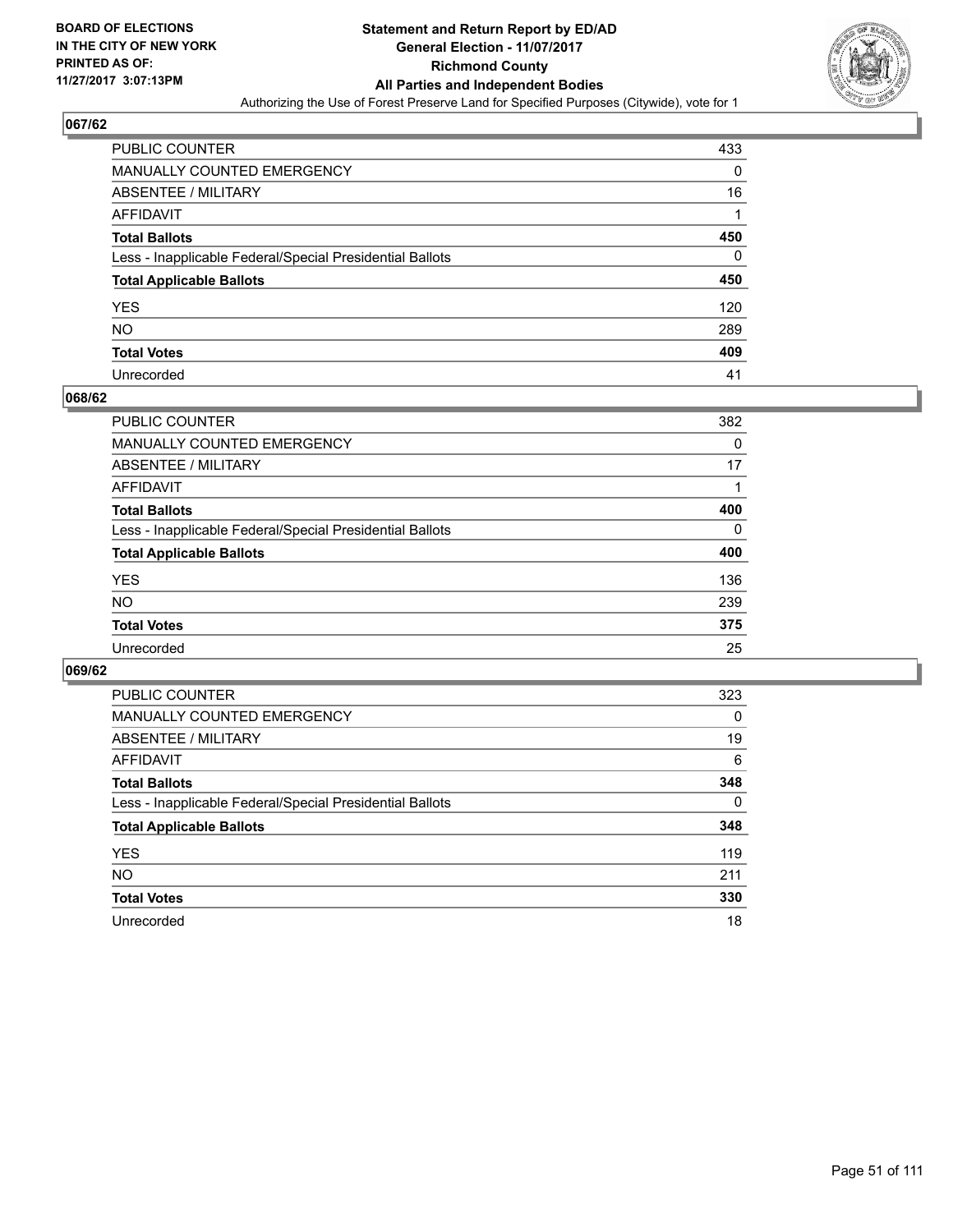

| <b>PUBLIC COUNTER</b>                                    | 212 |
|----------------------------------------------------------|-----|
| MANUALLY COUNTED EMERGENCY                               | 0   |
| ABSENTEE / MILITARY                                      |     |
| AFFIDAVIT                                                | 0   |
| <b>Total Ballots</b>                                     | 219 |
| Less - Inapplicable Federal/Special Presidential Ballots | 0   |
| <b>Total Applicable Ballots</b>                          | 219 |
| YES                                                      | 82  |
| NO.                                                      | 118 |
| <b>Total Votes</b>                                       | 200 |
| Unrecorded                                               | 19  |

# **071/62**

| <b>PUBLIC COUNTER</b>                                    | 372      |
|----------------------------------------------------------|----------|
| <b>MANUALLY COUNTED EMERGENCY</b>                        | 0        |
| <b>ABSENTEE / MILITARY</b>                               | 18       |
| AFFIDAVIT                                                | 3        |
| <b>Total Ballots</b>                                     | 393      |
| Less - Inapplicable Federal/Special Presidential Ballots | $\Omega$ |
| <b>Total Applicable Ballots</b>                          | 393      |
| <b>YES</b>                                               | 113      |
| <b>NO</b>                                                | 238      |
| <b>Total Votes</b>                                       | 351      |
| Unrecorded                                               | 42       |

| <b>PUBLIC COUNTER</b>                                    | 288 |
|----------------------------------------------------------|-----|
| MANUALLY COUNTED EMERGENCY                               | 0   |
| ABSENTEE / MILITARY                                      | 5   |
| <b>AFFIDAVIT</b>                                         | 3   |
| <b>Total Ballots</b>                                     | 296 |
| Less - Inapplicable Federal/Special Presidential Ballots | 0   |
| <b>Total Applicable Ballots</b>                          | 296 |
| <b>YES</b>                                               | 135 |
| NO.                                                      | 131 |
| <b>Total Votes</b>                                       | 266 |
| Unrecorded                                               | 30  |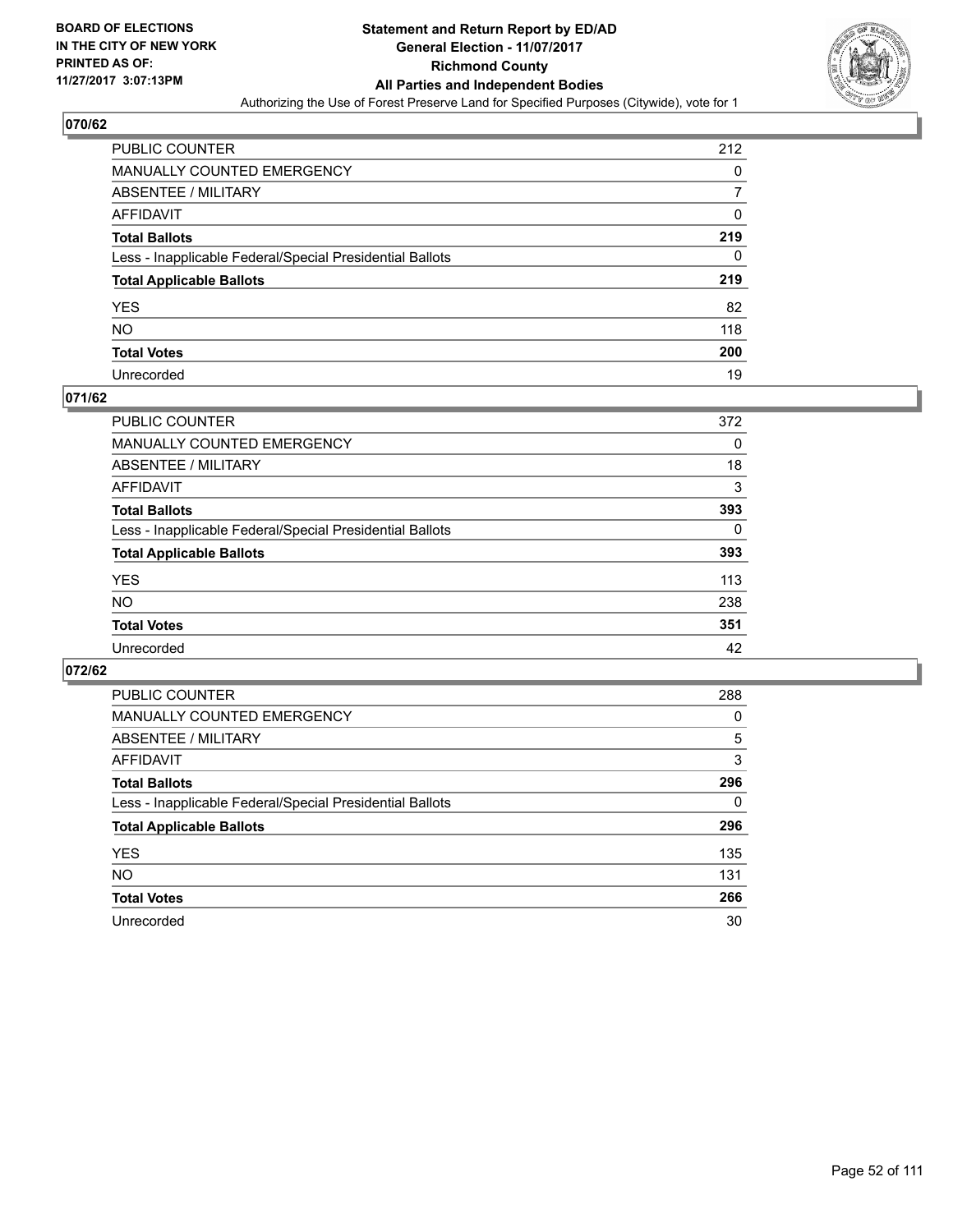

| <b>PUBLIC COUNTER</b>                                    | 375 |
|----------------------------------------------------------|-----|
| MANUALLY COUNTED EMERGENCY                               | 0   |
| <b>ABSENTEE / MILITARY</b>                               | 17  |
| AFFIDAVIT                                                |     |
| <b>Total Ballots</b>                                     | 393 |
| Less - Inapplicable Federal/Special Presidential Ballots | 0   |
| <b>Total Applicable Ballots</b>                          | 393 |
| YES                                                      | 123 |
| NO.                                                      | 236 |
| <b>Total Votes</b>                                       | 359 |
| Unrecorded                                               | 34  |

#### **074/62**

| <b>PUBLIC COUNTER</b>                                    | 457 |
|----------------------------------------------------------|-----|
| <b>MANUALLY COUNTED EMERGENCY</b>                        | 0   |
| ABSENTEE / MILITARY                                      | 16  |
| AFFIDAVIT                                                | 5   |
| <b>Total Ballots</b>                                     | 478 |
| Less - Inapplicable Federal/Special Presidential Ballots | 0   |
| <b>Total Applicable Ballots</b>                          | 478 |
| <b>YES</b>                                               | 145 |
| <b>NO</b>                                                | 307 |
| <b>Total Votes</b>                                       | 452 |
| Unrecorded                                               | 26  |

| <b>PUBLIC COUNTER</b>                                    | 346            |
|----------------------------------------------------------|----------------|
| <b>MANUALLY COUNTED EMERGENCY</b>                        | 0              |
| ABSENTEE / MILITARY                                      | 7              |
| AFFIDAVIT                                                | $\overline{2}$ |
| <b>Total Ballots</b>                                     | 355            |
| Less - Inapplicable Federal/Special Presidential Ballots | 0              |
| <b>Total Applicable Ballots</b>                          | 355            |
| <b>YES</b>                                               | 123            |
| <b>NO</b>                                                | 211            |
| <b>Total Votes</b>                                       | 334            |
| Unrecorded                                               | 21             |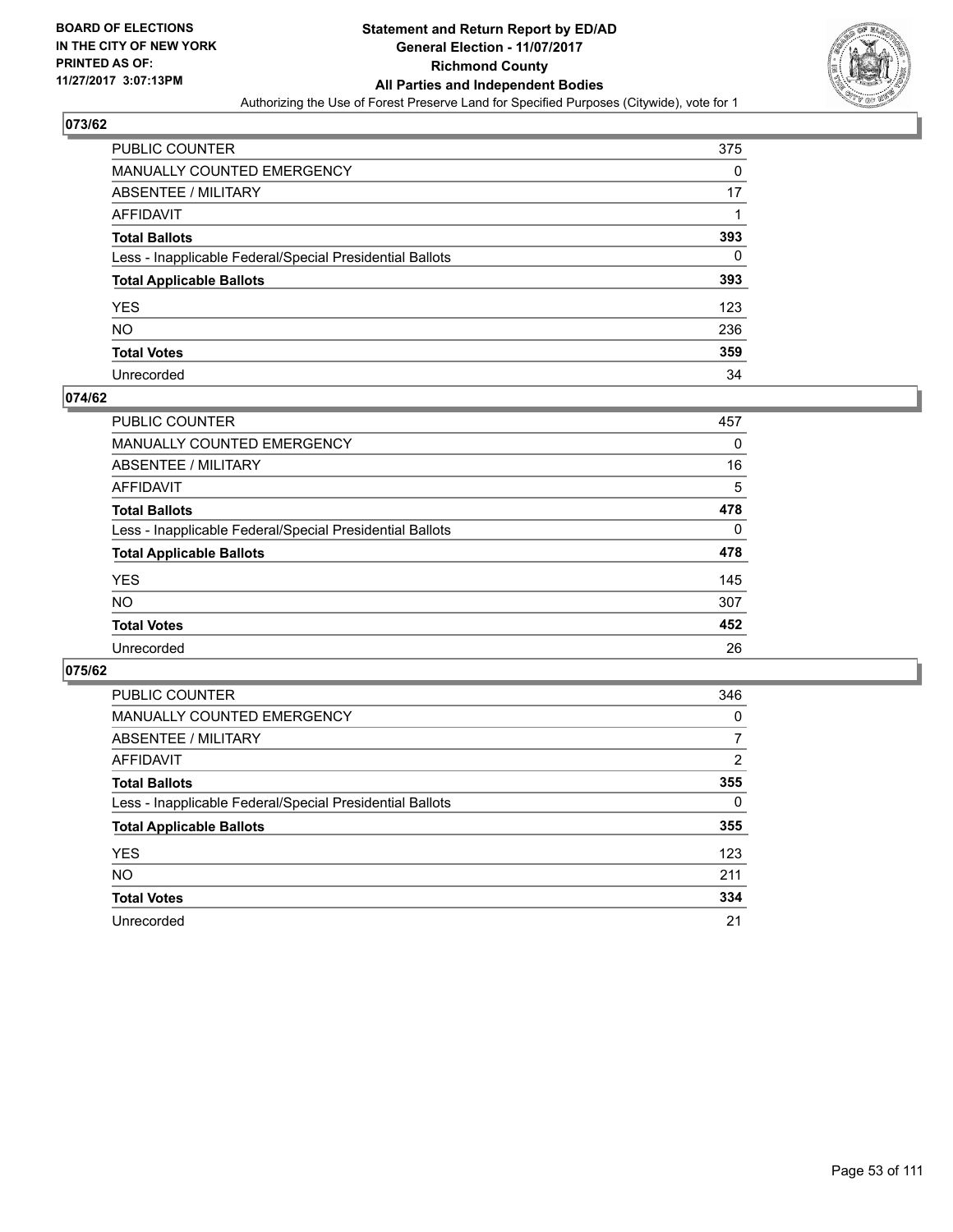

| PUBLIC COUNTER                                           | 365 |
|----------------------------------------------------------|-----|
| MANUALLY COUNTED EMERGENCY                               | 0   |
| ABSENTEE / MILITARY                                      | 4   |
| AFFIDAVIT                                                | 4   |
| Total Ballots                                            | 373 |
| Less - Inapplicable Federal/Special Presidential Ballots | 0   |
| <b>Total Applicable Ballots</b>                          | 373 |
| YES                                                      | 108 |
| NO.                                                      | 238 |
| <b>Total Votes</b>                                       | 346 |
| Unrecorded                                               | 27  |

#### **077/62**

| <b>PUBLIC COUNTER</b>                                    | 409 |
|----------------------------------------------------------|-----|
| <b>MANUALLY COUNTED EMERGENCY</b>                        | 0   |
| ABSENTEE / MILITARY                                      | 15  |
| AFFIDAVIT                                                |     |
| <b>Total Ballots</b>                                     | 425 |
| Less - Inapplicable Federal/Special Presidential Ballots | 0   |
| <b>Total Applicable Ballots</b>                          | 425 |
| <b>YES</b>                                               | 129 |
| <b>NO</b>                                                | 267 |
| <b>Total Votes</b>                                       | 396 |
| Unrecorded                                               | 29  |

| PUBLIC COUNTER                                           | 389            |
|----------------------------------------------------------|----------------|
| MANUALLY COUNTED EMERGENCY                               | 0              |
| ABSENTEE / MILITARY                                      | 10             |
| AFFIDAVIT                                                | $\overline{2}$ |
| <b>Total Ballots</b>                                     | 401            |
| Less - Inapplicable Federal/Special Presidential Ballots | 0              |
| <b>Total Applicable Ballots</b>                          | 401            |
| <b>YES</b>                                               | 143            |
| <b>NO</b>                                                | 217            |
| <b>Total Votes</b>                                       | 360            |
| Unrecorded                                               | 41             |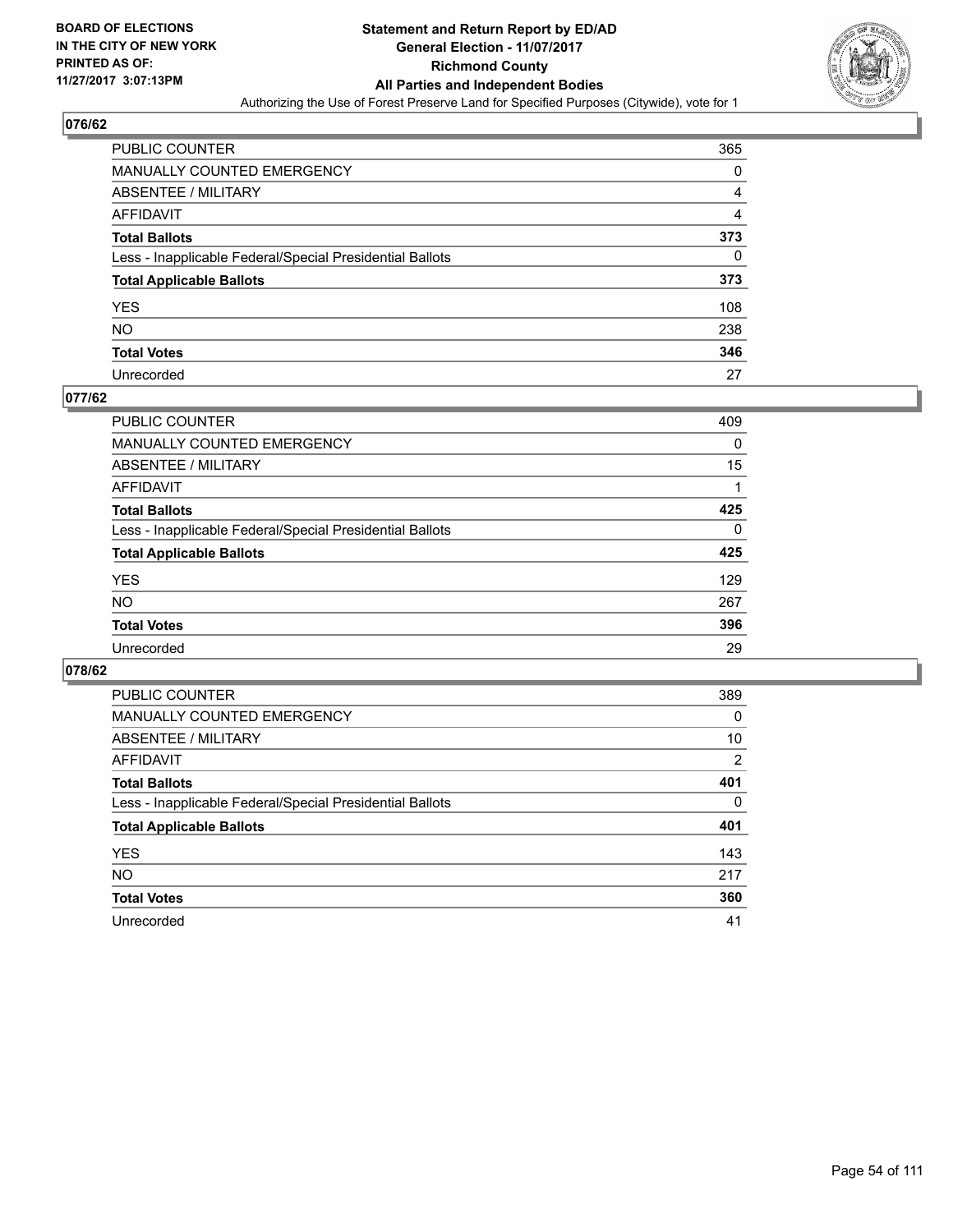

| <b>PUBLIC COUNTER</b>                                    | 210 |
|----------------------------------------------------------|-----|
| MANUALLY COUNTED EMERGENCY                               | 0   |
| <b>ABSENTEE / MILITARY</b>                               | 4   |
| <b>AFFIDAVIT</b>                                         | 3   |
| <b>Total Ballots</b>                                     | 217 |
| Less - Inapplicable Federal/Special Presidential Ballots | 0   |
| <b>Total Applicable Ballots</b>                          | 217 |
| YES                                                      | 61  |
| NO.                                                      | 140 |
| <b>Total Votes</b>                                       | 201 |
| Unrecorded                                               | 16  |

#### **080/62**

| PUBLIC COUNTER                                           | 340      |
|----------------------------------------------------------|----------|
| <b>MANUALLY COUNTED EMERGENCY</b>                        | 0        |
| <b>ABSENTEE / MILITARY</b>                               | 4        |
| AFFIDAVIT                                                | 5        |
| <b>Total Ballots</b>                                     | 349      |
| Less - Inapplicable Federal/Special Presidential Ballots | $\Omega$ |
| <b>Total Applicable Ballots</b>                          | 349      |
| <b>YES</b>                                               | 80       |
| <b>NO</b>                                                | 254      |
| <b>Total Votes</b>                                       | 334      |
| Unrecorded                                               | 15       |

| <b>PUBLIC COUNTER</b>                                    | 336 |
|----------------------------------------------------------|-----|
| MANUALLY COUNTED EMERGENCY                               | 0   |
| ABSENTEE / MILITARY                                      | 12  |
| AFFIDAVIT                                                | 4   |
| <b>Total Ballots</b>                                     | 352 |
| Less - Inapplicable Federal/Special Presidential Ballots | 0   |
| <b>Total Applicable Ballots</b>                          | 352 |
| <b>YES</b>                                               | 96  |
| <b>NO</b>                                                | 225 |
| <b>Total Votes</b>                                       | 321 |
| Unrecorded                                               | 31  |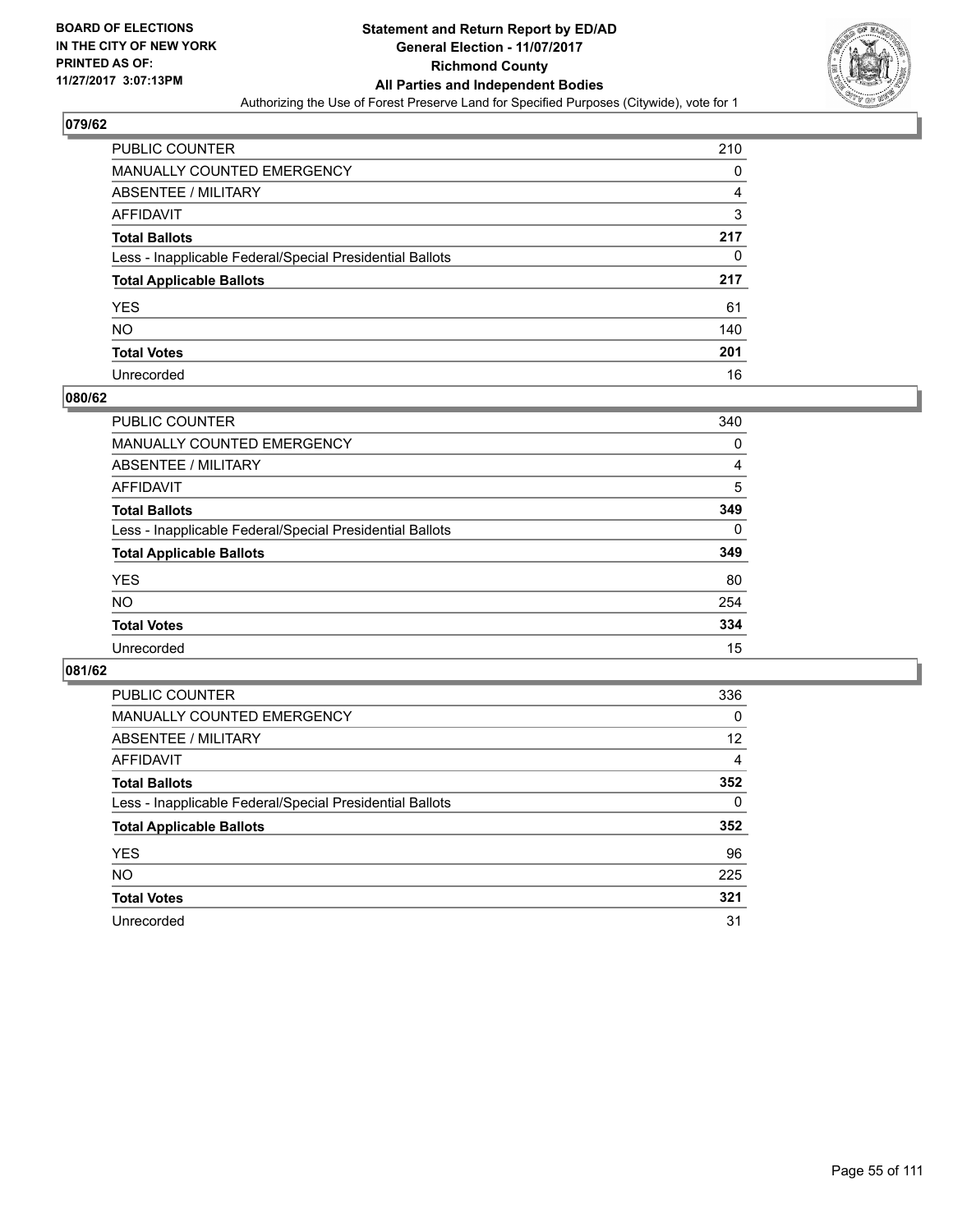

| PUBLIC COUNTER                                           | 374 |
|----------------------------------------------------------|-----|
| MANUALLY COUNTED EMERGENCY                               | 0   |
| <b>ABSENTEE / MILITARY</b>                               | 9   |
| AFFIDAVIT                                                | 5   |
| <b>Total Ballots</b>                                     | 388 |
| Less - Inapplicable Federal/Special Presidential Ballots | 0   |
| <b>Total Applicable Ballots</b>                          | 388 |
| YES                                                      | 125 |
| NO.                                                      | 226 |
| <b>Total Votes</b>                                       | 351 |
| Unrecorded                                               | 37  |

#### **083/62**

| <b>PUBLIC COUNTER</b>                                    | 349 |
|----------------------------------------------------------|-----|
| <b>MANUALLY COUNTED EMERGENCY</b>                        | 0   |
| <b>ABSENTEE / MILITARY</b>                               | 3   |
| AFFIDAVIT                                                | 7   |
| <b>Total Ballots</b>                                     | 359 |
| Less - Inapplicable Federal/Special Presidential Ballots | 0   |
| <b>Total Applicable Ballots</b>                          | 359 |
| <b>YES</b>                                               | 111 |
| <b>NO</b>                                                | 221 |
| <b>Total Votes</b>                                       | 332 |
| Unrecorded                                               | 27  |

| <b>PUBLIC COUNTER</b>                                    | 395 |
|----------------------------------------------------------|-----|
| MANUALLY COUNTED EMERGENCY                               | 0   |
| ABSENTEE / MILITARY                                      | 9   |
| <b>AFFIDAVIT</b>                                         |     |
| <b>Total Ballots</b>                                     | 405 |
| Less - Inapplicable Federal/Special Presidential Ballots | 0   |
| <b>Total Applicable Ballots</b>                          | 405 |
| <b>YES</b>                                               | 122 |
| NO.                                                      | 248 |
| <b>Total Votes</b>                                       | 370 |
| Unrecorded                                               | 35  |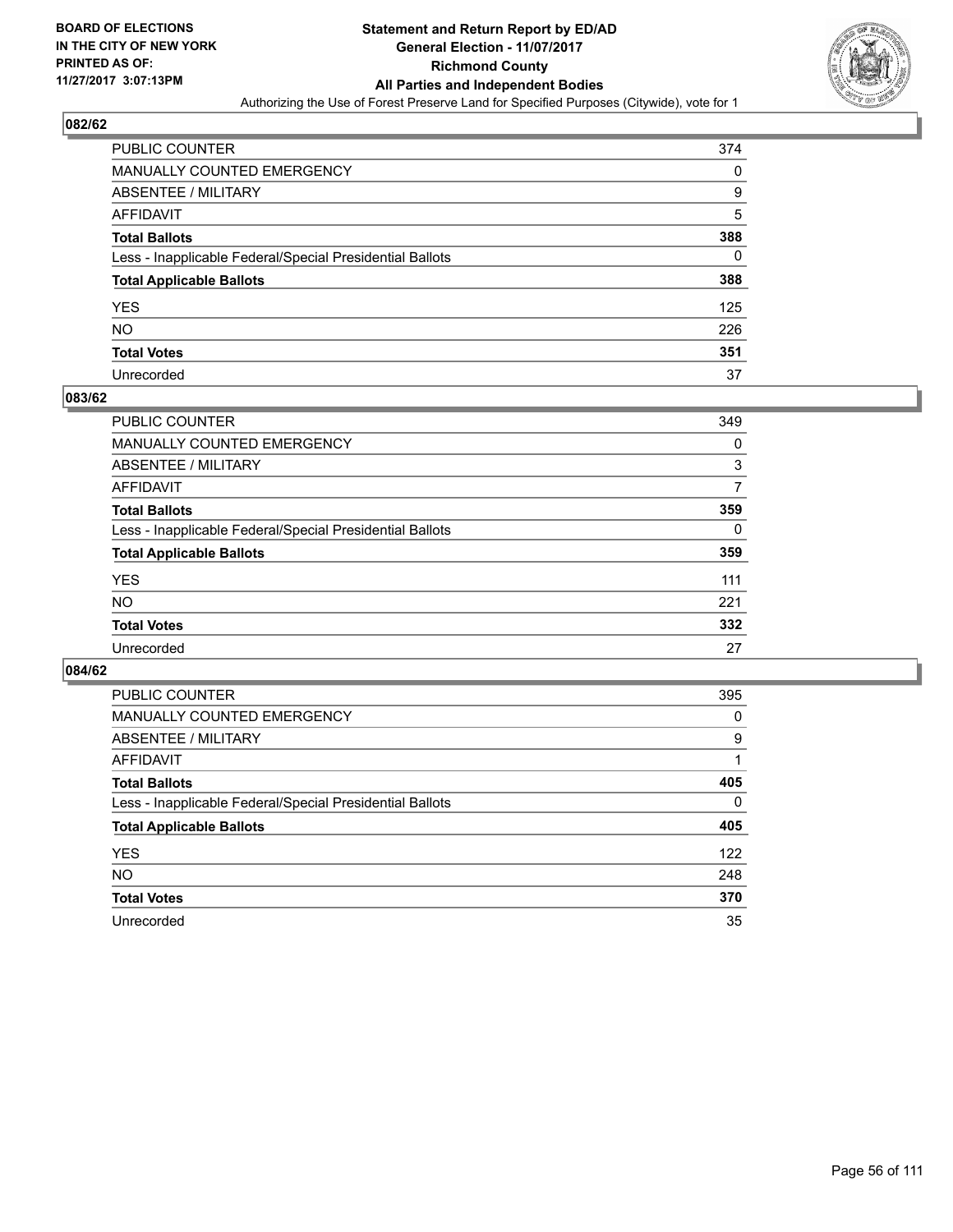

| <b>PUBLIC COUNTER</b>                                    | 332 |
|----------------------------------------------------------|-----|
| MANUALLY COUNTED EMERGENCY                               | 0   |
| <b>ABSENTEE / MILITARY</b>                               | 15  |
| AFFIDAVIT                                                | 4   |
| <b>Total Ballots</b>                                     | 351 |
| Less - Inapplicable Federal/Special Presidential Ballots | 0   |
| <b>Total Applicable Ballots</b>                          | 351 |
| YES                                                      | 110 |
| NO                                                       | 214 |
| <b>Total Votes</b>                                       | 324 |
| Unrecorded                                               | 27  |

#### **086/62**

| <b>PUBLIC COUNTER</b>                                    | 332 |
|----------------------------------------------------------|-----|
| <b>MANUALLY COUNTED EMERGENCY</b>                        | 0   |
| ABSENTEE / MILITARY                                      | 19  |
| AFFIDAVIT                                                | 5   |
| <b>Total Ballots</b>                                     | 356 |
| Less - Inapplicable Federal/Special Presidential Ballots | 0   |
| <b>Total Applicable Ballots</b>                          | 356 |
| <b>YES</b>                                               | 98  |
| <b>NO</b>                                                | 236 |
| <b>Total Votes</b>                                       | 334 |
| Unrecorded                                               | 22  |

| 088/62 COMBINED into: 009/63                             |   |
|----------------------------------------------------------|---|
| <b>Total Votes</b>                                       | 0 |
| NO.                                                      | 0 |
| <b>YES</b>                                               | 0 |
| <b>Total Applicable Ballots</b>                          | 0 |
| Less - Inapplicable Federal/Special Presidential Ballots | 0 |
| <b>Total Ballots</b>                                     | 0 |
| AFFIDAVIT                                                | 0 |
| ABSENTEE / MILITARY                                      | 0 |
| MANUALLY COUNTED EMERGENCY                               | 0 |
| <b>PUBLIC COUNTER</b>                                    | 0 |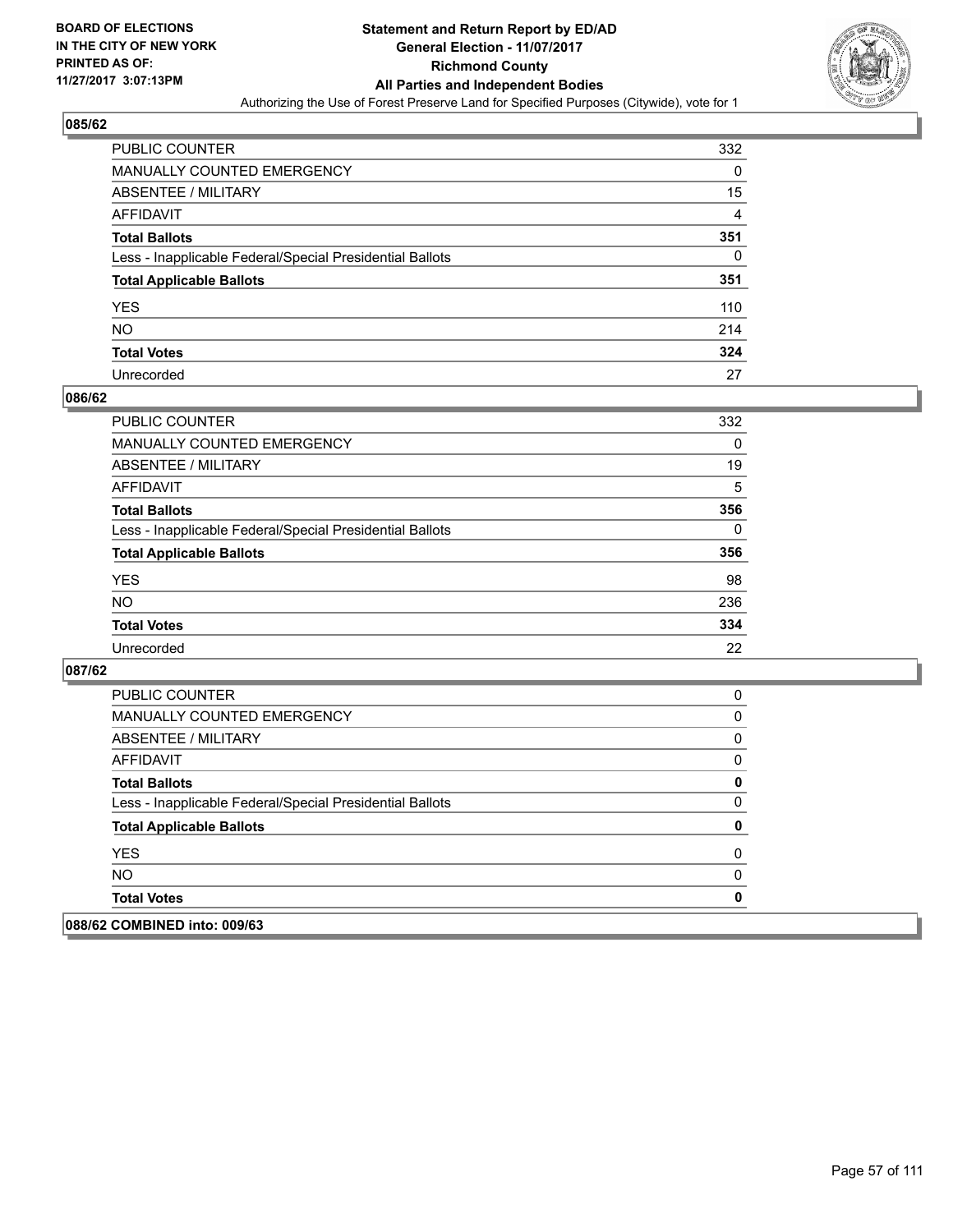

| PUBLIC COUNTER                                           | 405            |
|----------------------------------------------------------|----------------|
| MANUALLY COUNTED EMERGENCY                               | 0              |
| ABSENTEE / MILITARY                                      | 9              |
| AFFIDAVIT                                                | $\overline{2}$ |
| <b>Total Ballots</b>                                     | 416            |
| Less - Inapplicable Federal/Special Presidential Ballots | 0              |
| <b>Total Applicable Ballots</b>                          | 416            |
| YES                                                      | 140            |
| NO.                                                      | 247            |
| <b>Total Votes</b>                                       | 387            |
| Unrecorded                                               | 29             |

#### **002/63**

| PUBLIC COUNTER                                           | 353 |
|----------------------------------------------------------|-----|
| <b>MANUALLY COUNTED EMERGENCY</b>                        | 0   |
| <b>ABSENTEE / MILITARY</b>                               | 10  |
| AFFIDAVIT                                                | 2   |
| <b>Total Ballots</b>                                     | 365 |
| Less - Inapplicable Federal/Special Presidential Ballots | 0   |
| <b>Total Applicable Ballots</b>                          | 365 |
| <b>YES</b>                                               | 136 |
| <b>NO</b>                                                | 206 |
| <b>Total Votes</b>                                       | 342 |
| Unrecorded                                               | 23  |

| <b>PUBLIC COUNTER</b>                                    | 263 |
|----------------------------------------------------------|-----|
| MANUALLY COUNTED EMERGENCY                               | 0   |
| ABSENTEE / MILITARY                                      | 10  |
| AFFIDAVIT                                                |     |
| <b>Total Ballots</b>                                     | 274 |
| Less - Inapplicable Federal/Special Presidential Ballots | 0   |
| <b>Total Applicable Ballots</b>                          | 274 |
| <b>YES</b>                                               | 100 |
| <b>NO</b>                                                | 155 |
| <b>Total Votes</b>                                       | 255 |
| Unrecorded                                               | 19  |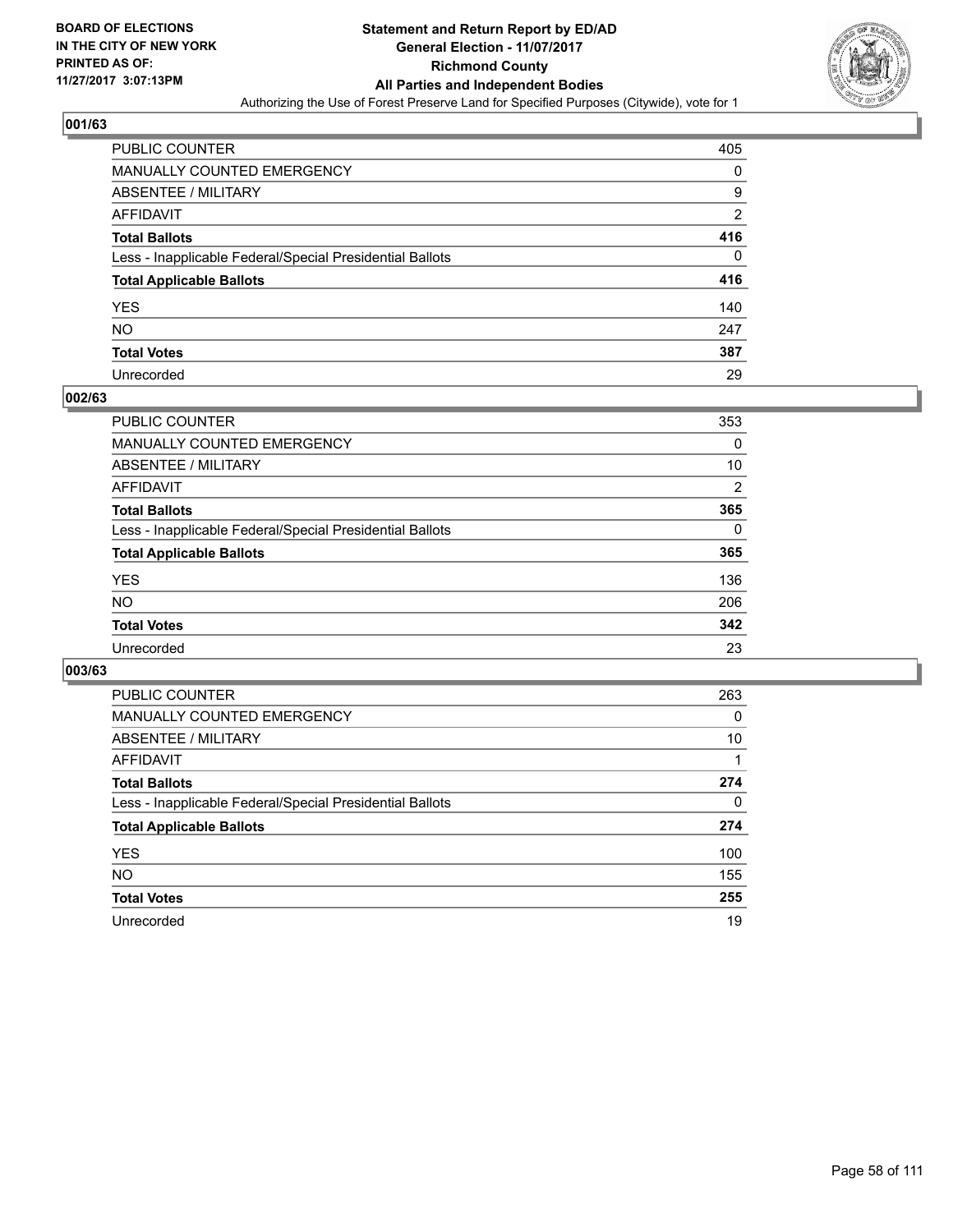

| <b>PUBLIC COUNTER</b>                                    | 369 |
|----------------------------------------------------------|-----|
| MANUALLY COUNTED EMERGENCY                               | 0   |
| <b>ABSENTEE / MILITARY</b>                               | 19  |
| AFFIDAVIT                                                | 3   |
| <b>Total Ballots</b>                                     | 391 |
| Less - Inapplicable Federal/Special Presidential Ballots | 0   |
| <b>Total Applicable Ballots</b>                          | 391 |
| YES                                                      | 107 |
| NO.                                                      | 257 |
| <b>Total Votes</b>                                       | 364 |
| Unrecorded                                               | 27  |

#### **005/63**

| PUBLIC COUNTER                                           | 336 |
|----------------------------------------------------------|-----|
| <b>MANUALLY COUNTED EMERGENCY</b>                        | 0   |
| <b>ABSENTEE / MILITARY</b>                               | 9   |
| <b>AFFIDAVIT</b>                                         | 2   |
| <b>Total Ballots</b>                                     | 347 |
| Less - Inapplicable Federal/Special Presidential Ballots | 0   |
| <b>Total Applicable Ballots</b>                          | 347 |
| <b>YES</b>                                               | 104 |
| <b>NO</b>                                                | 204 |
| <b>Total Votes</b>                                       | 308 |
| Unrecorded                                               | 39  |

| <b>PUBLIC COUNTER</b>                                    | 349      |
|----------------------------------------------------------|----------|
| <b>MANUALLY COUNTED EMERGENCY</b>                        | $\Omega$ |
| ABSENTEE / MILITARY                                      | 16       |
| AFFIDAVIT                                                | $\Omega$ |
| <b>Total Ballots</b>                                     | 365      |
| Less - Inapplicable Federal/Special Presidential Ballots | 0        |
| <b>Total Applicable Ballots</b>                          | 365      |
| <b>YES</b>                                               | 129      |
| NO.                                                      | 197      |
| <b>Total Votes</b>                                       | 326      |
| Unrecorded                                               | 39       |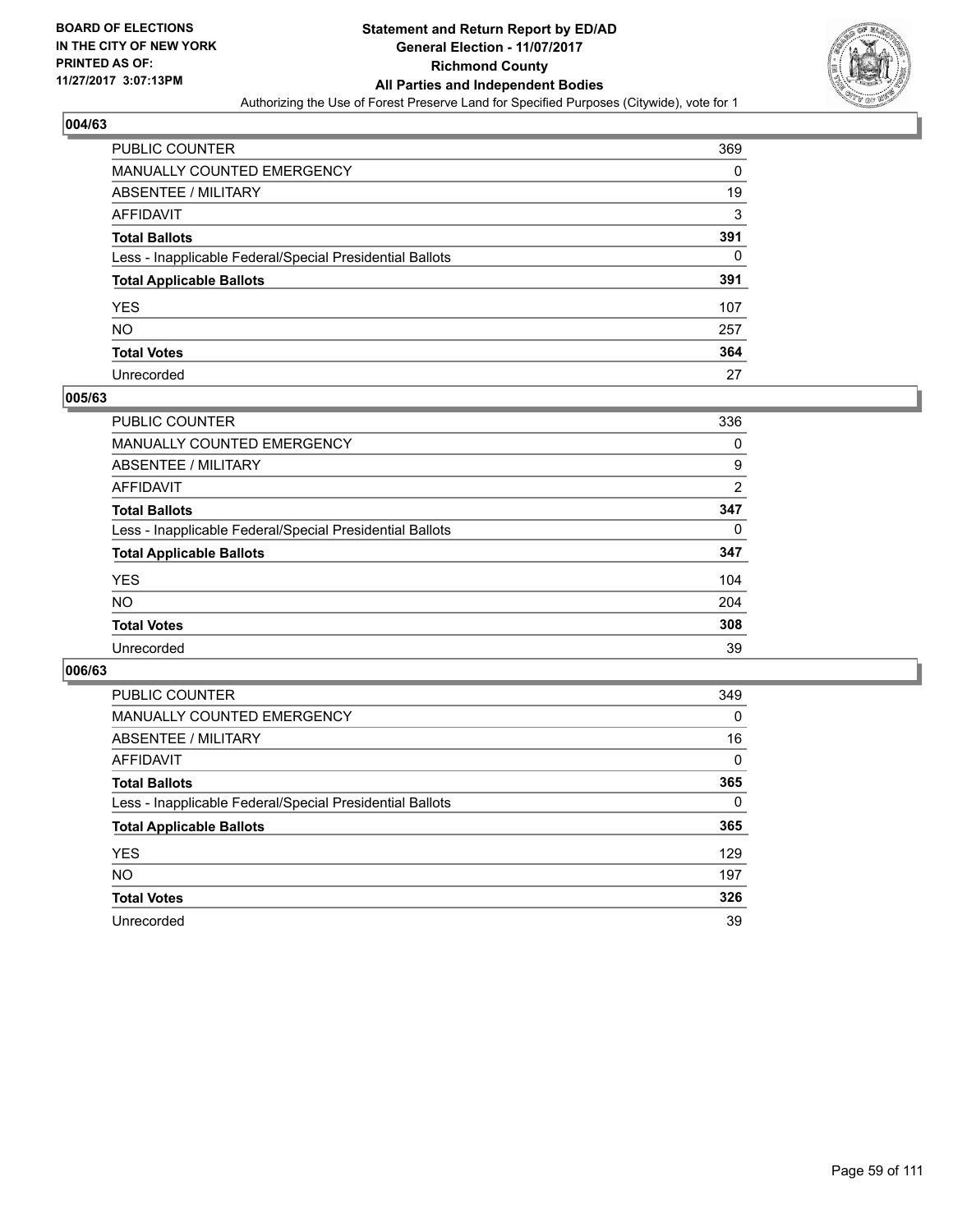

| PUBLIC COUNTER                                           | 226 |
|----------------------------------------------------------|-----|
| MANUALLY COUNTED EMERGENCY                               | 0   |
| ABSENTEE / MILITARY                                      |     |
| AFFIDAVIT                                                |     |
| <b>Total Ballots</b>                                     | 234 |
| Less - Inapplicable Federal/Special Presidential Ballots | 0   |
| <b>Total Applicable Ballots</b>                          | 234 |
| YES                                                      | 61  |
| NO.                                                      | 139 |
| <b>Total Votes</b>                                       | 200 |
| Unrecorded                                               | 34  |

#### **008/63**

| <b>PUBLIC COUNTER</b>                                    | 279 |
|----------------------------------------------------------|-----|
| MANUALLY COUNTED EMERGENCY                               | 0   |
| ABSENTEE / MILITARY                                      | 11  |
| AFFIDAVIT                                                | 7   |
| <b>Total Ballots</b>                                     | 297 |
| Less - Inapplicable Federal/Special Presidential Ballots | 0   |
| <b>Total Applicable Ballots</b>                          | 297 |
| <b>YES</b>                                               | 106 |
| <b>NO</b>                                                | 172 |
| <b>Total Votes</b>                                       | 278 |
| Unrecorded                                               | 19  |

| <b>PUBLIC COUNTER</b>                                    | 25 |
|----------------------------------------------------------|----|
| <b>MANUALLY COUNTED EMERGENCY</b>                        | 0  |
| ABSENTEE / MILITARY                                      | 3  |
| AFFIDAVIT                                                |    |
| <b>Total Ballots</b>                                     | 29 |
| Less - Inapplicable Federal/Special Presidential Ballots | 0  |
| <b>Total Applicable Ballots</b>                          | 29 |
| <b>YES</b>                                               | 14 |
| NO.                                                      | 12 |
| <b>Total Votes</b>                                       | 26 |
| Unrecorded                                               | 3  |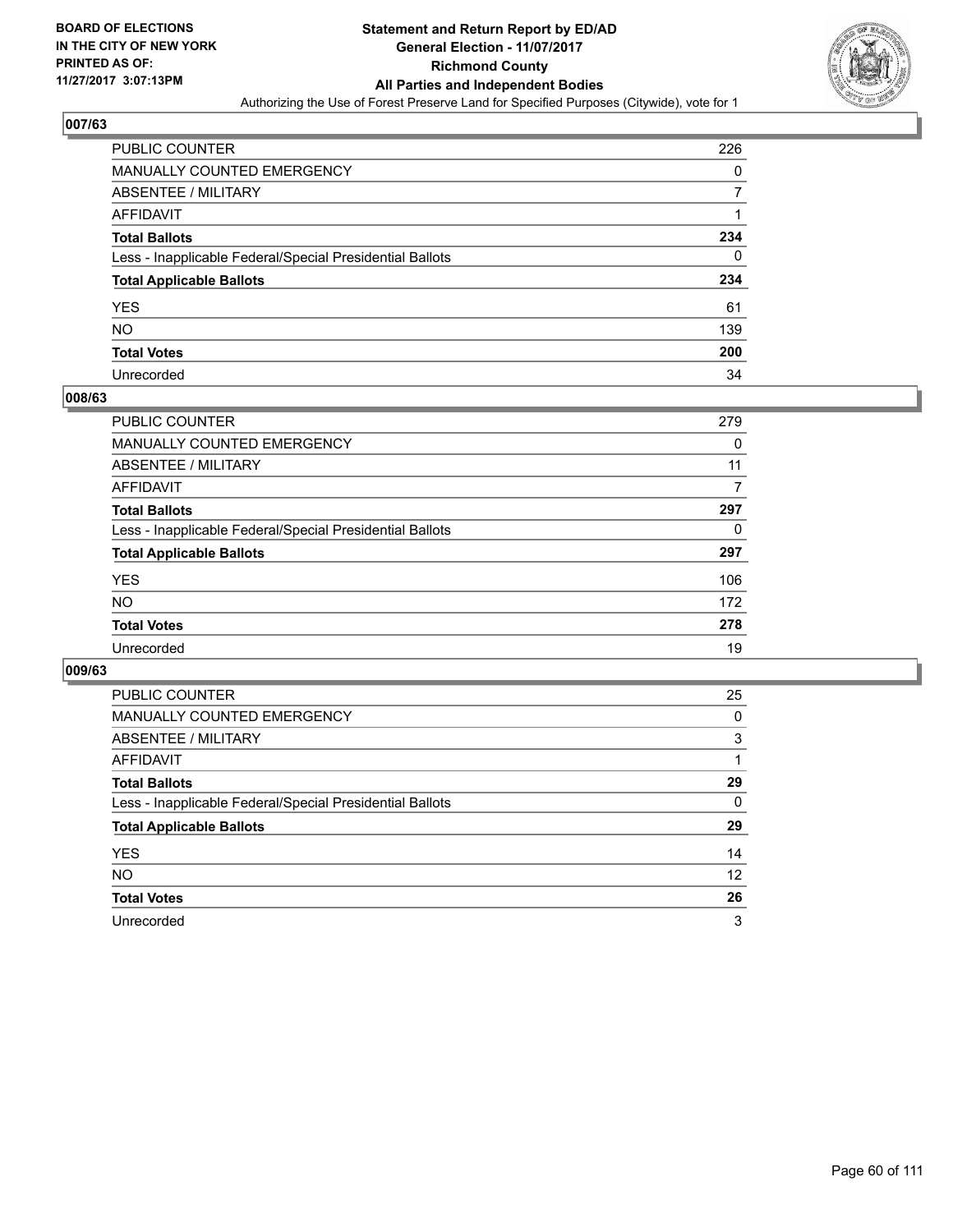

| PUBLIC COUNTER                                           | 172 |
|----------------------------------------------------------|-----|
| MANUALLY COUNTED EMERGENCY                               | 0   |
| ABSENTEE / MILITARY                                      | 8   |
| AFFIDAVIT                                                | 0   |
| <b>Total Ballots</b>                                     | 180 |
| Less - Inapplicable Federal/Special Presidential Ballots | 0   |
| <b>Total Applicable Ballots</b>                          | 180 |
| YES                                                      | 70  |
| NO.                                                      | 88  |
| <b>Total Votes</b>                                       | 158 |
| Unrecorded                                               | 22  |

#### **011/63**

| <b>PUBLIC COUNTER</b>                                    | 279 |
|----------------------------------------------------------|-----|
| <b>MANUALLY COUNTED EMERGENCY</b>                        | 0   |
| ABSENTEE / MILITARY                                      | 15  |
| AFFIDAVIT                                                | 0   |
| <b>Total Ballots</b>                                     | 294 |
| Less - Inapplicable Federal/Special Presidential Ballots | 0   |
| <b>Total Applicable Ballots</b>                          | 294 |
| <b>YES</b>                                               | 96  |
| <b>NO</b>                                                | 166 |
| <b>Total Votes</b>                                       | 262 |
| Unrecorded                                               | 32  |

| <b>PUBLIC COUNTER</b>                                    | 200      |
|----------------------------------------------------------|----------|
| MANUALLY COUNTED EMERGENCY                               | $\Omega$ |
| ABSENTEE / MILITARY                                      | 15       |
| AFFIDAVIT                                                | 4        |
| <b>Total Ballots</b>                                     | 219      |
| Less - Inapplicable Federal/Special Presidential Ballots | 0        |
| <b>Total Applicable Ballots</b>                          | 219      |
| <b>YES</b>                                               | 74       |
| NO.                                                      | 119      |
| <b>Total Votes</b>                                       | 193      |
| Unrecorded                                               | 26       |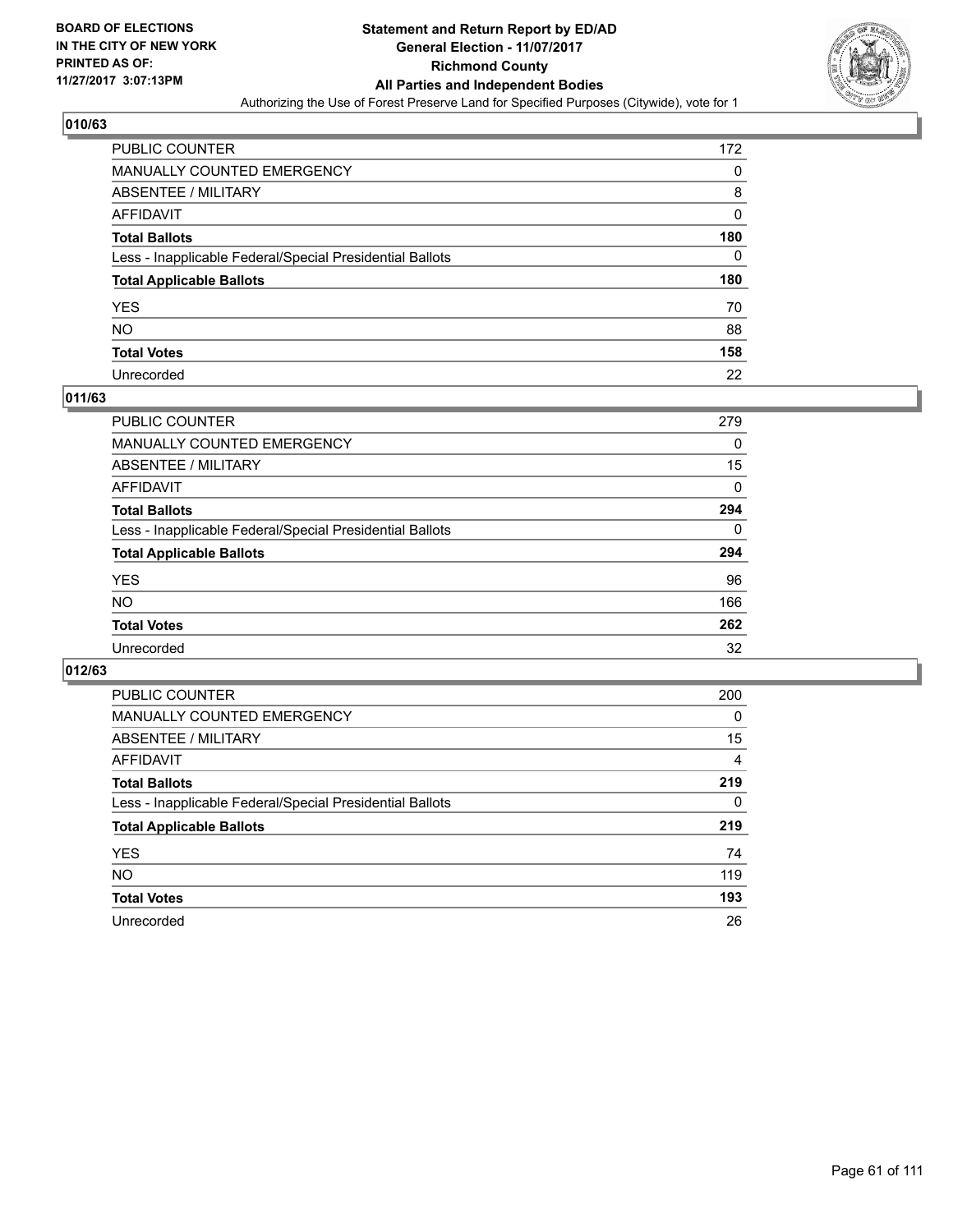

| PUBLIC COUNTER                                           | 279 |
|----------------------------------------------------------|-----|
| <b>MANUALLY COUNTED EMERGENCY</b>                        | 0   |
| ABSENTEE / MILITARY                                      | 8   |
| AFFIDAVIT                                                | 3   |
| <b>Total Ballots</b>                                     | 290 |
| Less - Inapplicable Federal/Special Presidential Ballots | 0   |
| <b>Total Applicable Ballots</b>                          | 290 |
| YES                                                      | 110 |
| NΟ                                                       | 161 |
| <b>Total Votes</b>                                       | 271 |
| Unrecorded                                               | 19  |

#### **014/63**

| PUBLIC COUNTER                                           | 240 |
|----------------------------------------------------------|-----|
| <b>MANUALLY COUNTED EMERGENCY</b>                        | 0   |
| ABSENTEE / MILITARY                                      | 13  |
| AFFIDAVIT                                                | 0   |
| <b>Total Ballots</b>                                     | 253 |
| Less - Inapplicable Federal/Special Presidential Ballots | 0   |
| <b>Total Applicable Ballots</b>                          | 253 |
| <b>YES</b>                                               | 89  |
| <b>NO</b>                                                | 136 |
| <b>Total Votes</b>                                       | 225 |
| Unrecorded                                               | 28  |

| <b>PUBLIC COUNTER</b>                                    | 316 |
|----------------------------------------------------------|-----|
| MANUALLY COUNTED EMERGENCY                               | 0   |
| ABSENTEE / MILITARY                                      | 10  |
| AFFIDAVIT                                                | 5   |
| <b>Total Ballots</b>                                     | 331 |
| Less - Inapplicable Federal/Special Presidential Ballots | 0   |
| <b>Total Applicable Ballots</b>                          | 331 |
| <b>YES</b>                                               | 110 |
| <b>NO</b>                                                | 197 |
| <b>Total Votes</b>                                       | 307 |
| Unrecorded                                               | 24  |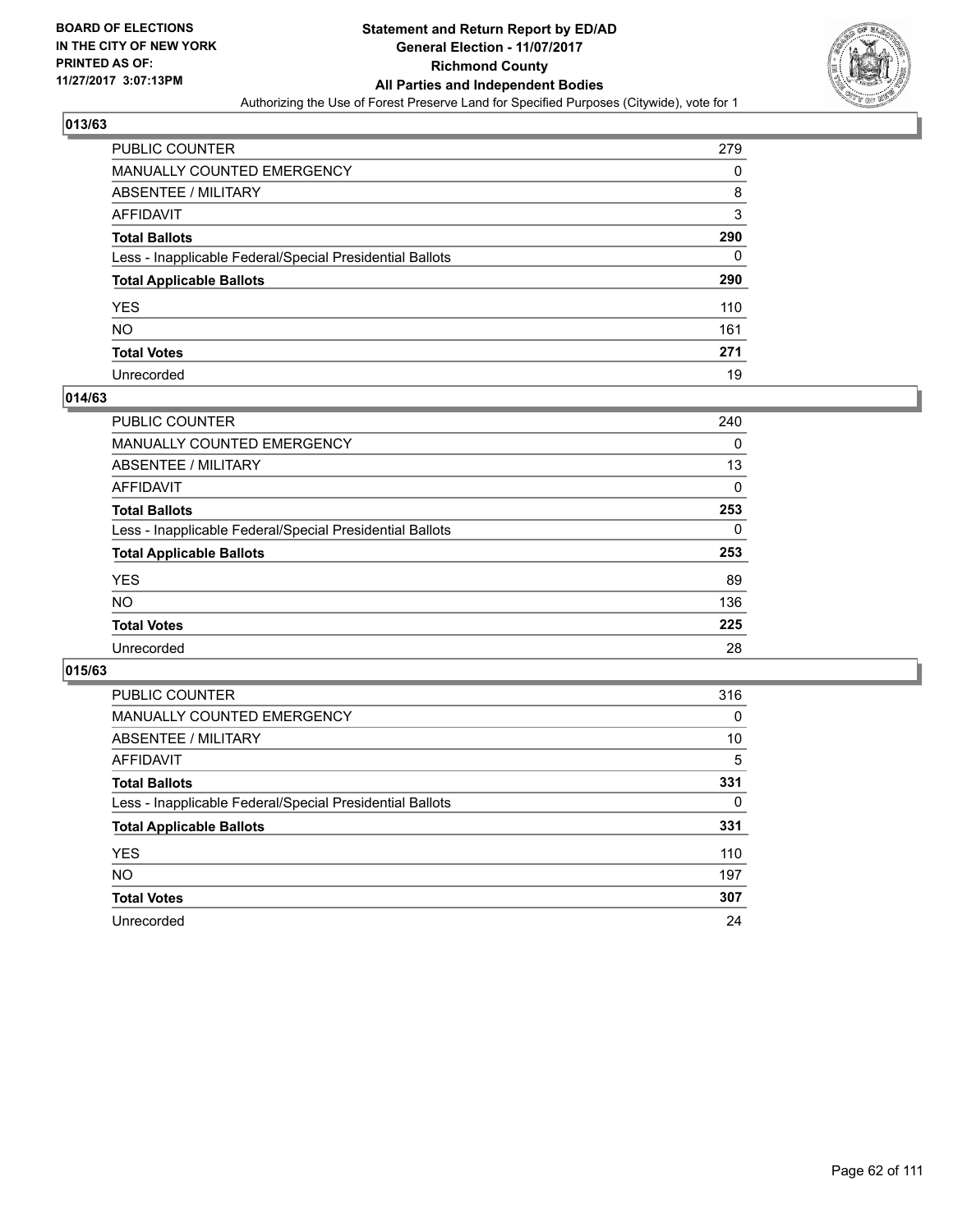

| <b>PUBLIC COUNTER</b>                                    | 197 |
|----------------------------------------------------------|-----|
| MANUALLY COUNTED EMERGENCY                               | 0   |
| <b>ABSENTEE / MILITARY</b>                               | 5   |
| AFFIDAVIT                                                | 0   |
| <b>Total Ballots</b>                                     | 202 |
| Less - Inapplicable Federal/Special Presidential Ballots | 0   |
| <b>Total Applicable Ballots</b>                          | 202 |
| YES                                                      | 68  |
| NO.                                                      | 116 |
| <b>Total Votes</b>                                       | 184 |
| Unrecorded                                               | 18  |

# **017/63**

| <b>PUBLIC COUNTER</b>                                    | 96  |
|----------------------------------------------------------|-----|
| <b>MANUALLY COUNTED EMERGENCY</b>                        | 0   |
| ABSENTEE / MILITARY                                      | 8   |
| AFFIDAVIT                                                | 3   |
| <b>Total Ballots</b>                                     | 107 |
| Less - Inapplicable Federal/Special Presidential Ballots | 0   |
| <b>Total Applicable Ballots</b>                          | 107 |
| <b>YES</b>                                               | 39  |
| <b>NO</b>                                                | 55  |
| <b>Total Votes</b>                                       | 94  |
| Unrecorded                                               | 13  |

| <b>PUBLIC COUNTER</b>                                    | 366      |
|----------------------------------------------------------|----------|
| MANUALLY COUNTED EMERGENCY                               | $\Omega$ |
| ABSENTEE / MILITARY                                      | 13       |
| AFFIDAVIT                                                | 7        |
| <b>Total Ballots</b>                                     | 386      |
| Less - Inapplicable Federal/Special Presidential Ballots | 0        |
| <b>Total Applicable Ballots</b>                          | 386      |
| <b>YES</b>                                               | 114      |
| <b>NO</b>                                                | 249      |
| <b>Total Votes</b>                                       | 363      |
| Unrecorded                                               | 23       |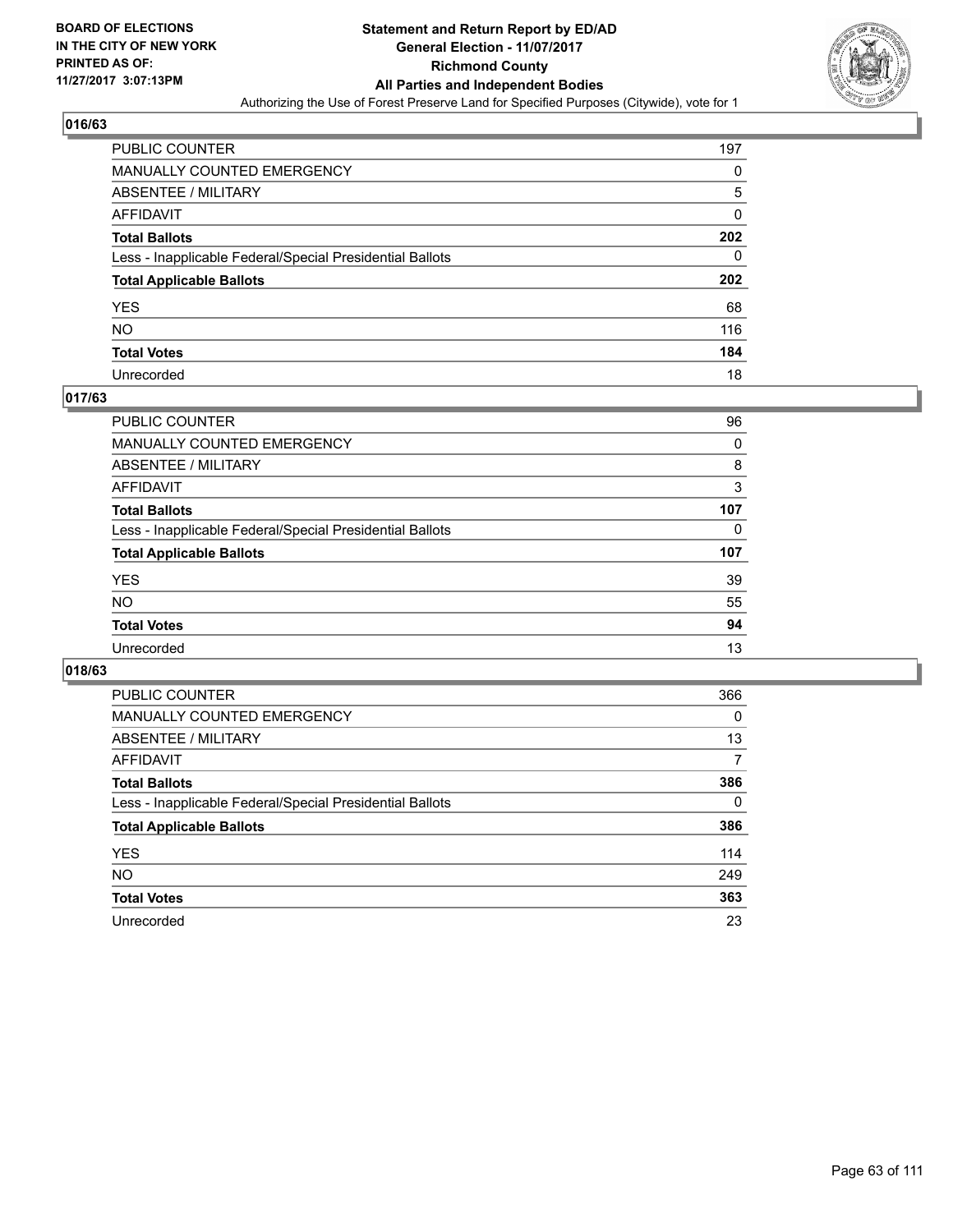

| PUBLIC COUNTER                                           | 268 |
|----------------------------------------------------------|-----|
| <b>MANUALLY COUNTED EMERGENCY</b>                        | 0   |
| ABSENTEE / MILITARY                                      | 5   |
| AFFIDAVIT                                                |     |
| <b>Total Ballots</b>                                     | 274 |
| Less - Inapplicable Federal/Special Presidential Ballots | 0   |
| <b>Total Applicable Ballots</b>                          | 274 |
| YES                                                      | 79  |
| NO.                                                      | 186 |
| <b>Total Votes</b>                                       | 265 |
| Unrecorded                                               | 9   |

#### **020/63**

| PUBLIC COUNTER                                           | 191 |
|----------------------------------------------------------|-----|
| <b>MANUALLY COUNTED EMERGENCY</b>                        | 0   |
| <b>ABSENTEE / MILITARY</b>                               | 52  |
| AFFIDAVIT                                                |     |
| <b>Total Ballots</b>                                     | 244 |
| Less - Inapplicable Federal/Special Presidential Ballots | 0   |
| <b>Total Applicable Ballots</b>                          | 244 |
| <b>YES</b>                                               | 98  |
| <b>NO</b>                                                | 107 |
| <b>Total Votes</b>                                       | 205 |
| Unrecorded                                               | 39  |

| <b>PUBLIC COUNTER</b>                                    | 247 |
|----------------------------------------------------------|-----|
| MANUALLY COUNTED EMERGENCY                               | 0   |
| ABSENTEE / MILITARY                                      | 9   |
| AFFIDAVIT                                                | 3   |
| <b>Total Ballots</b>                                     | 259 |
| Less - Inapplicable Federal/Special Presidential Ballots | 0   |
| <b>Total Applicable Ballots</b>                          | 259 |
| <b>YES</b>                                               | 97  |
| <b>NO</b>                                                | 138 |
| <b>Total Votes</b>                                       | 235 |
| Unrecorded                                               |     |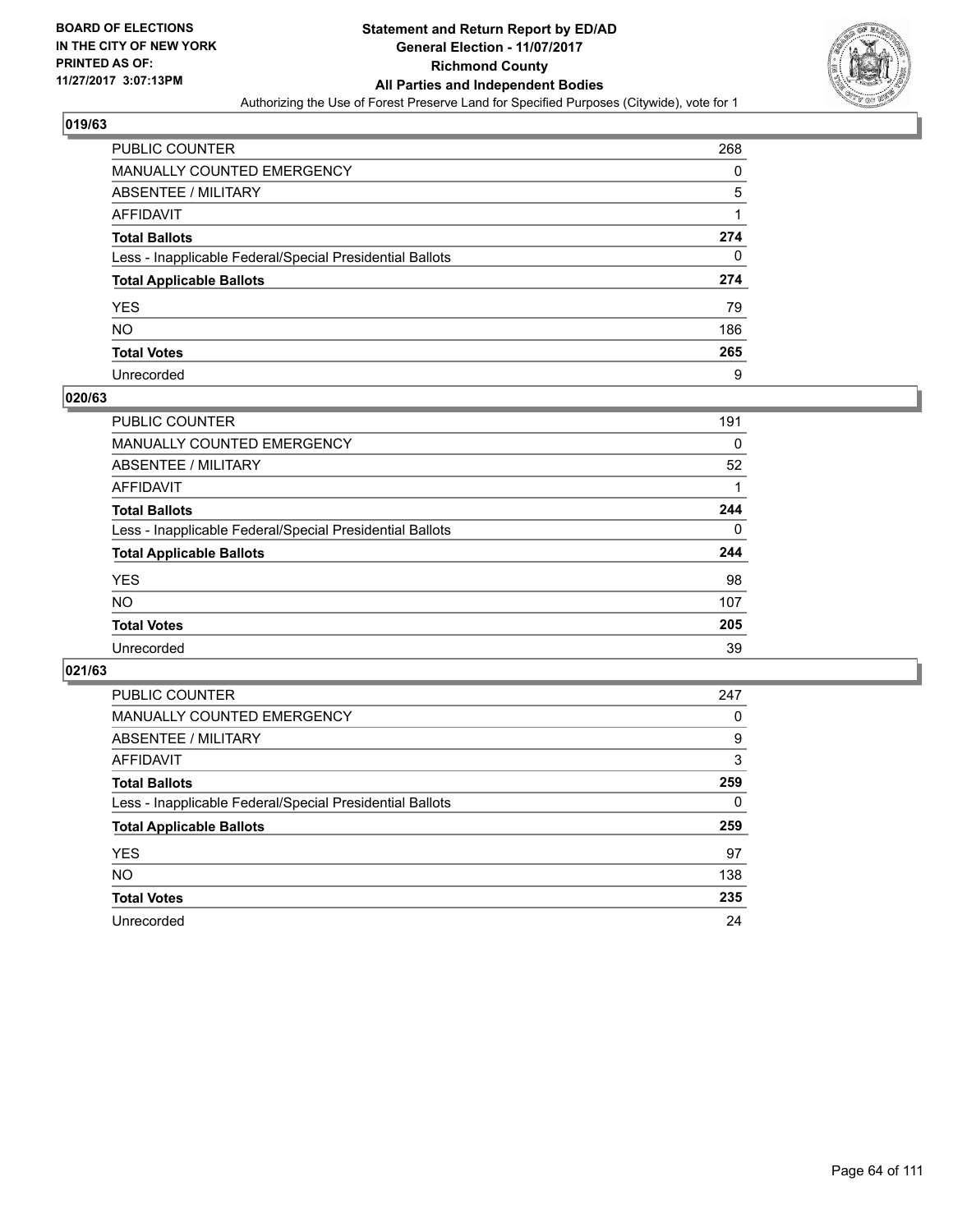

| PUBLIC COUNTER                                           | 264 |
|----------------------------------------------------------|-----|
| <b>MANUALLY COUNTED EMERGENCY</b>                        | 0   |
| ABSENTEE / MILITARY                                      | 10  |
| AFFIDAVIT                                                | 6   |
| <b>Total Ballots</b>                                     | 280 |
| Less - Inapplicable Federal/Special Presidential Ballots | 0   |
| <b>Total Applicable Ballots</b>                          | 280 |
| YES                                                      | 95  |
| NO.                                                      | 161 |
| <b>Total Votes</b>                                       | 256 |
| Unrecorded                                               | 24  |

#### **023/63**

| <b>PUBLIC COUNTER</b>                                    | 272            |
|----------------------------------------------------------|----------------|
| <b>MANUALLY COUNTED EMERGENCY</b>                        | 0              |
| ABSENTEE / MILITARY                                      | 4              |
| AFFIDAVIT                                                | $\overline{2}$ |
| <b>Total Ballots</b>                                     | 278            |
| Less - Inapplicable Federal/Special Presidential Ballots | 0              |
| <b>Total Applicable Ballots</b>                          | 278            |
| <b>YES</b>                                               | 97             |
| <b>NO</b>                                                | 158            |
| <b>Total Votes</b>                                       | 255            |
| Unrecorded                                               | 23             |

| <b>PUBLIC COUNTER</b>                                    | 290 |
|----------------------------------------------------------|-----|
| <b>MANUALLY COUNTED EMERGENCY</b>                        | 0   |
| ABSENTEE / MILITARY                                      | 10  |
| AFFIDAVIT                                                |     |
| <b>Total Ballots</b>                                     | 301 |
| Less - Inapplicable Federal/Special Presidential Ballots | 0   |
| <b>Total Applicable Ballots</b>                          | 301 |
| <b>YES</b>                                               | 115 |
| NO.                                                      | 151 |
| <b>Total Votes</b>                                       | 266 |
| Unrecorded                                               | 35  |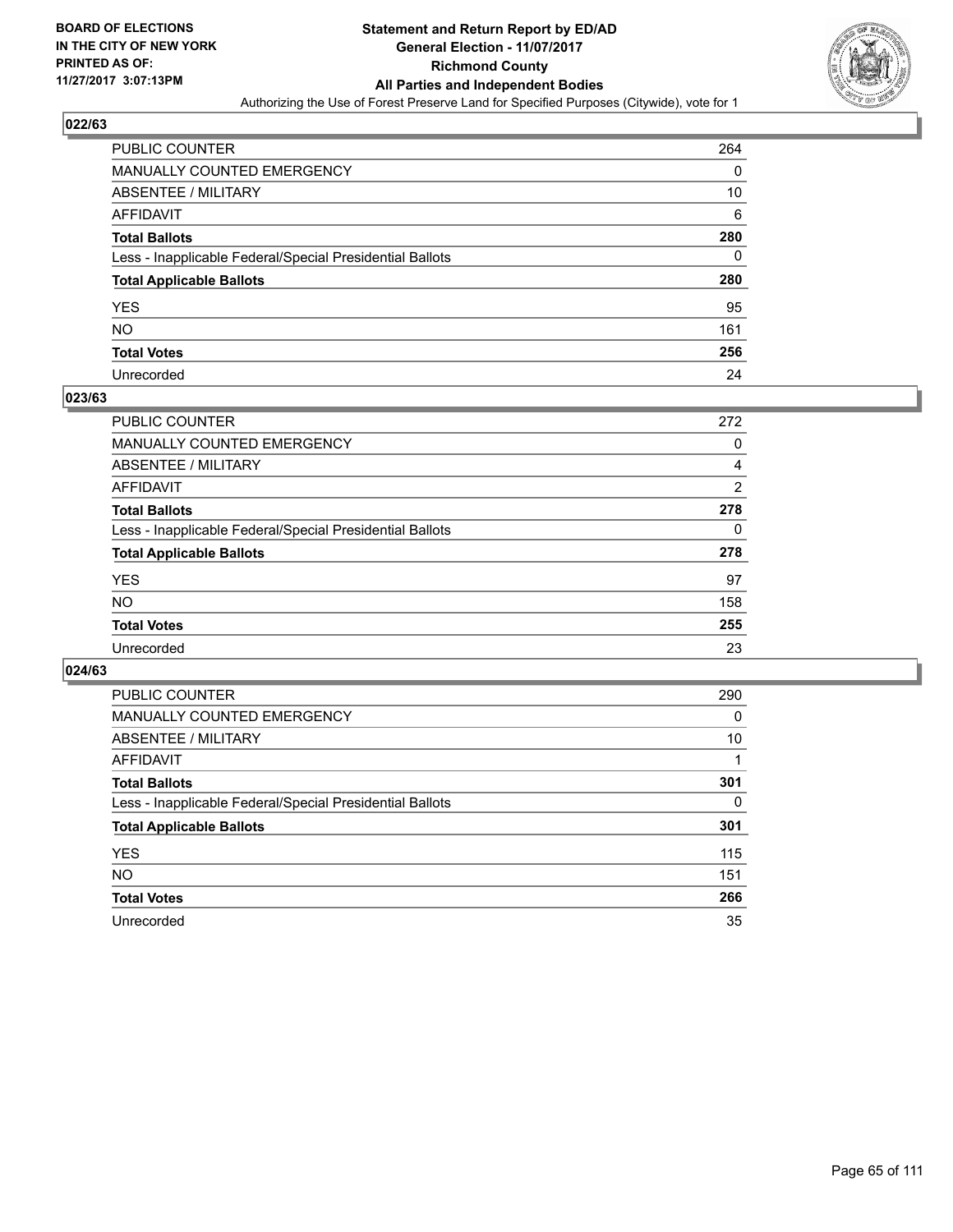

| PUBLIC COUNTER                                           | 216            |
|----------------------------------------------------------|----------------|
| <b>MANUALLY COUNTED EMERGENCY</b>                        | 0              |
| ABSENTEE / MILITARY                                      | 4              |
| AFFIDAVIT                                                | $\overline{2}$ |
| <b>Total Ballots</b>                                     | 222            |
| Less - Inapplicable Federal/Special Presidential Ballots | 0              |
| <b>Total Applicable Ballots</b>                          | 222            |
| YES                                                      | 85             |
| NO.                                                      | 111            |
| <b>Total Votes</b>                                       | 196            |
| Unrecorded                                               | 26             |

#### **026/63**

| <b>PUBLIC COUNTER</b>                                    | 317      |
|----------------------------------------------------------|----------|
| <b>MANUALLY COUNTED EMERGENCY</b>                        | 0        |
| <b>ABSENTEE / MILITARY</b>                               | 11       |
| AFFIDAVIT                                                |          |
| <b>Total Ballots</b>                                     | 329      |
| Less - Inapplicable Federal/Special Presidential Ballots | $\Omega$ |
| <b>Total Applicable Ballots</b>                          | 329      |
| <b>YES</b>                                               | 160      |
| NO                                                       | 130      |
| <b>Total Votes</b>                                       | 290      |
| Unrecorded                                               | 39       |

| <b>PUBLIC COUNTER</b>                                    | 266 |
|----------------------------------------------------------|-----|
| <b>MANUALLY COUNTED EMERGENCY</b>                        | 0   |
| ABSENTEE / MILITARY                                      | 23  |
| AFFIDAVIT                                                | 2   |
| <b>Total Ballots</b>                                     | 291 |
| Less - Inapplicable Federal/Special Presidential Ballots | 0   |
| <b>Total Applicable Ballots</b>                          | 291 |
| <b>YES</b>                                               | 93  |
| <b>NO</b>                                                | 177 |
| <b>Total Votes</b>                                       | 270 |
| Unrecorded                                               | 21  |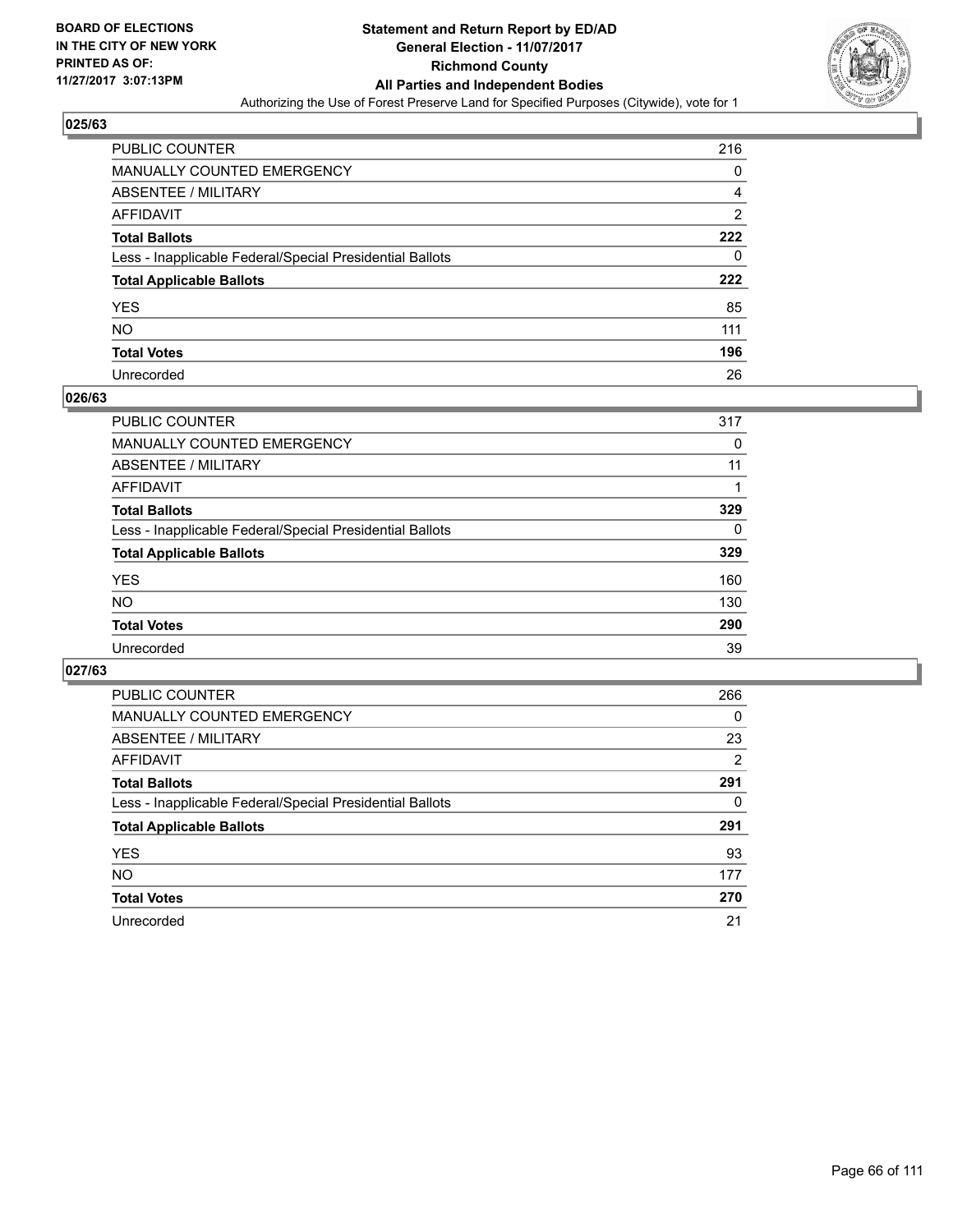

| PUBLIC COUNTER                                           | 272 |
|----------------------------------------------------------|-----|
| <b>MANUALLY COUNTED EMERGENCY</b>                        | 0   |
| ABSENTEE / MILITARY                                      | 22  |
| AFFIDAVIT                                                | 0   |
| <b>Total Ballots</b>                                     | 294 |
| Less - Inapplicable Federal/Special Presidential Ballots | 0   |
| <b>Total Applicable Ballots</b>                          | 294 |
| YES                                                      | 107 |
| NO.                                                      | 157 |
| <b>Total Votes</b>                                       | 264 |
| Unrecorded                                               | 30  |

#### **029/63**

| <b>PUBLIC COUNTER</b>                                    | 323      |
|----------------------------------------------------------|----------|
| <b>MANUALLY COUNTED EMERGENCY</b>                        | 0        |
| <b>ABSENTEE / MILITARY</b>                               | 10       |
| AFFIDAVIT                                                | 4        |
| <b>Total Ballots</b>                                     | 337      |
| Less - Inapplicable Federal/Special Presidential Ballots | $\Omega$ |
| <b>Total Applicable Ballots</b>                          | 337      |
| <b>YES</b>                                               | 113      |
| NO.                                                      | 196      |
| <b>Total Votes</b>                                       | 309      |
| Unrecorded                                               | 28       |

| <b>PUBLIC COUNTER</b>                                    | 256 |
|----------------------------------------------------------|-----|
| MANUALLY COUNTED EMERGENCY                               | 0   |
| ABSENTEE / MILITARY                                      | 10  |
| AFFIDAVIT                                                | 2   |
| <b>Total Ballots</b>                                     | 268 |
| Less - Inapplicable Federal/Special Presidential Ballots | 0   |
| <b>Total Applicable Ballots</b>                          | 268 |
| <b>YES</b>                                               | 96  |
| <b>NO</b>                                                | 145 |
| <b>Total Votes</b>                                       | 241 |
| Unrecorded                                               | 27  |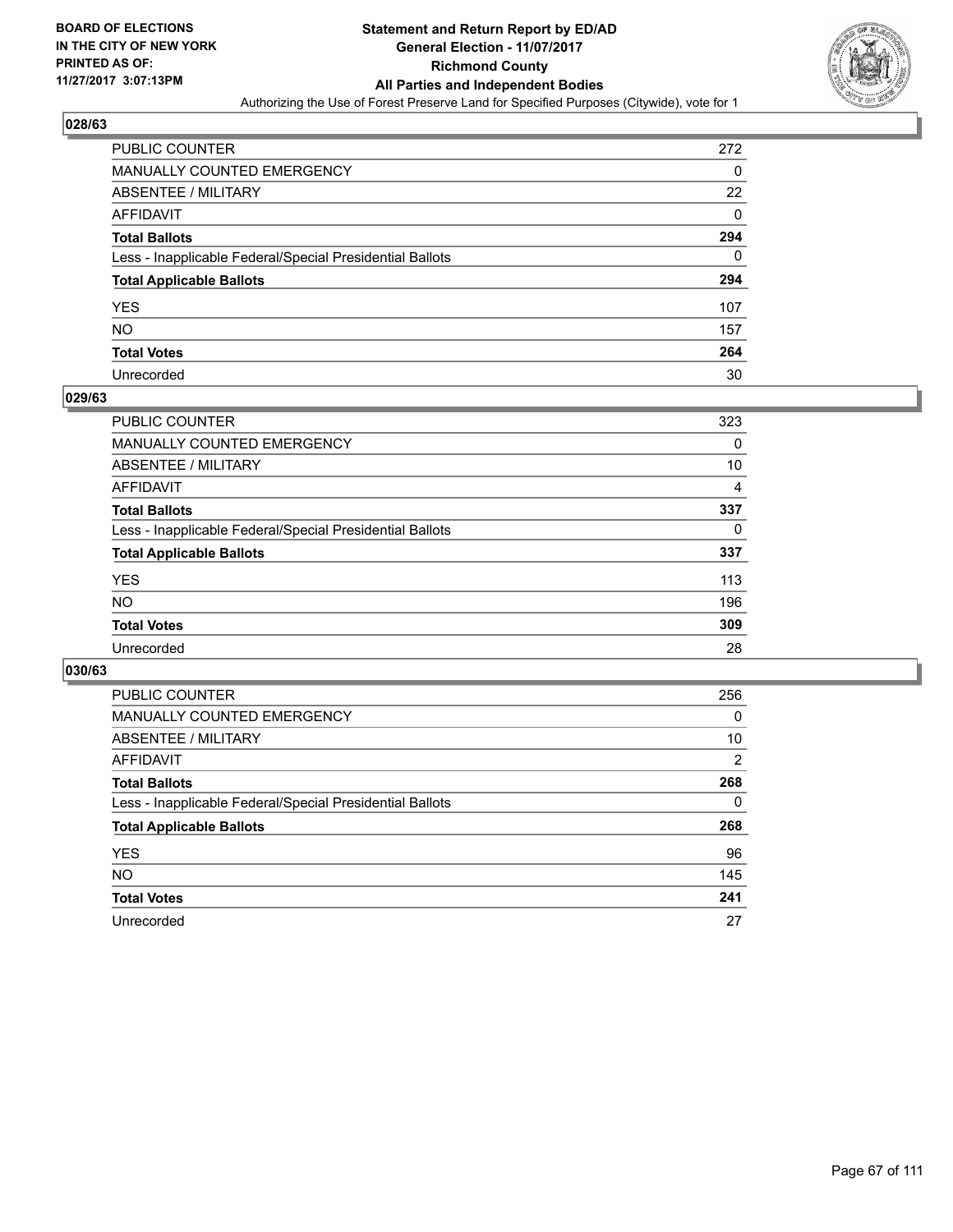

| <b>PUBLIC COUNTER</b>                                    | 284 |
|----------------------------------------------------------|-----|
| MANUALLY COUNTED EMERGENCY                               | 0   |
| <b>ABSENTEE / MILITARY</b>                               | 26  |
| AFFIDAVIT                                                | 6   |
| <b>Total Ballots</b>                                     | 316 |
| Less - Inapplicable Federal/Special Presidential Ballots | 0   |
| <b>Total Applicable Ballots</b>                          | 316 |
| YES                                                      | 116 |
| NΟ                                                       | 177 |
| <b>Total Votes</b>                                       | 293 |
| Unrecorded                                               | 23  |

#### **032/63**

| <b>PUBLIC COUNTER</b>                                    | 358 |
|----------------------------------------------------------|-----|
| <b>MANUALLY COUNTED EMERGENCY</b>                        | 0   |
| ABSENTEE / MILITARY                                      | 5   |
| AFFIDAVIT                                                | 2   |
| <b>Total Ballots</b>                                     | 365 |
| Less - Inapplicable Federal/Special Presidential Ballots | 0   |
| <b>Total Applicable Ballots</b>                          | 365 |
| <b>YES</b>                                               | 96  |
| <b>NO</b>                                                | 253 |
| <b>Total Votes</b>                                       | 349 |
| Unrecorded                                               | 16  |

| <b>PUBLIC COUNTER</b>                                    | 417 |
|----------------------------------------------------------|-----|
| MANUALLY COUNTED EMERGENCY                               | 0   |
| ABSENTEE / MILITARY                                      | 14  |
| AFFIDAVIT                                                | 9   |
| <b>Total Ballots</b>                                     | 440 |
| Less - Inapplicable Federal/Special Presidential Ballots | 0   |
| <b>Total Applicable Ballots</b>                          | 440 |
| <b>YES</b>                                               | 154 |
| NO.                                                      | 256 |
| <b>Total Votes</b>                                       | 410 |
| Unrecorded                                               | 30  |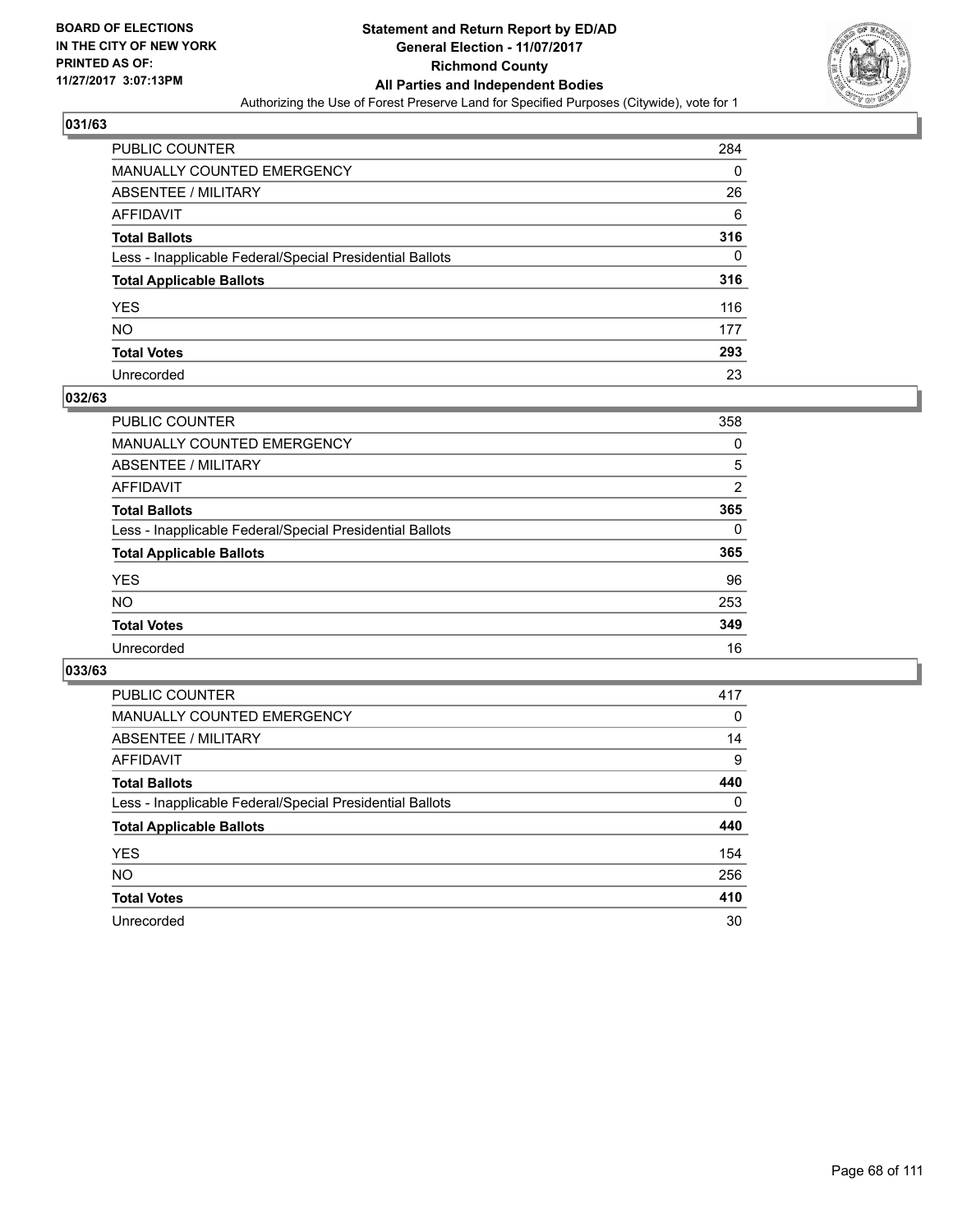

| <b>PUBLIC COUNTER</b>                                    | 387            |
|----------------------------------------------------------|----------------|
| MANUALLY COUNTED EMERGENCY                               | 0              |
| <b>ABSENTEE / MILITARY</b>                               | 16             |
| AFFIDAVIT                                                | $\overline{2}$ |
| <b>Total Ballots</b>                                     | 405            |
| Less - Inapplicable Federal/Special Presidential Ballots | 0              |
| <b>Total Applicable Ballots</b>                          | 405            |
| YES                                                      | 140            |
| NO.                                                      | 229            |
| <b>Total Votes</b>                                       | 369            |
| Unrecorded                                               | 36             |

#### **035/63**

| <b>PUBLIC COUNTER</b>                                    | 443      |
|----------------------------------------------------------|----------|
| <b>MANUALLY COUNTED EMERGENCY</b>                        | 0        |
| ABSENTEE / MILITARY                                      | 22       |
| AFFIDAVIT                                                | 5        |
| <b>Total Ballots</b>                                     | 470      |
| Less - Inapplicable Federal/Special Presidential Ballots | $\Omega$ |
| <b>Total Applicable Ballots</b>                          | 470      |
| <b>YES</b>                                               | 173      |
| <b>NO</b>                                                | 250      |
| <b>Total Votes</b>                                       | 423      |
| Unrecorded                                               | 47       |

| <b>PUBLIC COUNTER</b>                                    | 414 |
|----------------------------------------------------------|-----|
| <b>MANUALLY COUNTED EMERGENCY</b>                        | 0   |
| ABSENTEE / MILITARY                                      | 17  |
| AFFIDAVIT                                                | 5   |
| <b>Total Ballots</b>                                     | 436 |
| Less - Inapplicable Federal/Special Presidential Ballots | 0   |
| <b>Total Applicable Ballots</b>                          | 436 |
| <b>YES</b>                                               | 166 |
| <b>NO</b>                                                | 227 |
| <b>Total Votes</b>                                       | 393 |
| Unrecorded                                               | 43  |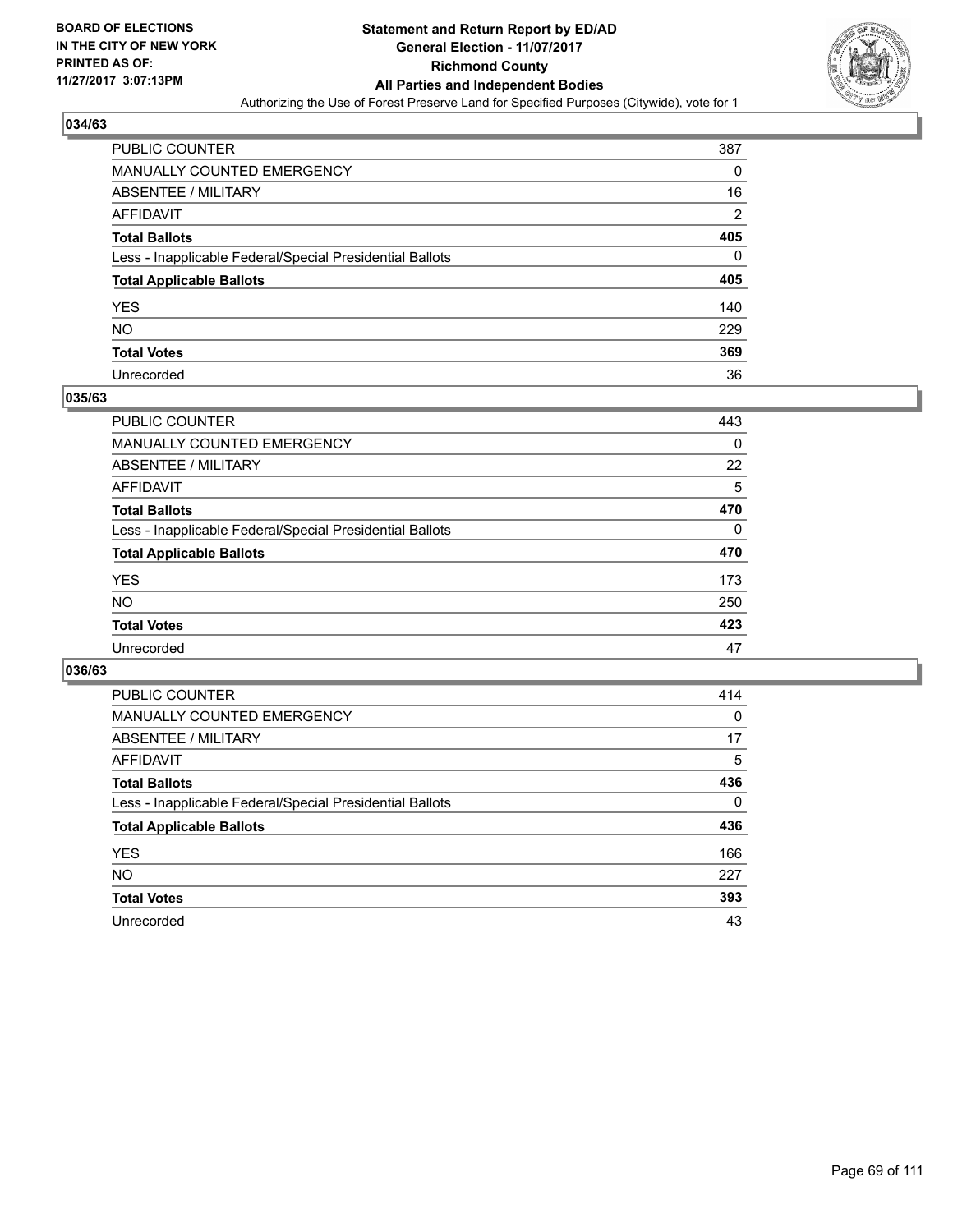

| PUBLIC COUNTER                                           | 279 |
|----------------------------------------------------------|-----|
| <b>MANUALLY COUNTED EMERGENCY</b>                        | 0   |
| <b>ABSENTEE / MILITARY</b>                               | 11  |
| <b>AFFIDAVIT</b>                                         |     |
| <b>Total Ballots</b>                                     | 291 |
| Less - Inapplicable Federal/Special Presidential Ballots | 0   |
| <b>Total Applicable Ballots</b>                          | 291 |
| <b>YES</b>                                               | 92  |
| <b>NO</b>                                                | 158 |
| <b>Total Votes</b>                                       | 250 |
| Unrecorded                                               | 41  |

#### **038/63**

| <b>PUBLIC COUNTER</b>                                    | 296      |
|----------------------------------------------------------|----------|
| <b>MANUALLY COUNTED EMERGENCY</b>                        | 0        |
| ABSENTEE / MILITARY                                      | 14       |
| AFFIDAVIT                                                | 4        |
| <b>Total Ballots</b>                                     | 314      |
| Less - Inapplicable Federal/Special Presidential Ballots | $\Omega$ |
| <b>Total Applicable Ballots</b>                          | 314      |
| <b>YES</b>                                               | 100      |
| <b>NO</b>                                                | 174      |
| <b>Total Votes</b>                                       | 274      |
| Unrecorded                                               | 40       |

| <b>PUBLIC COUNTER</b>                                    | 206 |
|----------------------------------------------------------|-----|
| <b>MANUALLY COUNTED EMERGENCY</b>                        | 0   |
| ABSENTEE / MILITARY                                      | 5   |
| AFFIDAVIT                                                | 5   |
| <b>Total Ballots</b>                                     | 216 |
| Less - Inapplicable Federal/Special Presidential Ballots | 0   |
| <b>Total Applicable Ballots</b>                          | 216 |
| <b>YES</b>                                               | 63  |
| <b>NO</b>                                                | 114 |
| <b>Total Votes</b>                                       | 177 |
| Unrecorded                                               | 39  |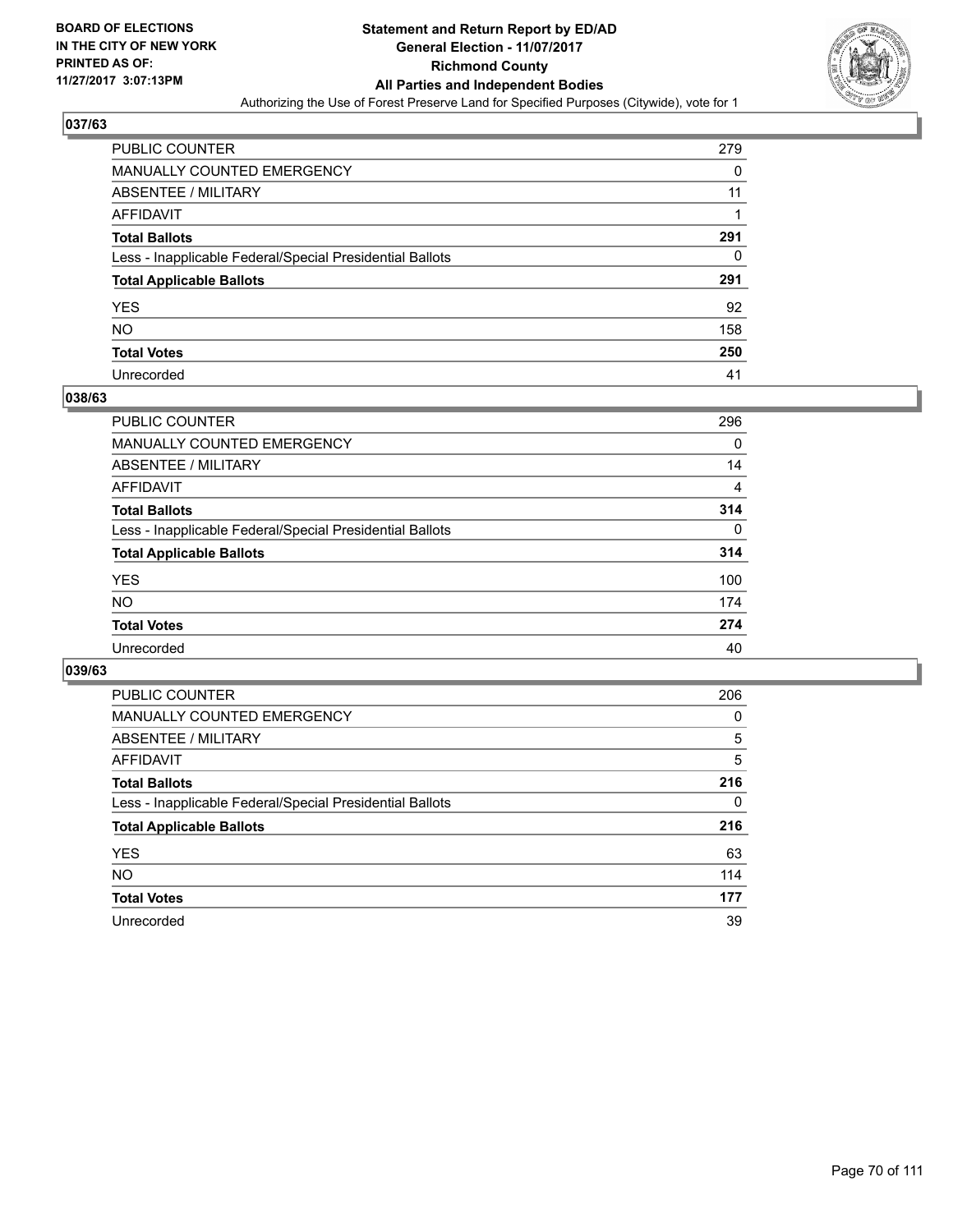

| <b>PUBLIC COUNTER</b>                                    | 170 |
|----------------------------------------------------------|-----|
| <b>MANUALLY COUNTED EMERGENCY</b>                        | 0   |
| ABSENTEE / MILITARY                                      | 10  |
| <b>AFFIDAVIT</b>                                         | 3   |
| <b>Total Ballots</b>                                     | 183 |
| Less - Inapplicable Federal/Special Presidential Ballots | 0   |
| <b>Total Applicable Ballots</b>                          | 183 |
| <b>YES</b>                                               | 43  |
| NO.                                                      | 114 |
| <b>Total Votes</b>                                       | 157 |
| Unrecorded                                               | 26  |

#### **041/63**

| <b>PUBLIC COUNTER</b>                                    | 131 |
|----------------------------------------------------------|-----|
| <b>MANUALLY COUNTED EMERGENCY</b>                        | 0   |
| ABSENTEE / MILITARY                                      | 8   |
| AFFIDAVIT                                                |     |
| <b>Total Ballots</b>                                     | 140 |
| Less - Inapplicable Federal/Special Presidential Ballots | 0   |
| <b>Total Applicable Ballots</b>                          | 140 |
| <b>YES</b>                                               | 57  |
| <b>NO</b>                                                | 68  |
| <b>Total Votes</b>                                       | 125 |
| Unrecorded                                               | 15  |

| <b>PUBLIC COUNTER</b>                                    | 155 |
|----------------------------------------------------------|-----|
| <b>MANUALLY COUNTED EMERGENCY</b>                        | 0   |
| ABSENTEE / MILITARY                                      | 7   |
| AFFIDAVIT                                                | 2   |
| <b>Total Ballots</b>                                     | 164 |
| Less - Inapplicable Federal/Special Presidential Ballots | 0   |
| <b>Total Applicable Ballots</b>                          | 164 |
| <b>YES</b>                                               | 49  |
| <b>NO</b>                                                | 98  |
| <b>Total Votes</b>                                       | 147 |
| Unrecorded                                               | 17  |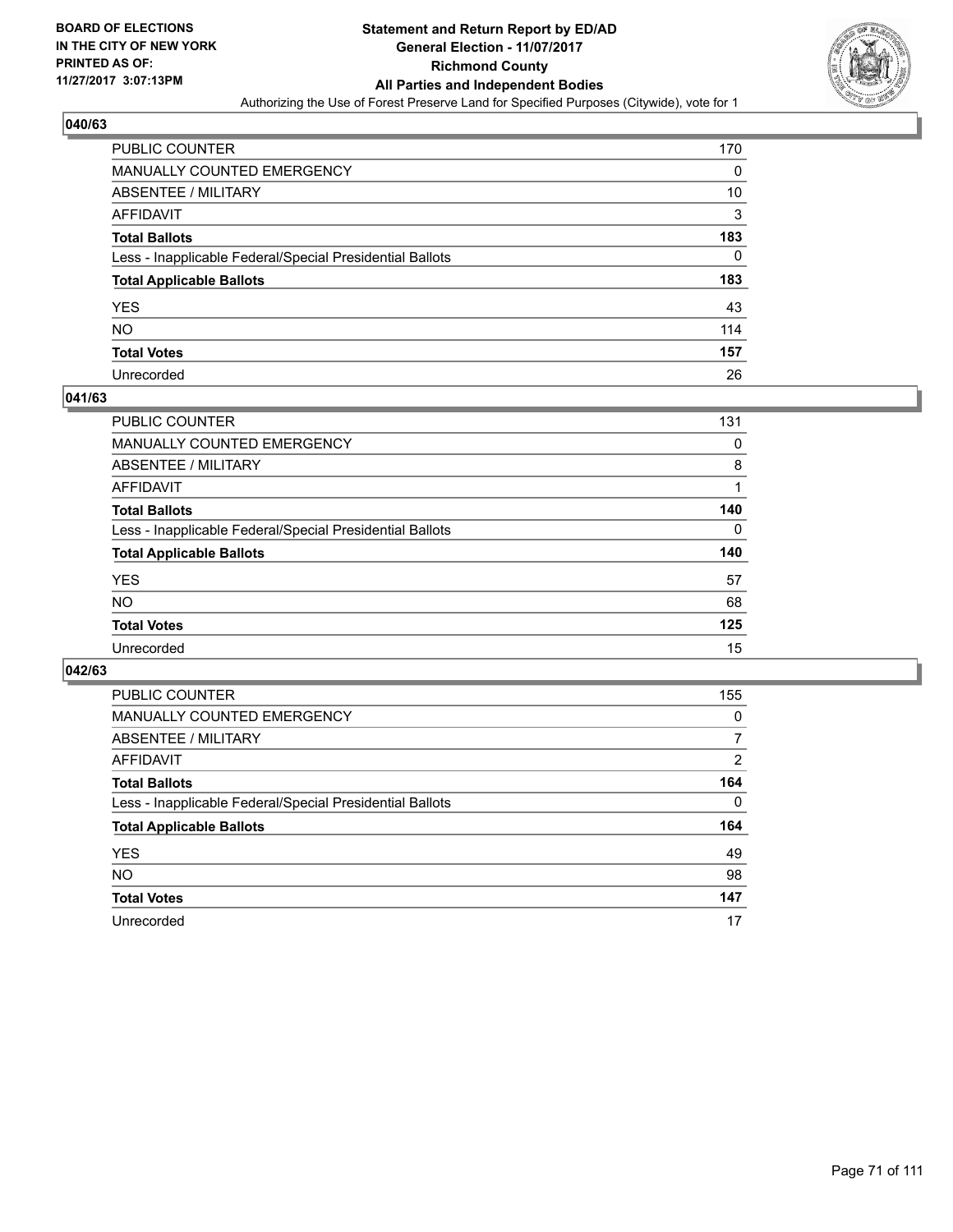

| <b>PUBLIC COUNTER</b>                                    | 276 |
|----------------------------------------------------------|-----|
| MANUALLY COUNTED EMERGENCY                               | 0   |
| <b>ABSENTEE / MILITARY</b>                               |     |
| AFFIDAVIT                                                | 5   |
| <b>Total Ballots</b>                                     | 288 |
| Less - Inapplicable Federal/Special Presidential Ballots | 0   |
| <b>Total Applicable Ballots</b>                          | 288 |
| YES                                                      | 80  |
| NO.                                                      | 170 |
| <b>Total Votes</b>                                       | 250 |
| Unrecorded                                               | 38  |

#### **044/63**

| <b>PUBLIC COUNTER</b>                                    | 267 |
|----------------------------------------------------------|-----|
| MANUALLY COUNTED EMERGENCY                               | 0   |
| ABSENTEE / MILITARY                                      | 10  |
| AFFIDAVIT                                                | 2   |
| <b>Total Ballots</b>                                     | 279 |
| Less - Inapplicable Federal/Special Presidential Ballots | 0   |
| <b>Total Applicable Ballots</b>                          | 279 |
| <b>YES</b>                                               | 87  |
| <b>NO</b>                                                | 160 |
| <b>Total Votes</b>                                       | 247 |
| Unrecorded                                               | 32  |

| <b>PUBLIC COUNTER</b>                                    | 169      |
|----------------------------------------------------------|----------|
| MANUALLY COUNTED EMERGENCY                               | $\Omega$ |
| ABSENTEE / MILITARY                                      | 13       |
| AFFIDAVIT                                                | 4        |
| <b>Total Ballots</b>                                     | 186      |
| Less - Inapplicable Federal/Special Presidential Ballots | 0        |
| <b>Total Applicable Ballots</b>                          | 186      |
| <b>YES</b>                                               | 54       |
| NO.                                                      | 106      |
| <b>Total Votes</b>                                       | 160      |
| Unrecorded                                               | 26       |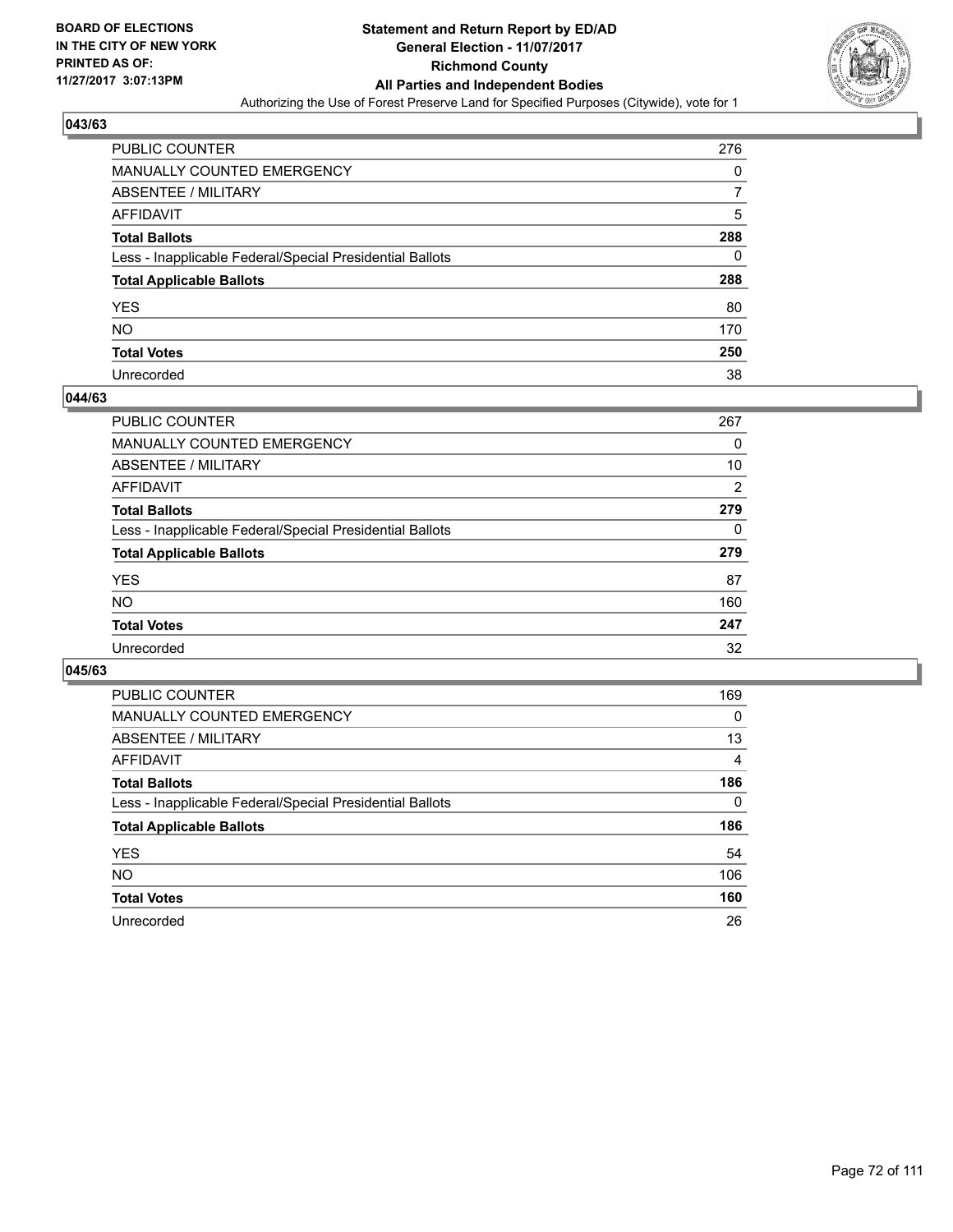

| <b>PUBLIC COUNTER</b>                                    | 353            |
|----------------------------------------------------------|----------------|
| MANUALLY COUNTED EMERGENCY                               | 0              |
| <b>ABSENTEE / MILITARY</b>                               | 13             |
| AFFIDAVIT                                                | $\overline{2}$ |
| <b>Total Ballots</b>                                     | 368            |
| Less - Inapplicable Federal/Special Presidential Ballots | 0              |
| <b>Total Applicable Ballots</b>                          | 368            |
| YES                                                      | 146            |
| NO.                                                      | 177            |
| <b>Total Votes</b>                                       | 323            |
| Unrecorded                                               | 45             |

#### **047/63**

| PUBLIC COUNTER                                           | 321      |
|----------------------------------------------------------|----------|
| <b>MANUALLY COUNTED EMERGENCY</b>                        | 0        |
| <b>ABSENTEE / MILITARY</b>                               | 18       |
| <b>AFFIDAVIT</b>                                         | 5        |
| <b>Total Ballots</b>                                     | 344      |
| Less - Inapplicable Federal/Special Presidential Ballots | $\Omega$ |
| <b>Total Applicable Ballots</b>                          | 344      |
| <b>YES</b>                                               | 112      |
| <b>NO</b>                                                | 201      |
| <b>Total Votes</b>                                       | 313      |
| Unrecorded                                               | 31       |

| <b>PUBLIC COUNTER</b>                                    | 311 |
|----------------------------------------------------------|-----|
| <b>MANUALLY COUNTED EMERGENCY</b>                        | 0   |
| ABSENTEE / MILITARY                                      | 9   |
| AFFIDAVIT                                                |     |
| <b>Total Ballots</b>                                     | 321 |
| Less - Inapplicable Federal/Special Presidential Ballots | 0   |
| <b>Total Applicable Ballots</b>                          | 321 |
| <b>YES</b>                                               | 129 |
| <b>NO</b>                                                | 165 |
| <b>Total Votes</b>                                       | 294 |
| Unrecorded                                               | 27  |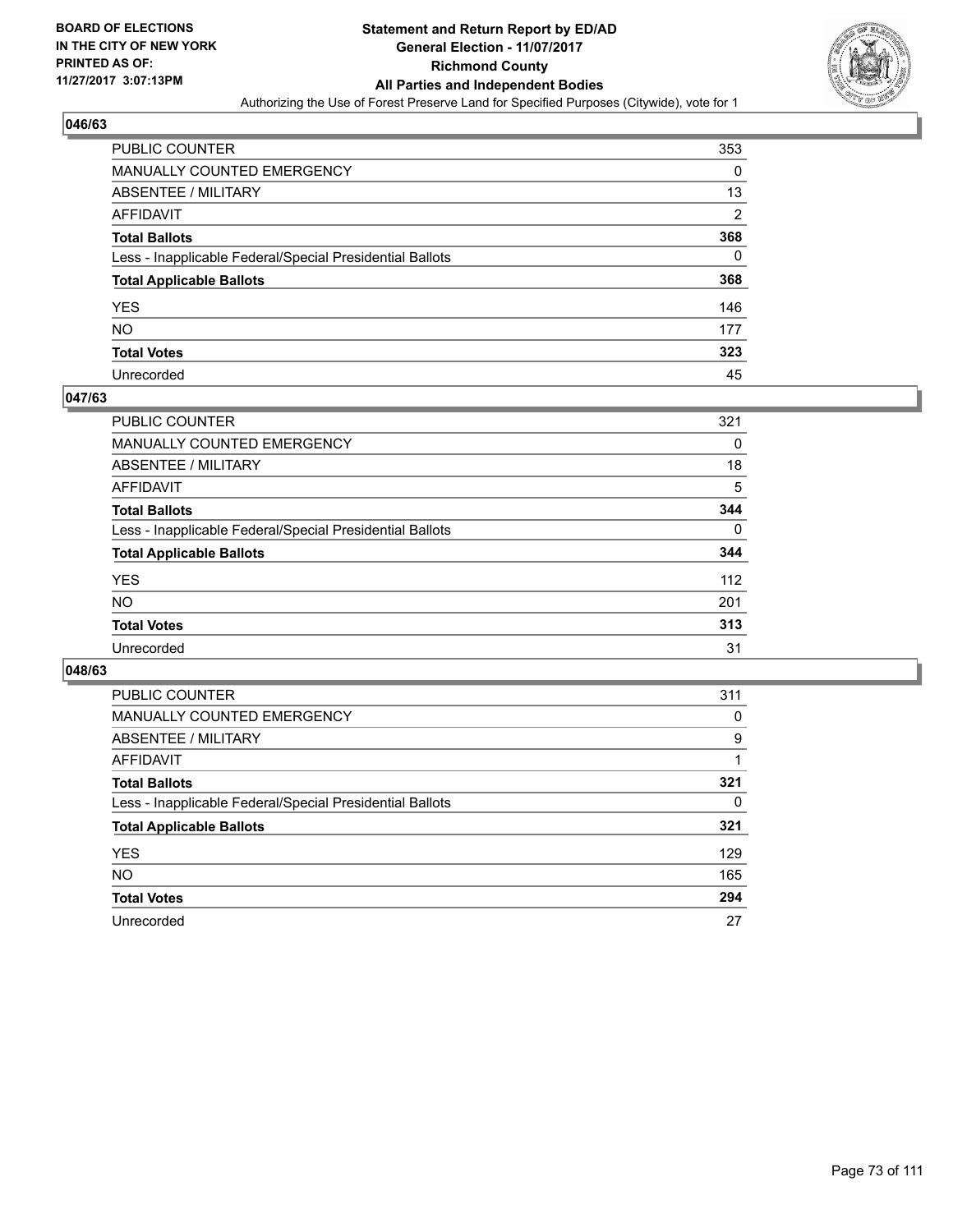

| <b>PUBLIC COUNTER</b>                                    | 359 |
|----------------------------------------------------------|-----|
| MANUALLY COUNTED EMERGENCY                               | 0   |
| <b>ABSENTEE / MILITARY</b>                               | 27  |
| AFFIDAVIT                                                | 5   |
| <b>Total Ballots</b>                                     | 391 |
| Less - Inapplicable Federal/Special Presidential Ballots | 0   |
| <b>Total Applicable Ballots</b>                          | 391 |
| YES                                                      | 137 |
| NO.                                                      | 210 |
| <b>Total Votes</b>                                       | 347 |
| Unrecorded                                               | 44  |

#### **050/63**

| PUBLIC COUNTER                                           | 330      |
|----------------------------------------------------------|----------|
| <b>MANUALLY COUNTED EMERGENCY</b>                        | 0        |
| <b>ABSENTEE / MILITARY</b>                               | 10       |
| <b>AFFIDAVIT</b>                                         | 3        |
| <b>Total Ballots</b>                                     | 343      |
| Less - Inapplicable Federal/Special Presidential Ballots | $\Omega$ |
| <b>Total Applicable Ballots</b>                          | 343      |
| <b>YES</b>                                               | 144      |
| <b>NO</b>                                                | 182      |
| <b>Total Votes</b>                                       | 326      |
| Unrecorded                                               | 17       |

| <b>PUBLIC COUNTER</b>                                    | 305      |
|----------------------------------------------------------|----------|
| <b>MANUALLY COUNTED EMERGENCY</b>                        | $\Omega$ |
| ABSENTEE / MILITARY                                      | 26       |
| AFFIDAVIT                                                | 0        |
| <b>Total Ballots</b>                                     | 331      |
| Less - Inapplicable Federal/Special Presidential Ballots | 0        |
| <b>Total Applicable Ballots</b>                          | 331      |
| <b>YES</b>                                               | 114      |
| <b>NO</b>                                                | 176      |
| <b>Total Votes</b>                                       | 290      |
| Unrecorded                                               | 41       |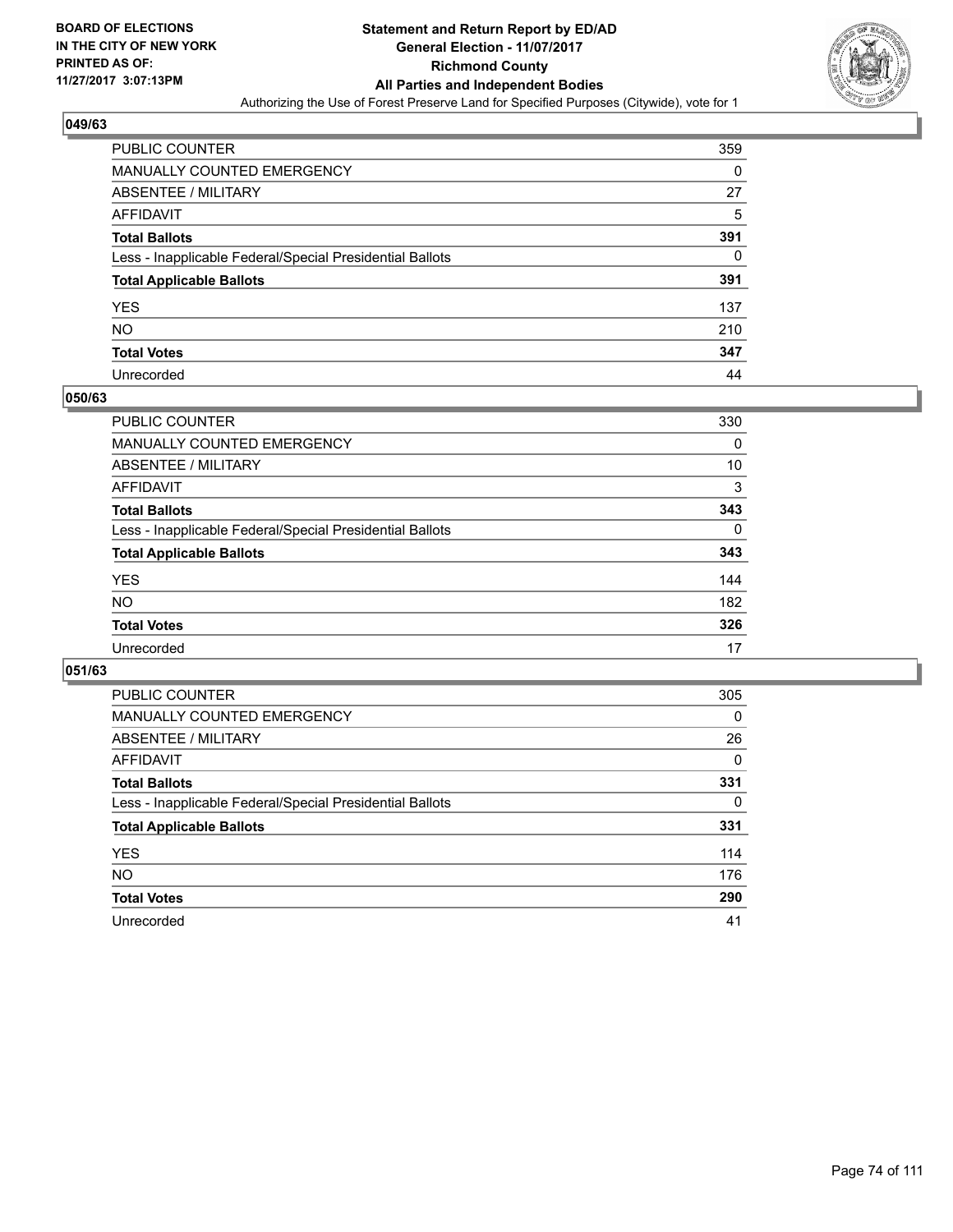

| <b>PUBLIC COUNTER</b>                                    | 242 |
|----------------------------------------------------------|-----|
| MANUALLY COUNTED EMERGENCY                               | 0   |
| <b>ABSENTEE / MILITARY</b>                               | 11  |
| AFFIDAVIT                                                | 0   |
| <b>Total Ballots</b>                                     | 253 |
| Less - Inapplicable Federal/Special Presidential Ballots | 0   |
| <b>Total Applicable Ballots</b>                          | 253 |
| YES                                                      | 102 |
| NO.                                                      | 131 |
| <b>Total Votes</b>                                       | 233 |
| Unrecorded                                               | 20  |

#### **053/63**

| <b>PUBLIC COUNTER</b>                                    | 307 |
|----------------------------------------------------------|-----|
| <b>MANUALLY COUNTED EMERGENCY</b>                        | 0   |
| ABSENTEE / MILITARY                                      | 11  |
| AFFIDAVIT                                                | 5   |
| <b>Total Ballots</b>                                     | 323 |
| Less - Inapplicable Federal/Special Presidential Ballots | 0   |
| <b>Total Applicable Ballots</b>                          | 323 |
| <b>YES</b>                                               | 96  |
| <b>NO</b>                                                | 195 |
| <b>Total Votes</b>                                       | 291 |
| Unrecorded                                               | 32  |

| <b>PUBLIC COUNTER</b>                                    | 321          |
|----------------------------------------------------------|--------------|
| MANUALLY COUNTED EMERGENCY                               | 0            |
| ABSENTEE / MILITARY                                      | 43           |
| AFFIDAVIT                                                | $\mathbf{0}$ |
| <b>Total Ballots</b>                                     | 364          |
| Less - Inapplicable Federal/Special Presidential Ballots | 0            |
| <b>Total Applicable Ballots</b>                          | 364          |
| <b>YES</b>                                               | 133          |
| <b>NO</b>                                                | 161          |
| <b>Total Votes</b>                                       | 294          |
| Unrecorded                                               | 70           |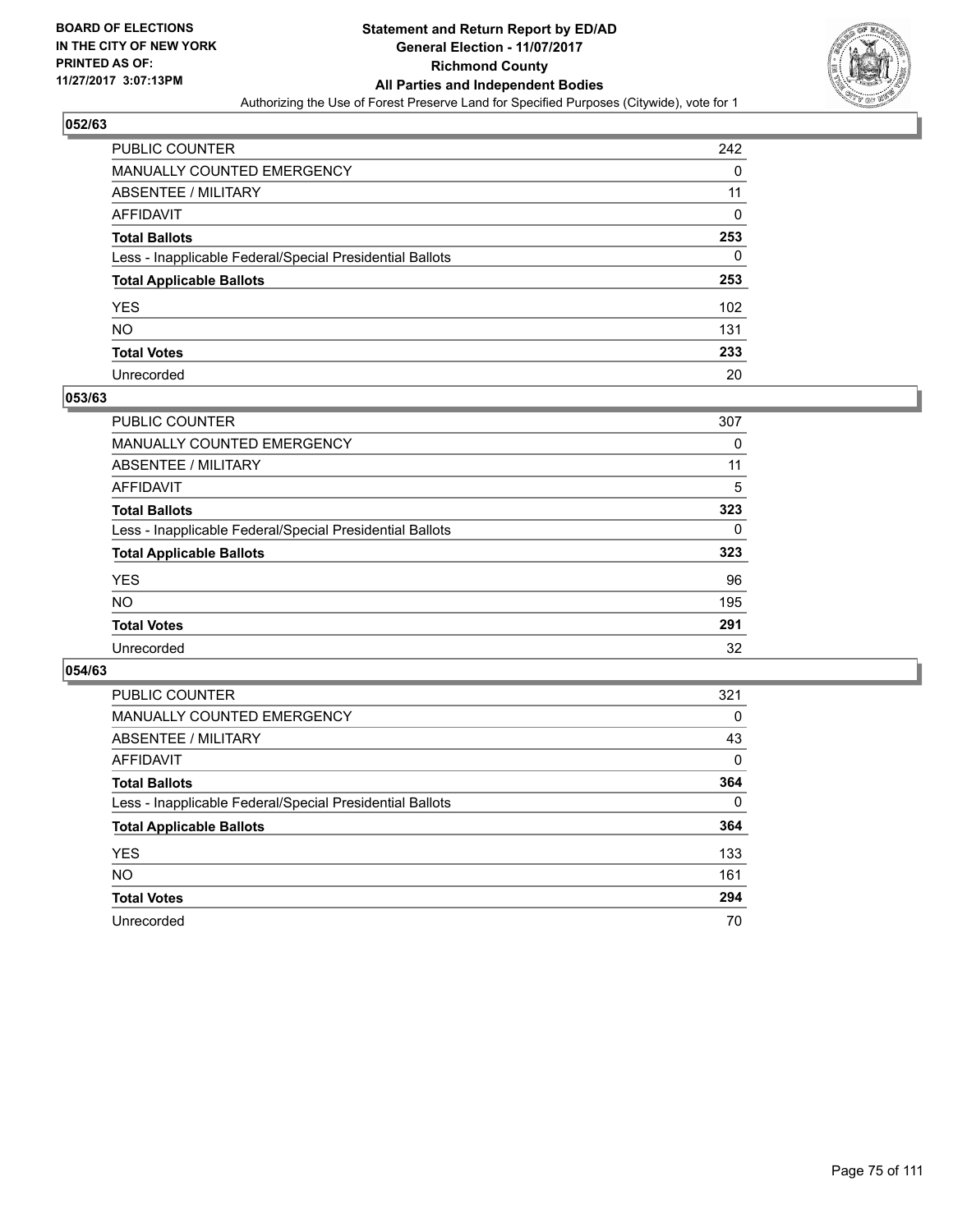

| <b>PUBLIC COUNTER</b>                                    | 269 |
|----------------------------------------------------------|-----|
| MANUALLY COUNTED EMERGENCY                               | 0   |
| ABSENTEE / MILITARY                                      | 11  |
| AFFIDAVIT                                                | 5   |
| <b>Total Ballots</b>                                     | 285 |
| Less - Inapplicable Federal/Special Presidential Ballots | 0   |
| <b>Total Applicable Ballots</b>                          | 285 |
| YES                                                      | 87  |
| NO.                                                      | 179 |
| <b>Total Votes</b>                                       | 266 |
| Unrecorded                                               | 19  |

#### **056/63**

| PUBLIC COUNTER                                           | 216 |
|----------------------------------------------------------|-----|
| <b>MANUALLY COUNTED EMERGENCY</b>                        | 0   |
| <b>ABSENTEE / MILITARY</b>                               | 3   |
| AFFIDAVIT                                                | 4   |
| <b>Total Ballots</b>                                     | 223 |
| Less - Inapplicable Federal/Special Presidential Ballots | 0   |
| <b>Total Applicable Ballots</b>                          | 223 |
| <b>YES</b>                                               | 74  |
| <b>NO</b>                                                | 132 |
| <b>Total Votes</b>                                       | 206 |
| Unrecorded                                               | 17  |

| <b>PUBLIC COUNTER</b>                                    | 356 |
|----------------------------------------------------------|-----|
| MANUALLY COUNTED EMERGENCY                               | 0   |
| ABSENTEE / MILITARY                                      | 8   |
| AFFIDAVIT                                                |     |
| <b>Total Ballots</b>                                     | 365 |
| Less - Inapplicable Federal/Special Presidential Ballots | 0   |
| <b>Total Applicable Ballots</b>                          | 365 |
| <b>YES</b>                                               | 154 |
| <b>NO</b>                                                | 153 |
| <b>Total Votes</b>                                       | 307 |
| Unrecorded                                               | 58  |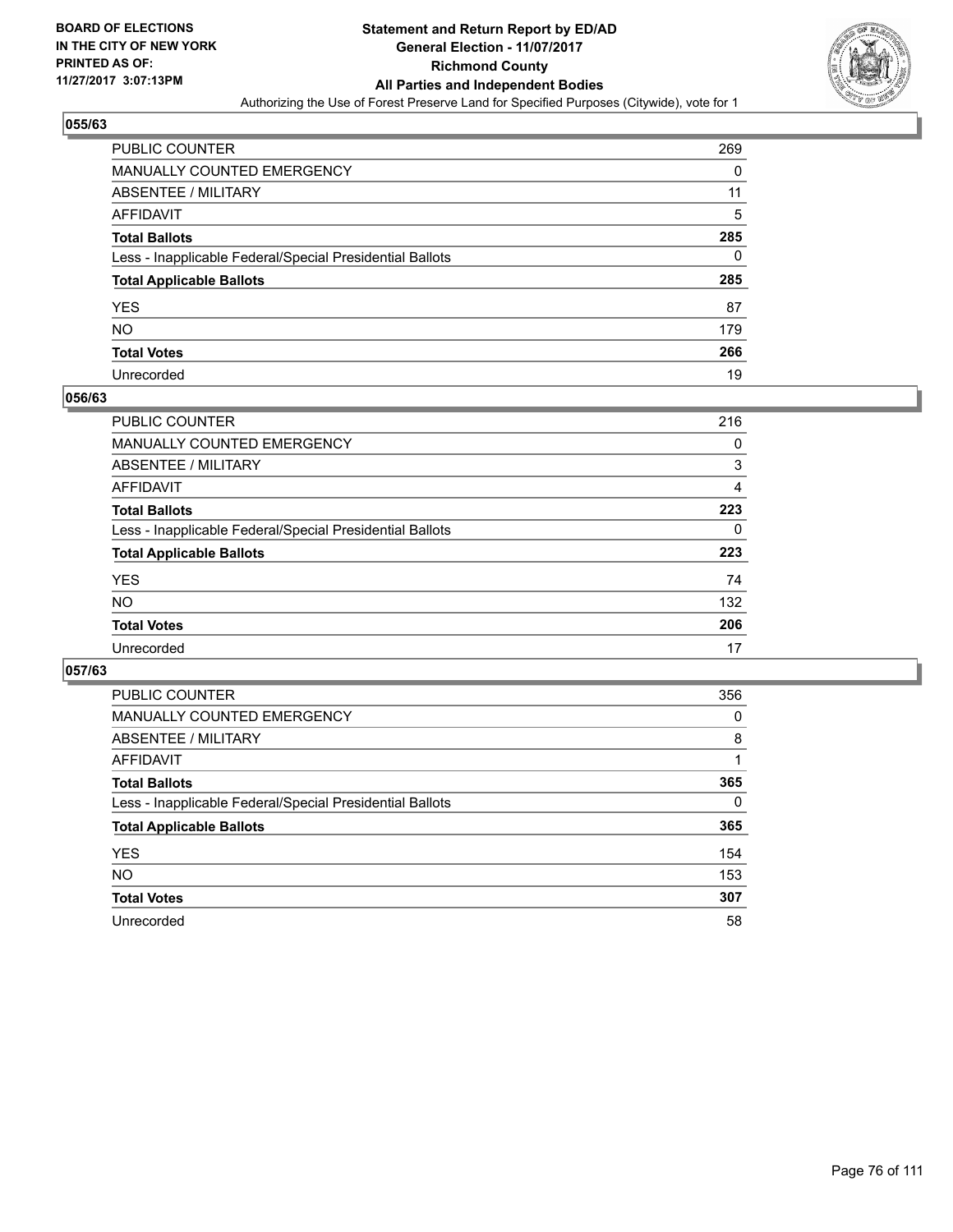

| <b>PUBLIC COUNTER</b>                                    | 314 |
|----------------------------------------------------------|-----|
| MANUALLY COUNTED EMERGENCY                               | 0   |
| <b>ABSENTEE / MILITARY</b>                               | 15  |
| AFFIDAVIT                                                | 3   |
| <b>Total Ballots</b>                                     | 332 |
| Less - Inapplicable Federal/Special Presidential Ballots | 0   |
| <b>Total Applicable Ballots</b>                          | 332 |
| YES                                                      | 130 |
| NO.                                                      | 170 |
| <b>Total Votes</b>                                       | 300 |
| Unrecorded                                               | 32  |

#### **059/63**

| <b>PUBLIC COUNTER</b>                                    | 347 |
|----------------------------------------------------------|-----|
| <b>MANUALLY COUNTED EMERGENCY</b>                        | 0   |
| <b>ABSENTEE / MILITARY</b>                               | 12  |
| AFFIDAVIT                                                | 5   |
| <b>Total Ballots</b>                                     | 364 |
| Less - Inapplicable Federal/Special Presidential Ballots | 0   |
| <b>Total Applicable Ballots</b>                          | 364 |
| <b>YES</b>                                               | 129 |
| <b>NO</b>                                                | 200 |
| <b>Total Votes</b>                                       | 329 |
| Unrecorded                                               | 35  |

| <b>PUBLIC COUNTER</b>                                    | 226 |
|----------------------------------------------------------|-----|
| <b>MANUALLY COUNTED EMERGENCY</b>                        | 0   |
| ABSENTEE / MILITARY                                      | 9   |
| AFFIDAVIT                                                |     |
| <b>Total Ballots</b>                                     | 236 |
| Less - Inapplicable Federal/Special Presidential Ballots | 0   |
| <b>Total Applicable Ballots</b>                          | 236 |
| <b>YES</b>                                               | 73  |
| <b>NO</b>                                                | 132 |
| <b>Total Votes</b>                                       | 205 |
| Unrecorded                                               | 31  |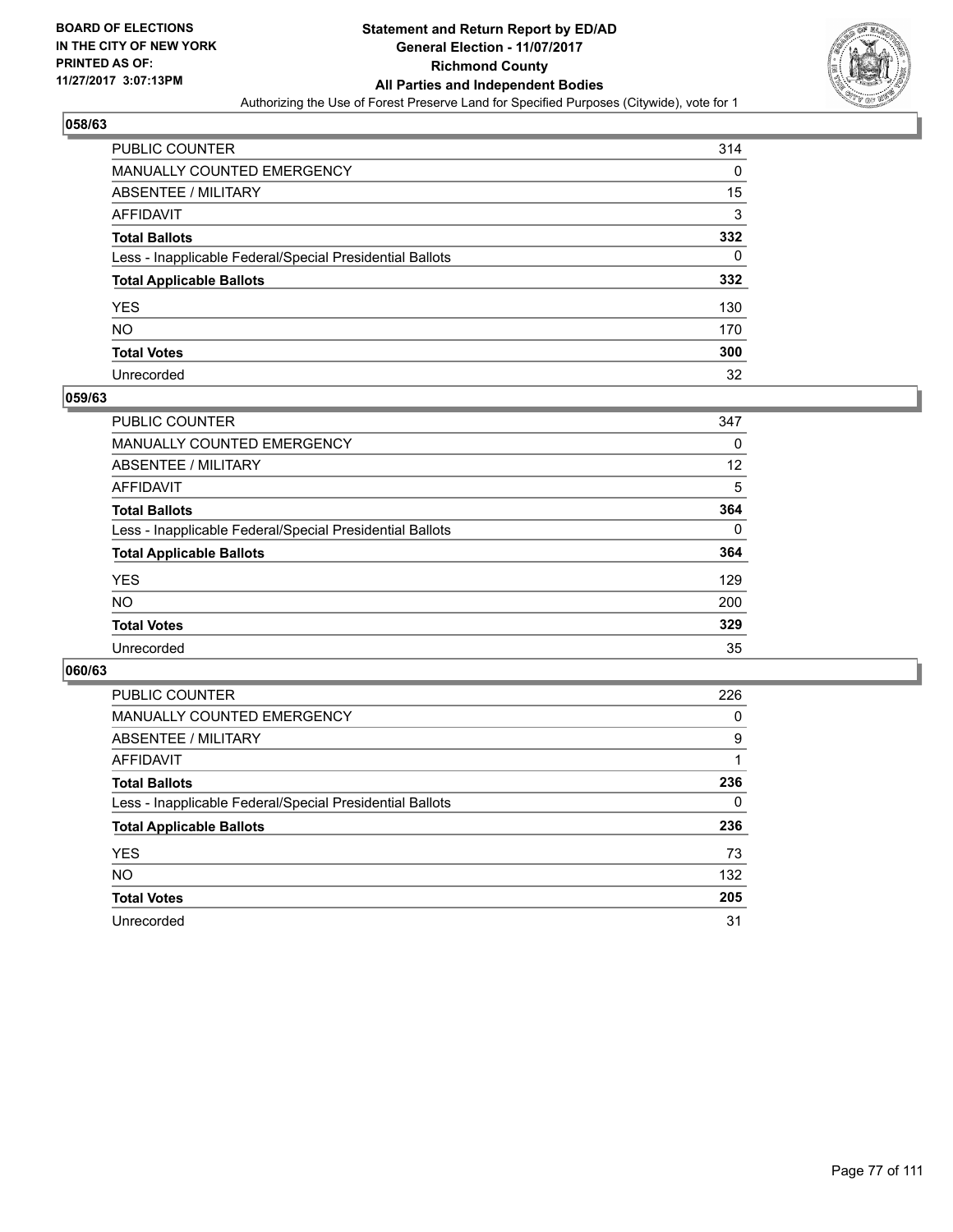

| PUBLIC COUNTER                                           | 316 |
|----------------------------------------------------------|-----|
| MANUALLY COUNTED EMERGENCY                               | 0   |
| ABSENTEE / MILITARY                                      | 19  |
| AFFIDAVIT                                                | 0   |
| <b>Total Ballots</b>                                     | 335 |
| Less - Inapplicable Federal/Special Presidential Ballots | 0   |
| <b>Total Applicable Ballots</b>                          | 335 |
| YES                                                      | 124 |
| NO.                                                      | 199 |
| <b>Total Votes</b>                                       | 323 |
| Unrecorded                                               | 12  |

#### **062/63**

| <b>PUBLIC COUNTER</b>                                    | 284 |
|----------------------------------------------------------|-----|
| <b>MANUALLY COUNTED EMERGENCY</b>                        | 0   |
| ABSENTEE / MILITARY                                      | 10  |
| AFFIDAVIT                                                | 3   |
| <b>Total Ballots</b>                                     | 297 |
| Less - Inapplicable Federal/Special Presidential Ballots | 0   |
| <b>Total Applicable Ballots</b>                          | 297 |
| <b>YES</b>                                               | 110 |
| <b>NO</b>                                                | 163 |
| <b>Total Votes</b>                                       | 273 |
| Unrecorded                                               | 24  |

| <b>PUBLIC COUNTER</b>                                    | 493      |
|----------------------------------------------------------|----------|
| <b>MANUALLY COUNTED EMERGENCY</b>                        | $\Omega$ |
| ABSENTEE / MILITARY                                      | 16       |
| AFFIDAVIT                                                | 5        |
| <b>Total Ballots</b>                                     | 514      |
| Less - Inapplicable Federal/Special Presidential Ballots | $\Omega$ |
| <b>Total Applicable Ballots</b>                          | 514      |
| <b>YES</b>                                               | 175      |
| <b>NO</b>                                                | 294      |
| <b>Total Votes</b>                                       | 469      |
| Unrecorded                                               | 45       |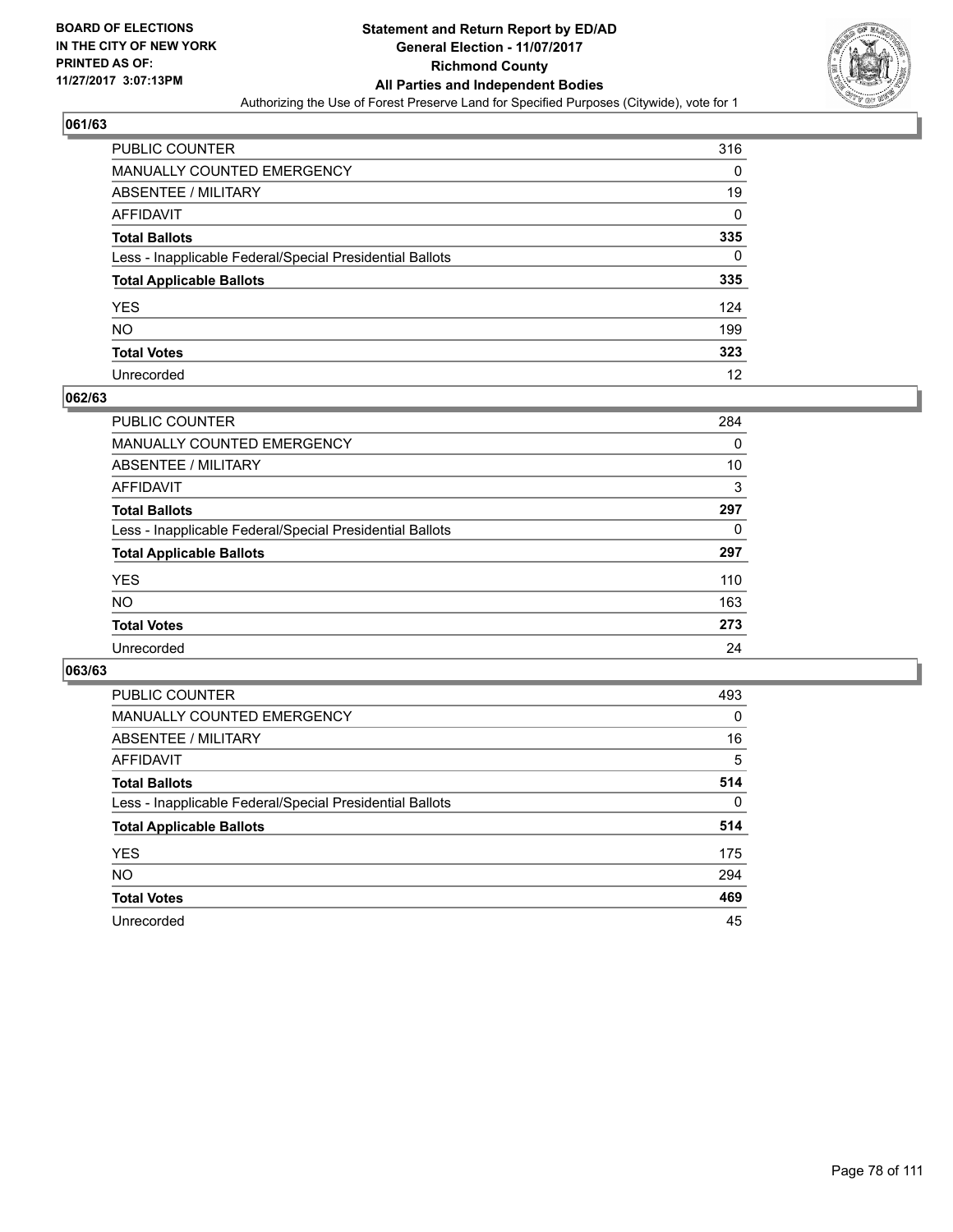

| <b>PUBLIC COUNTER</b>                                    | 452            |
|----------------------------------------------------------|----------------|
| MANUALLY COUNTED EMERGENCY                               | 0              |
| <b>ABSENTEE / MILITARY</b>                               | 12             |
| AFFIDAVIT                                                | $\overline{2}$ |
| <b>Total Ballots</b>                                     | 466            |
| Less - Inapplicable Federal/Special Presidential Ballots | 0              |
| <b>Total Applicable Ballots</b>                          | 466            |
| YES                                                      | 158            |
| NO.                                                      | 279            |
| <b>Total Votes</b>                                       | 437            |
| Unrecorded                                               | 29             |

#### **065/63**

| <b>PUBLIC COUNTER</b>                                    | 417      |
|----------------------------------------------------------|----------|
| MANUALLY COUNTED EMERGENCY                               | 0        |
| ABSENTEE / MILITARY                                      | 9        |
| AFFIDAVIT                                                | 3        |
| <b>Total Ballots</b>                                     | 429      |
| Less - Inapplicable Federal/Special Presidential Ballots | $\Omega$ |
| <b>Total Applicable Ballots</b>                          | 429      |
| <b>YES</b>                                               | 145      |
| <b>NO</b>                                                | 248      |
| <b>Total Votes</b>                                       | 393      |
| Unrecorded                                               | 36       |

| <b>PUBLIC COUNTER</b>                                    | 449 |
|----------------------------------------------------------|-----|
| MANUALLY COUNTED EMERGENCY                               | 0   |
| ABSENTEE / MILITARY                                      | 9   |
| AFFIDAVIT                                                | 4   |
| <b>Total Ballots</b>                                     | 462 |
| Less - Inapplicable Federal/Special Presidential Ballots | 0   |
| <b>Total Applicable Ballots</b>                          | 462 |
| <b>YES</b>                                               | 148 |
| <b>NO</b>                                                | 273 |
| <b>Total Votes</b>                                       | 421 |
| Unrecorded                                               | 41  |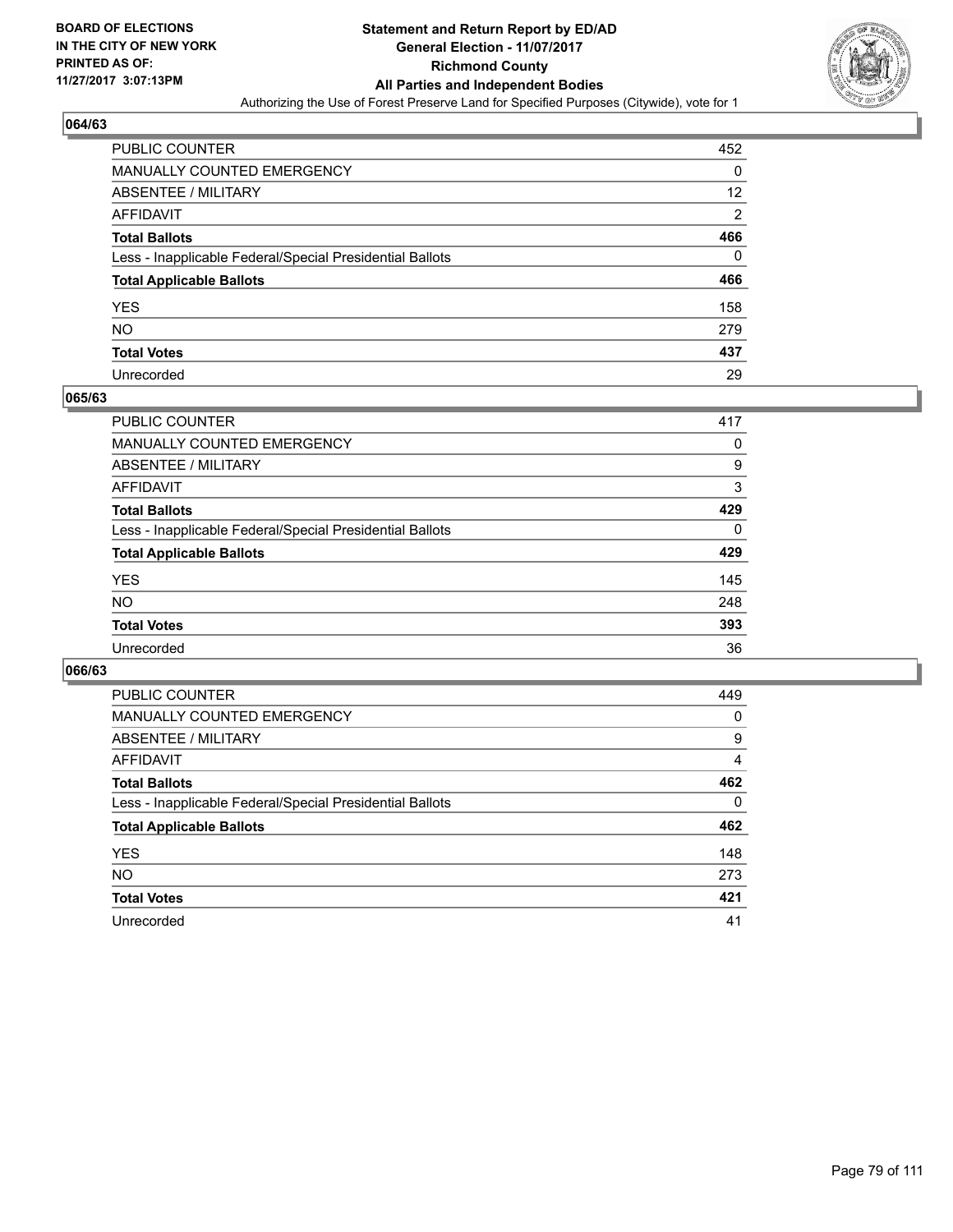

| <b>PUBLIC COUNTER</b>                                    | 447 |
|----------------------------------------------------------|-----|
| MANUALLY COUNTED EMERGENCY                               | 0   |
| <b>ABSENTEE / MILITARY</b>                               | 4   |
| AFFIDAVIT                                                | 9   |
| <b>Total Ballots</b>                                     | 460 |
| Less - Inapplicable Federal/Special Presidential Ballots | 0   |
| <b>Total Applicable Ballots</b>                          | 460 |
| YES                                                      | 149 |
| NO.                                                      | 278 |
| <b>Total Votes</b>                                       | 427 |
| Unrecorded                                               | 33  |

#### **068/63**

| PUBLIC COUNTER                                           | 78 |
|----------------------------------------------------------|----|
| MANUALLY COUNTED EMERGENCY                               | 0  |
| ABSENTEE / MILITARY                                      | 11 |
| AFFIDAVIT                                                |    |
| <b>Total Ballots</b>                                     | 90 |
| Less - Inapplicable Federal/Special Presidential Ballots | 0  |
| <b>Total Applicable Ballots</b>                          | 90 |
| <b>YES</b>                                               | 25 |
| <b>NO</b>                                                | 41 |
| <b>Total Votes</b>                                       | 66 |
| Unrecorded                                               | 24 |

| <b>PUBLIC COUNTER</b>                                    | 257 |
|----------------------------------------------------------|-----|
| MANUALLY COUNTED EMERGENCY                               | 0   |
| ABSENTEE / MILITARY                                      | 41  |
| AFFIDAVIT                                                | 4   |
| <b>Total Ballots</b>                                     | 302 |
| Less - Inapplicable Federal/Special Presidential Ballots | 0   |
| <b>Total Applicable Ballots</b>                          | 302 |
| <b>YES</b>                                               | 75  |
| NO.                                                      | 170 |
| <b>Total Votes</b>                                       | 245 |
| Unrecorded                                               | 57  |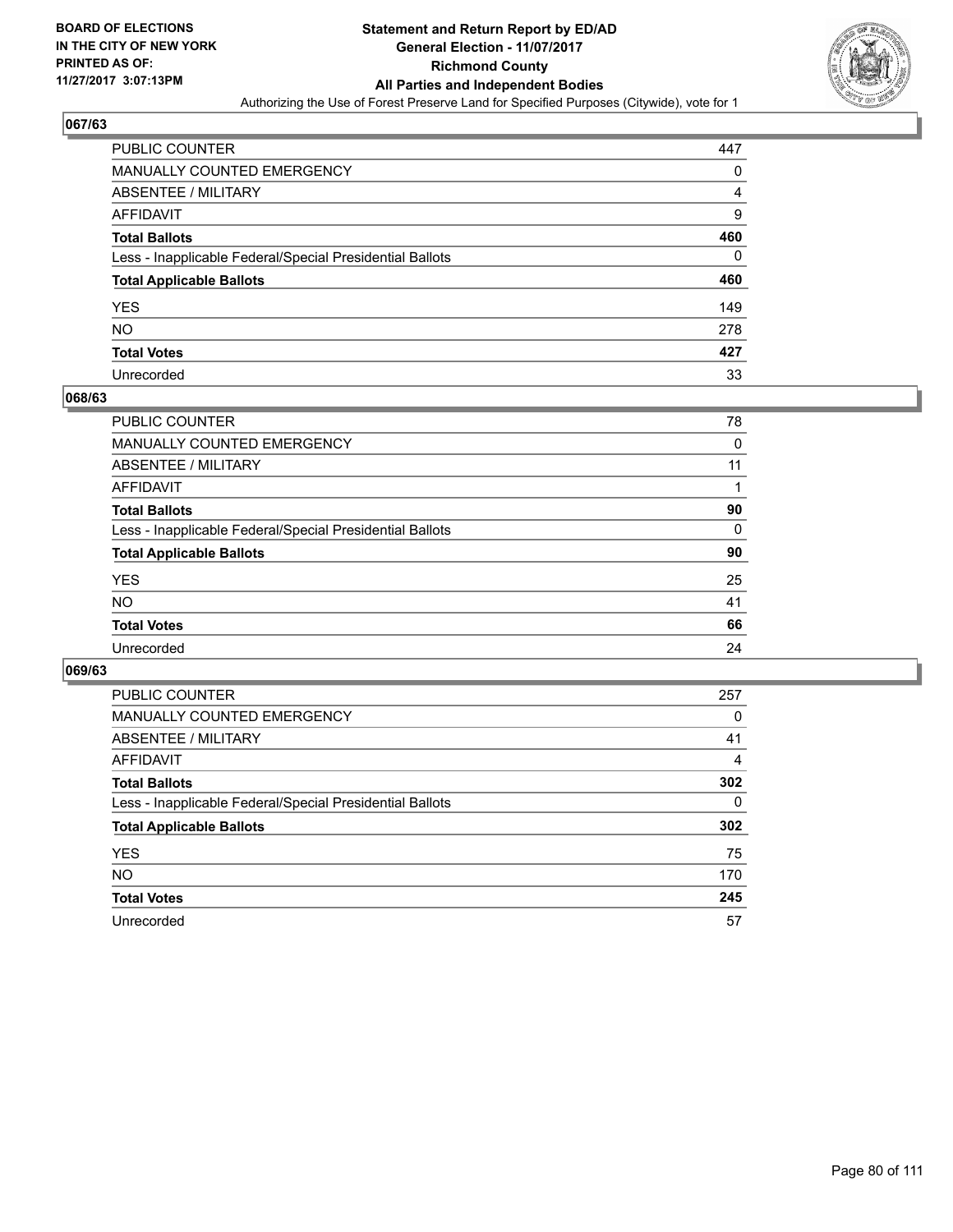

| PUBLIC COUNTER                                           | 177 |
|----------------------------------------------------------|-----|
| MANUALLY COUNTED EMERGENCY                               | 0   |
| ABSENTEE / MILITARY                                      | 4   |
| AFFIDAVIT                                                |     |
| Total Ballots                                            | 182 |
| Less - Inapplicable Federal/Special Presidential Ballots | 0   |
| <b>Total Applicable Ballots</b>                          | 182 |
| YES                                                      | 68  |
| NO.                                                      | 92  |
| <b>Total Votes</b>                                       | 160 |
| Unrecorded                                               | 22  |

#### **071/63**

| <b>PUBLIC COUNTER</b>                                    | 176      |
|----------------------------------------------------------|----------|
| <b>MANUALLY COUNTED EMERGENCY</b>                        | 0        |
| ABSENTEE / MILITARY                                      | 9        |
| AFFIDAVIT                                                | 2        |
| <b>Total Ballots</b>                                     | 187      |
| Less - Inapplicable Federal/Special Presidential Ballots | $\Omega$ |
| <b>Total Applicable Ballots</b>                          | 187      |
| <b>YES</b>                                               | 49       |
| <b>NO</b>                                                | 104      |
| <b>Total Votes</b>                                       | 153      |
| Unrecorded                                               | 34       |

| <b>PUBLIC COUNTER</b>                                    | 357 |
|----------------------------------------------------------|-----|
| MANUALLY COUNTED EMERGENCY                               | 0   |
| <b>ABSENTEE / MILITARY</b>                               | 15  |
| AFFIDAVIT                                                | 0   |
| <b>Total Ballots</b>                                     | 372 |
| Less - Inapplicable Federal/Special Presidential Ballots | 0   |
| <b>Total Applicable Ballots</b>                          | 372 |
| <b>YES</b>                                               | 131 |
| NO.                                                      | 210 |
| <b>Total Votes</b>                                       | 341 |
| Unrecorded                                               | 31  |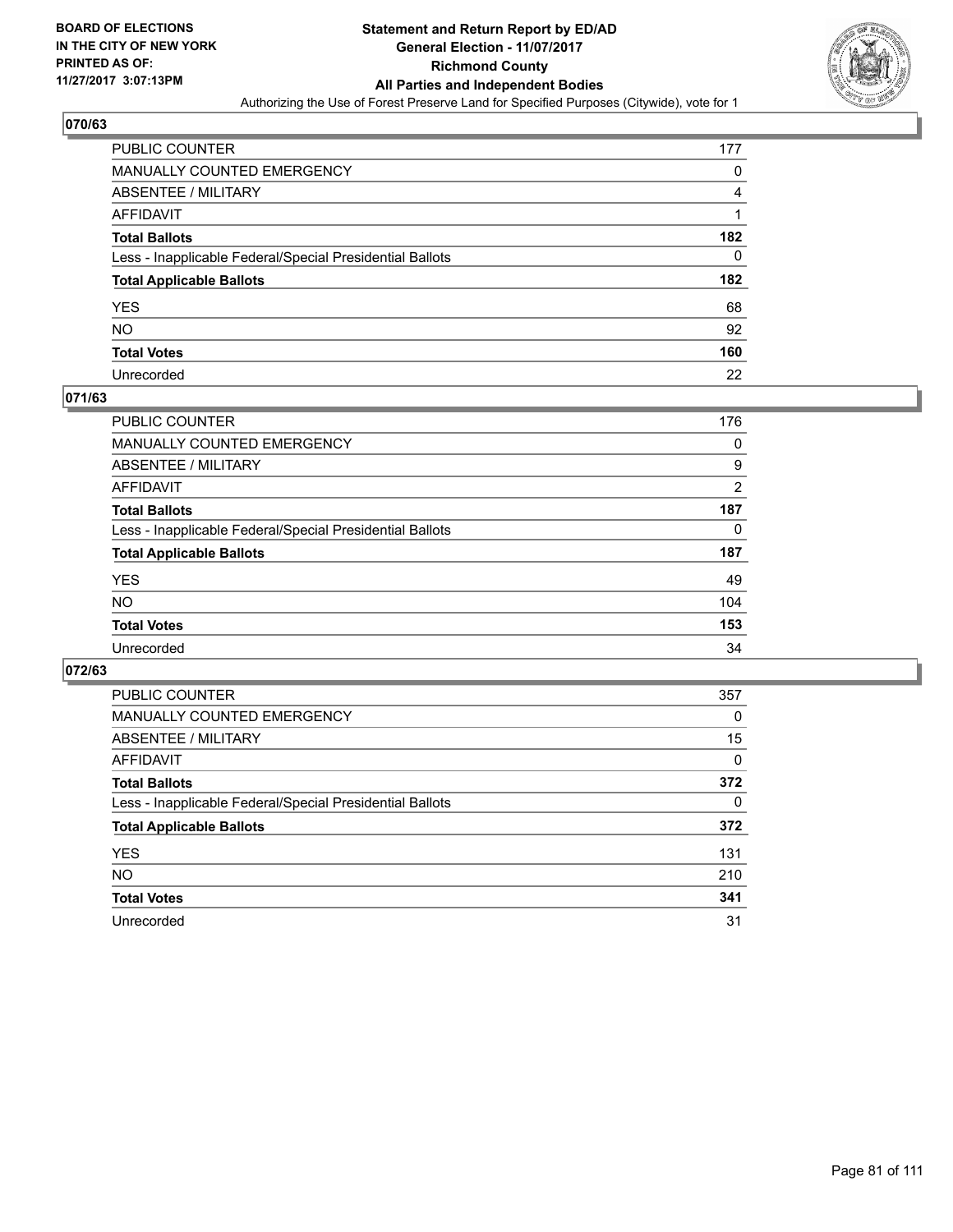

| PUBLIC COUNTER                                           | 335 |
|----------------------------------------------------------|-----|
| MANUALLY COUNTED EMERGENCY                               | 0   |
| ABSENTEE / MILITARY                                      | 12  |
| AFFIDAVIT                                                | 2   |
| <b>Total Ballots</b>                                     | 349 |
| Less - Inapplicable Federal/Special Presidential Ballots | 0   |
| <b>Total Applicable Ballots</b>                          | 349 |
| YES                                                      | 103 |
| NO.                                                      | 205 |
| <b>Total Votes</b>                                       | 308 |
| Unrecorded                                               | 41  |

#### **074/63**

| <b>PUBLIC COUNTER</b>                                    | 198 |
|----------------------------------------------------------|-----|
| <b>MANUALLY COUNTED EMERGENCY</b>                        | 0   |
| ABSENTEE / MILITARY                                      | 14  |
| AFFIDAVIT                                                |     |
| <b>Total Ballots</b>                                     | 213 |
| Less - Inapplicable Federal/Special Presidential Ballots | 0   |
| <b>Total Applicable Ballots</b>                          | 213 |
| <b>YES</b>                                               | 60  |
| <b>NO</b>                                                | 125 |
| <b>Total Votes</b>                                       | 185 |
| Unrecorded                                               | 28  |

| <b>PUBLIC COUNTER</b>                                    | 159      |
|----------------------------------------------------------|----------|
| <b>MANUALLY COUNTED EMERGENCY</b>                        | $\Omega$ |
| ABSENTEE / MILITARY                                      | 12       |
| AFFIDAVIT                                                |          |
| <b>Total Ballots</b>                                     | 172      |
| Less - Inapplicable Federal/Special Presidential Ballots | 0        |
| <b>Total Applicable Ballots</b>                          | 172      |
| <b>YES</b>                                               | 60       |
| <b>NO</b>                                                | 93       |
| <b>Total Votes</b>                                       | 153      |
| Unrecorded                                               | 19       |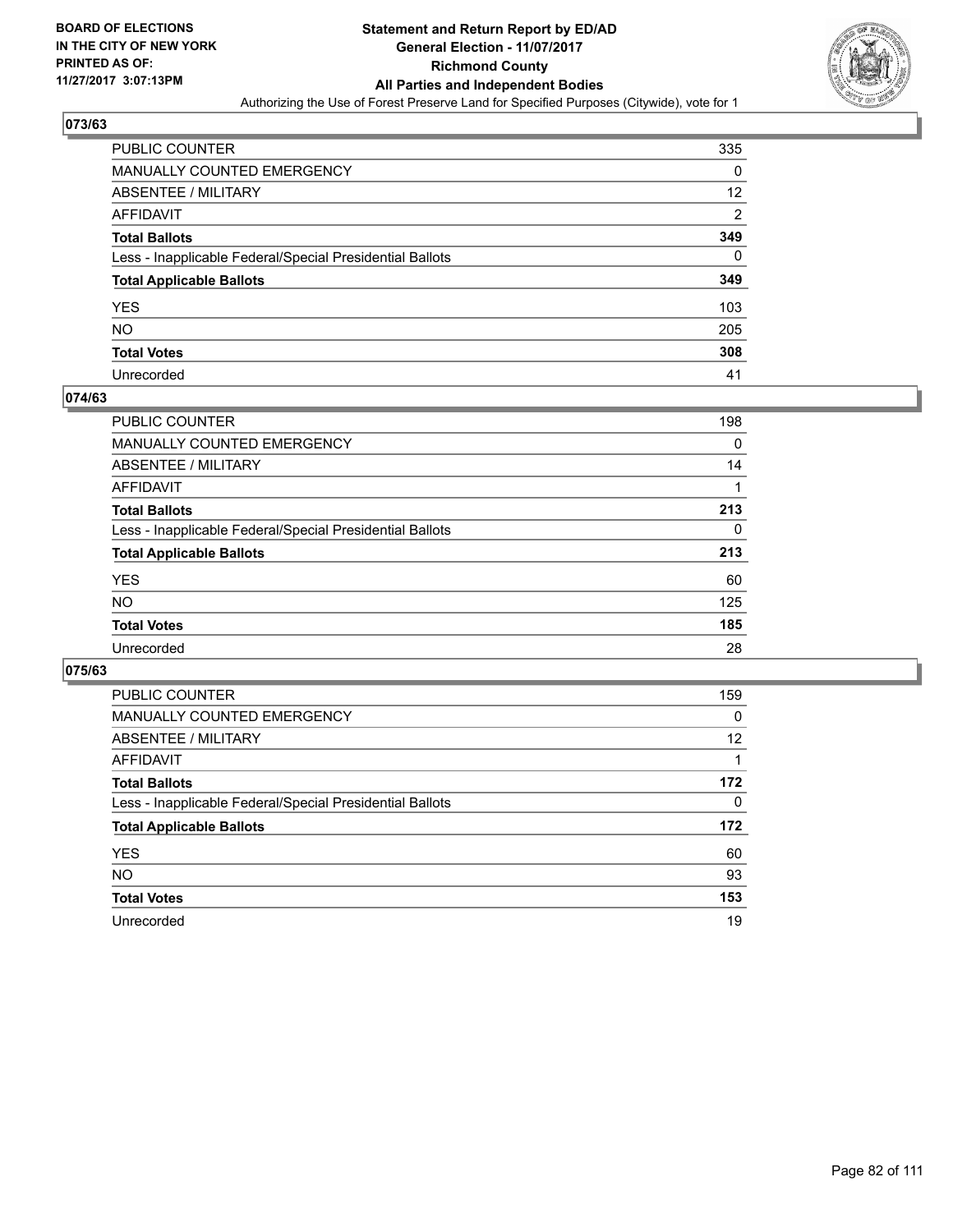

| PUBLIC COUNTER                                           | 323 |
|----------------------------------------------------------|-----|
| MANUALLY COUNTED EMERGENCY                               | 0   |
| ABSENTEE / MILITARY                                      |     |
| AFFIDAVIT                                                | 4   |
| <b>Total Ballots</b>                                     | 334 |
| Less - Inapplicable Federal/Special Presidential Ballots | 0   |
| <b>Total Applicable Ballots</b>                          | 334 |
| YES                                                      | 100 |
| NO.                                                      | 209 |
| <b>Total Votes</b>                                       | 309 |
| Unrecorded                                               | 25  |

# **077/63**

| <b>PUBLIC COUNTER</b>                                    | 250 |
|----------------------------------------------------------|-----|
| <b>MANUALLY COUNTED EMERGENCY</b>                        | 0   |
| <b>ABSENTEE / MILITARY</b>                               | 4   |
| AFFIDAVIT                                                | 2   |
| <b>Total Ballots</b>                                     | 256 |
| Less - Inapplicable Federal/Special Presidential Ballots | 0   |
| <b>Total Applicable Ballots</b>                          | 256 |
| <b>YES</b>                                               | 80  |
| NO                                                       | 155 |
| <b>Total Votes</b>                                       | 235 |
| Unrecorded                                               | 21  |

| <b>PUBLIC COUNTER</b>                                    | 163      |
|----------------------------------------------------------|----------|
| <b>MANUALLY COUNTED EMERGENCY</b>                        | 0        |
| ABSENTEE / MILITARY                                      | 17       |
| AFFIDAVIT                                                | $\Omega$ |
| <b>Total Ballots</b>                                     | 180      |
| Less - Inapplicable Federal/Special Presidential Ballots | 0        |
| <b>Total Applicable Ballots</b>                          | 180      |
| <b>YES</b>                                               | 52       |
| <b>NO</b>                                                | 110      |
| <b>Total Votes</b>                                       | 162      |
| Unrecorded                                               | 18       |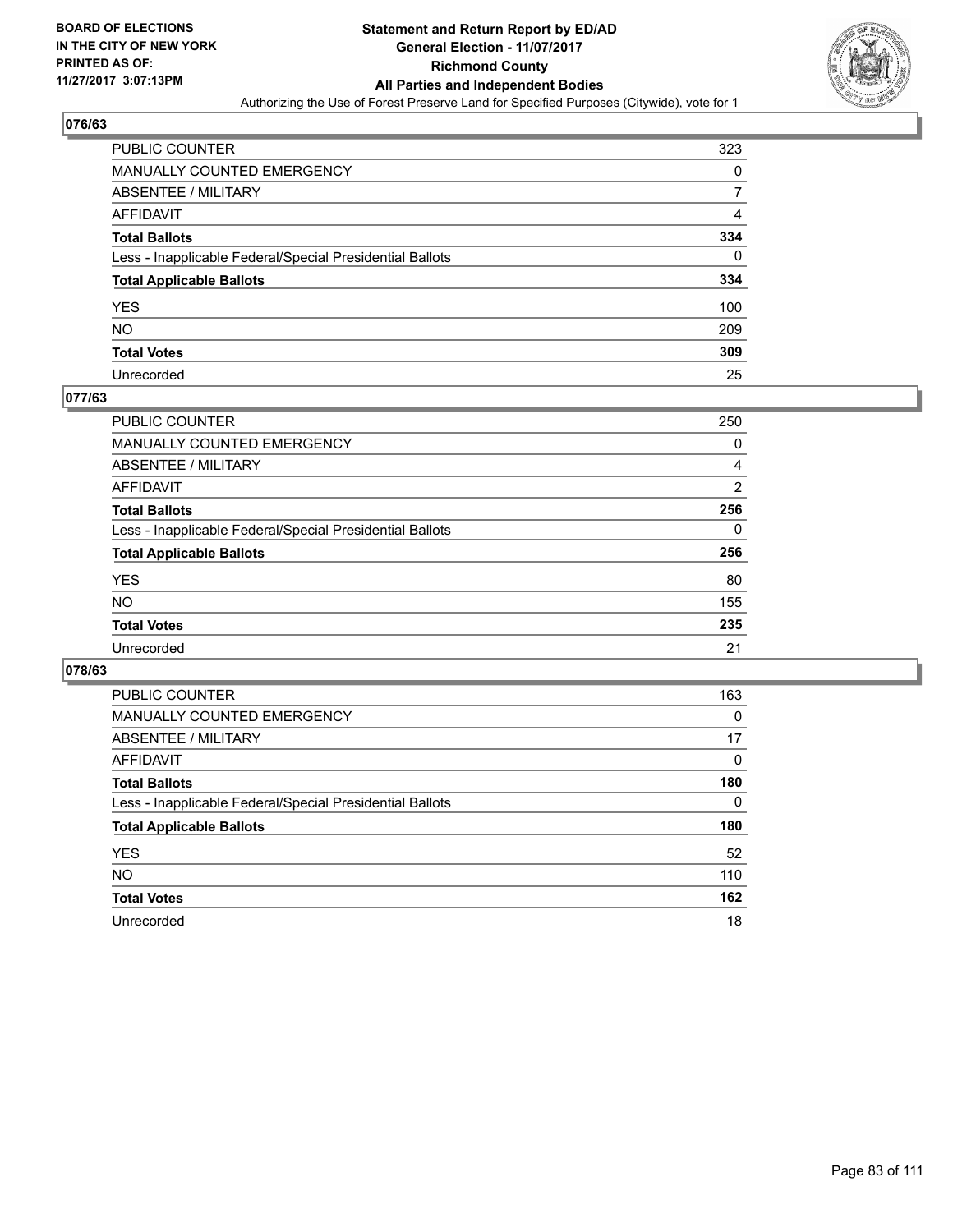

| <b>PUBLIC COUNTER</b>                                    | 278 |
|----------------------------------------------------------|-----|
| <b>MANUALLY COUNTED EMERGENCY</b>                        | 0   |
| ABSENTEE / MILITARY                                      | 11  |
| AFFIDAVIT                                                | 2   |
| <b>Total Ballots</b>                                     | 291 |
| Less - Inapplicable Federal/Special Presidential Ballots | 0   |
| <b>Total Applicable Ballots</b>                          | 291 |
| <b>YES</b>                                               | 103 |
| NO.                                                      | 175 |
| <b>Total Votes</b>                                       | 278 |
| Unrecorded                                               | 13  |

#### **080/63**

| <b>PUBLIC COUNTER</b>                                    | 239 |
|----------------------------------------------------------|-----|
| <b>MANUALLY COUNTED EMERGENCY</b>                        | 0   |
| <b>ABSENTEE / MILITARY</b>                               | 7   |
| AFFIDAVIT                                                | 7   |
| <b>Total Ballots</b>                                     | 253 |
| Less - Inapplicable Federal/Special Presidential Ballots | 0   |
| <b>Total Applicable Ballots</b>                          | 253 |
| <b>YES</b>                                               | 69  |
| NO                                                       | 155 |
| <b>Total Votes</b>                                       | 224 |
| Unrecorded                                               | 29  |

| <b>PUBLIC COUNTER</b>                                    | 218 |
|----------------------------------------------------------|-----|
| MANUALLY COUNTED EMERGENCY                               | 0   |
| ABSENTEE / MILITARY                                      | 10  |
| AFFIDAVIT                                                |     |
| <b>Total Ballots</b>                                     | 229 |
| Less - Inapplicable Federal/Special Presidential Ballots | 0   |
| <b>Total Applicable Ballots</b>                          | 229 |
| <b>YES</b>                                               | 90  |
| NO.                                                      | 107 |
|                                                          |     |
| <b>Total Votes</b>                                       | 197 |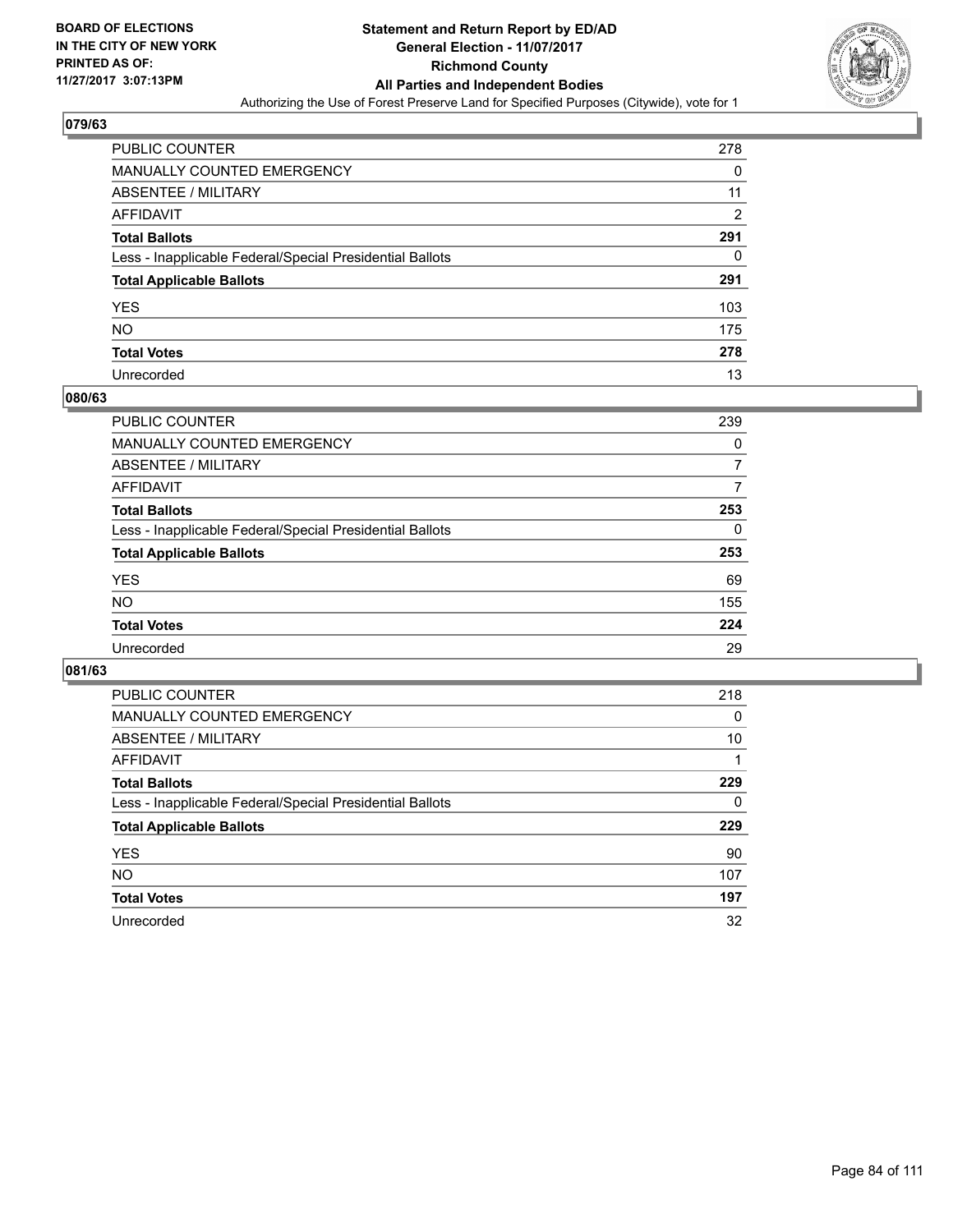

| <b>PUBLIC COUNTER</b>                                    | 196 |
|----------------------------------------------------------|-----|
| <b>MANUALLY COUNTED EMERGENCY</b>                        | 0   |
| ABSENTEE / MILITARY                                      | 15  |
| <b>AFFIDAVIT</b>                                         | 0   |
| <b>Total Ballots</b>                                     | 211 |
| Less - Inapplicable Federal/Special Presidential Ballots | 0   |
| <b>Total Applicable Ballots</b>                          | 211 |
| <b>YES</b>                                               | 73  |
| NO.                                                      | 121 |
| <b>Total Votes</b>                                       | 194 |
| Unrecorded                                               | 17  |

#### **083/63**

| <b>PUBLIC COUNTER</b>                                    | 249 |
|----------------------------------------------------------|-----|
| <b>MANUALLY COUNTED EMERGENCY</b>                        | 0   |
| <b>ABSENTEE / MILITARY</b>                               | 6   |
| AFFIDAVIT                                                |     |
| <b>Total Ballots</b>                                     | 256 |
| Less - Inapplicable Federal/Special Presidential Ballots | 0   |
| <b>Total Applicable Ballots</b>                          | 256 |
| <b>YES</b>                                               | 88  |
| NO                                                       | 141 |
| <b>Total Votes</b>                                       | 229 |
| Unrecorded                                               | 27  |

| <b>PUBLIC COUNTER</b>                                    | 258 |
|----------------------------------------------------------|-----|
| MANUALLY COUNTED EMERGENCY                               | 0   |
| ABSENTEE / MILITARY                                      | 13  |
| AFFIDAVIT                                                |     |
| <b>Total Ballots</b>                                     | 272 |
| Less - Inapplicable Federal/Special Presidential Ballots | 0   |
| <b>Total Applicable Ballots</b>                          | 272 |
| <b>YES</b>                                               | 98  |
| <b>NO</b>                                                | 150 |
| <b>Total Votes</b>                                       | 248 |
| Unrecorded                                               | 24  |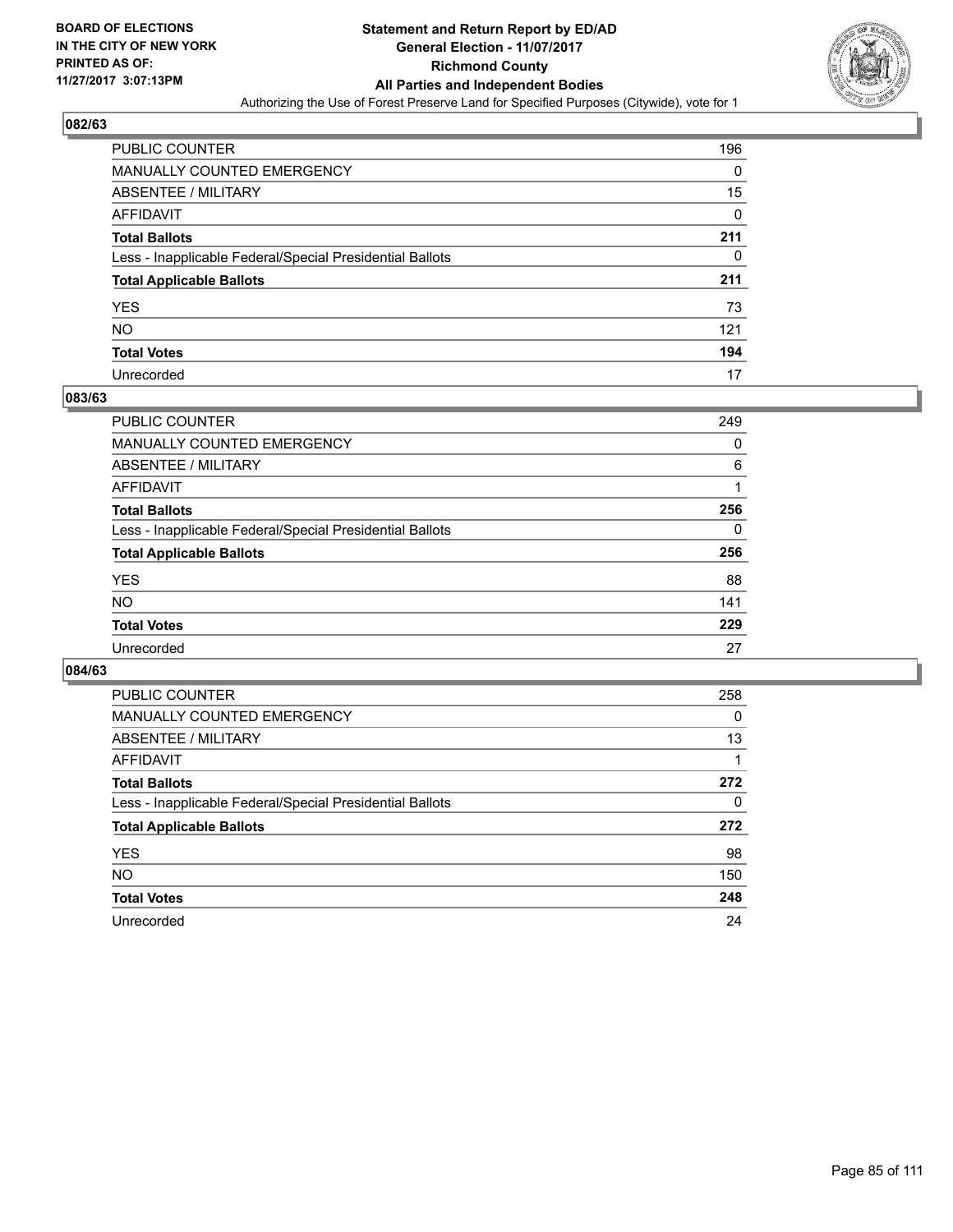

| <b>PUBLIC COUNTER</b>                                    | 258            |
|----------------------------------------------------------|----------------|
| MANUALLY COUNTED EMERGENCY                               | 0              |
| ABSENTEE / MILITARY                                      | $\overline{2}$ |
| AFFIDAVIT                                                | 3              |
| <b>Total Ballots</b>                                     | 263            |
| Less - Inapplicable Federal/Special Presidential Ballots | 0              |
| <b>Total Applicable Ballots</b>                          | 263            |
| YES                                                      | 78             |
| NO.                                                      | 168            |
| <b>Total Votes</b>                                       | 246            |
| Unrecorded                                               | 17             |

#### **086/63**

| <b>Total Votes</b>                                       | 0        |
|----------------------------------------------------------|----------|
| <b>NO</b>                                                | $\Omega$ |
| <b>YES</b>                                               | 0        |
| <b>Total Applicable Ballots</b>                          | 0        |
| Less - Inapplicable Federal/Special Presidential Ballots | $\Omega$ |
| <b>Total Ballots</b>                                     | 0        |
| AFFIDAVIT                                                | 0        |
| ABSENTEE / MILITARY                                      | $\Omega$ |
| MANUALLY COUNTED EMERGENCY                               | 0        |
| PUBLIC COUNTER                                           | 0        |

# **087/63**

| <b>PUBLIC COUNTER</b>                                    | $\Omega$     |
|----------------------------------------------------------|--------------|
| MANUALLY COUNTED EMERGENCY                               | 0            |
| ABSENTEE / MILITARY                                      | 0            |
| AFFIDAVIT                                                | 0            |
| <b>Total Ballots</b>                                     | 0            |
| Less - Inapplicable Federal/Special Presidential Ballots | 0            |
| <b>Total Applicable Ballots</b>                          | 0            |
| <b>YES</b>                                               | 0            |
| <b>NO</b>                                                | <sup>0</sup> |
| <b>Total Votes</b>                                       | 0            |

| PUBLIC COUNTER                                           | 0 |
|----------------------------------------------------------|---|
| MANUALLY COUNTED EMERGENCY                               | 0 |
| ABSENTEE / MILITARY                                      | 0 |
| AFFIDAVIT                                                | 0 |
| <b>Total Ballots</b>                                     | 0 |
| Less - Inapplicable Federal/Special Presidential Ballots | 0 |
| <b>Total Applicable Ballots</b>                          | 0 |
| <b>YES</b>                                               | 0 |
| <b>NO</b>                                                | 0 |
| <b>Total Votes</b>                                       | 0 |
|                                                          |   |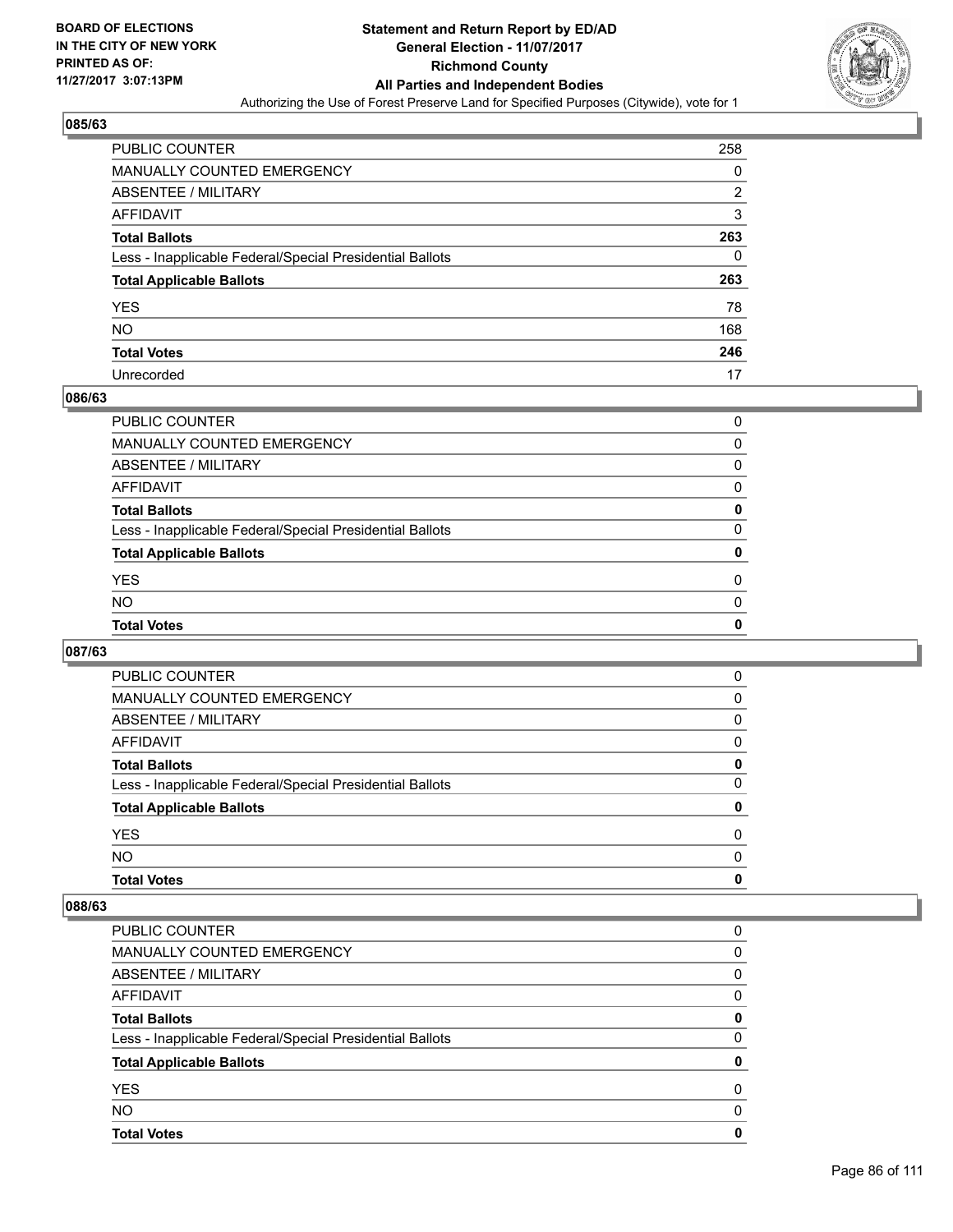

| PUBLIC COUNTER                                           | 0 |
|----------------------------------------------------------|---|
| MANUALLY COUNTED EMERGENCY                               | 0 |
| ABSENTEE / MILITARY                                      | 0 |
| AFFIDAVIT                                                | 0 |
| <b>Total Ballots</b>                                     | 0 |
| Less - Inapplicable Federal/Special Presidential Ballots | 0 |
| <b>Total Applicable Ballots</b>                          | 0 |
| <b>YES</b>                                               | 0 |
| <b>NO</b>                                                | 0 |
| <b>Total Votes</b>                                       | 0 |

| <b>PUBLIC COUNTER</b>                                    | 0 |
|----------------------------------------------------------|---|
| MANUALLY COUNTED EMERGENCY                               | 0 |
| ABSENTEE / MILITARY                                      | 0 |
| AFFIDAVIT                                                | 0 |
| <b>Total Ballots</b>                                     | 0 |
| Less - Inapplicable Federal/Special Presidential Ballots | 0 |
| <b>Total Applicable Ballots</b>                          | 0 |
| <b>YES</b>                                               | 0 |
| <b>NO</b>                                                | 0 |
| <b>Total Votes</b>                                       | 0 |
|                                                          |   |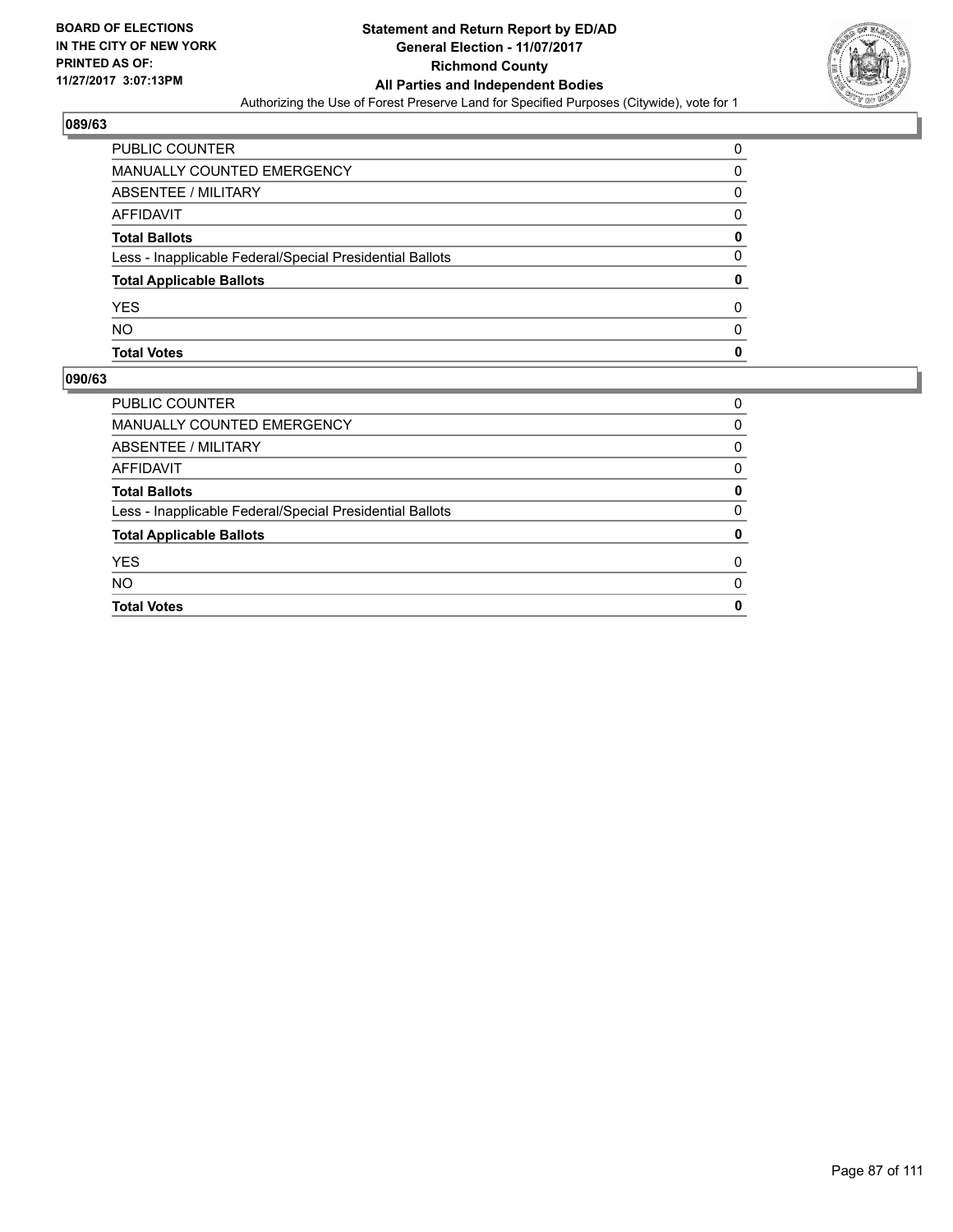

| PUBLIC COUNTER                                           | 313            |
|----------------------------------------------------------|----------------|
| MANUALLY COUNTED EMERGENCY                               | 0              |
| ABSENTEE / MILITARY                                      | 13             |
| AFFIDAVIT                                                | $\overline{2}$ |
| Total Ballots                                            | 328            |
| Less - Inapplicable Federal/Special Presidential Ballots | 0              |
| <b>Total Applicable Ballots</b>                          | 328            |
| YES                                                      | 111            |
| NO.                                                      | 195            |
| <b>Total Votes</b>                                       | 306            |
| Unrecorded                                               | 22             |

#### **002/64**

| <b>PUBLIC COUNTER</b>                                    | 404      |
|----------------------------------------------------------|----------|
| <b>MANUALLY COUNTED EMERGENCY</b>                        | 0        |
| ABSENTEE / MILITARY                                      | 22       |
| AFFIDAVIT                                                | 5        |
| <b>Total Ballots</b>                                     | 431      |
| Less - Inapplicable Federal/Special Presidential Ballots | $\Omega$ |
| <b>Total Applicable Ballots</b>                          | 431      |
| <b>YES</b>                                               | 144      |
| <b>NO</b>                                                | 253      |
| <b>Total Votes</b>                                       | 397      |
| Unrecorded                                               | 34       |

| <b>PUBLIC COUNTER</b>                                    | 394      |
|----------------------------------------------------------|----------|
| <b>MANUALLY COUNTED EMERGENCY</b>                        | $\Omega$ |
| ABSENTEE / MILITARY                                      | 21       |
| AFFIDAVIT                                                | 2        |
| <b>Total Ballots</b>                                     | 417      |
| Less - Inapplicable Federal/Special Presidential Ballots | 0        |
| <b>Total Applicable Ballots</b>                          | 417      |
| <b>YES</b>                                               | 123      |
| <b>NO</b>                                                | 247      |
| <b>Total Votes</b>                                       | 370      |
| Unrecorded                                               | 47       |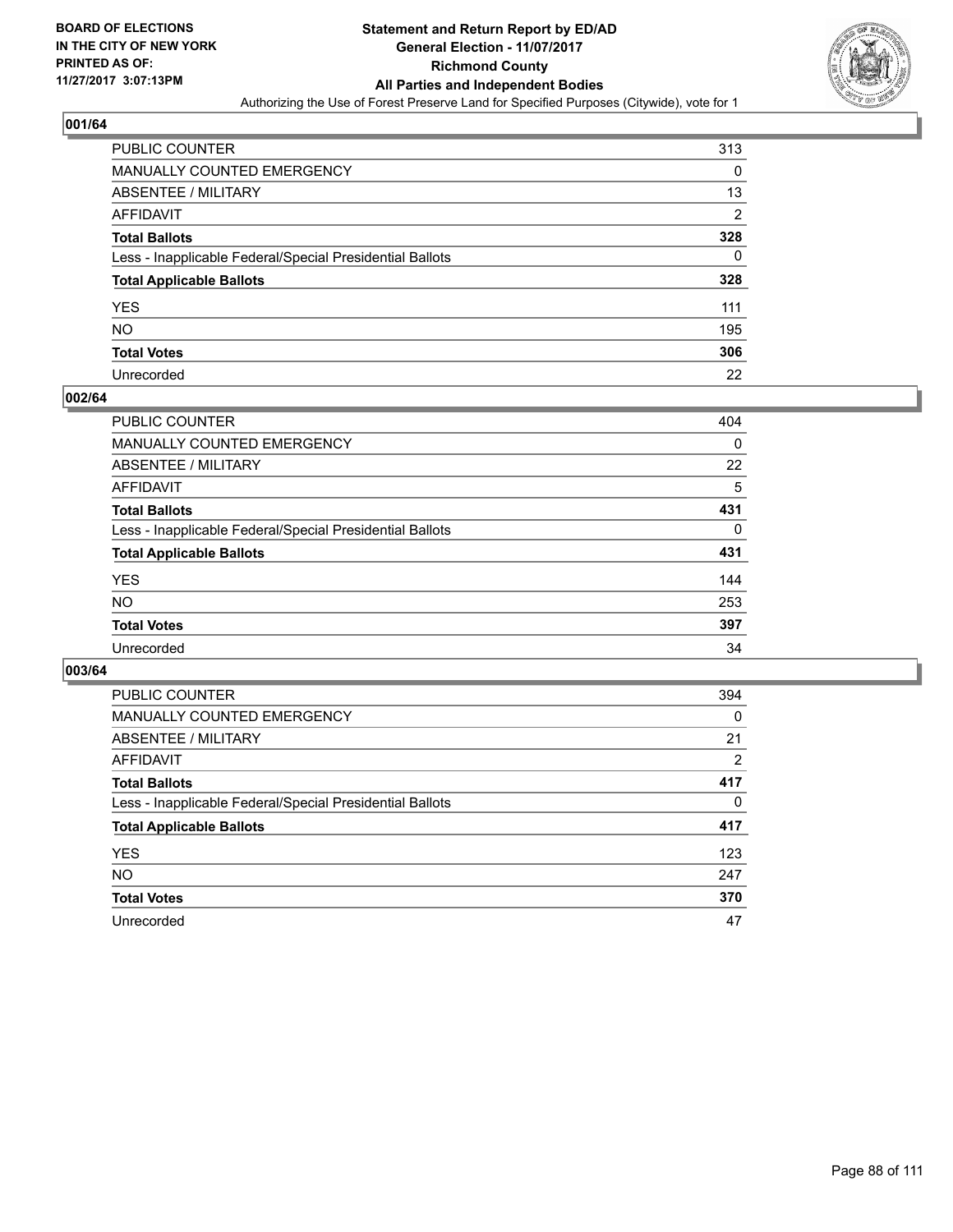

| <b>PUBLIC COUNTER</b>                                    | 307 |
|----------------------------------------------------------|-----|
| MANUALLY COUNTED EMERGENCY                               | 0   |
| <b>ABSENTEE / MILITARY</b>                               | 11  |
| AFFIDAVIT                                                | 0   |
| <b>Total Ballots</b>                                     | 318 |
| Less - Inapplicable Federal/Special Presidential Ballots | 0   |
| <b>Total Applicable Ballots</b>                          | 318 |
| YES                                                      | 111 |
| NO.                                                      | 179 |
| <b>Total Votes</b>                                       | 290 |
| Unrecorded                                               | 28  |

#### **005/64**

| <b>PUBLIC COUNTER</b>                                    | 416 |
|----------------------------------------------------------|-----|
| <b>MANUALLY COUNTED EMERGENCY</b>                        | 0   |
| ABSENTEE / MILITARY                                      | 18  |
| AFFIDAVIT                                                | 4   |
| <b>Total Ballots</b>                                     | 438 |
| Less - Inapplicable Federal/Special Presidential Ballots | 0   |
| <b>Total Applicable Ballots</b>                          | 438 |
| <b>YES</b>                                               | 139 |
| <b>NO</b>                                                | 267 |
| <b>Total Votes</b>                                       | 406 |
| Unrecorded                                               | 32  |

| <b>PUBLIC COUNTER</b>                                    | 426      |
|----------------------------------------------------------|----------|
| MANUALLY COUNTED EMERGENCY                               | $\Omega$ |
| ABSENTEE / MILITARY                                      | 16       |
| AFFIDAVIT                                                | 6        |
| <b>Total Ballots</b>                                     | 448      |
| Less - Inapplicable Federal/Special Presidential Ballots | 0        |
| <b>Total Applicable Ballots</b>                          | 448      |
| <b>YES</b>                                               | 162      |
| NO.                                                      | 248      |
| <b>Total Votes</b>                                       | 410      |
| Unrecorded                                               | 38       |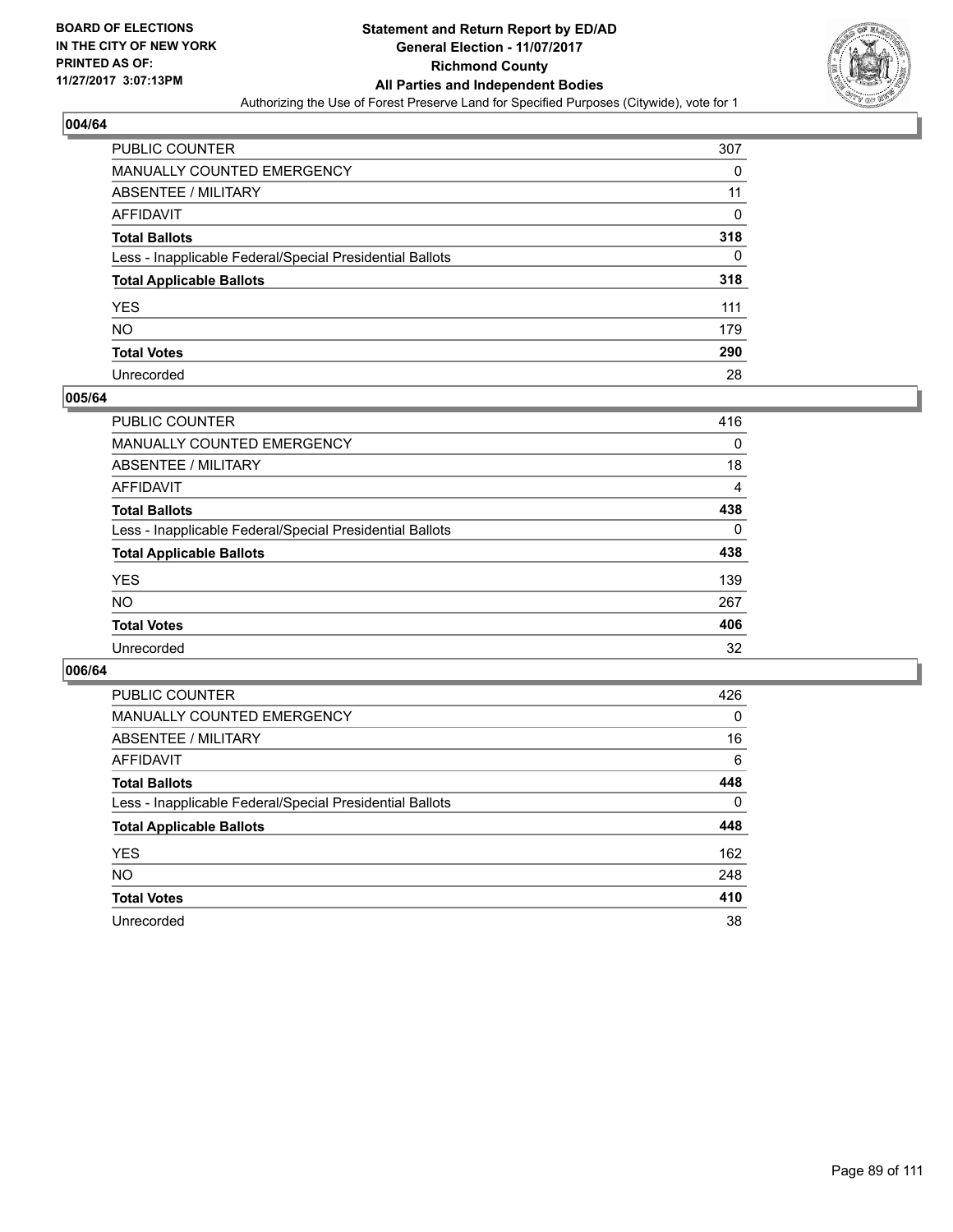

| <b>PUBLIC COUNTER</b>                                    | 427            |
|----------------------------------------------------------|----------------|
| MANUALLY COUNTED EMERGENCY                               | 0              |
| <b>ABSENTEE / MILITARY</b>                               | 13             |
| AFFIDAVIT                                                | $\overline{2}$ |
| <b>Total Ballots</b>                                     | 442            |
| Less - Inapplicable Federal/Special Presidential Ballots | 0              |
| <b>Total Applicable Ballots</b>                          | 442            |
| YES                                                      | 137            |
| NO.                                                      | 273            |
| <b>Total Votes</b>                                       | 410            |
| Unrecorded                                               | 32             |

#### **008/64**

| <b>PUBLIC COUNTER</b>                                    | 332 |
|----------------------------------------------------------|-----|
| <b>MANUALLY COUNTED EMERGENCY</b>                        | 0   |
| ABSENTEE / MILITARY                                      | 20  |
| AFFIDAVIT                                                | 3   |
| <b>Total Ballots</b>                                     | 355 |
| Less - Inapplicable Federal/Special Presidential Ballots | 0   |
| <b>Total Applicable Ballots</b>                          | 355 |
| <b>YES</b>                                               | 117 |
| <b>NO</b>                                                | 218 |
| <b>Total Votes</b>                                       | 335 |
| Unrecorded                                               | 20  |

| <b>PUBLIC COUNTER</b>                                    | 317 |
|----------------------------------------------------------|-----|
| MANUALLY COUNTED EMERGENCY                               | 0   |
| ABSENTEE / MILITARY                                      | 8   |
| AFFIDAVIT                                                |     |
| <b>Total Ballots</b>                                     | 326 |
| Less - Inapplicable Federal/Special Presidential Ballots | 0   |
| <b>Total Applicable Ballots</b>                          | 326 |
| <b>YES</b>                                               | 98  |
| <b>NO</b>                                                | 194 |
| <b>Total Votes</b>                                       | 292 |
| Unrecorded                                               | 34  |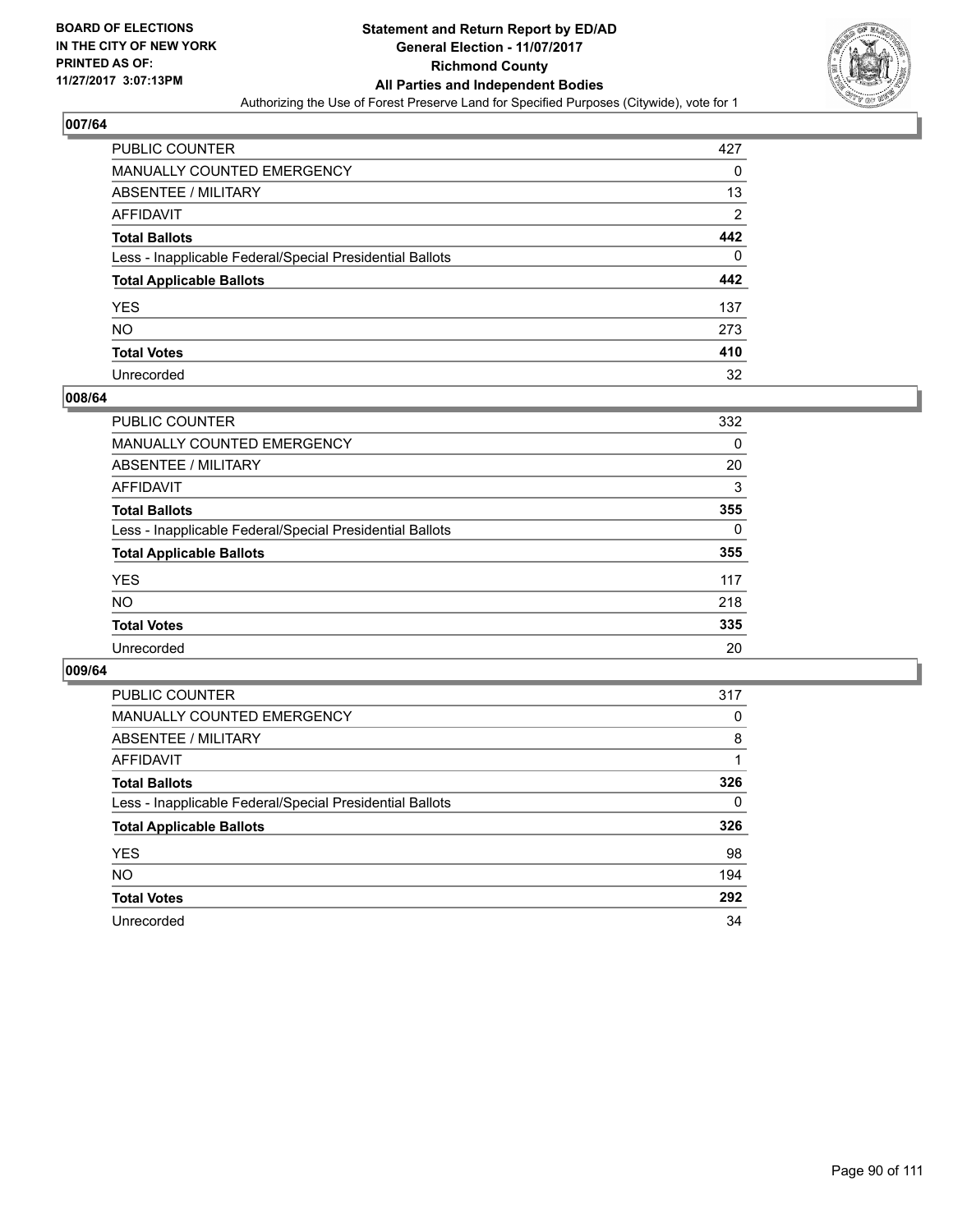

| PUBLIC COUNTER                                           | 318 |
|----------------------------------------------------------|-----|
| MANUALLY COUNTED EMERGENCY                               | 0   |
| ABSENTEE / MILITARY                                      | 8   |
| AFFIDAVIT                                                | 6   |
| <b>Total Ballots</b>                                     | 332 |
| Less - Inapplicable Federal/Special Presidential Ballots | 0   |
| <b>Total Applicable Ballots</b>                          | 332 |
| YES                                                      | 99  |
| NO.                                                      | 204 |
| <b>Total Votes</b>                                       | 303 |
| Unrecorded                                               | 29  |

#### **011/64**

| <b>PUBLIC COUNTER</b>                                    | 145 |
|----------------------------------------------------------|-----|
| <b>MANUALLY COUNTED EMERGENCY</b>                        | 0   |
|                                                          |     |
| ABSENTEE / MILITARY                                      | 11  |
| AFFIDAVIT                                                | 0   |
| <b>Total Ballots</b>                                     | 156 |
| Less - Inapplicable Federal/Special Presidential Ballots | 0   |
| <b>Total Applicable Ballots</b>                          | 156 |
| <b>YES</b>                                               | 40  |
| <b>NO</b>                                                | 99  |
| <b>Total Votes</b>                                       | 139 |
| Unrecorded                                               | 17  |

| <b>PUBLIC COUNTER</b>                                    | 293      |
|----------------------------------------------------------|----------|
| MANUALLY COUNTED EMERGENCY                               | $\Omega$ |
| ABSENTEE / MILITARY                                      | 13       |
| AFFIDAVIT                                                | 3        |
| <b>Total Ballots</b>                                     | 309      |
| Less - Inapplicable Federal/Special Presidential Ballots | 0        |
| <b>Total Applicable Ballots</b>                          | 309      |
| <b>YES</b>                                               | 74       |
| NO.                                                      | 196      |
| <b>Total Votes</b>                                       | 270      |
| Unrecorded                                               | 39       |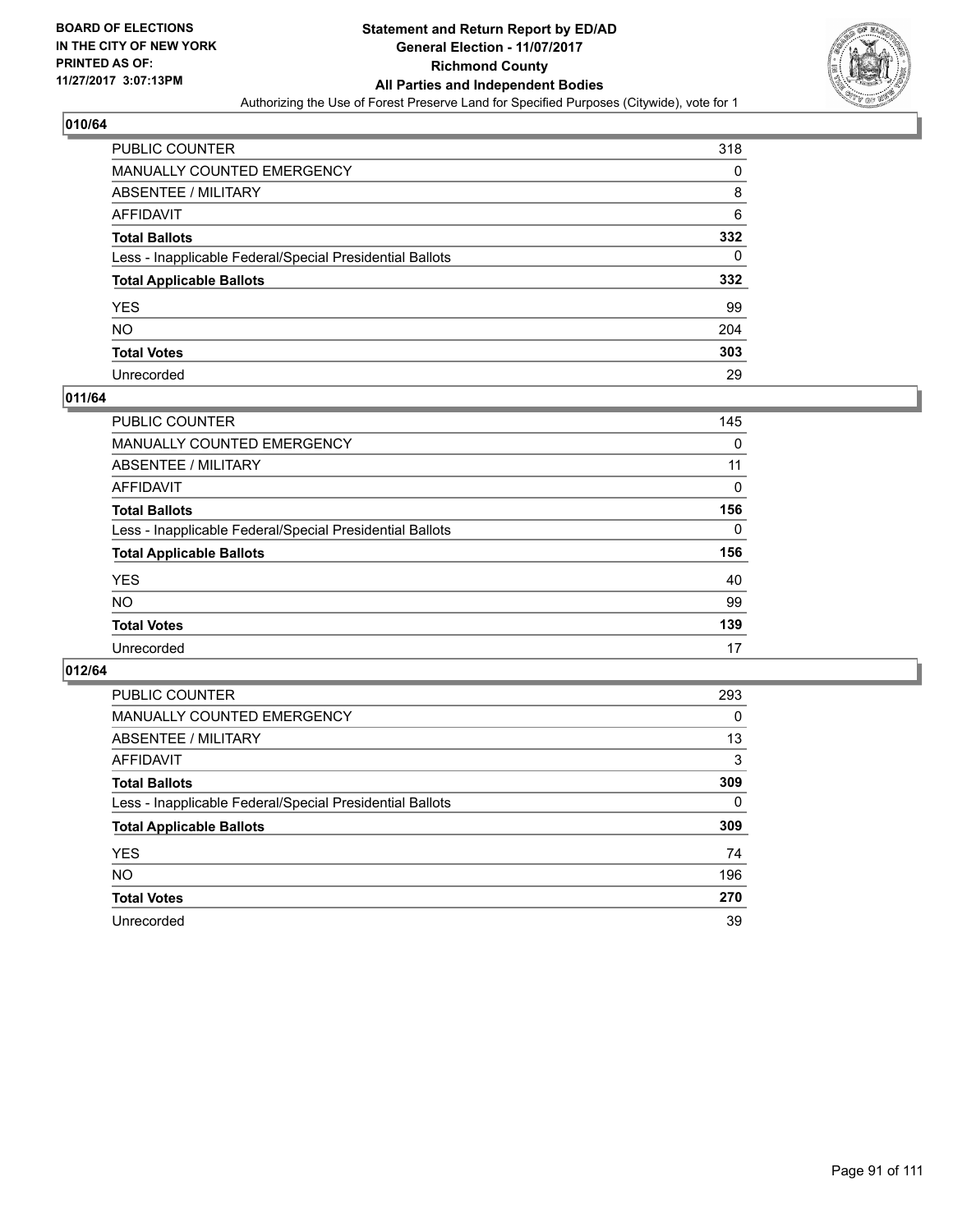

| PUBLIC COUNTER                                           | 148 |
|----------------------------------------------------------|-----|
| <b>MANUALLY COUNTED EMERGENCY</b>                        | 0   |
| ABSENTEE / MILITARY                                      | 4   |
| AFFIDAVIT                                                |     |
| <b>Total Ballots</b>                                     | 153 |
| Less - Inapplicable Federal/Special Presidential Ballots | 0   |
| <b>Total Applicable Ballots</b>                          | 153 |
| YES                                                      | 45  |
| NO.                                                      | 93  |
| <b>Total Votes</b>                                       | 138 |
| Unrecorded                                               | 15  |

#### **014/64**

| <b>PUBLIC COUNTER</b>                                    | 379 |
|----------------------------------------------------------|-----|
| MANUALLY COUNTED EMERGENCY                               | 0   |
| ABSENTEE / MILITARY                                      | 12  |
| AFFIDAVIT                                                | 2   |
| <b>Total Ballots</b>                                     | 393 |
| Less - Inapplicable Federal/Special Presidential Ballots | 0   |
| <b>Total Applicable Ballots</b>                          | 393 |
| <b>YES</b>                                               | 142 |
| <b>NO</b>                                                | 229 |
| <b>Total Votes</b>                                       | 371 |
| Unrecorded                                               | 22  |

| <b>PUBLIC COUNTER</b>                                    | 439            |
|----------------------------------------------------------|----------------|
| MANUALLY COUNTED EMERGENCY                               | 0              |
| ABSENTEE / MILITARY                                      | 12             |
| AFFIDAVIT                                                | $\overline{2}$ |
| <b>Total Ballots</b>                                     | 453            |
| Less - Inapplicable Federal/Special Presidential Ballots | 0              |
| <b>Total Applicable Ballots</b>                          | 453            |
| <b>YES</b>                                               | 151            |
| NO.                                                      | 264            |
| <b>Total Votes</b>                                       | 415            |
| Unrecorded                                               | 38             |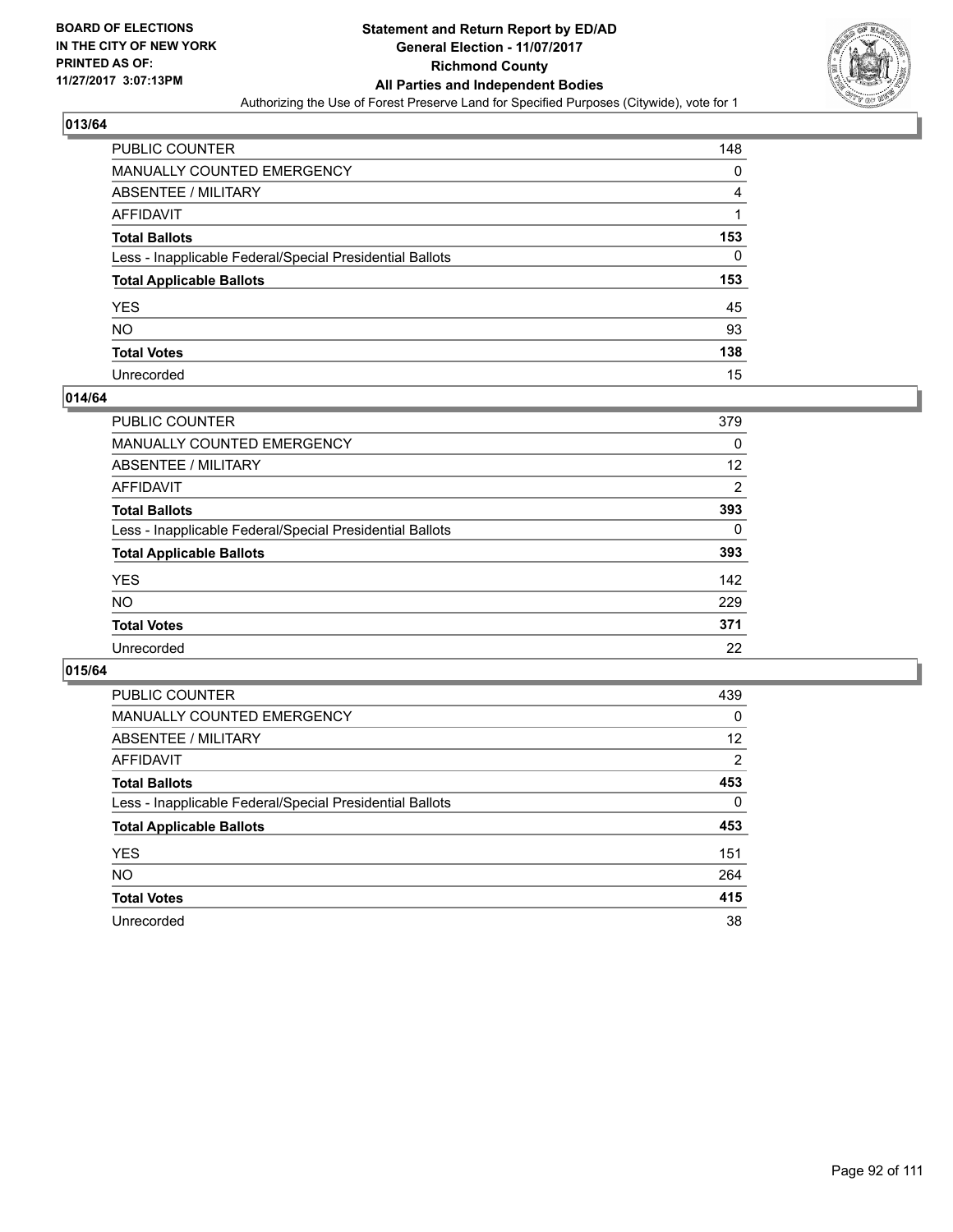

| <b>PUBLIC COUNTER</b>                                    | 356 |
|----------------------------------------------------------|-----|
| MANUALLY COUNTED EMERGENCY                               | 0   |
| <b>ABSENTEE / MILITARY</b>                               | 13  |
| AFFIDAVIT                                                | 4   |
| <b>Total Ballots</b>                                     | 373 |
| Less - Inapplicable Federal/Special Presidential Ballots | 0   |
| <b>Total Applicable Ballots</b>                          | 373 |
| YES                                                      | 113 |
| NΟ                                                       | 220 |
| <b>Total Votes</b>                                       | 333 |
| Unrecorded                                               | 40  |

#### **017/64**

| PUBLIC COUNTER                                           | 368            |
|----------------------------------------------------------|----------------|
| <b>MANUALLY COUNTED EMERGENCY</b>                        | 0              |
| <b>ABSENTEE / MILITARY</b>                               | 31             |
| AFFIDAVIT                                                | $\overline{2}$ |
| <b>Total Ballots</b>                                     | 401            |
| Less - Inapplicable Federal/Special Presidential Ballots | 0              |
| <b>Total Applicable Ballots</b>                          | 401            |
| <b>YES</b>                                               | 148            |
| <b>NO</b>                                                | 215            |
| <b>Total Votes</b>                                       | 363            |
| Unrecorded                                               | 38             |

| <b>PUBLIC COUNTER</b>                                    | 270          |
|----------------------------------------------------------|--------------|
| MANUALLY COUNTED EMERGENCY                               | 0            |
| ABSENTEE / MILITARY                                      | 14           |
| AFFIDAVIT                                                | $\mathbf{0}$ |
| <b>Total Ballots</b>                                     | 284          |
| Less - Inapplicable Federal/Special Presidential Ballots | 0            |
| <b>Total Applicable Ballots</b>                          | 284          |
| <b>YES</b>                                               | 69           |
| <b>NO</b>                                                | 178          |
| <b>Total Votes</b>                                       | 247          |
| Unrecorded                                               | 37           |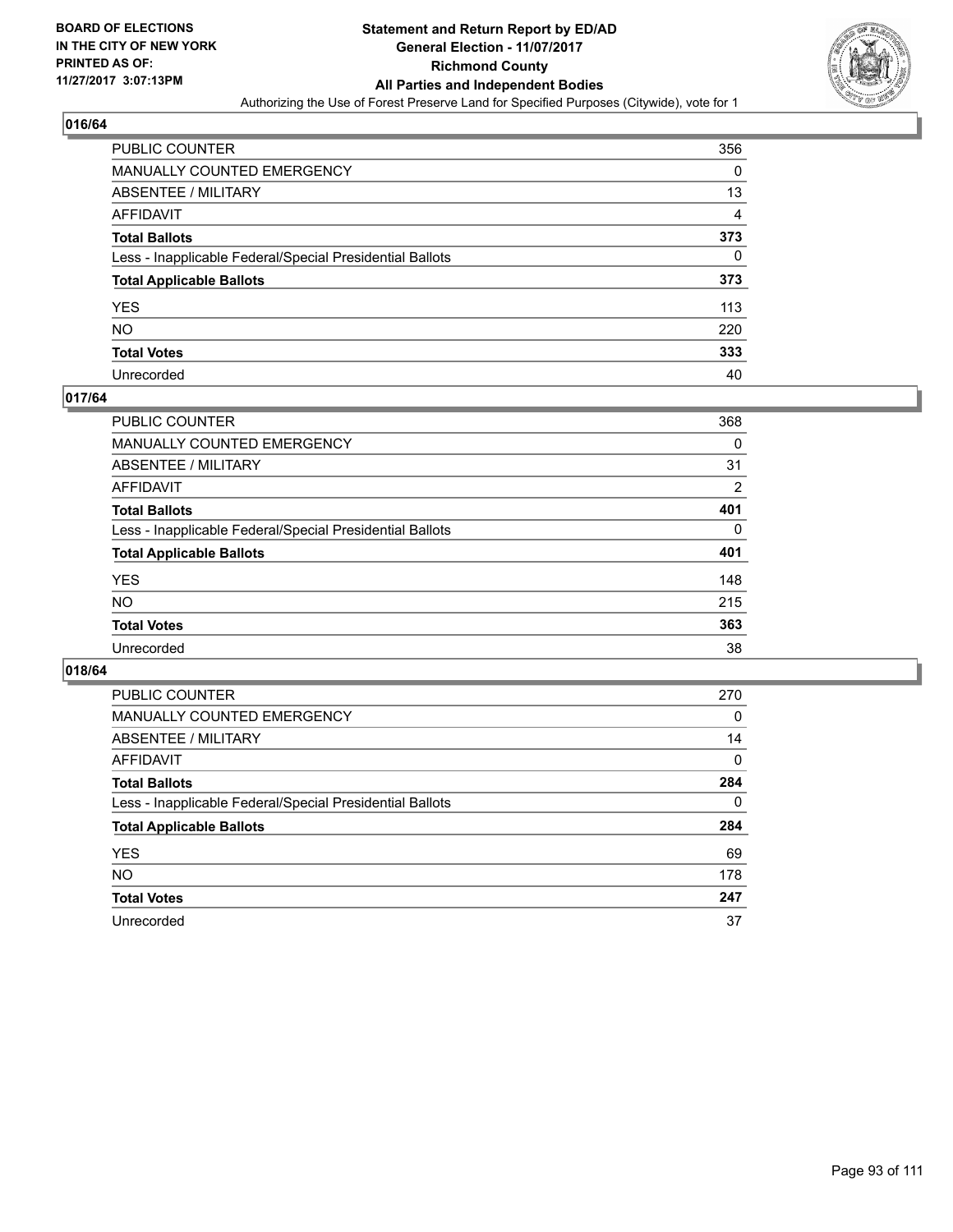

| PUBLIC COUNTER                                           | 200            |
|----------------------------------------------------------|----------------|
| MANUALLY COUNTED EMERGENCY                               | 0              |
| ABSENTEE / MILITARY                                      | 35             |
| AFFIDAVIT                                                | $\overline{2}$ |
| Total Ballots                                            | 237            |
| Less - Inapplicable Federal/Special Presidential Ballots | 0              |
| <b>Total Applicable Ballots</b>                          | 237            |
| YES                                                      | 82             |
| NO.                                                      | 131            |
| <b>Total Votes</b>                                       | 213            |
| Unrecorded                                               | 24             |

#### **020/64**

| <b>PUBLIC COUNTER</b>                                    | 303      |
|----------------------------------------------------------|----------|
| MANUALLY COUNTED EMERGENCY                               | 0        |
| ABSENTEE / MILITARY                                      | 11       |
| AFFIDAVIT                                                | 2        |
| <b>Total Ballots</b>                                     | 316      |
| Less - Inapplicable Federal/Special Presidential Ballots | $\Omega$ |
| <b>Total Applicable Ballots</b>                          | 316      |
| <b>YES</b>                                               | 98       |
| <b>NO</b>                                                | 185      |
| <b>Total Votes</b>                                       | 283      |
| Unrecorded                                               | 33       |

| <b>PUBLIC COUNTER</b>                                    | 327            |
|----------------------------------------------------------|----------------|
| MANUALLY COUNTED EMERGENCY                               | 0              |
| ABSENTEE / MILITARY                                      | 8              |
| AFFIDAVIT                                                | $\overline{2}$ |
| <b>Total Ballots</b>                                     | 337            |
| Less - Inapplicable Federal/Special Presidential Ballots | 0              |
| <b>Total Applicable Ballots</b>                          | 337            |
| <b>YES</b>                                               | 93             |
| NO.                                                      | 210            |
| <b>Total Votes</b>                                       | 303            |
| Unrecorded                                               | 34             |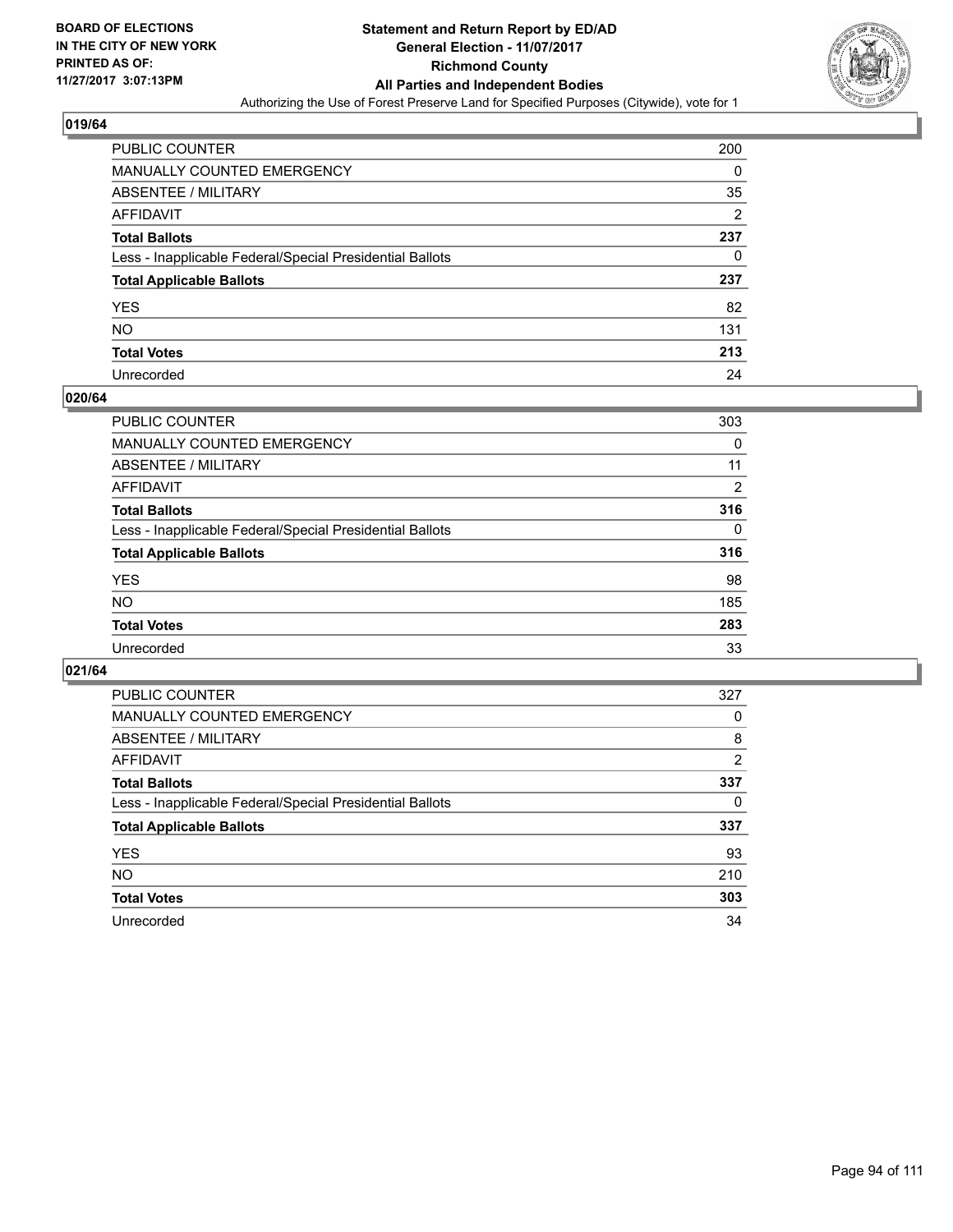

| PUBLIC COUNTER                                           | 362 |
|----------------------------------------------------------|-----|
| MANUALLY COUNTED EMERGENCY                               | 0   |
| <b>ABSENTEE / MILITARY</b>                               | 22  |
| AFFIDAVIT                                                | 4   |
| <b>Total Ballots</b>                                     | 388 |
| Less - Inapplicable Federal/Special Presidential Ballots | 0   |
| <b>Total Applicable Ballots</b>                          | 388 |
| YES                                                      | 122 |
| NO.                                                      | 230 |
| <b>Total Votes</b>                                       | 352 |
| Unrecorded                                               | 36  |

#### **023/64**

| <b>PUBLIC COUNTER</b>                                    | 317 |
|----------------------------------------------------------|-----|
| <b>MANUALLY COUNTED EMERGENCY</b>                        | 0   |
| ABSENTEE / MILITARY                                      | 15  |
| AFFIDAVIT                                                | 7   |
| <b>Total Ballots</b>                                     | 339 |
| Less - Inapplicable Federal/Special Presidential Ballots | 0   |
| <b>Total Applicable Ballots</b>                          | 339 |
| <b>YES</b>                                               | 115 |
| <b>NO</b>                                                | 181 |
| <b>Total Votes</b>                                       | 296 |
| Unrecorded                                               | 43  |

| <b>PUBLIC COUNTER</b>                                    | 315 |
|----------------------------------------------------------|-----|
| <b>MANUALLY COUNTED EMERGENCY</b>                        | 0   |
| ABSENTEE / MILITARY                                      | 4   |
| AFFIDAVIT                                                |     |
| <b>Total Ballots</b>                                     | 320 |
| Less - Inapplicable Federal/Special Presidential Ballots | 0   |
| <b>Total Applicable Ballots</b>                          | 320 |
| <b>YES</b>                                               | 114 |
| NO.                                                      | 174 |
| <b>Total Votes</b>                                       | 288 |
| Unrecorded                                               | 32  |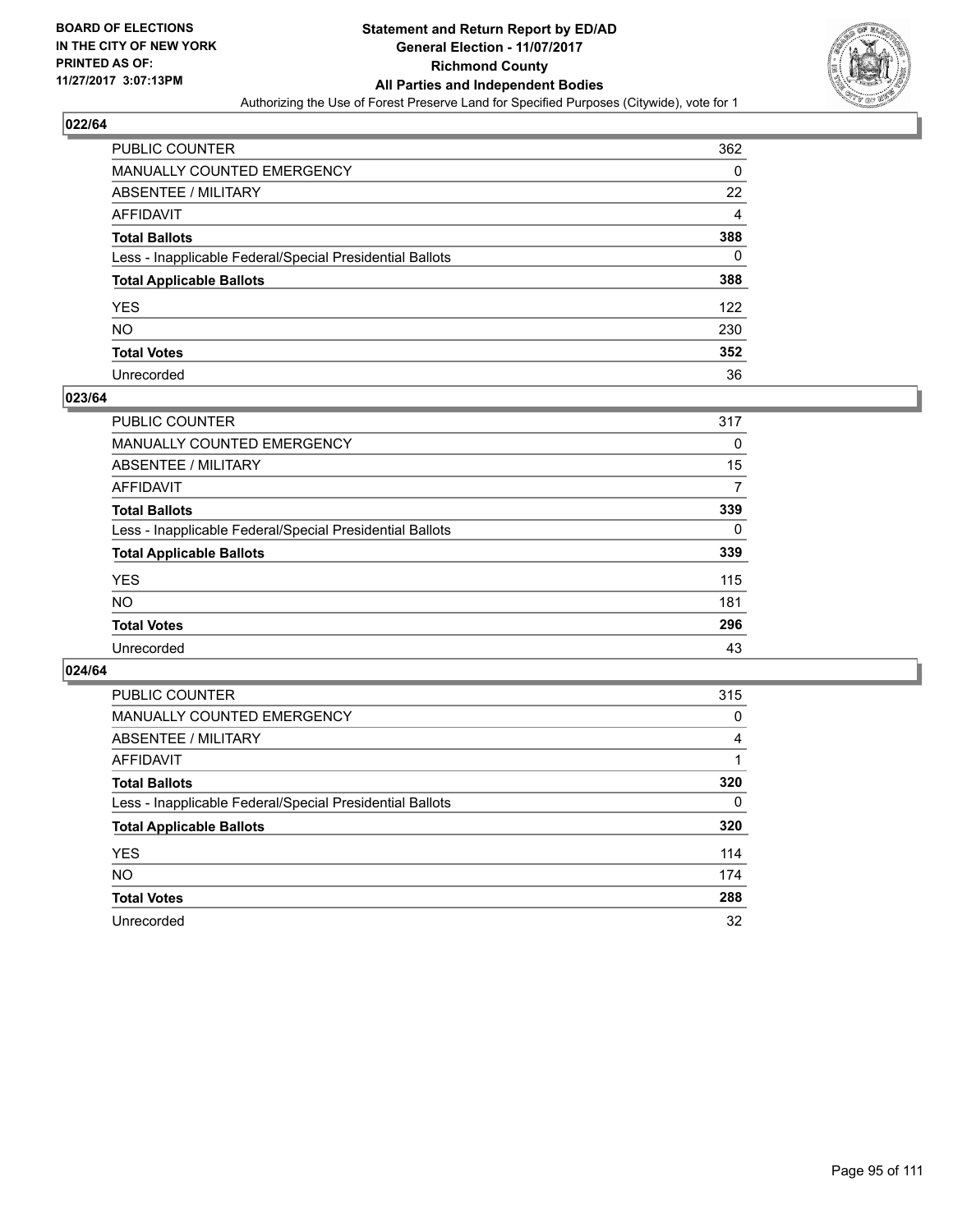

| PUBLIC COUNTER                                           | 303 |
|----------------------------------------------------------|-----|
| MANUALLY COUNTED EMERGENCY                               | 0   |
| ABSENTEE / MILITARY                                      | 18  |
| AFFIDAVIT                                                | 5   |
| <b>Total Ballots</b>                                     | 326 |
| Less - Inapplicable Federal/Special Presidential Ballots | 0   |
| <b>Total Applicable Ballots</b>                          | 326 |
| YES                                                      | 87  |
| NO.                                                      | 192 |
| <b>Total Votes</b>                                       | 279 |
| Unrecorded                                               | 47  |

#### **026/64**

| <b>PUBLIC COUNTER</b>                                    | 315      |
|----------------------------------------------------------|----------|
| <b>MANUALLY COUNTED EMERGENCY</b>                        | 0        |
| <b>ABSENTEE / MILITARY</b>                               | 10       |
| AFFIDAVIT                                                |          |
| <b>Total Ballots</b>                                     | 326      |
| Less - Inapplicable Federal/Special Presidential Ballots | $\Omega$ |
| <b>Total Applicable Ballots</b>                          | 326      |
| <b>YES</b>                                               | 114      |
| <b>NO</b>                                                | 181      |
| <b>Total Votes</b>                                       | 295      |
| Unrecorded                                               | 31       |

| <b>PUBLIC COUNTER</b>                                    | 278 |
|----------------------------------------------------------|-----|
| <b>MANUALLY COUNTED EMERGENCY</b>                        | 0   |
| ABSENTEE / MILITARY                                      | 7   |
| AFFIDAVIT                                                |     |
| <b>Total Ballots</b>                                     | 286 |
| Less - Inapplicable Federal/Special Presidential Ballots | 0   |
| <b>Total Applicable Ballots</b>                          | 286 |
| <b>YES</b>                                               | 67  |
| NO.                                                      | 191 |
| <b>Total Votes</b>                                       | 258 |
| Unrecorded                                               | 28  |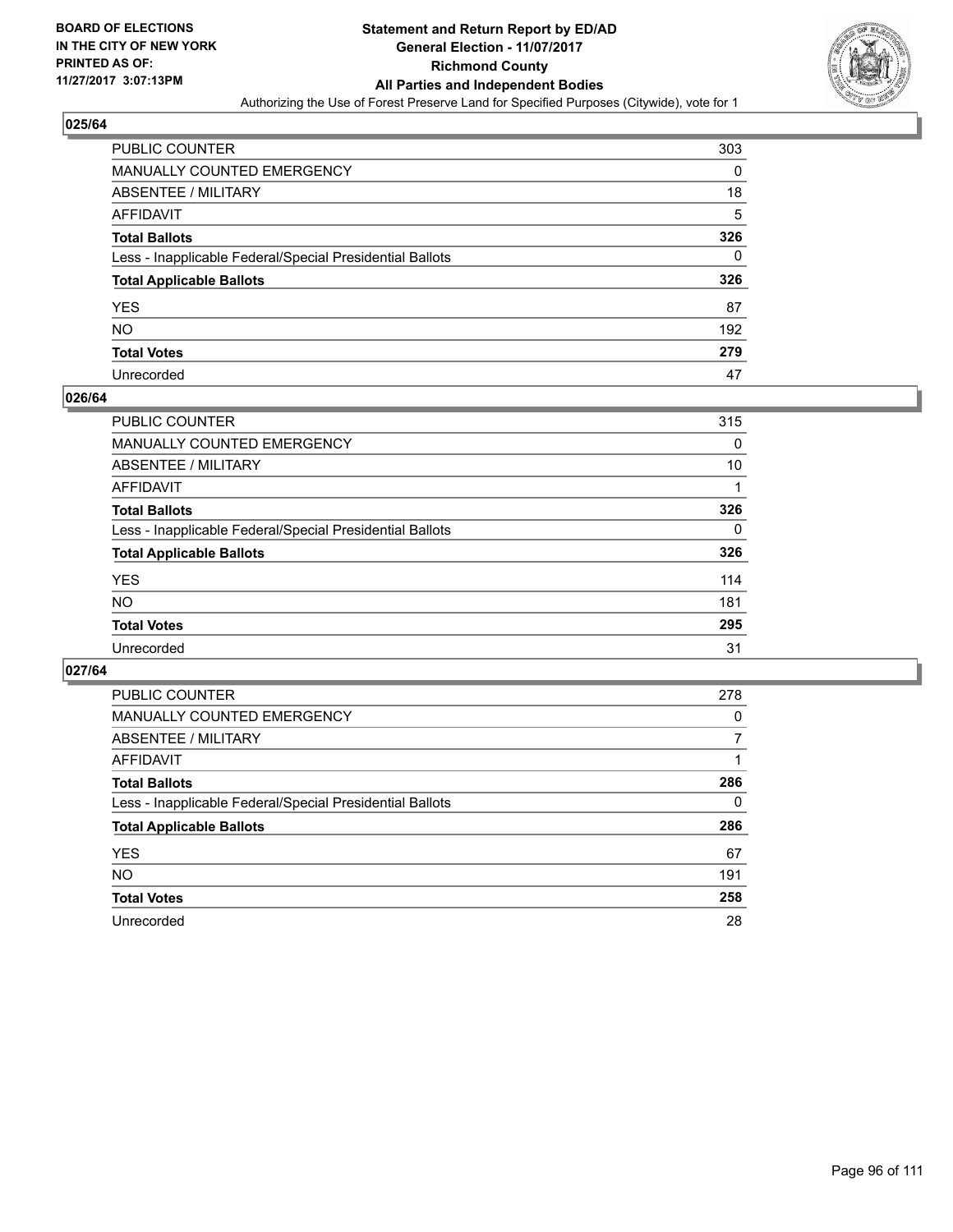

| PUBLIC COUNTER                                           | 201 |
|----------------------------------------------------------|-----|
| MANUALLY COUNTED EMERGENCY                               | 0   |
| ABSENTEE / MILITARY                                      | 3   |
| AFFIDAVIT                                                | 0   |
| Total Ballots                                            | 204 |
| Less - Inapplicable Federal/Special Presidential Ballots | 0   |
| <b>Total Applicable Ballots</b>                          | 204 |
| YES                                                      | 76  |
| NO.                                                      | 111 |
| <b>Total Votes</b>                                       | 187 |
| Unrecorded                                               | 17  |

#### **029/64**

| <b>PUBLIC COUNTER</b>                                    | 347 |
|----------------------------------------------------------|-----|
| <b>MANUALLY COUNTED EMERGENCY</b>                        | 0   |
| ABSENTEE / MILITARY                                      | 9   |
| AFFIDAVIT                                                | 0   |
| <b>Total Ballots</b>                                     | 356 |
| Less - Inapplicable Federal/Special Presidential Ballots | 0   |
| <b>Total Applicable Ballots</b>                          | 356 |
| <b>YES</b>                                               | 117 |
| <b>NO</b>                                                | 214 |
| <b>Total Votes</b>                                       | 331 |
| Unrecorded                                               | 25  |

| <b>PUBLIC COUNTER</b>                                    | 297 |
|----------------------------------------------------------|-----|
| <b>MANUALLY COUNTED EMERGENCY</b>                        | 0   |
| ABSENTEE / MILITARY                                      | 5   |
| AFFIDAVIT                                                |     |
| <b>Total Ballots</b>                                     | 303 |
| Less - Inapplicable Federal/Special Presidential Ballots | 0   |
| <b>Total Applicable Ballots</b>                          | 303 |
| <b>YES</b>                                               | 107 |
| <b>NO</b>                                                | 162 |
| <b>Total Votes</b>                                       | 269 |
| Unrecorded                                               | 34  |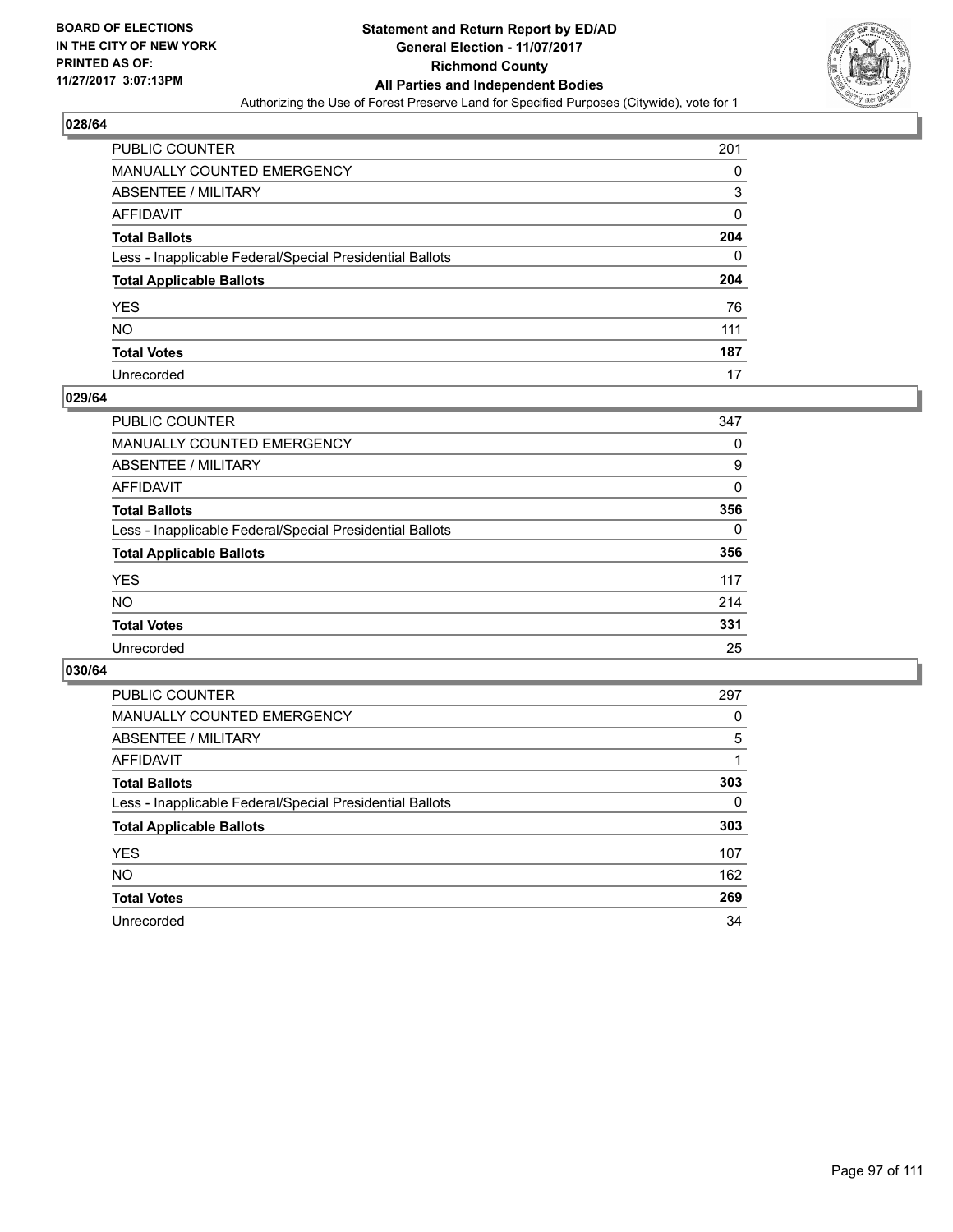

| <b>PUBLIC COUNTER</b>                                    | 289 |
|----------------------------------------------------------|-----|
| MANUALLY COUNTED EMERGENCY                               | 0   |
| <b>ABSENTEE / MILITARY</b>                               | 3   |
| AFFIDAVIT                                                | 2   |
| <b>Total Ballots</b>                                     | 294 |
| Less - Inapplicable Federal/Special Presidential Ballots | 0   |
| <b>Total Applicable Ballots</b>                          | 294 |
| YES                                                      | 91  |
| NO.                                                      | 180 |
| <b>Total Votes</b>                                       | 271 |
| Unrecorded                                               | 23  |

#### **032/64**

| PUBLIC COUNTER                                           | 336 |
|----------------------------------------------------------|-----|
| <b>MANUALLY COUNTED EMERGENCY</b>                        | 0   |
| <b>ABSENTEE / MILITARY</b>                               | 12  |
| AFFIDAVIT                                                |     |
| <b>Total Ballots</b>                                     | 349 |
| Less - Inapplicable Federal/Special Presidential Ballots | 0   |
| <b>Total Applicable Ballots</b>                          | 349 |
| <b>YES</b>                                               | 112 |
| <b>NO</b>                                                | 190 |
| <b>Total Votes</b>                                       | 302 |
| Unrecorded                                               | 47  |

| <b>PUBLIC COUNTER</b>                                    | 286 |
|----------------------------------------------------------|-----|
| MANUALLY COUNTED EMERGENCY                               | 0   |
| ABSENTEE / MILITARY                                      | 14  |
| AFFIDAVIT                                                |     |
| <b>Total Ballots</b>                                     | 301 |
| Less - Inapplicable Federal/Special Presidential Ballots | 0   |
| <b>Total Applicable Ballots</b>                          | 301 |
| <b>YES</b>                                               | 99  |
| NO.                                                      | 177 |
| <b>Total Votes</b>                                       | 276 |
| Unrecorded                                               | 25  |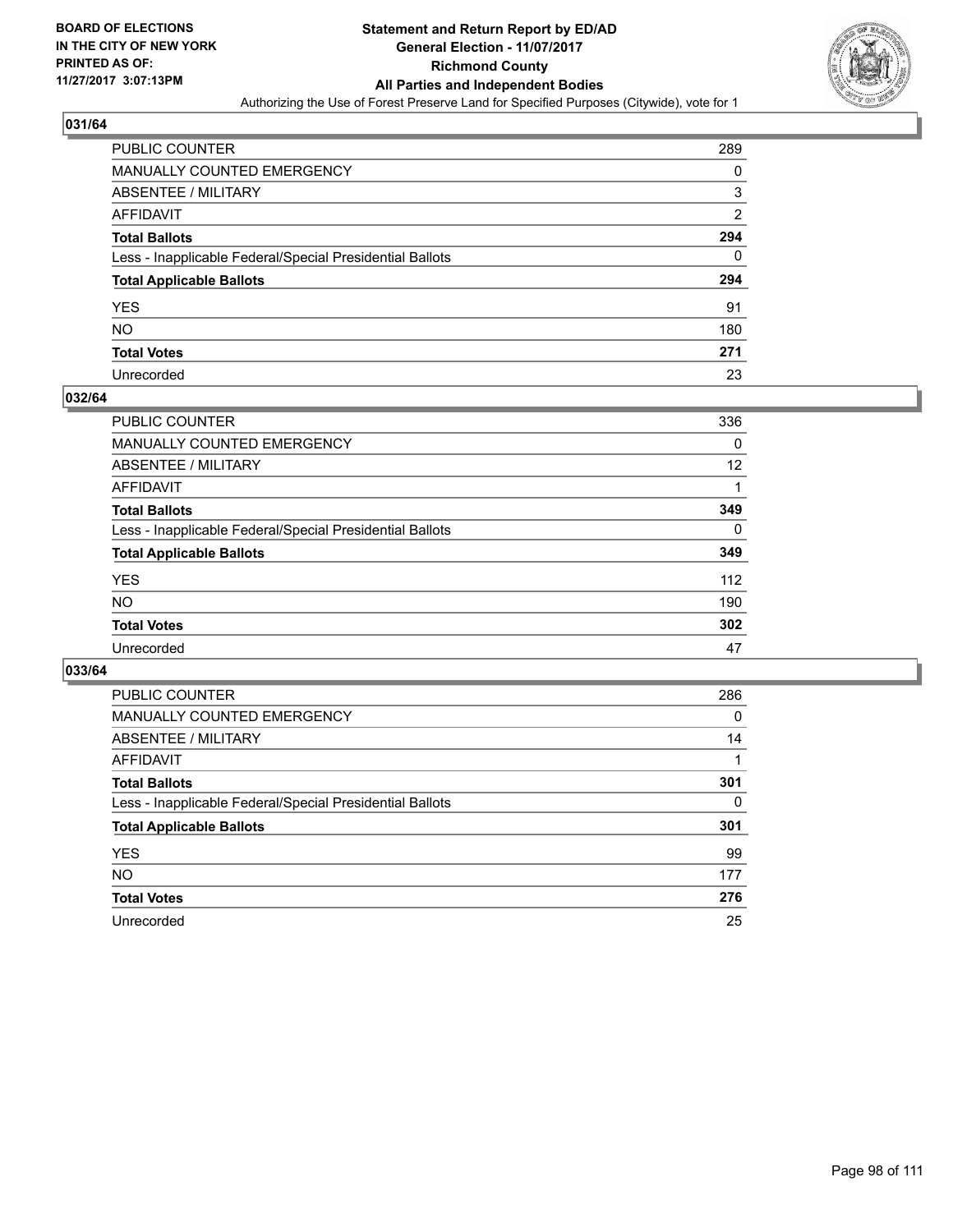

| <b>PUBLIC COUNTER</b>                                    | 320 |
|----------------------------------------------------------|-----|
| MANUALLY COUNTED EMERGENCY                               | 0   |
| <b>ABSENTEE / MILITARY</b>                               | 44  |
| AFFIDAVIT                                                | 8   |
| <b>Total Ballots</b>                                     | 372 |
| Less - Inapplicable Federal/Special Presidential Ballots | 0   |
| <b>Total Applicable Ballots</b>                          | 372 |
| YES                                                      | 130 |
| NO.                                                      | 186 |
| <b>Total Votes</b>                                       | 316 |
| Unrecorded                                               | 56  |

#### **035/64**

| PUBLIC COUNTER                                           | 307 |
|----------------------------------------------------------|-----|
| <b>MANUALLY COUNTED EMERGENCY</b>                        | 0   |
| <b>ABSENTEE / MILITARY</b>                               | 20  |
| AFFIDAVIT                                                | 0   |
| <b>Total Ballots</b>                                     | 327 |
| Less - Inapplicable Federal/Special Presidential Ballots | 0   |
| <b>Total Applicable Ballots</b>                          | 327 |
| <b>YES</b>                                               | 115 |
| <b>NO</b>                                                | 171 |
| <b>Total Votes</b>                                       | 286 |
| Unrecorded                                               | 41  |

| <b>PUBLIC COUNTER</b>                                    | 349 |
|----------------------------------------------------------|-----|
| MANUALLY COUNTED EMERGENCY                               | 0   |
| ABSENTEE / MILITARY                                      | 9   |
| AFFIDAVIT                                                | 4   |
| <b>Total Ballots</b>                                     | 362 |
| Less - Inapplicable Federal/Special Presidential Ballots | 0   |
| <b>Total Applicable Ballots</b>                          | 362 |
| <b>YES</b>                                               | 143 |
| <b>NO</b>                                                | 165 |
| <b>Total Votes</b>                                       | 308 |
| Unrecorded                                               | 54  |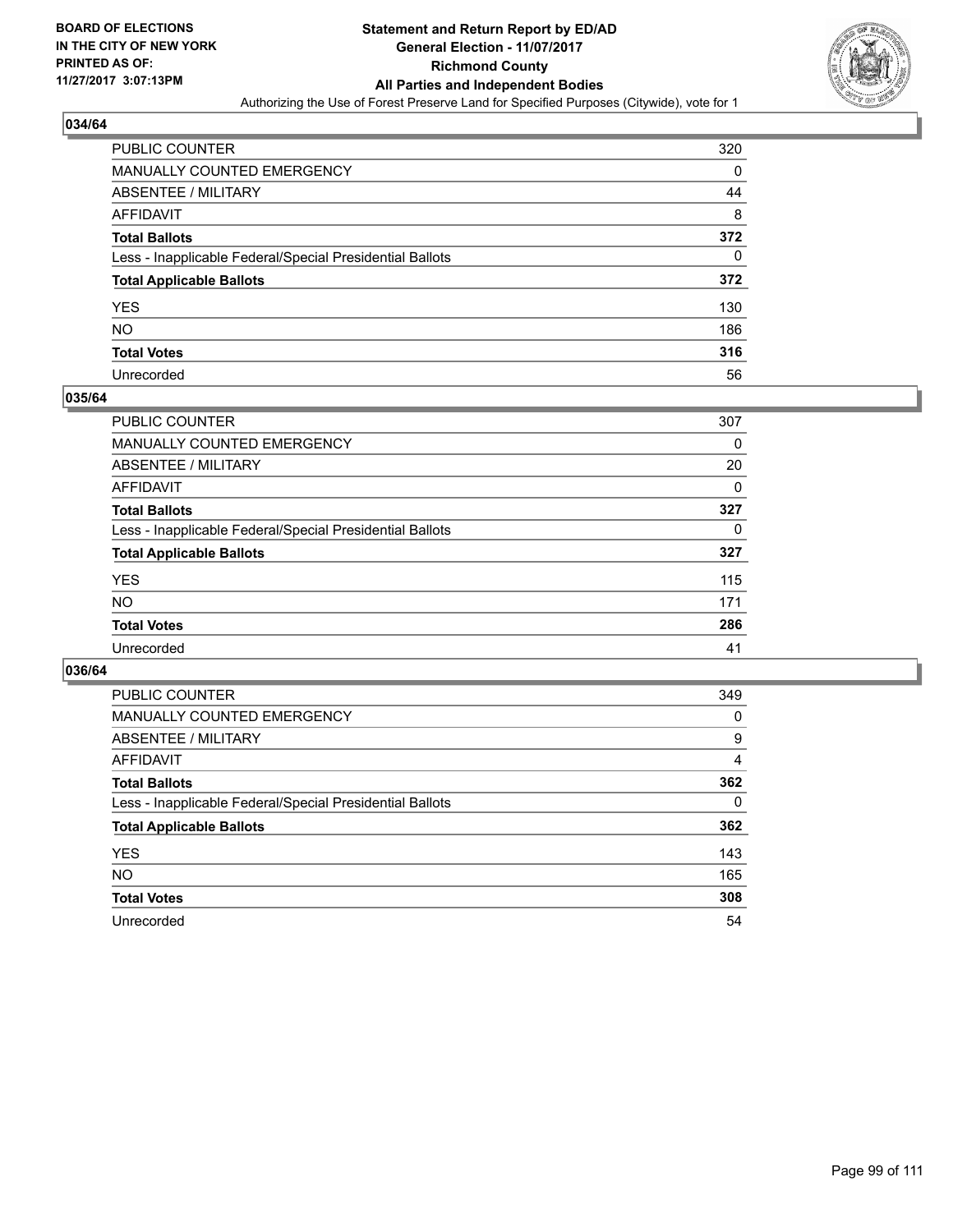

| PUBLIC COUNTER                                           | 283 |
|----------------------------------------------------------|-----|
| MANUALLY COUNTED EMERGENCY                               | 0   |
| <b>ABSENTEE / MILITARY</b>                               | 12  |
| AFFIDAVIT                                                |     |
| <b>Total Ballots</b>                                     | 296 |
| Less - Inapplicable Federal/Special Presidential Ballots | 0   |
| <b>Total Applicable Ballots</b>                          | 296 |
| YES                                                      | 97  |
| NO.                                                      | 156 |
| <b>Total Votes</b>                                       | 253 |
| Unrecorded                                               | 43  |

#### **038/64**

| <b>PUBLIC COUNTER</b>                                    | 280 |
|----------------------------------------------------------|-----|
| <b>MANUALLY COUNTED EMERGENCY</b>                        | 0   |
| <b>ABSENTEE / MILITARY</b>                               | 18  |
| AFFIDAVIT                                                | 0   |
| <b>Total Ballots</b>                                     | 298 |
| Less - Inapplicable Federal/Special Presidential Ballots | 0   |
| <b>Total Applicable Ballots</b>                          | 298 |
| <b>YES</b>                                               | 92  |
| NO                                                       | 172 |
| <b>Total Votes</b>                                       | 264 |
| Unrecorded                                               | 34  |

| <b>PUBLIC COUNTER</b>                                    | 272 |
|----------------------------------------------------------|-----|
| MANUALLY COUNTED EMERGENCY                               | 0   |
| ABSENTEE / MILITARY                                      | 7   |
| AFFIDAVIT                                                | 0   |
| <b>Total Ballots</b>                                     | 279 |
| Less - Inapplicable Federal/Special Presidential Ballots | 0   |
| <b>Total Applicable Ballots</b>                          | 279 |
| <b>YES</b>                                               | 83  |
| NO.                                                      | 163 |
| <b>Total Votes</b>                                       | 246 |
| Unrecorded                                               | 33  |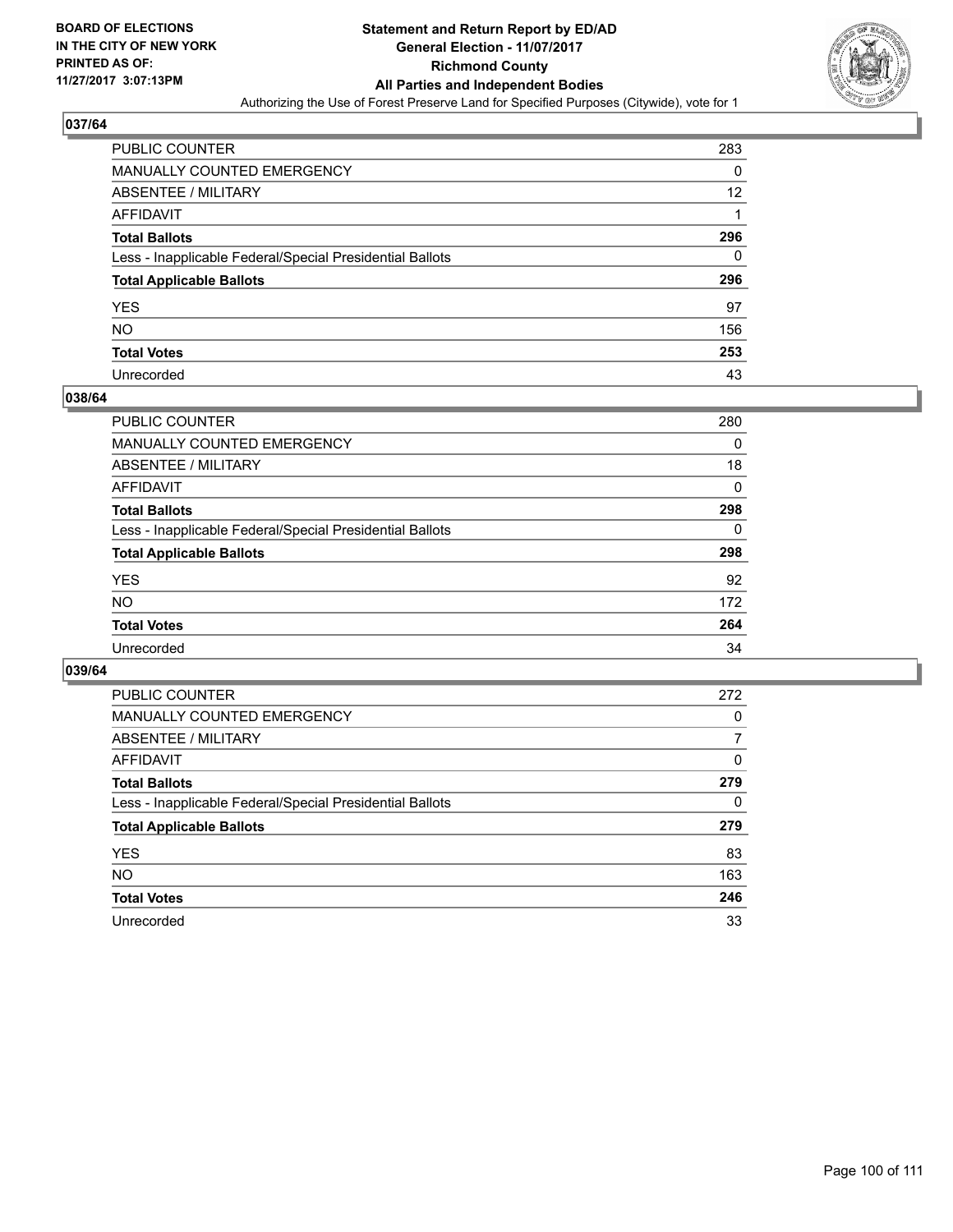

| <b>PUBLIC COUNTER</b>                                    | 211 |
|----------------------------------------------------------|-----|
| MANUALLY COUNTED EMERGENCY                               | 0   |
| <b>ABSENTEE / MILITARY</b>                               | 14  |
| AFFIDAVIT                                                |     |
| <b>Total Ballots</b>                                     | 232 |
| Less - Inapplicable Federal/Special Presidential Ballots | 0   |
| <b>Total Applicable Ballots</b>                          | 232 |
| YES                                                      | 73  |
| NO.                                                      | 132 |
| <b>Total Votes</b>                                       | 205 |
| Unrecorded                                               | 27  |

#### **041/64**

| <b>PUBLIC COUNTER</b>                                    | 238 |
|----------------------------------------------------------|-----|
| <b>MANUALLY COUNTED EMERGENCY</b>                        | 0   |
| ABSENTEE / MILITARY                                      | 2   |
| AFFIDAVIT                                                | 2   |
| <b>Total Ballots</b>                                     | 242 |
| Less - Inapplicable Federal/Special Presidential Ballots | 0   |
| <b>Total Applicable Ballots</b>                          | 242 |
| <b>YES</b>                                               | 58  |
| <b>NO</b>                                                | 156 |
| <b>Total Votes</b>                                       | 214 |
| Unrecorded                                               | 28  |

| <b>PUBLIC COUNTER</b>                                    | 238 |
|----------------------------------------------------------|-----|
| <b>MANUALLY COUNTED EMERGENCY</b>                        | 0   |
| ABSENTEE / MILITARY                                      | 14  |
| AFFIDAVIT                                                | 3   |
| <b>Total Ballots</b>                                     | 255 |
| Less - Inapplicable Federal/Special Presidential Ballots | 0   |
| <b>Total Applicable Ballots</b>                          | 255 |
| <b>YES</b>                                               | 103 |
| NO.                                                      | 126 |
| <b>Total Votes</b>                                       | 229 |
| Unrecorded                                               | 26  |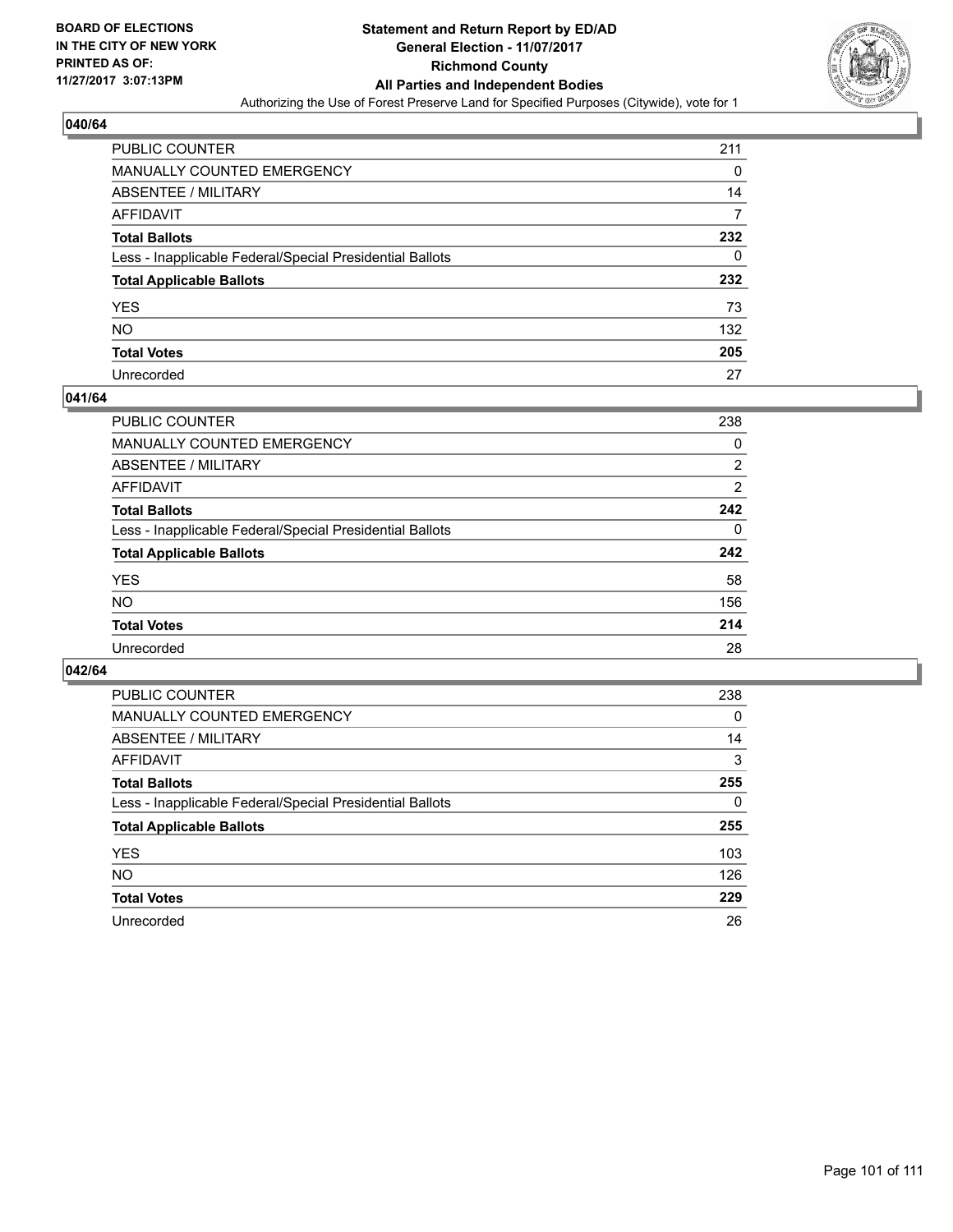

| <b>PUBLIC COUNTER</b>                                    | 153 |
|----------------------------------------------------------|-----|
| MANUALLY COUNTED EMERGENCY                               | 0   |
| <b>ABSENTEE / MILITARY</b>                               | 5   |
| AFFIDAVIT                                                | 2   |
| <b>Total Ballots</b>                                     | 160 |
| Less - Inapplicable Federal/Special Presidential Ballots | 0   |
| <b>Total Applicable Ballots</b>                          | 160 |
| YES                                                      | 57  |
| NO.                                                      | 73  |
| <b>Total Votes</b>                                       | 130 |
| Unrecorded                                               | 30  |

#### **044/64**

| <b>PUBLIC COUNTER</b>                                    | 284      |
|----------------------------------------------------------|----------|
| MANUALLY COUNTED EMERGENCY                               | 0        |
| ABSENTEE / MILITARY                                      | 9        |
| AFFIDAVIT                                                |          |
| <b>Total Ballots</b>                                     | 294      |
| Less - Inapplicable Federal/Special Presidential Ballots | $\Omega$ |
| <b>Total Applicable Ballots</b>                          | 294      |
| <b>YES</b>                                               | 84       |
| <b>NO</b>                                                | 174      |
| <b>Total Votes</b>                                       | 258      |
| Unrecorded                                               | 36       |

| <b>PUBLIC COUNTER</b>                                    | 244      |
|----------------------------------------------------------|----------|
| <b>MANUALLY COUNTED EMERGENCY</b>                        | $\Omega$ |
| ABSENTEE / MILITARY                                      | 13       |
| AFFIDAVIT                                                | 0        |
| <b>Total Ballots</b>                                     | 257      |
| Less - Inapplicable Federal/Special Presidential Ballots | 0        |
| <b>Total Applicable Ballots</b>                          | 257      |
| <b>YES</b>                                               | 107      |
| <b>NO</b>                                                | 116      |
| <b>Total Votes</b>                                       | 223      |
| Unrecorded                                               | 34       |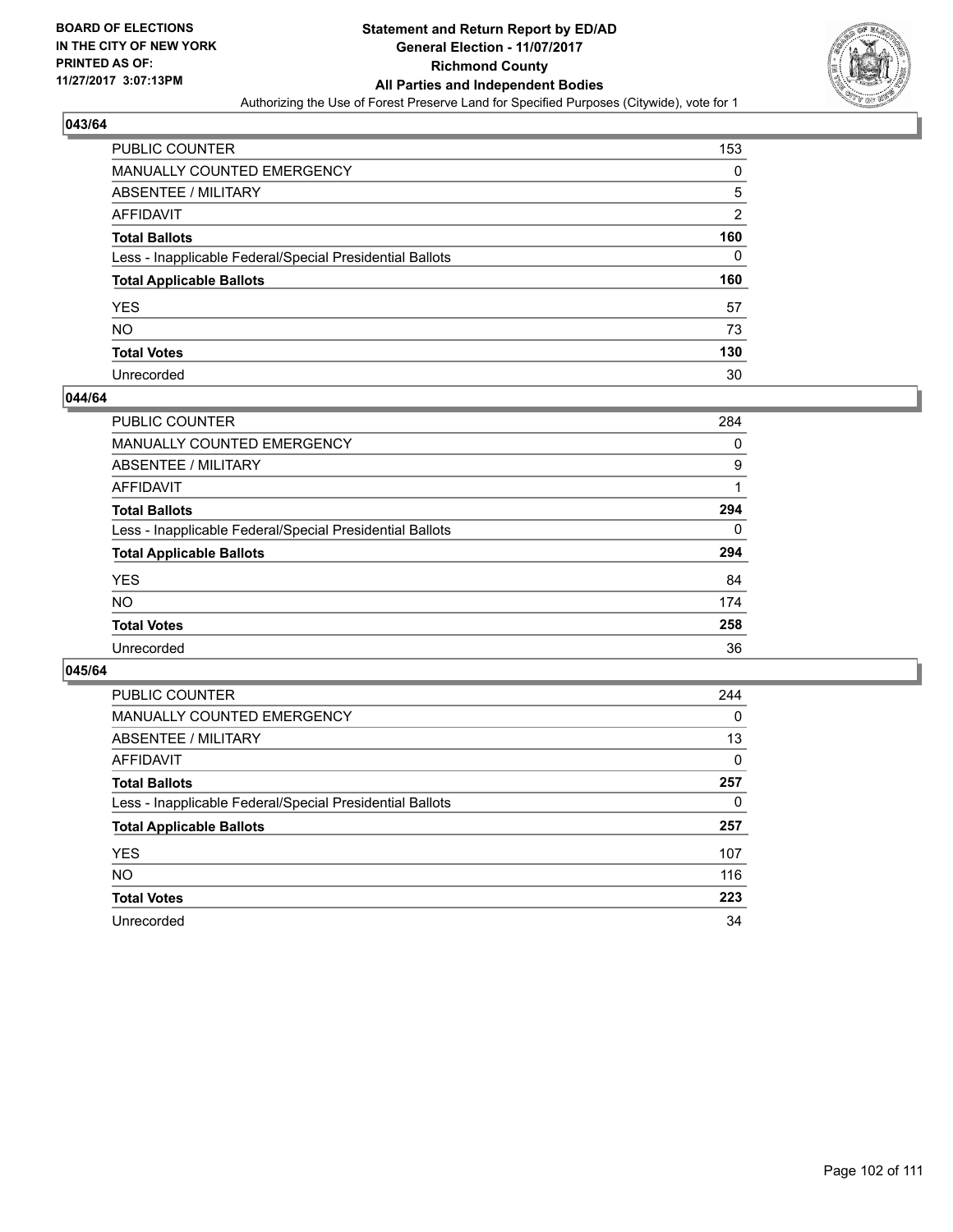

| PUBLIC COUNTER                                           | 254      |
|----------------------------------------------------------|----------|
| MANUALLY COUNTED EMERGENCY                               | 0        |
| <b>ABSENTEE / MILITARY</b>                               | 6        |
| AFFIDAVIT                                                | $\Omega$ |
| <b>Total Ballots</b>                                     | 260      |
| Less - Inapplicable Federal/Special Presidential Ballots | 0        |
| <b>Total Applicable Ballots</b>                          | 260      |
| YES                                                      | 90       |
| NO.                                                      | 142      |
| <b>Total Votes</b>                                       | 232      |
| Unrecorded                                               | 28       |

#### **047/64**

| PUBLIC COUNTER                                           | 309 |
|----------------------------------------------------------|-----|
| <b>MANUALLY COUNTED EMERGENCY</b>                        | 0   |
| <b>ABSENTEE / MILITARY</b>                               | 17  |
| AFFIDAVIT                                                |     |
| <b>Total Ballots</b>                                     | 327 |
| Less - Inapplicable Federal/Special Presidential Ballots | 0   |
| <b>Total Applicable Ballots</b>                          | 327 |
| <b>YES</b>                                               | 124 |
| <b>NO</b>                                                | 182 |
| <b>Total Votes</b>                                       | 306 |
| Unrecorded                                               | 21  |

| <b>PUBLIC COUNTER</b>                                    | 377            |
|----------------------------------------------------------|----------------|
| MANUALLY COUNTED EMERGENCY                               | 0              |
| ABSENTEE / MILITARY                                      | 15             |
| <b>AFFIDAVIT</b>                                         | $\overline{2}$ |
| <b>Total Ballots</b>                                     | 394            |
| Less - Inapplicable Federal/Special Presidential Ballots | 0              |
| <b>Total Applicable Ballots</b>                          | 394            |
| <b>YES</b>                                               | 122            |
| NO.                                                      | 220            |
| <b>Total Votes</b>                                       | 342            |
| Unrecorded                                               | 52             |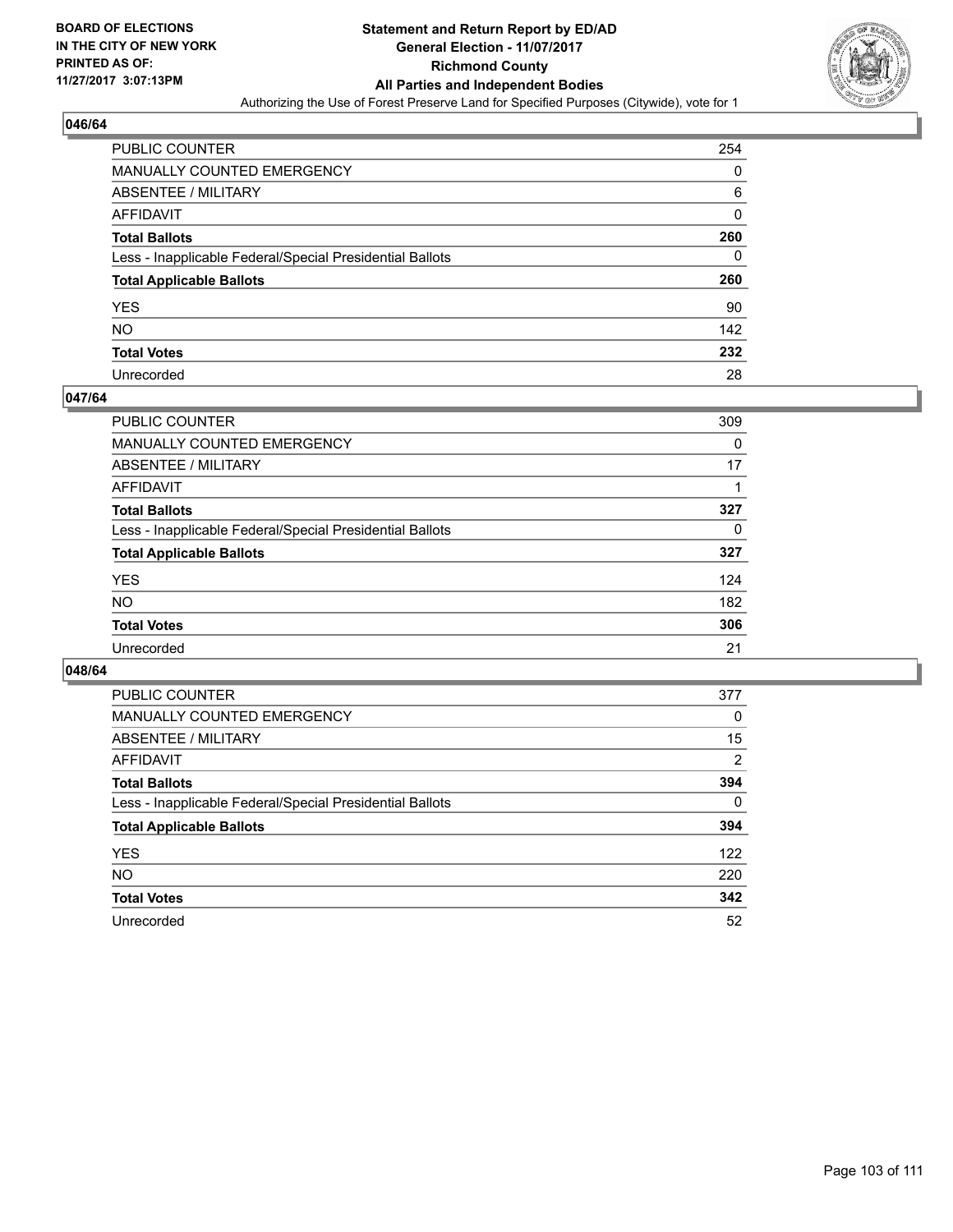

| <b>PUBLIC COUNTER</b>                                    | 299 |
|----------------------------------------------------------|-----|
| MANUALLY COUNTED EMERGENCY                               | 0   |
| <b>ABSENTEE / MILITARY</b>                               | 35  |
| AFFIDAVIT                                                | 4   |
| <b>Total Ballots</b>                                     | 338 |
| Less - Inapplicable Federal/Special Presidential Ballots | 0   |
| <b>Total Applicable Ballots</b>                          | 338 |
| YES                                                      | 81  |
| NO.                                                      | 150 |
| <b>Total Votes</b>                                       | 231 |
| Unrecorded                                               | 107 |

#### **050/64**

| <b>PUBLIC COUNTER</b>                                    | 275 |
|----------------------------------------------------------|-----|
| <b>MANUALLY COUNTED EMERGENCY</b>                        | 0   |
| <b>ABSENTEE / MILITARY</b>                               | 13  |
| AFFIDAVIT                                                | 5   |
| <b>Total Ballots</b>                                     | 293 |
| Less - Inapplicable Federal/Special Presidential Ballots | 0   |
| <b>Total Applicable Ballots</b>                          | 293 |
| <b>YES</b>                                               | 108 |
| NO                                                       | 167 |
| <b>Total Votes</b>                                       | 275 |
| Unrecorded                                               | 18  |

| <b>PUBLIC COUNTER</b>                                    | 237 |
|----------------------------------------------------------|-----|
| <b>MANUALLY COUNTED EMERGENCY</b>                        | 0   |
| ABSENTEE / MILITARY                                      | 4   |
| AFFIDAVIT                                                | 2   |
| <b>Total Ballots</b>                                     | 243 |
| Less - Inapplicable Federal/Special Presidential Ballots | 0   |
| <b>Total Applicable Ballots</b>                          | 243 |
| <b>YES</b>                                               | 85  |
| <b>NO</b>                                                | 141 |
| <b>Total Votes</b>                                       | 226 |
| Unrecorded                                               | 17  |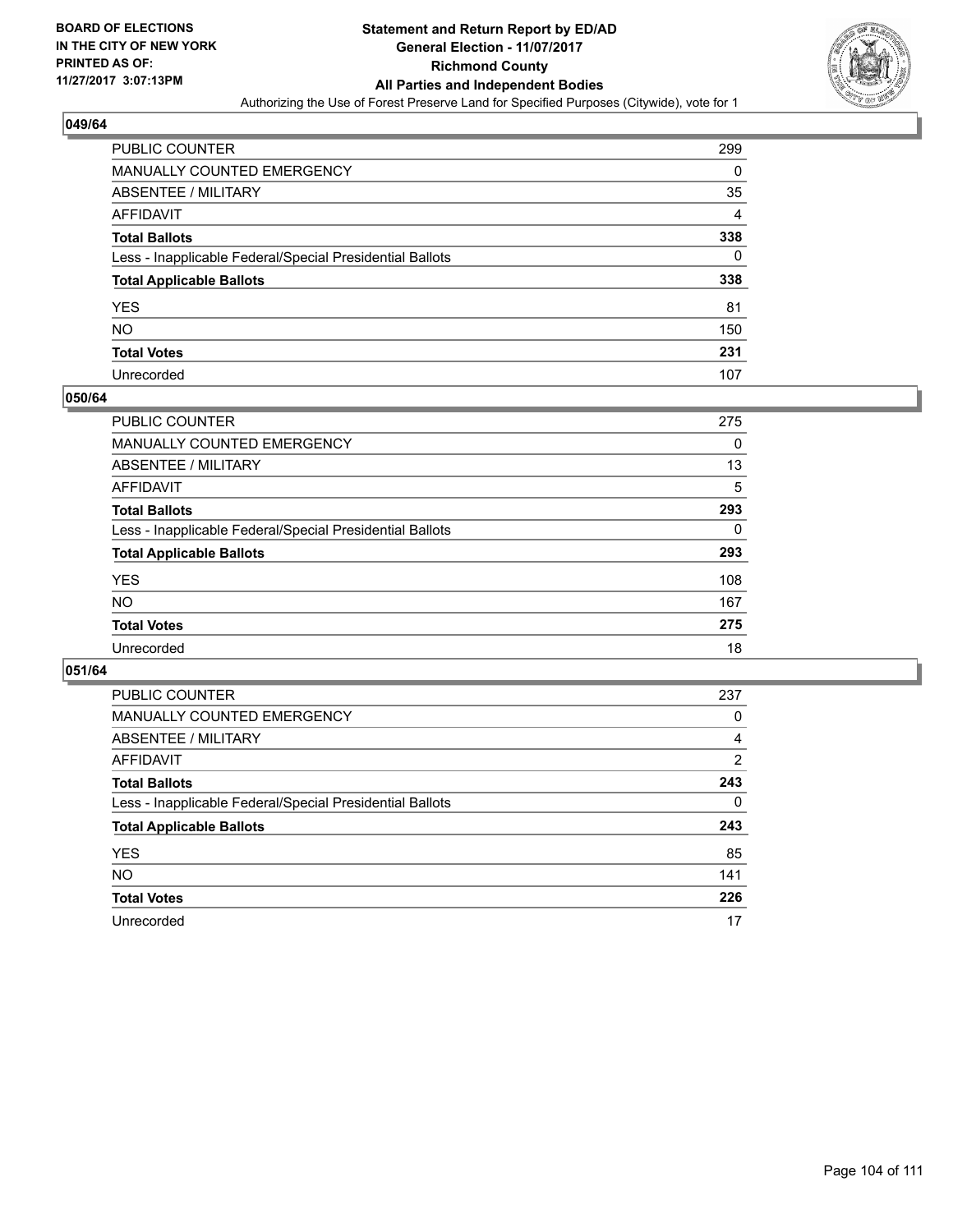

| PUBLIC COUNTER                                           | 276 |
|----------------------------------------------------------|-----|
| MANUALLY COUNTED EMERGENCY                               | 0   |
| <b>ABSENTEE / MILITARY</b>                               | 9   |
| AFFIDAVIT                                                |     |
| <b>Total Ballots</b>                                     | 286 |
| Less - Inapplicable Federal/Special Presidential Ballots | 0   |
| <b>Total Applicable Ballots</b>                          | 286 |
| YES                                                      | 117 |
| NΟ                                                       | 144 |
| <b>Total Votes</b>                                       | 261 |
| Unrecorded                                               | 25  |

#### **053/64**

| <b>PUBLIC COUNTER</b>                                    | 276 |
|----------------------------------------------------------|-----|
| <b>MANUALLY COUNTED EMERGENCY</b>                        | 0   |
| ABSENTEE / MILITARY                                      | 14  |
| AFFIDAVIT                                                | 2   |
| <b>Total Ballots</b>                                     | 292 |
| Less - Inapplicable Federal/Special Presidential Ballots | 0   |
| <b>Total Applicable Ballots</b>                          | 292 |
| <b>YES</b>                                               | 94  |
| <b>NO</b>                                                | 176 |
| <b>Total Votes</b>                                       | 270 |
| Unrecorded                                               | 22  |

| <b>PUBLIC COUNTER</b>                                    | 373 |
|----------------------------------------------------------|-----|
| MANUALLY COUNTED EMERGENCY                               | 0   |
| ABSENTEE / MILITARY                                      | 12  |
| <b>AFFIDAVIT</b>                                         | 5   |
| <b>Total Ballots</b>                                     | 390 |
| Less - Inapplicable Federal/Special Presidential Ballots | 0   |
| <b>Total Applicable Ballots</b>                          | 390 |
| <b>YES</b>                                               | 123 |
| NO.                                                      | 244 |
| <b>Total Votes</b>                                       | 367 |
| Unrecorded                                               | 23  |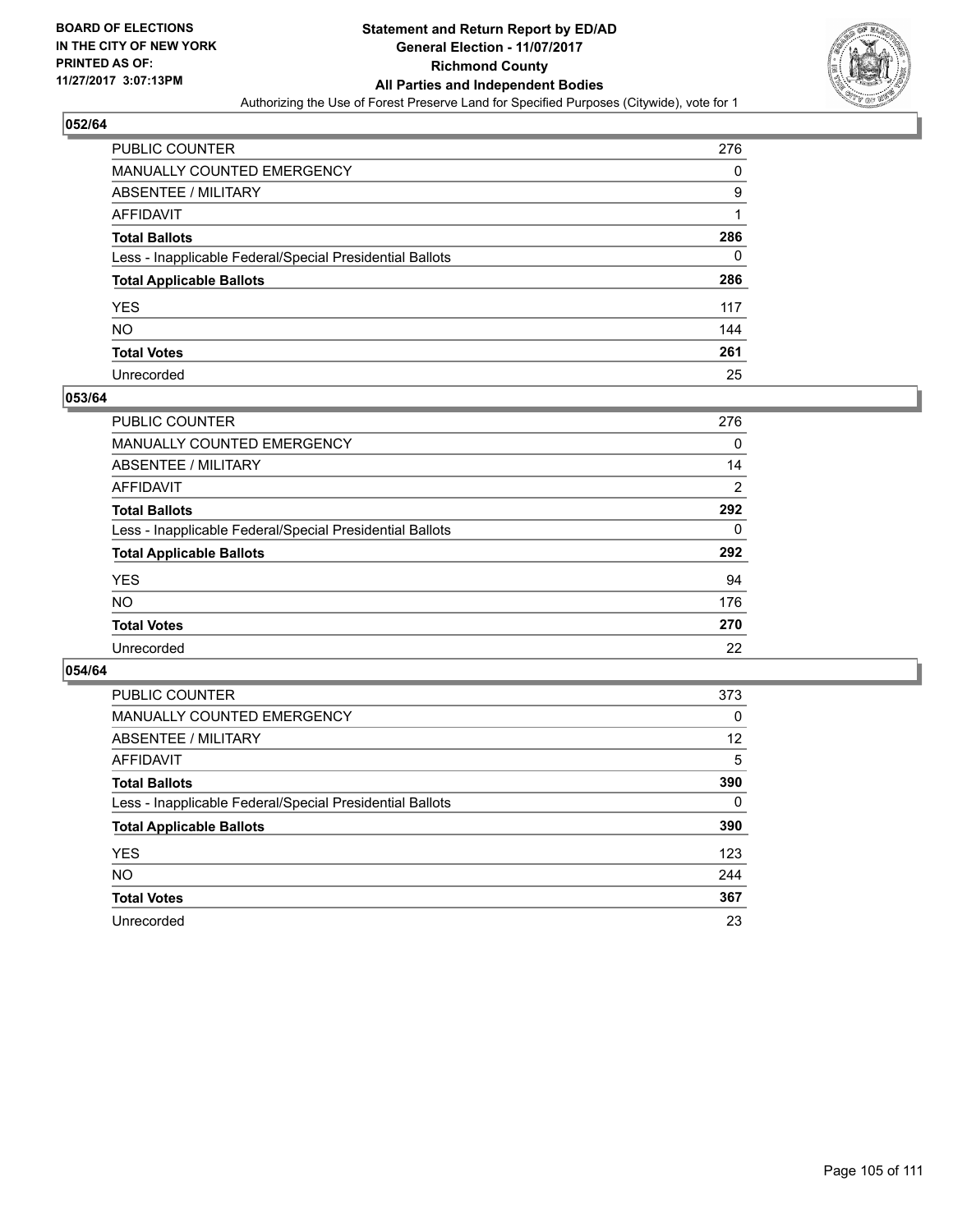

| <b>PUBLIC COUNTER</b>                                    | 341 |
|----------------------------------------------------------|-----|
| MANUALLY COUNTED EMERGENCY                               | 0   |
| <b>ABSENTEE / MILITARY</b>                               | 11  |
| AFFIDAVIT                                                |     |
| <b>Total Ballots</b>                                     | 353 |
| Less - Inapplicable Federal/Special Presidential Ballots | 0   |
| <b>Total Applicable Ballots</b>                          | 353 |
| YES                                                      | 111 |
| NO.                                                      | 217 |
| <b>Total Votes</b>                                       | 328 |
| Unrecorded                                               | 25  |

#### **056/64**

| <b>PUBLIC COUNTER</b>                                    | 358            |
|----------------------------------------------------------|----------------|
| <b>MANUALLY COUNTED EMERGENCY</b>                        | 0              |
| <b>ABSENTEE / MILITARY</b>                               | 23             |
| AFFIDAVIT                                                | $\overline{2}$ |
| <b>Total Ballots</b>                                     | 383            |
| Less - Inapplicable Federal/Special Presidential Ballots | 0              |
| <b>Total Applicable Ballots</b>                          | 383            |
| <b>YES</b>                                               | 116            |
| <b>NO</b>                                                | 239            |
| <b>Total Votes</b>                                       | 355            |
| Unrecorded                                               | 28             |

| <b>PUBLIC COUNTER</b>                                    | 214 |
|----------------------------------------------------------|-----|
| MANUALLY COUNTED EMERGENCY                               | 0   |
| ABSENTEE / MILITARY                                      | 7   |
| AFFIDAVIT                                                |     |
| <b>Total Ballots</b>                                     | 222 |
| Less - Inapplicable Federal/Special Presidential Ballots | 0   |
| <b>Total Applicable Ballots</b>                          | 222 |
| <b>YES</b>                                               | 78  |
| <b>NO</b>                                                | 130 |
| <b>Total Votes</b>                                       | 208 |
| Unrecorded                                               | 14  |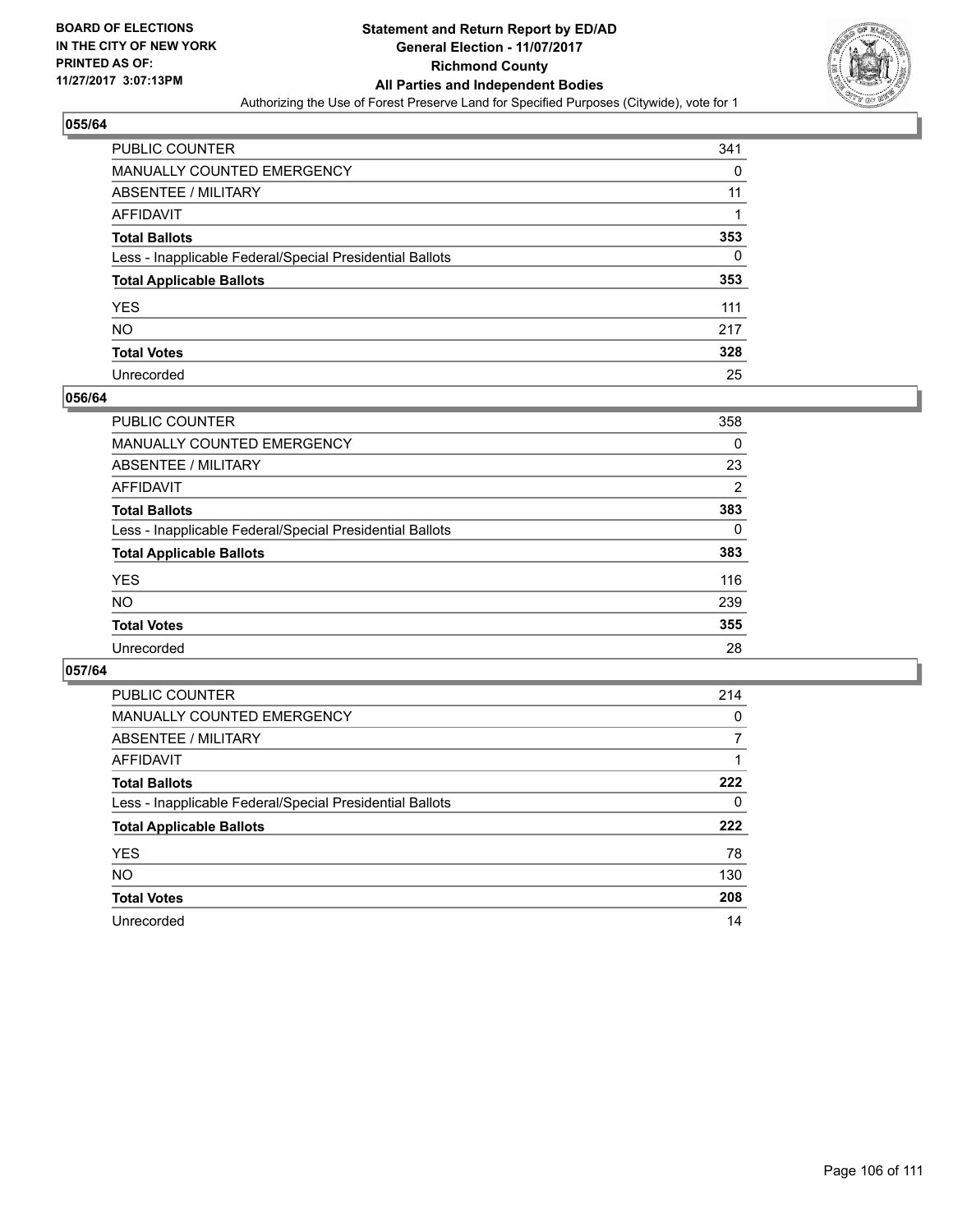

| <b>PUBLIC COUNTER</b>                                    | 341 |
|----------------------------------------------------------|-----|
| MANUALLY COUNTED EMERGENCY                               | 0   |
| <b>ABSENTEE / MILITARY</b>                               | 10  |
| AFFIDAVIT                                                |     |
| <b>Total Ballots</b>                                     | 358 |
| Less - Inapplicable Federal/Special Presidential Ballots | 0   |
| <b>Total Applicable Ballots</b>                          | 358 |
| YES                                                      | 110 |
| NΟ                                                       | 219 |
| <b>Total Votes</b>                                       | 329 |
| Unrecorded                                               | 29  |

#### **059/64**

| <b>PUBLIC COUNTER</b>                                    | 273 |
|----------------------------------------------------------|-----|
| <b>MANUALLY COUNTED EMERGENCY</b>                        | 0   |
| <b>ABSENTEE / MILITARY</b>                               | 11  |
| AFFIDAVIT                                                |     |
| <b>Total Ballots</b>                                     | 285 |
| Less - Inapplicable Federal/Special Presidential Ballots | 0   |
| <b>Total Applicable Ballots</b>                          | 285 |
| <b>YES</b>                                               | 90  |
| <b>NO</b>                                                | 167 |
| <b>Total Votes</b>                                       | 257 |
| Unrecorded                                               | 28  |

| <b>PUBLIC COUNTER</b>                                    | 189 |
|----------------------------------------------------------|-----|
| <b>MANUALLY COUNTED EMERGENCY</b>                        | 0   |
| ABSENTEE / MILITARY                                      | 9   |
| AFFIDAVIT                                                |     |
| <b>Total Ballots</b>                                     | 199 |
| Less - Inapplicable Federal/Special Presidential Ballots | 0   |
| <b>Total Applicable Ballots</b>                          | 199 |
| <b>YES</b>                                               | 66  |
| <b>NO</b>                                                | 116 |
| <b>Total Votes</b>                                       | 182 |
| Unrecorded                                               | 17  |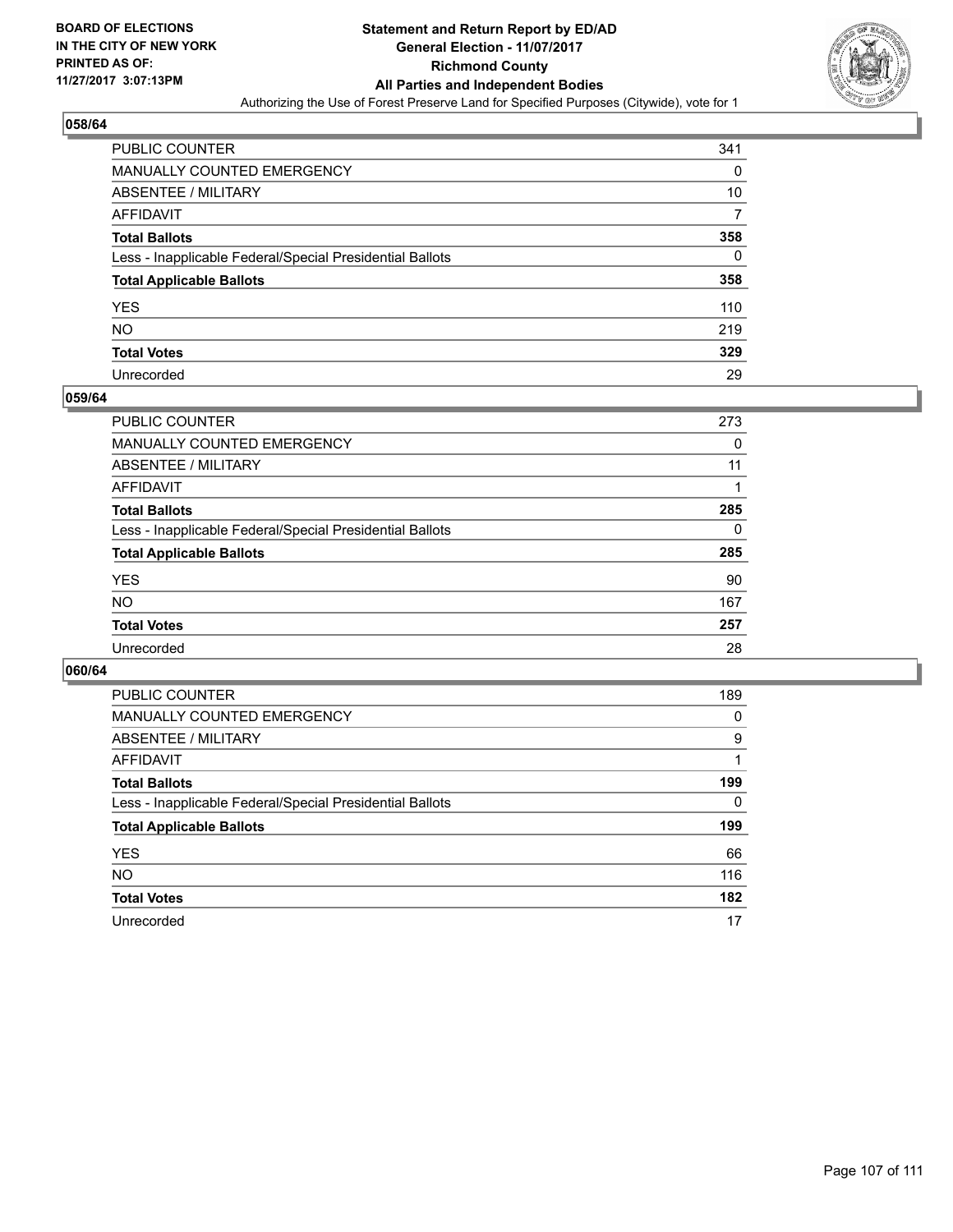

| PUBLIC COUNTER                                           | 215 |
|----------------------------------------------------------|-----|
| MANUALLY COUNTED EMERGENCY                               | 0   |
| ABSENTEE / MILITARY                                      | 2   |
| AFFIDAVIT                                                | 0   |
| <b>Total Ballots</b>                                     | 217 |
| Less - Inapplicable Federal/Special Presidential Ballots | 0   |
| <b>Total Applicable Ballots</b>                          | 217 |
| YES                                                      | 79  |
| NO.                                                      | 128 |
| <b>Total Votes</b>                                       | 207 |
| Unrecorded                                               | 10  |

#### **062/64**

| <b>PUBLIC COUNTER</b>                                    | 278 |
|----------------------------------------------------------|-----|
| <b>MANUALLY COUNTED EMERGENCY</b>                        | 0   |
| <b>ABSENTEE / MILITARY</b>                               | 28  |
| AFFIDAVIT                                                |     |
| <b>Total Ballots</b>                                     | 307 |
| Less - Inapplicable Federal/Special Presidential Ballots | 0   |
| <b>Total Applicable Ballots</b>                          | 307 |
| <b>YES</b>                                               | 79  |
| <b>NO</b>                                                | 205 |
| <b>Total Votes</b>                                       | 284 |
| Unrecorded                                               | 23  |

| <b>PUBLIC COUNTER</b>                                    | 268 |
|----------------------------------------------------------|-----|
| <b>MANUALLY COUNTED EMERGENCY</b>                        | 0   |
| ABSENTEE / MILITARY                                      | 5   |
| AFFIDAVIT                                                | 4   |
| <b>Total Ballots</b>                                     | 277 |
| Less - Inapplicable Federal/Special Presidential Ballots | 0   |
| <b>Total Applicable Ballots</b>                          | 277 |
| <b>YES</b>                                               | 105 |
| <b>NO</b>                                                | 128 |
| <b>Total Votes</b>                                       | 233 |
| Unrecorded                                               | 44  |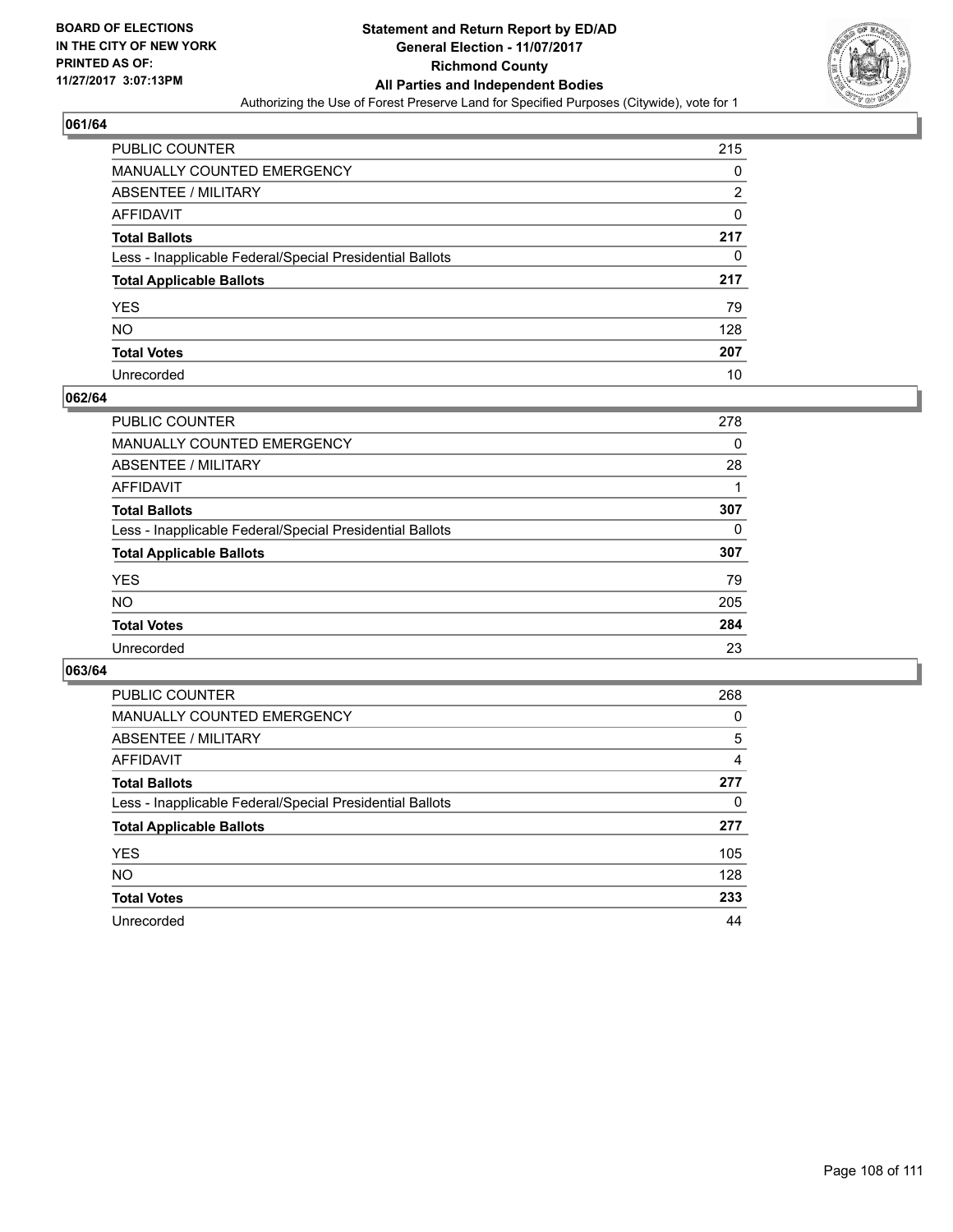

# **064/64**

| PUBLIC COUNTER                                           | ŋ |
|----------------------------------------------------------|---|
| MANUALLY COUNTED EMERGENCY                               | 0 |
| ABSENTEE / MILITARY                                      | 0 |
| AFFIDAVIT                                                | O |
| <b>Total Ballots</b>                                     | 0 |
| Less - Inapplicable Federal/Special Presidential Ballots | 0 |
| <b>Total Applicable Ballots</b>                          |   |
| <b>YES</b>                                               | O |
| <b>NO</b>                                                | O |
| <b>Total Votes</b>                                       | 0 |

# **065/64**

| PUBLIC COUNTER                                           | 0        |
|----------------------------------------------------------|----------|
| MANUALLY COUNTED EMERGENCY                               | 0        |
| ABSENTEE / MILITARY                                      | 0        |
| AFFIDAVIT                                                | 0        |
| Total Ballots                                            | 0        |
| Less - Inapplicable Federal/Special Presidential Ballots | 0        |
| <b>Total Applicable Ballots</b>                          | 0        |
| YES                                                      | 0        |
| NO.                                                      | $\Omega$ |
| <b>Total Votes</b>                                       | 0        |
|                                                          |          |

# **066/64**

| <b>Total Votes</b>                                       | 0        |
|----------------------------------------------------------|----------|
| <b>NO</b>                                                | $\Omega$ |
| <b>YES</b>                                               | 0        |
| <b>Total Applicable Ballots</b>                          | 0        |
| Less - Inapplicable Federal/Special Presidential Ballots | 0        |
| <b>Total Ballots</b>                                     | 0        |
| AFFIDAVIT                                                | 0        |
| ABSENTEE / MILITARY                                      | 0        |
| MANUALLY COUNTED EMERGENCY                               | 0        |
| PUBLIC COUNTER                                           | 0        |

#### **067/64**

| <b>Total Votes</b>                                       | O |
|----------------------------------------------------------|---|
| <b>NO</b>                                                | O |
| <b>YES</b>                                               | 0 |
| <b>Total Applicable Ballots</b>                          |   |
| Less - Inapplicable Federal/Special Presidential Ballots | 0 |
| <b>Total Ballots</b>                                     | 0 |
| AFFIDAVIT                                                | 0 |
| ABSENTEE / MILITARY                                      | 0 |
| MANUALLY COUNTED EMERGENCY                               | 0 |
| PUBLIC COUNTER                                           | 0 |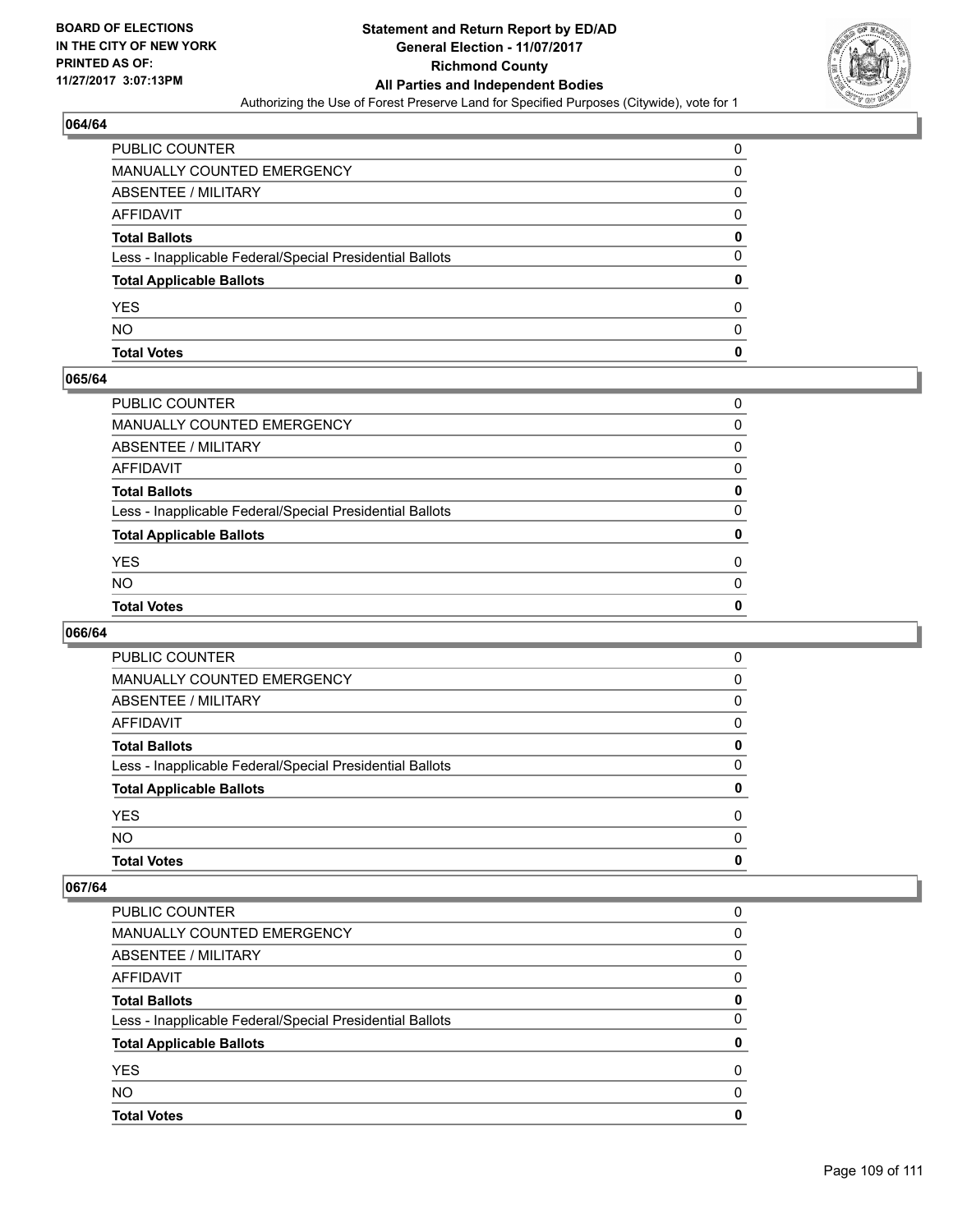

## **068/64**

| PUBLIC COUNTER                                           | ŋ |
|----------------------------------------------------------|---|
| MANUALLY COUNTED EMERGENCY                               | 0 |
| ABSENTEE / MILITARY                                      | 0 |
| AFFIDAVIT                                                | 0 |
| <b>Total Ballots</b>                                     | 0 |
| Less - Inapplicable Federal/Special Presidential Ballots | 0 |
| <b>Total Applicable Ballots</b>                          |   |
| <b>YES</b>                                               | 0 |
| <b>NO</b>                                                | 0 |
| <b>Total Votes</b>                                       | O |

# **069/64**

| PUBLIC COUNTER                                           | 0        |
|----------------------------------------------------------|----------|
| MANUALLY COUNTED EMERGENCY                               | 0        |
| ABSENTEE / MILITARY                                      | $\Omega$ |
| AFFIDAVIT                                                | $\Omega$ |
| Total Ballots                                            | 0        |
| Less - Inapplicable Federal/Special Presidential Ballots | 0        |
| <b>Total Applicable Ballots</b>                          | 0        |
| YES                                                      | 0        |
| NO.                                                      | 0        |
| <b>Total Votes</b>                                       | 0        |
|                                                          |          |

# **070/64**

| <b>Total Votes</b>                                       | 0 |
|----------------------------------------------------------|---|
| <b>NO</b>                                                | 0 |
| <b>YES</b>                                               | 0 |
| <b>Total Applicable Ballots</b>                          | 0 |
| Less - Inapplicable Federal/Special Presidential Ballots | 0 |
| <b>Total Ballots</b>                                     | 0 |
| AFFIDAVIT                                                | 0 |
| ABSENTEE / MILITARY                                      | 0 |
| <b>MANUALLY COUNTED EMERGENCY</b>                        | 0 |
| PUBLIC COUNTER                                           | 0 |